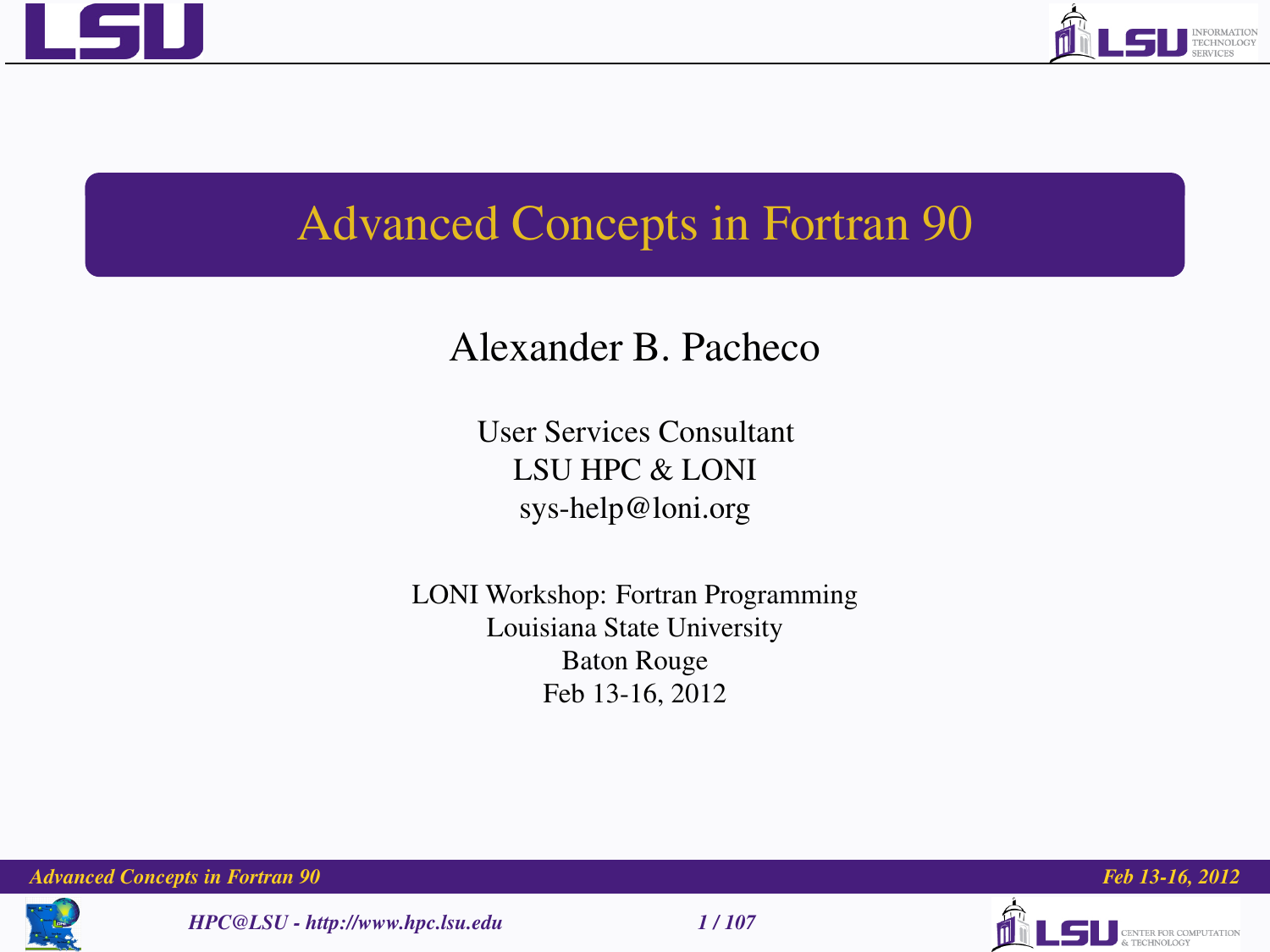



*1* [Review](#page-2-0)





*3* [Control Constructs](#page-14-0)

- [Conditionals](#page-16-0)
- [Switches](#page-22-0)
- [Loops](#page-25-0)











*7* [Object Based Programming](#page-97-0)

### *Advanced Concepts in Fortran 90 Feb 13-16, 2012*



*HPC@LSU - http://www.hpc.lsu.edu 2 / 107*



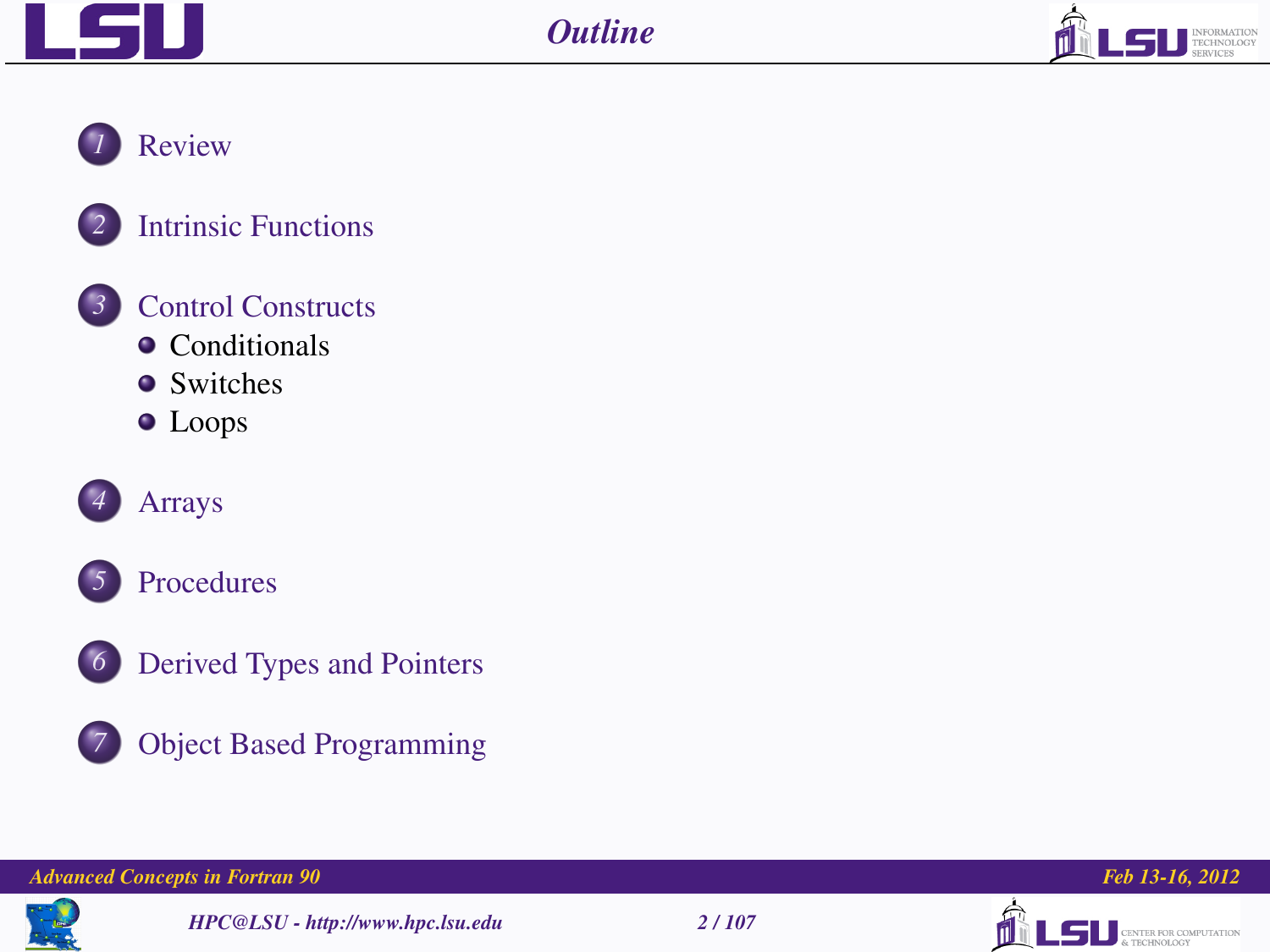



*1* [Review](#page-2-0)

## *2* [Intrinsic Functions](#page-10-0)

## *3* [Control Constructs](#page-14-0)

- [Conditionals](#page-16-0)
- [Switches](#page-22-0)
- [Loops](#page-25-0)
- *4* [Arrays](#page-31-0)
- *5* [Procedures](#page-55-0)
- *[Derived Types and Pointers](#page-86-0)* 
	- *7* [Object Based Programming](#page-97-0)

#### *Advanced Concepts in Fortran 90 Feb 13-16, 2012*



*HPC@LSU - http://www.hpc.lsu.edu 3 / 107*



<span id="page-2-0"></span>

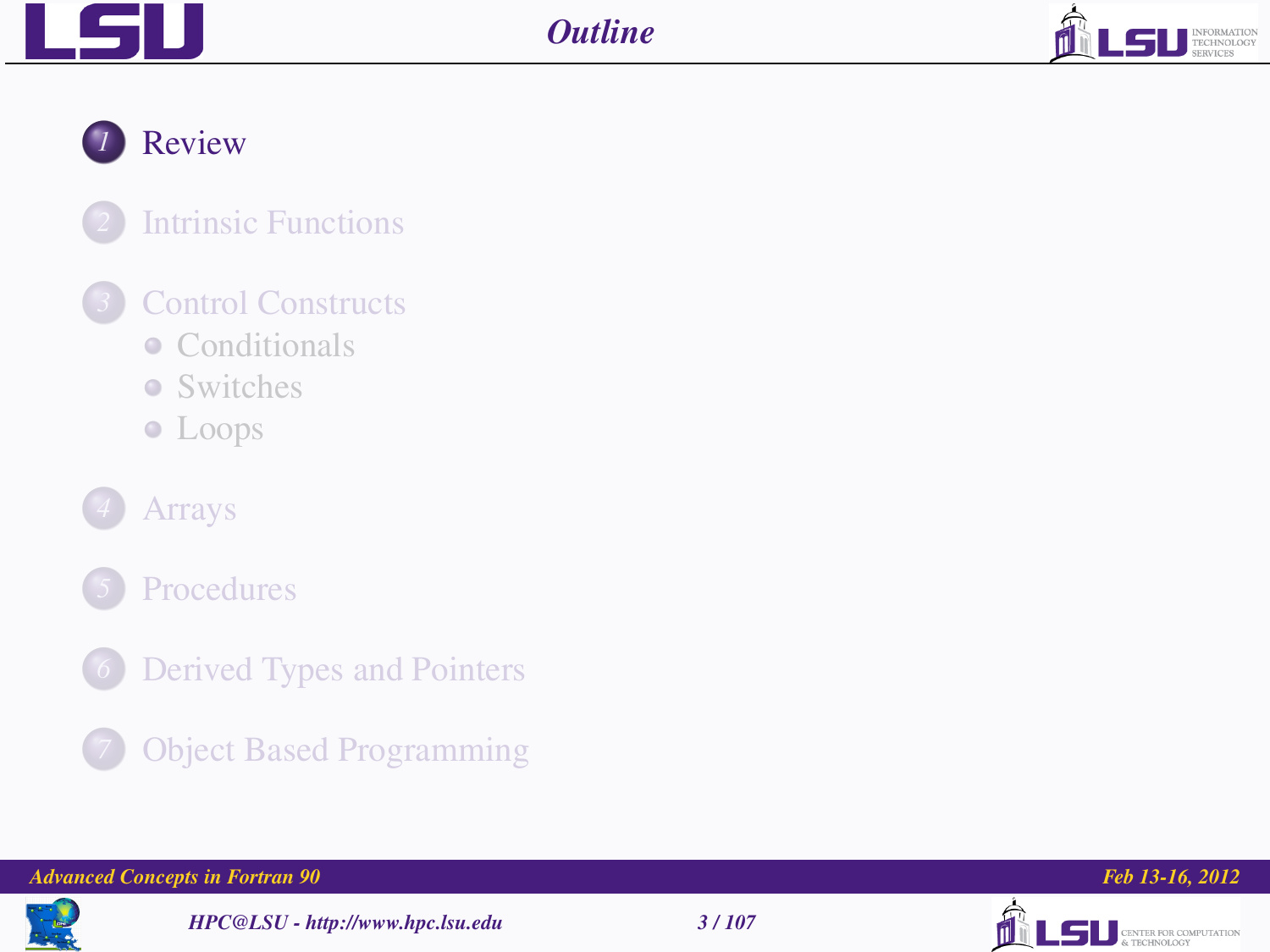



## Logical Structure

- *1* program name
- *2* declaration of variable types
- *3* read input
- **4** do calculations
- **5** write output
- *6* end program

## Example Code

```
program hello
```

```
implicit none
character(len=100) :: your_name
```
print \*, 'Your name please' read \*, your\_name print \*, 'Hello ', your name

## **Output**

%>ifort -o hello hello.f90  $%$ >/hello Your Name Please "Alex Pacheco" Hello Alex Pacheco  $%$ 

## **end program** hello

### *Advanced Concepts in Fortran 90 Feb 13-16, 2012*



*HPC@LSU - http://www.hpc.lsu.edu 4 / 107*



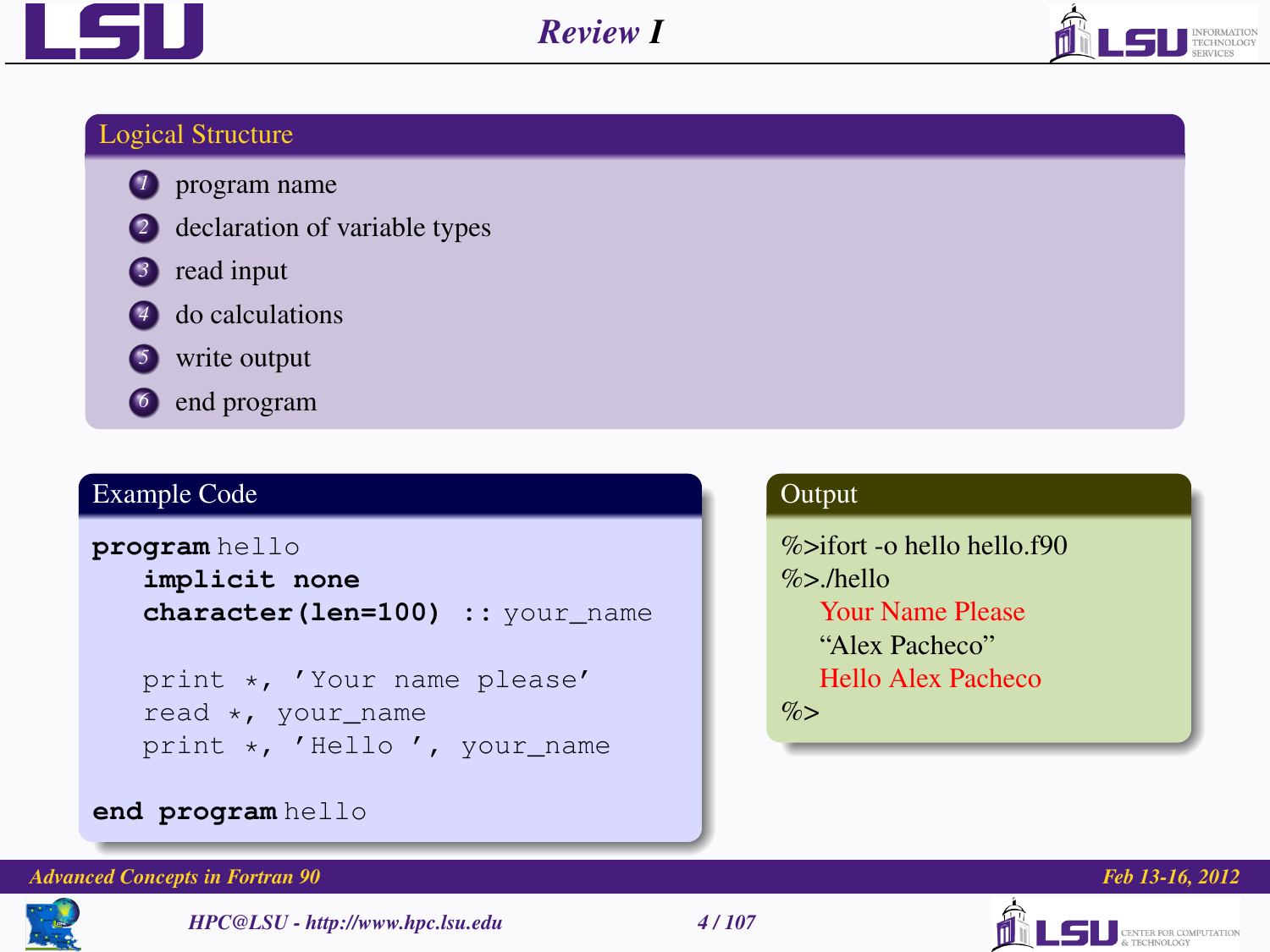



### Fortran Free Source Form

- Fortran 90/95/2003: free form source, a line can contain up to 132 characters
- Inline comments initiated by !  $\bullet$
- Statements are continued by appending &  $\bullet$
- $\bullet$ program name and variables: up to 31 letters, digits and underscores ( \_ )
- names must begin with a letter; digits and underscores are not allowed  $\bullet$
- $\bullet$  multiple commands on single line separated by semi-colon  $( ; )$





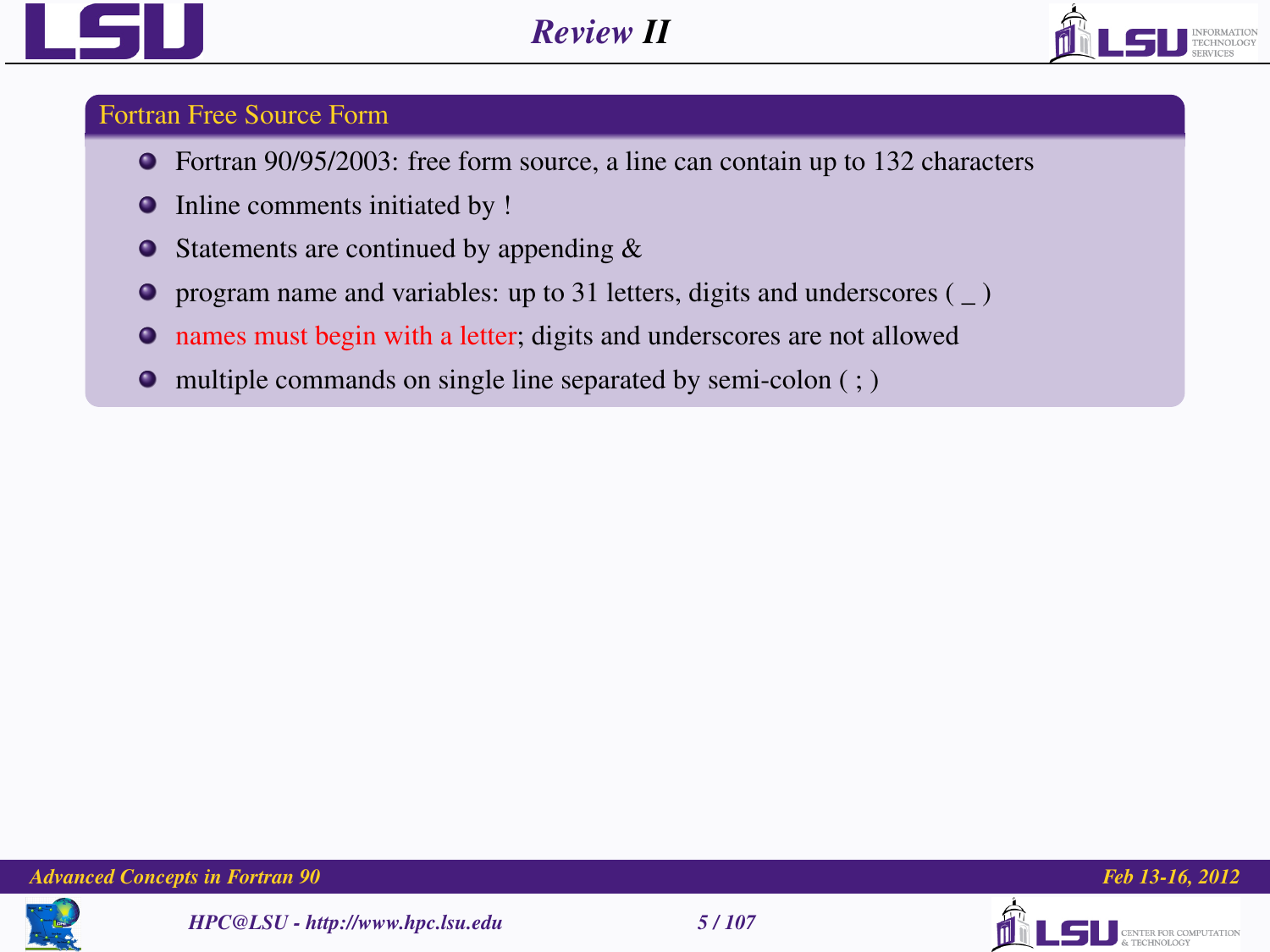



### Coding Style

- always use **implicit none**
- avoid using mixed cases i.e. upper and lower case

Some coders prefer fortran keywords, intrinsic functions and user defined entities as upper case while rest of the code in lower case. I prefer everything in lower case!

For visibility, all intrinsic functions and user defined entities are in bold except when displaying a code available from the exercise directories

Remember someone else will continue the development of your code, so

INDENT your code, it makes it easier to read

Add meaningfull comments where ever possible





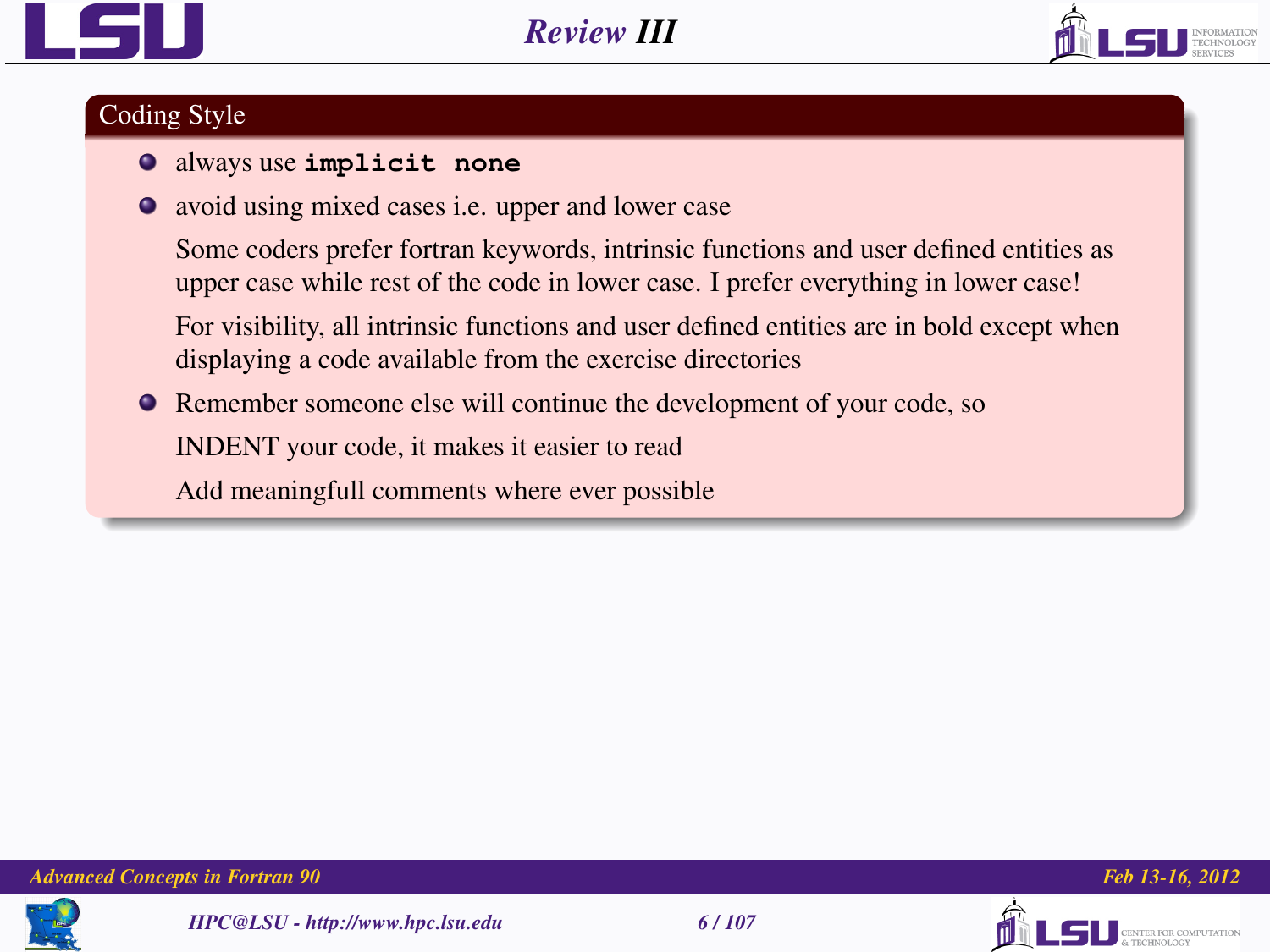



### Declarations and Attributes

- Can state **implicit none**: all variables must be declared
- Syntax:

```
<type> [,<attribute-list>] [::] <variable-list> [=<value>]
```
**<type>** : data types i.e. integer, real, complex, character or logical

**attributes** : dimension, parameter, pointer, target, allocatable, optional, intent

Examples of valid declarations

```
subroutine aroutine (x, i, j)
   implicit none
   real, intent(in) :: x
   logical :: what
   real,dimension(10,10) :: y, z(10)
   character(len=*),parameter :: somename
   integer, intent(out) :: i,j
   · · ·
end subroutine aroutine
```




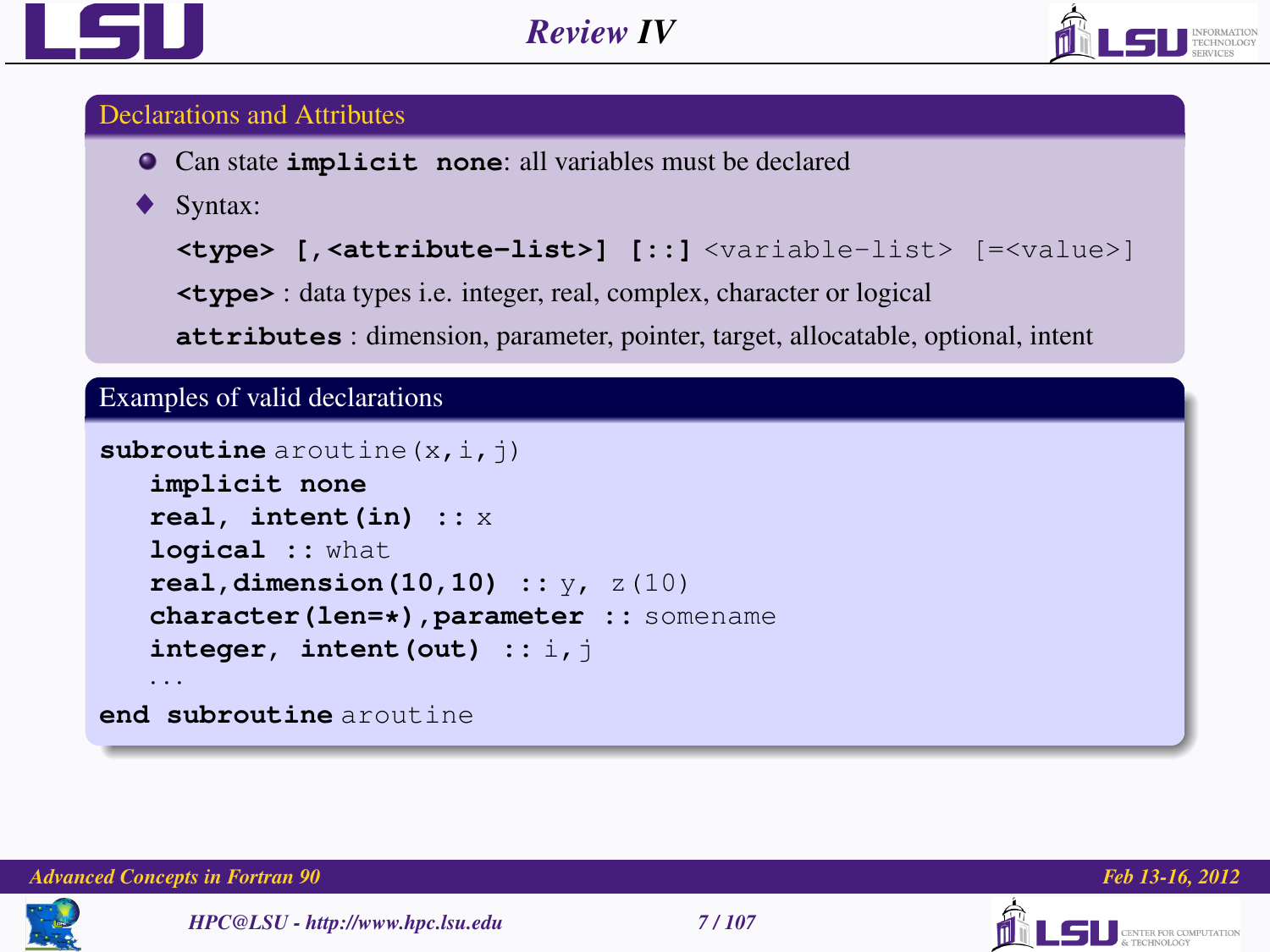



## Data Types

INTEGER: exact whole numbers REAL: real, fractional numbers COMPLEX: complex, fractional numbers LOGICAL: boolean values CHARACTER: strings

### Relational Operators

 $==$  : equal to

- $/=$  : not equal to
- < : less than
- $\leq$  : less than or equal to
	- > : greater than
- >= : greater than or equal to

## Arithmetic Operators

- + : addition
- : subtraction
- \* : multiplication
- / : division
- \*\* : exponentiation

| <b>Logical Expressions</b> |  |  |  |  |
|----------------------------|--|--|--|--|
| TRUE.                      |  |  |  |  |
| .FALSE.                    |  |  |  |  |
| .AND.                      |  |  |  |  |
| .OR.                       |  |  |  |  |
| NOT.                       |  |  |  |  |







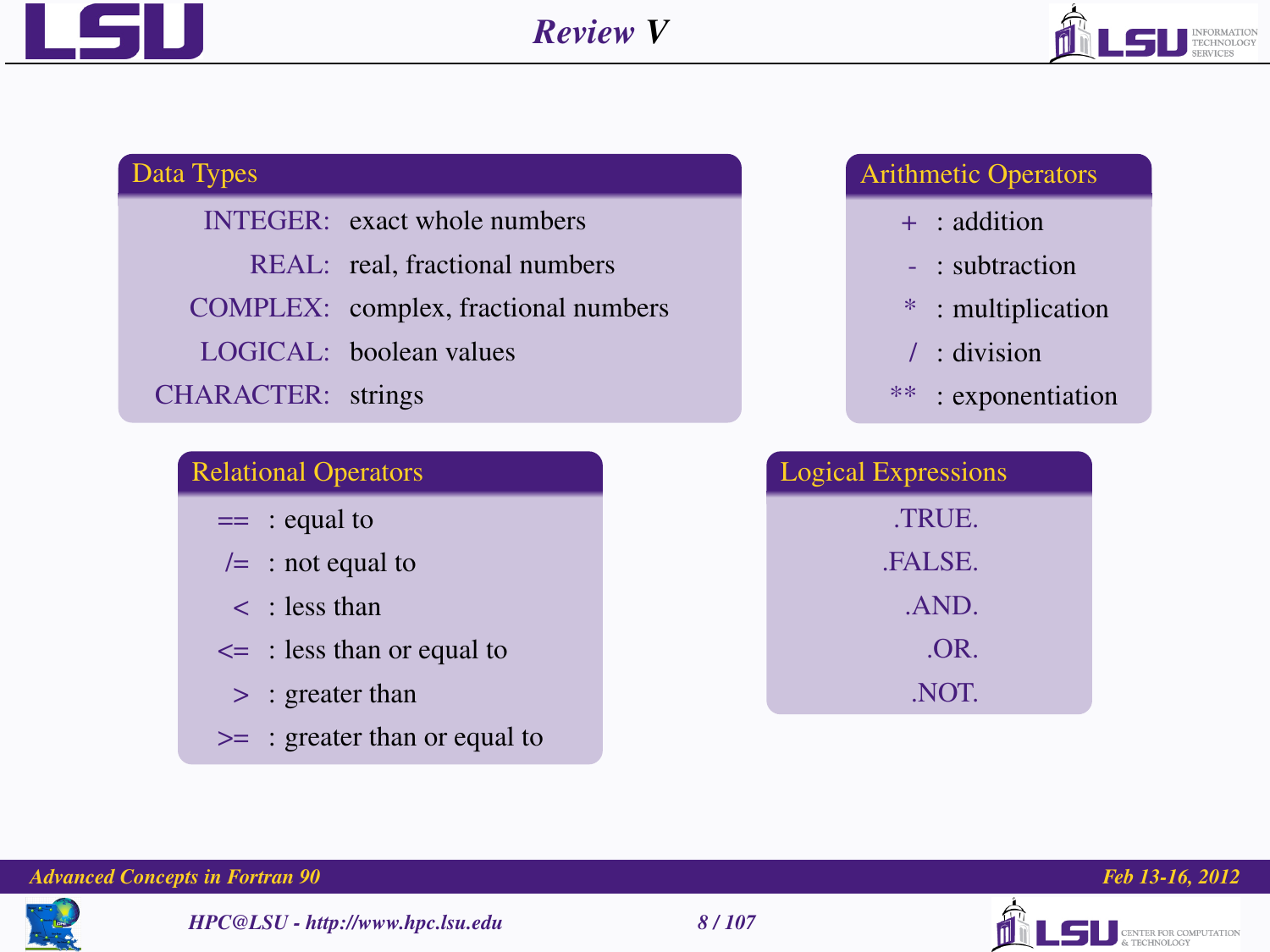



### Operator Precedence

| Operator             | Precedence               | Example              |
|----------------------|--------------------------|----------------------|
| expression in ()     | Highest                  | $(a+b)$              |
| user-defined monadic | $\overline{\phantom{a}}$ | .inverse.a           |
| **                   | ۰                        | $10**4$              |
| $*$ or /             |                          | $10*20$              |
| monadic $+$ or $-$   | ٠                        | $-5$                 |
| $dyadic + or -$      |                          | $1+5$                |
| $^{\prime\prime}$    |                          | $str1/$ str $2$      |
| relational operators |                          | a > b                |
| .not.                |                          | .not.allocated $(a)$ |
| .and.                |                          | a.and.b              |
| .or.                 |                          | a.or.b               |
| .eqv. or .neqv.      | ۰                        | a.eqv.b              |
| user defined dyadic  | Lowest                   | x.dot.y              |

 $x = a + b/5.0 - c^{**}2 + 2.0^*e$ 

exponentiation (\*\*) has highest precedence followed by / and \*

**O** The above expression is equivalent to

$$
x = a + b/5.0 - c' + 2.0^*e = a + b' - c' + 2.0^*e = a + b' - c' + e'
$$

where 
$$
b' = b/5.0
$$
,  $c' = c**2$  and  $e' = 2.0$ \*e

$$
x = a + b/5.0 - c^{**}2 + (2.0^*e)
$$

**e** equivalent to  $x = a + b/5.0 - c^{**}2 + e' = a + b/5.0 - c' + e' = a + b' - c' + e'$ 

#### *Advanced Concepts in Fortran 90 Feb 13-16, 2012*





**LSU** CENTER FOR COMPUTATION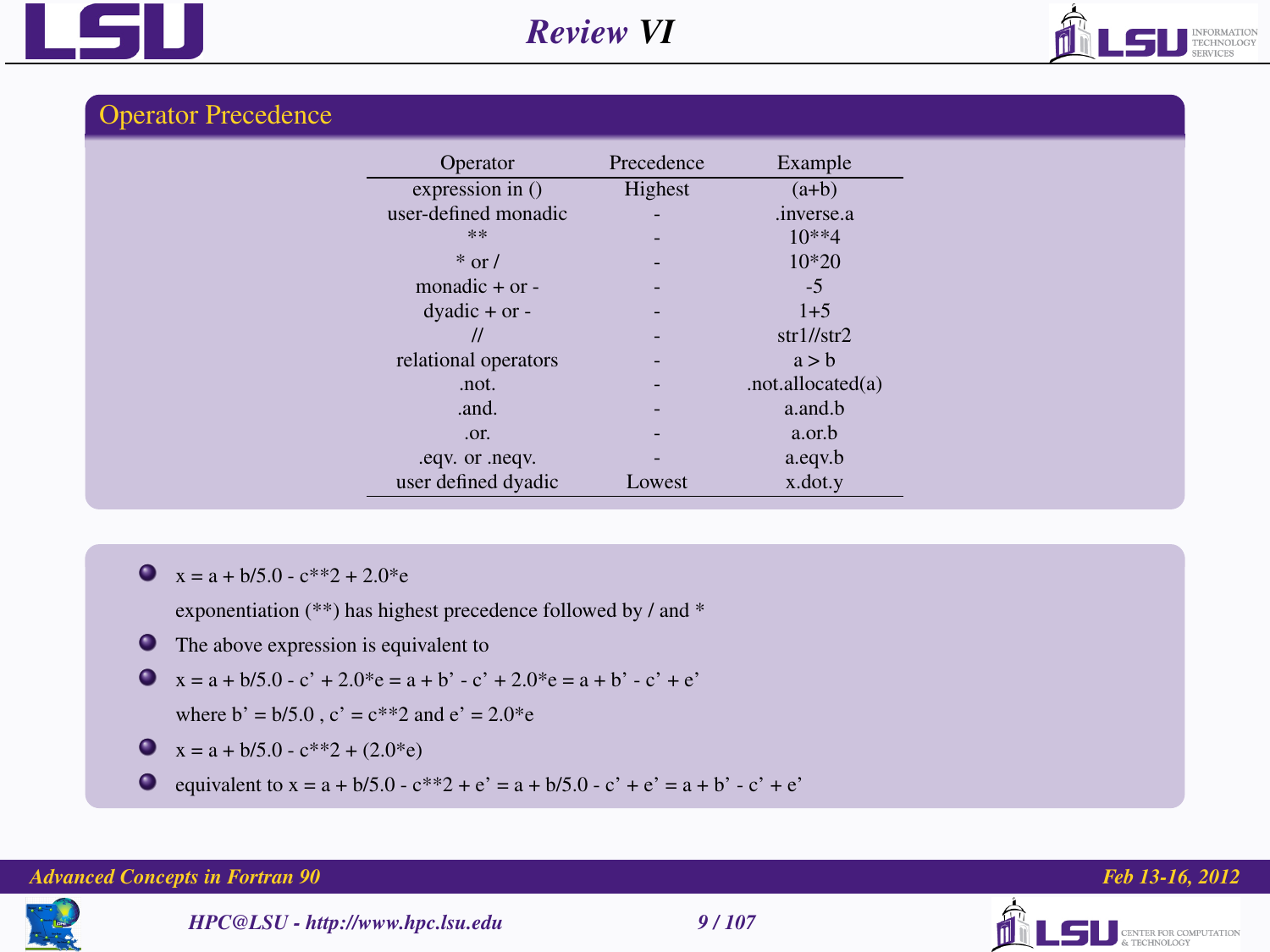



### Code in this block

Generic Code explaining Fortran Programming Structure or Style

## Code in this block

Code in Exercises directory /work/apacheco/F90-workshop/Exercises

### Code in this block

Code written only to explain content on current or previous slide

## Code in this block

Code from Exercises directory but modified to describe content on current or previous slide

Output from code



*Advanced Concepts in Fortran 90 Feb 13-16, 2012*

*HPC@LSU - http://www.hpc.lsu.edu 10 / 107*





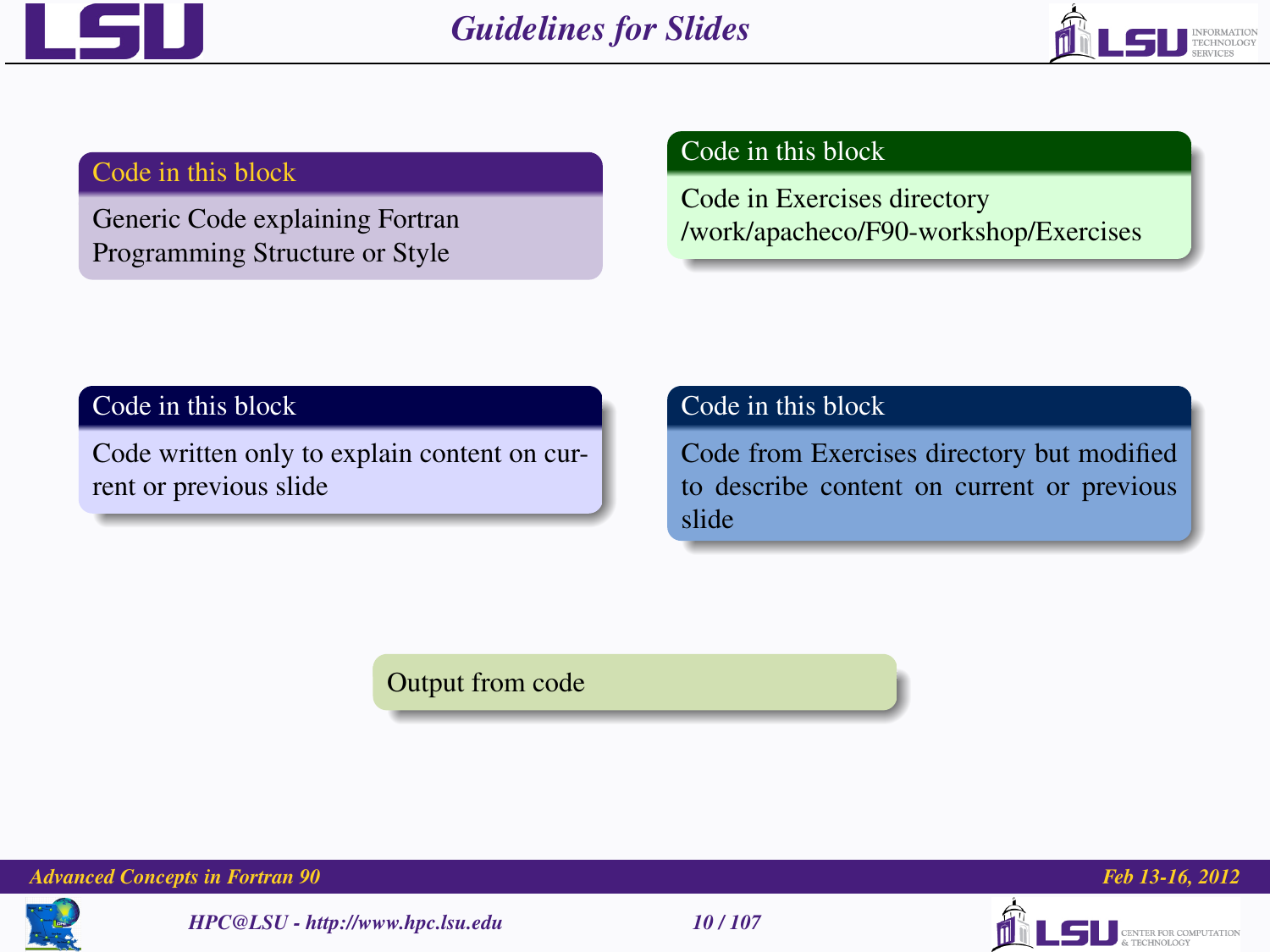

## *1* [Review](#page-2-0)



## *3* [Control Constructs](#page-14-0)

- [Conditionals](#page-16-0)
- [Switches](#page-22-0)
- [Loops](#page-25-0)





- *[Derived Types and Pointers](#page-86-0)*
- *7* [Object Based Programming](#page-97-0)

#### *Advanced Concepts in Fortran 90 Feb 13-16, 2012*



*HPC@LSU - http://www.hpc.lsu.edu 11 / 107*



<span id="page-10-0"></span>

LS DESPERTED ROBERT COMPUTATION

**SU TECHNOLOGY**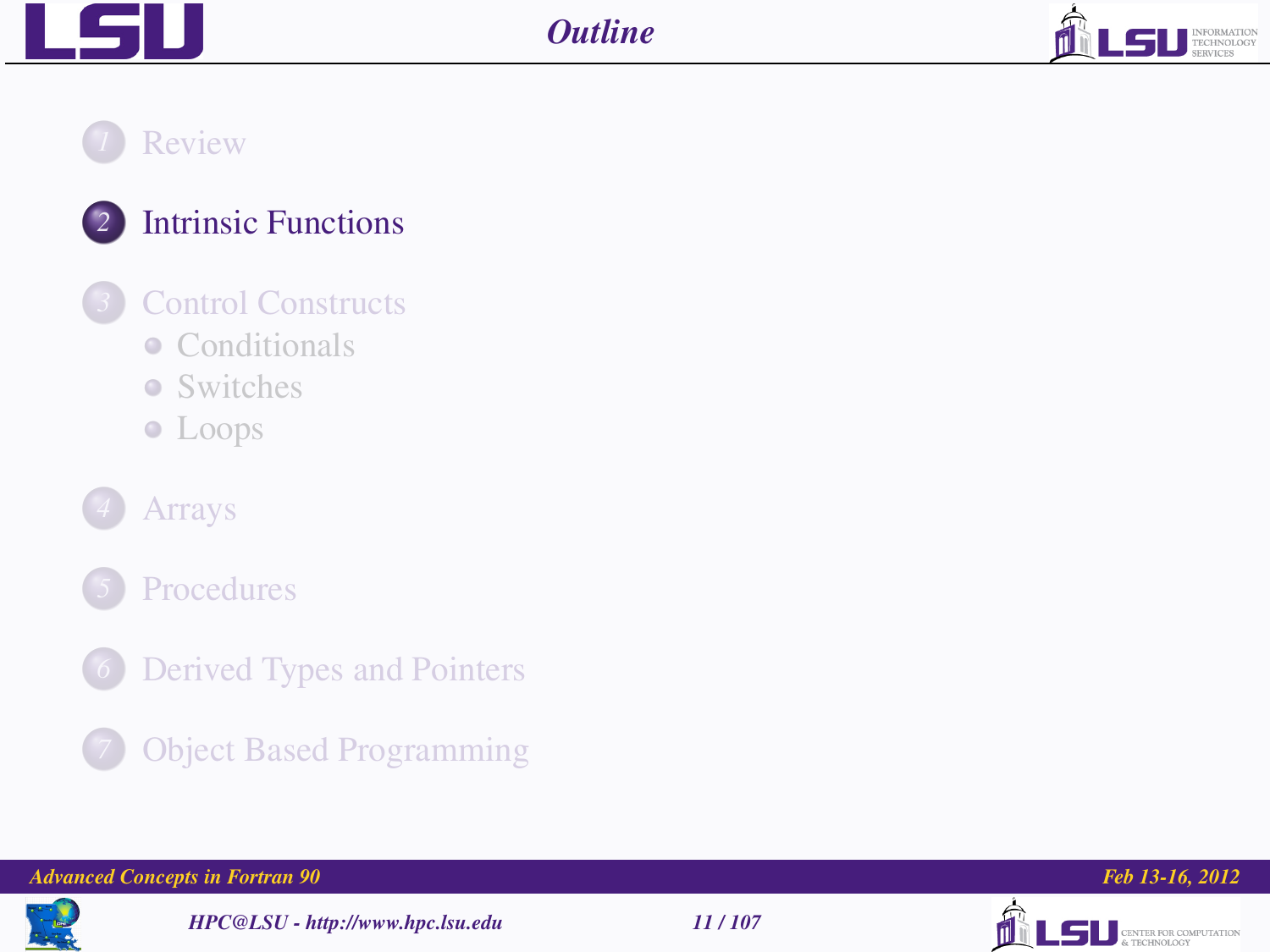



Fortran provides a set of intrinsic functions

| <b>Arithmetic Functions</b> |                               |                   |  |  |  |
|-----------------------------|-------------------------------|-------------------|--|--|--|
| <b>Function</b>             | Action                        | Example           |  |  |  |
| <b>INT</b>                  | conversion to integer         | $J=INT(X)$        |  |  |  |
| <b>REAL</b>                 | conversion to real            | $X = REAL(J)$     |  |  |  |
| <b>CMPLX</b>                | conversion to complex         | $A = CMPLX(X, Y)$ |  |  |  |
| <b>ABS</b>                  | absolute value                | $Y = ABS(X)$      |  |  |  |
| <b>MOD</b>                  | remainder when I divided by J | $K=MOD(I,J)$      |  |  |  |
| <b>SORT</b>                 | square root                   | $Y = SORT(X)$     |  |  |  |
| <b>EXP</b>                  | exponentiation                | $Y=EXP(X)$        |  |  |  |
| LOG                         | natural logarithm             | $Y = LOG(X)$      |  |  |  |
| LOG10                       | logarithm to base 10          | $Y = LOG10(X)$    |  |  |  |
|                             |                               |                   |  |  |  |

|             | <b>Trignometric Functions</b> |                  |  |
|-------------|-------------------------------|------------------|--|
| Function    | Action                        | Example          |  |
| <b>SIN</b>  | sine                          | $X = SIN(Y)$     |  |
| $\cos$      | cosine                        | $X=COS(Y)$       |  |
| <b>TAN</b>  | tangent                       | $X=TAN(Y)$       |  |
| <b>ASIN</b> | arcsine                       | $X = ASIN(Y)$    |  |
| <b>ACOS</b> | arccosine                     | $X = ACOS(Y)$    |  |
| <b>ATAN</b> | arctangent                    | $X = ATAN(Y)$    |  |
| ATAN2       | arctangent(a/b)               | $X = ATAN2(A,B)$ |  |

*Advanced Concepts in Fortran 90 Feb 13-16, 2012*







**LSU** SERIES COMPUTATION

ńl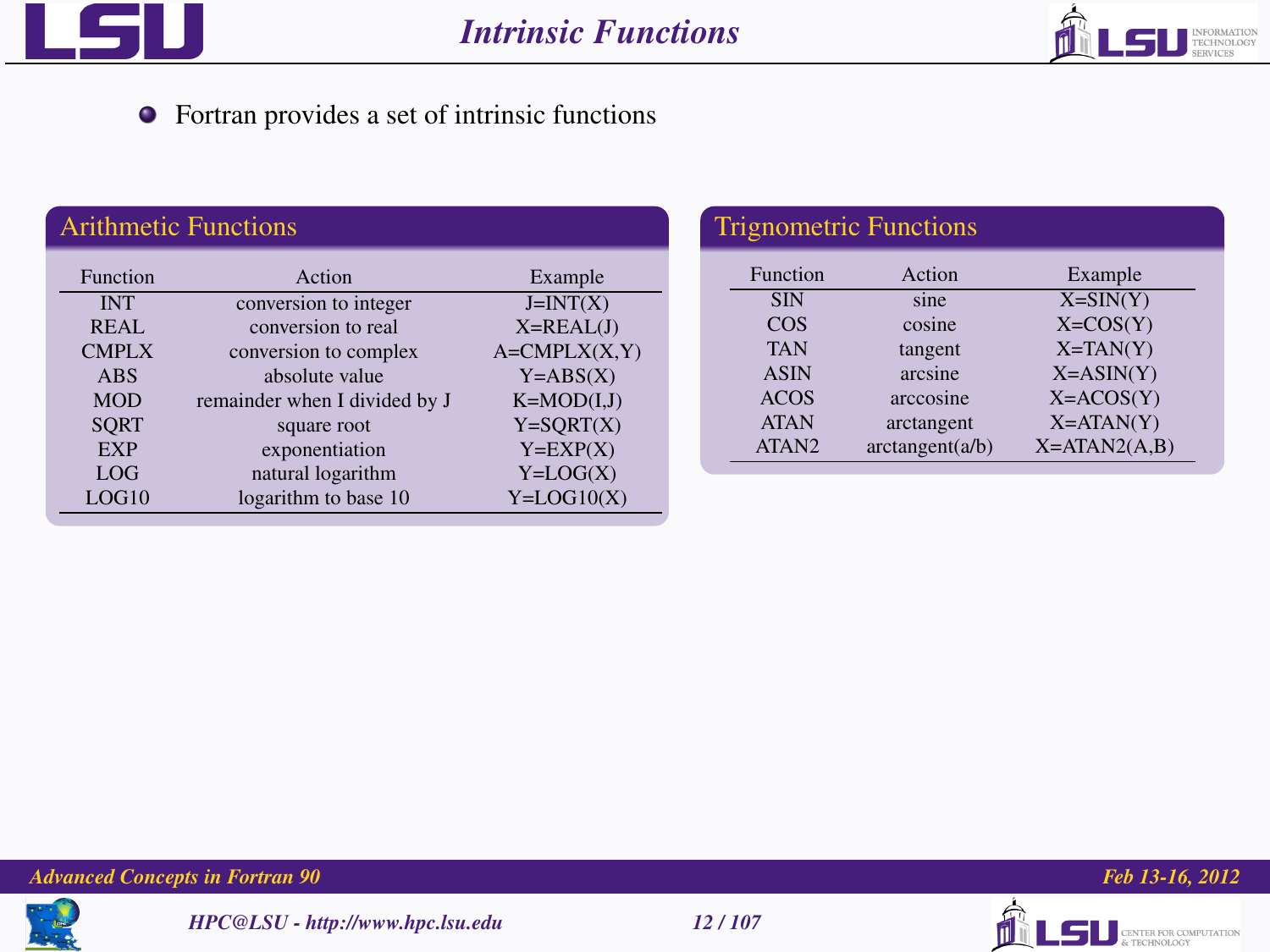



- $\bullet$  kind parameters provide a way to parameterize the selection of different possible machine representations for each intrinsic data types.
- The kind parameter is an integer which is processor dependent.
- There are only 2(3) kinds of reals: 4-byte, 8-byte (and 16-byte), respectively known as single, double (and quadruple) precision.
- The corresponding **kind** numbers are 4, 8 and 16 (most compilers)
- **•** The value of the **kind** parameter is usually not the number of decimal digits of precision or range; on many systems, it is the number of bytes used to represent the value.
- **The intrinsic functions selected int kind and selected real kind may be used to select** an appropriate kind for a variable or named constant.





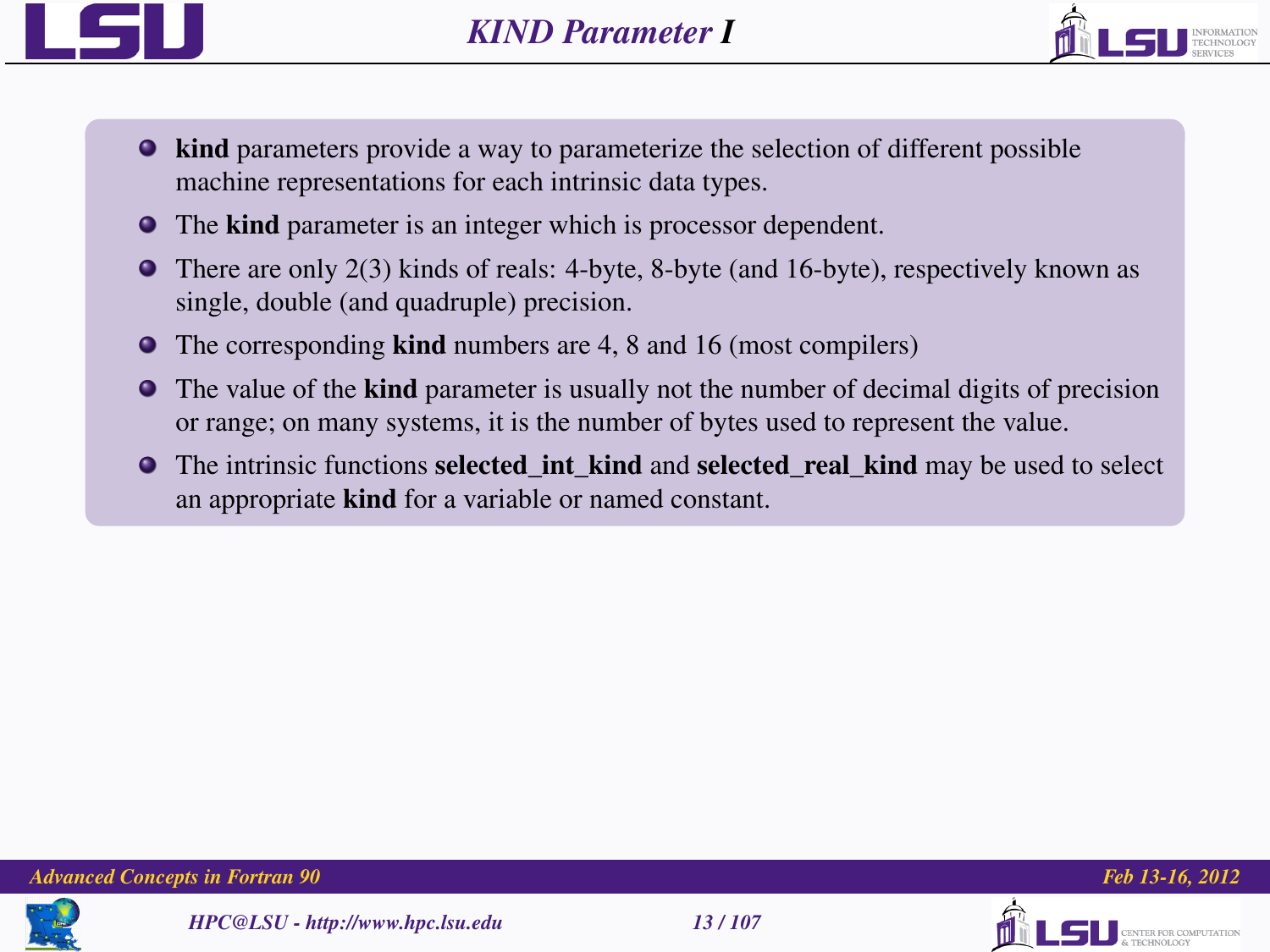



program kind\_function

```
implicit none
integer. parameter :: do = selected real kind(15)integer,parameter :: ip = selected_int_kind(15)
integer(kind=4) :: i
integer(kind=8) :: j
integer(ip) :: k
real(kind=4) :: a
real(kind=8) :: b
real(dp) :: c
print '(a,i2,a,i4)', 'Kind of i = ', kind(i), ' with range =', range(i)
print '(a,i2,a,i4)', 'Kind of j = ',kind(j), ' with range -', range(j)
print '(a,i2,a,i4)', 'Kind of k - ', kind(k), ' with range - ', range(k)
print '(a,i2,a,i2,a,i4)', 'Kind of real a = ',kind(a),&
     ' with precision = ', precision(a),&
     ' and range -', range(a)
print '(a,i2,a,i2,a,i4)', 'Kind of real b = ',kind(b).&
     ' with precision = ', precision(b),&
     ' and range =', range(b)
print '(a,i2,a,i2,a,i4)', 'Kind of real c = ', kind(c), &
     ' with precision = ', precision(c),&
     ' and range =', range(c)
```
end program kind\_function

```
[apacheco@qb4 examples] ./kindfns
Kind of i = 4 with range = 9
Kind of j = 8 with range = 18
Kind of k = 8 with range = 18
Kind of real a = 4 with precision = 6 and range = 37
Kind of real b - 8 with precision - 15 and range - 307Kind of real c - 8 with precision - 15 and range - 307
```


*Advanced Concepts in Fortran 90 Feb 13-16, 2012*



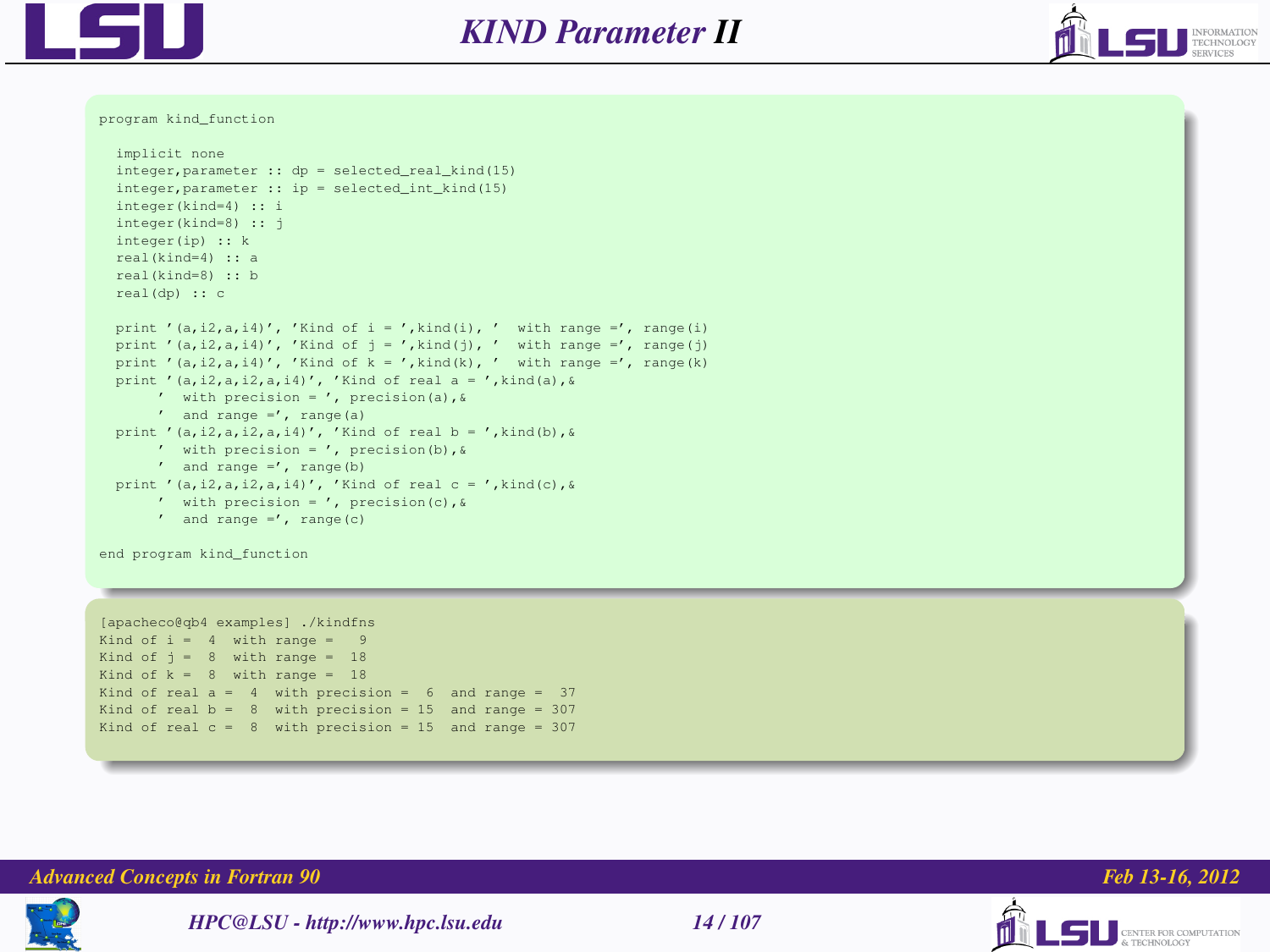



## *1* [Review](#page-2-0)





## *3* [Control Constructs](#page-14-0)

- [Conditionals](#page-16-0)
- **•** [Switches](#page-22-0)
- [Loops](#page-25-0)





- *[Derived Types and Pointers](#page-86-0)* 
	- *7* [Object Based Programming](#page-97-0)

#### *Advanced Concepts in Fortran 90 Feb 13-16, 2012*



*HPC@LSU - http://www.hpc.lsu.edu 15 / 107*



<span id="page-14-0"></span>

**LSU** CENTER FOR COMPUTATION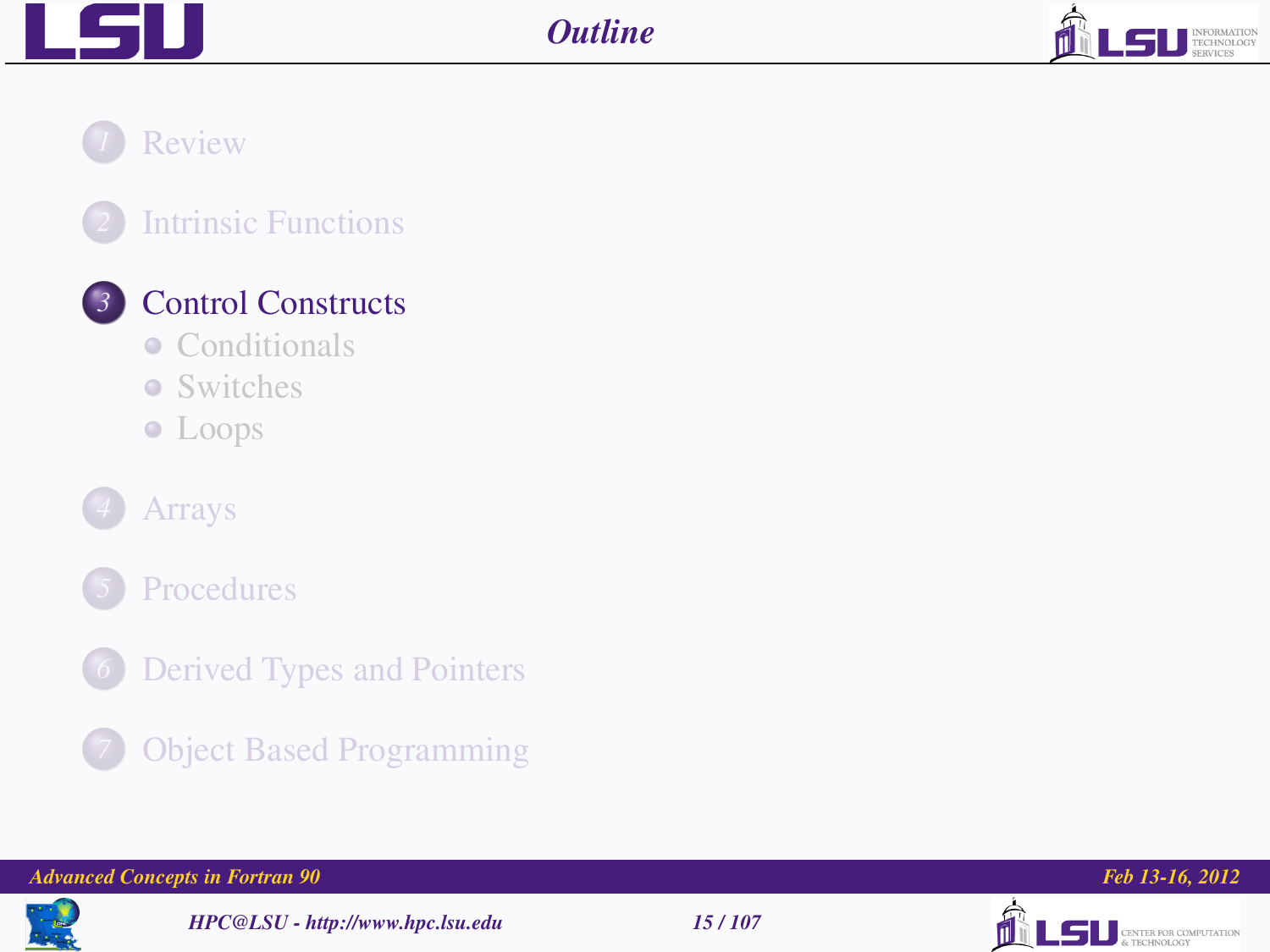



A Fortran program is executed sequentially

```
program somename
  variable declarations
  statement 1
  statement 2
  · · ·
```
end program somename

Control Constructs change the sequential execution order of the program



- *2* Loops: DO
- *3* Switches: SELECT/CASE
- Branches: GOTO (obsolete in Fortran 95/2003, use CASE instead)







 $\blacksquare$ S $\blacksquare$  CENTER FOR COMPUTATION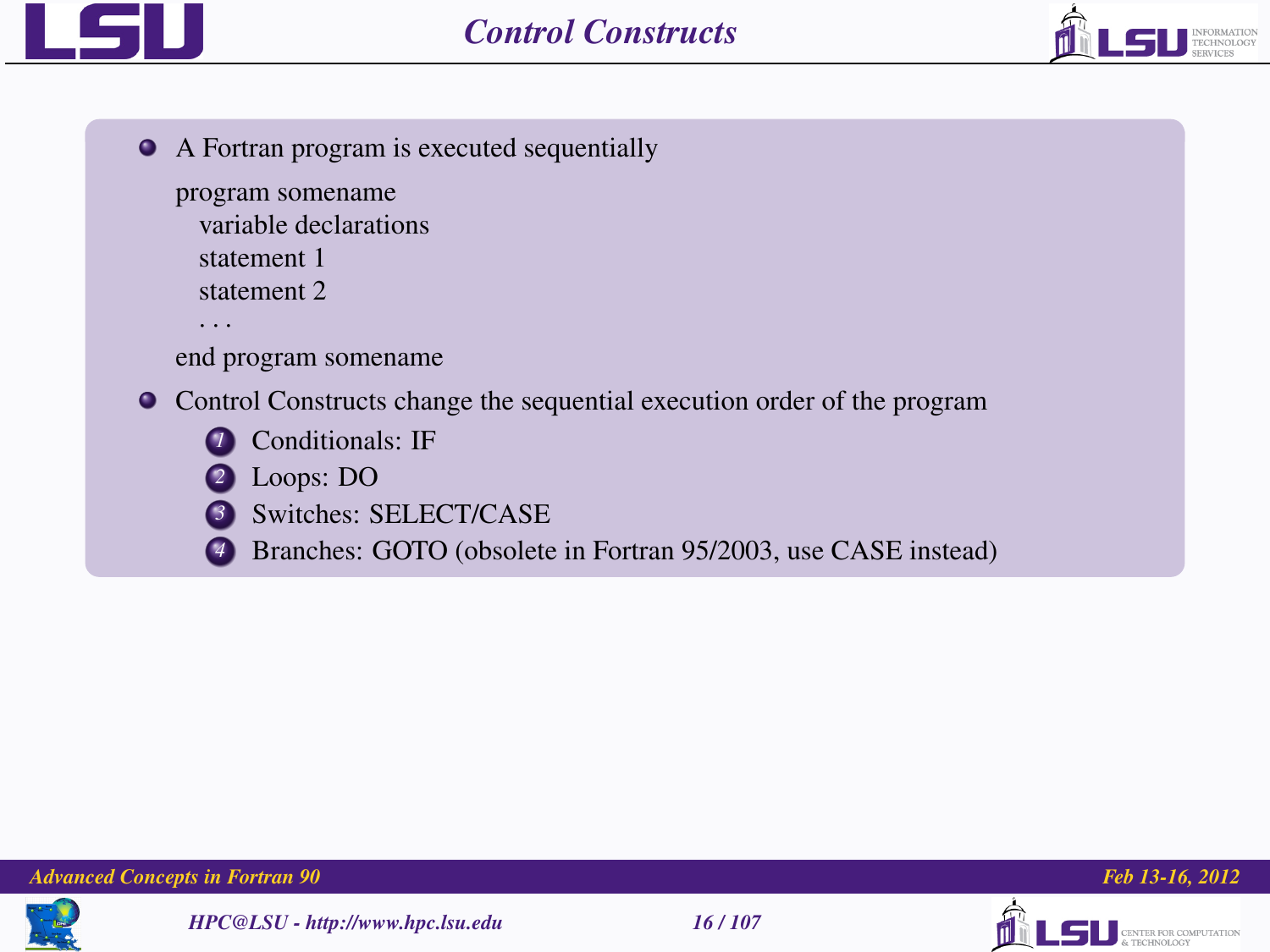



### The general form of the **if** statement

### **if** (*logical expression*) *statement*

- When the **if** statement is executed, the logical expression is evaluated.
- If the result is true, the statement following the logical expression is executed; otherwise, it is not executed.
- **•** The statement following the logical expression **cannot** be another **if** statement. Use the **if-then-else** construct instead.

**if** (value  $\leq 0$  ) value = 0







<span id="page-16-0"></span>LS II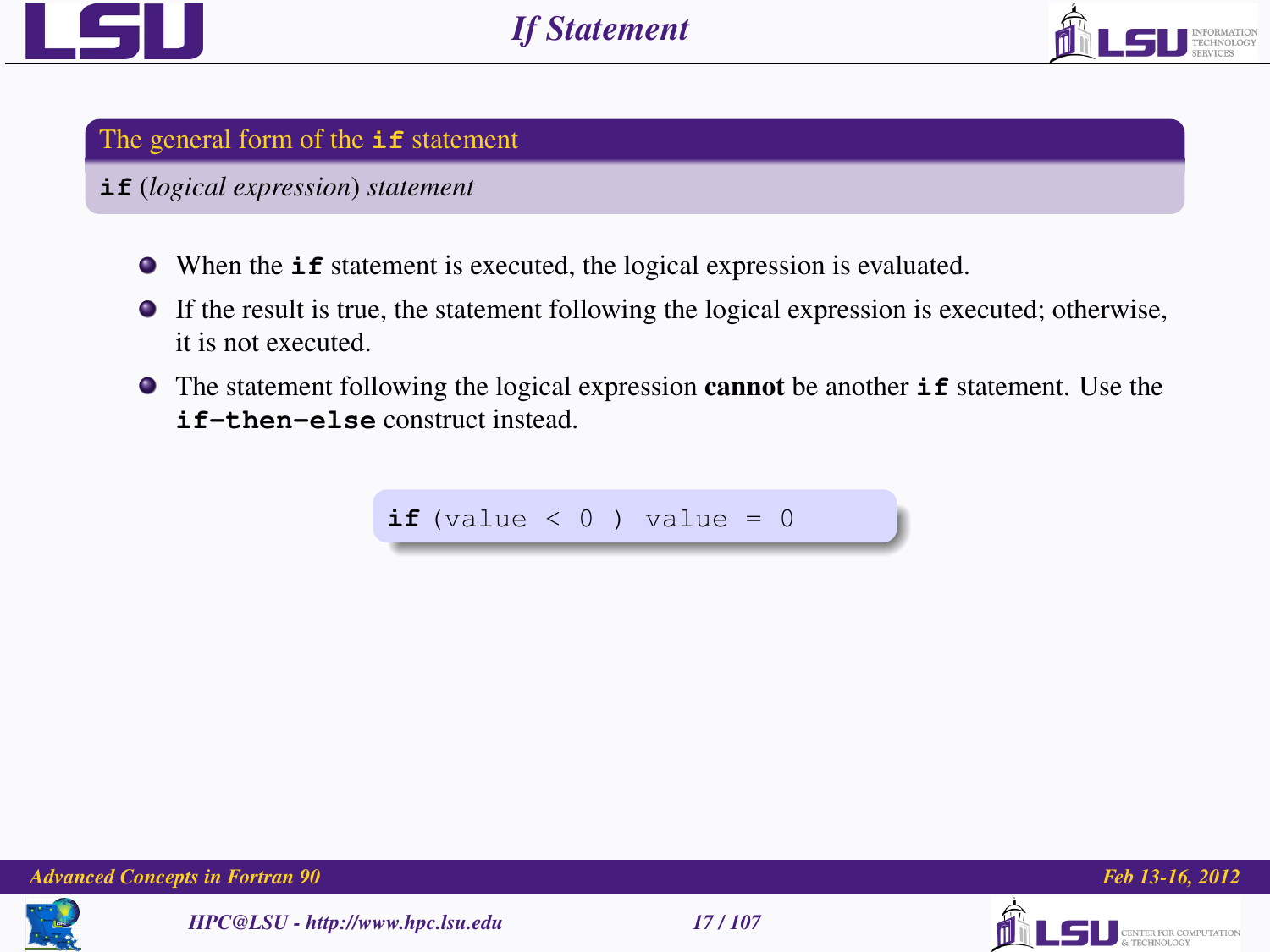



- The **if-then-else** construct permits the selection of one of a number of blocks during execution of a program
- The if-then statement is executed by evaluating the logical expression.
- If it is true, the block of statements following it are executed. Execution of this block completes the execution of the entire if construct.
- $\bullet$  If the logical expression is false, the next matching else if, else or end if statement following the block is executed.

```
if (logical expression) then
   block of statements
else if (logical expression) then
   block of statements
else if · · ·
    .
    .
    .
else
   block of statements
end if
```
*Advanced Concepts in Fortran 90 Feb 13-16, 2012*



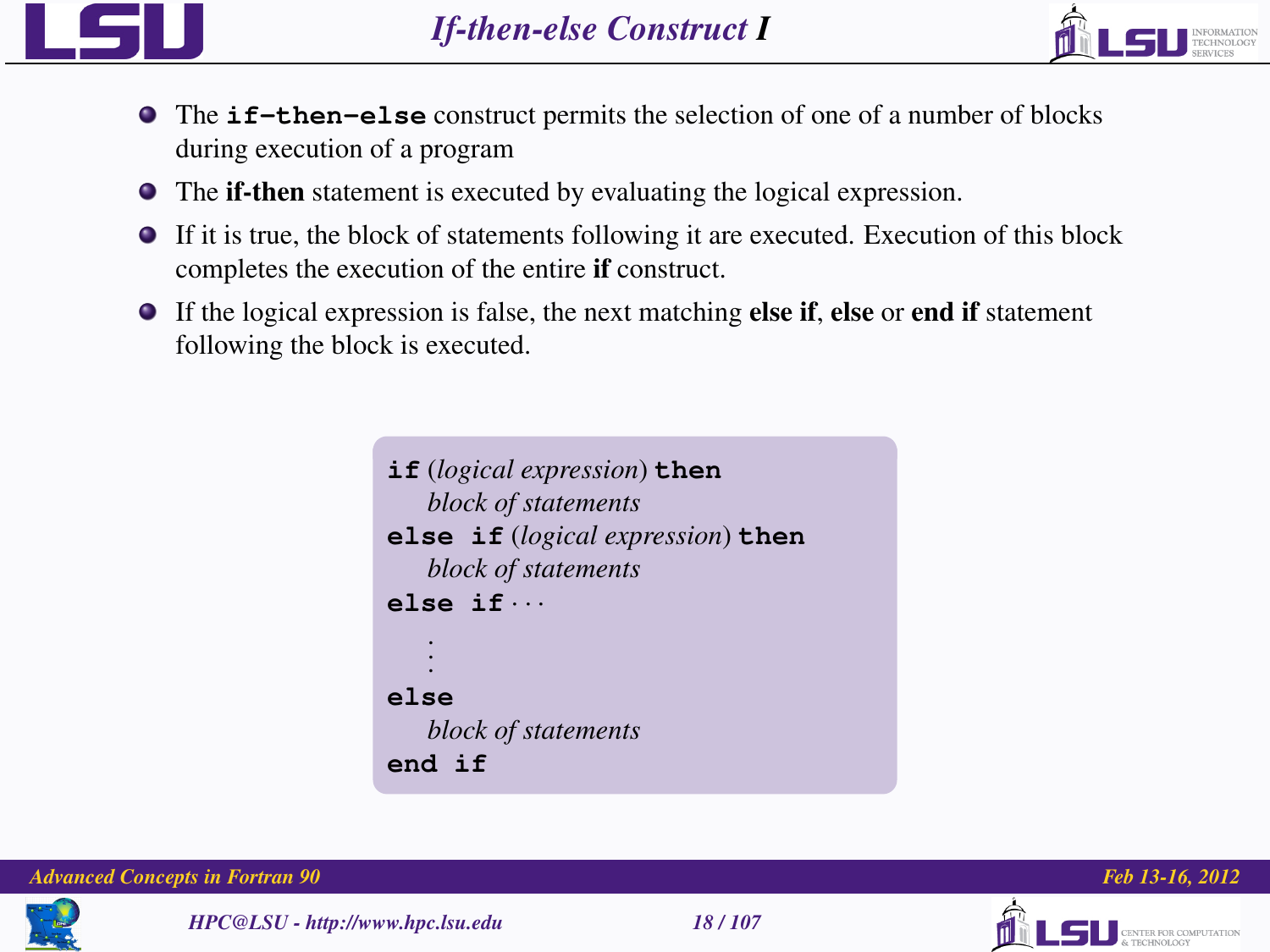



### Examples:

## Letter Grade

```
if (x < 50 ) then
  GRADE = 'F'else if (x < 60 ) then
  GRANE = 'D'else if (x < 70 ) then
  GRADE = 'C'else if (x < 80 ) then
  GRANE = 'B'else
  GRADE = 'A'end if
```
### Find minimum of a,b and c  $if (a < b$  .and.  $a < c) then$  $result = a$ **else if**  $(b < a$  .and.  $b < c$  ) **then**  $result = b$ **else**  $r$ esult =  $c$ **end if**

*Advanced Concepts in Fortran 90 Feb 13-16, 2012*







**LS** <u>CENTER FOR COMPUTATION</u>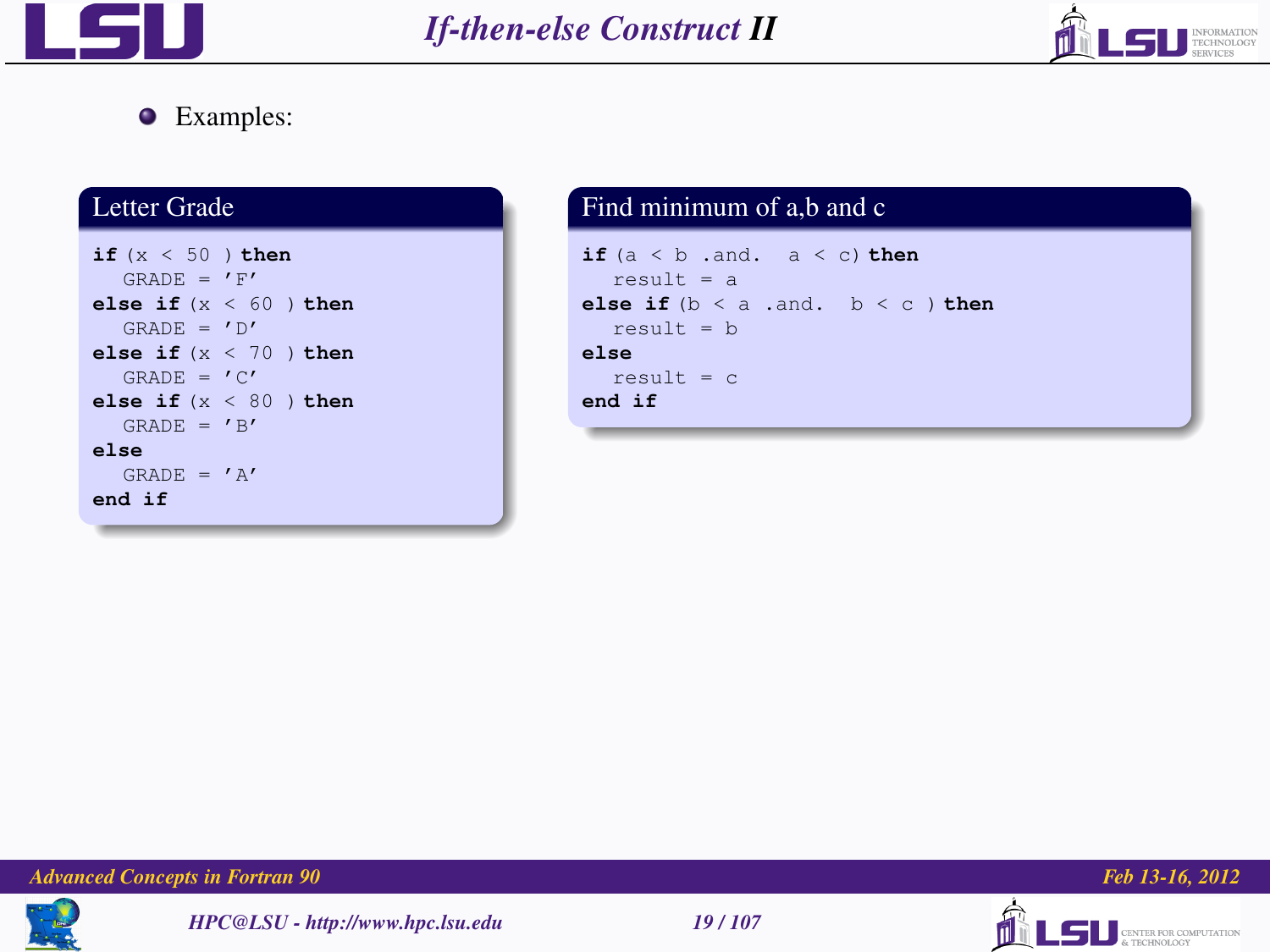



- The else if and else statements and blocks may be omitted.
- If else is missing and none of the logical expressions are true, the if-then-else construct has no effect.
- **•** The **end if** statement must not be omitted.
- The if-then-else construct can be nested and named.

## no **else if**

[construct name:] **if** (*logical expression*) **then** *block of statements*

### **else**

*block of statements* [name:] **if** (*logical expression*) **then** *block of statements* **end if** [name] **end if** [construct name]

### no **else**

| if (logical expression) then      |
|-----------------------------------|
| block of statements               |
| else if (logical expression) then |
| block of statements               |
| else if (logical expression) then |
| block of statements               |
| and if                            |





TER FOR COMPUTATION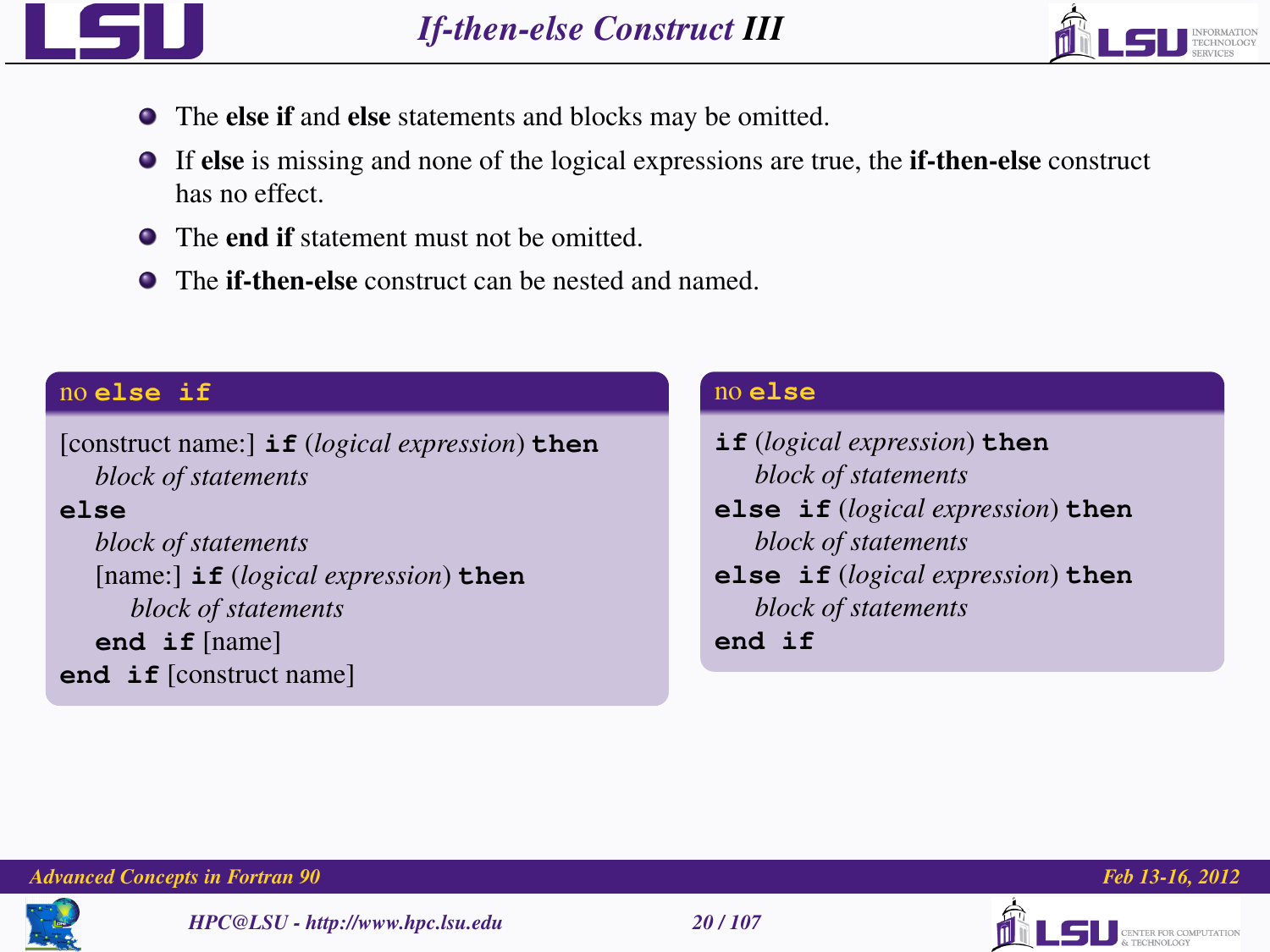

program roots\_of\_quad\_eqn



```
implicit none
real(kind=8) :: a,b,c
real(kind=8) :: roots(2),d
print *, '============================================'
print *, ' Program to solve a quadratic equation'
print \star, ' ax^2 + bx + c = 0'print \star, ' If d = b^2 - 4ac >= 0 '
print *, ' then solutions are: '
print \star, ' (-b +/- sqrt(d) )/2a '
print *, ' -----------------
! read in coefficients a, b, and c
write(*,*) 'Enter coefficients a,b and c'
read(*,*) a, b, c
write(*,*)
write(x,*)' Quadratic equation to solve is: '
write(*,fmt-'(a,f5.3,a,f5.3,a,f5.3,a)') ' ',a,'x^2 + ',b,'x + ',c,' = 0'
write(x, *)outer: if (a = -0d0) then
   middle: if (b = 0.d0) then
      inner: if (c = 0.001 then
         write (*,*) 'Input equation is 0 = 0'else
         write(*,*) 'Equation is unsolvable'
         write(*, fmt-'(a, f5.3,a)') ' ',c,' = 0'
      end if inner
   else
      write(\star, \star) 'Input equation is a Linear equation with '
      write(\star, fmt='(a,f6.3)') ' Solution: ', -c/b
   end if middle
else
   d = h * h = 4d0**cdis0: if (d > 0d0 ) then
```


*HPC@LSU - http://www.hpc.lsu.edu 21 / 107*

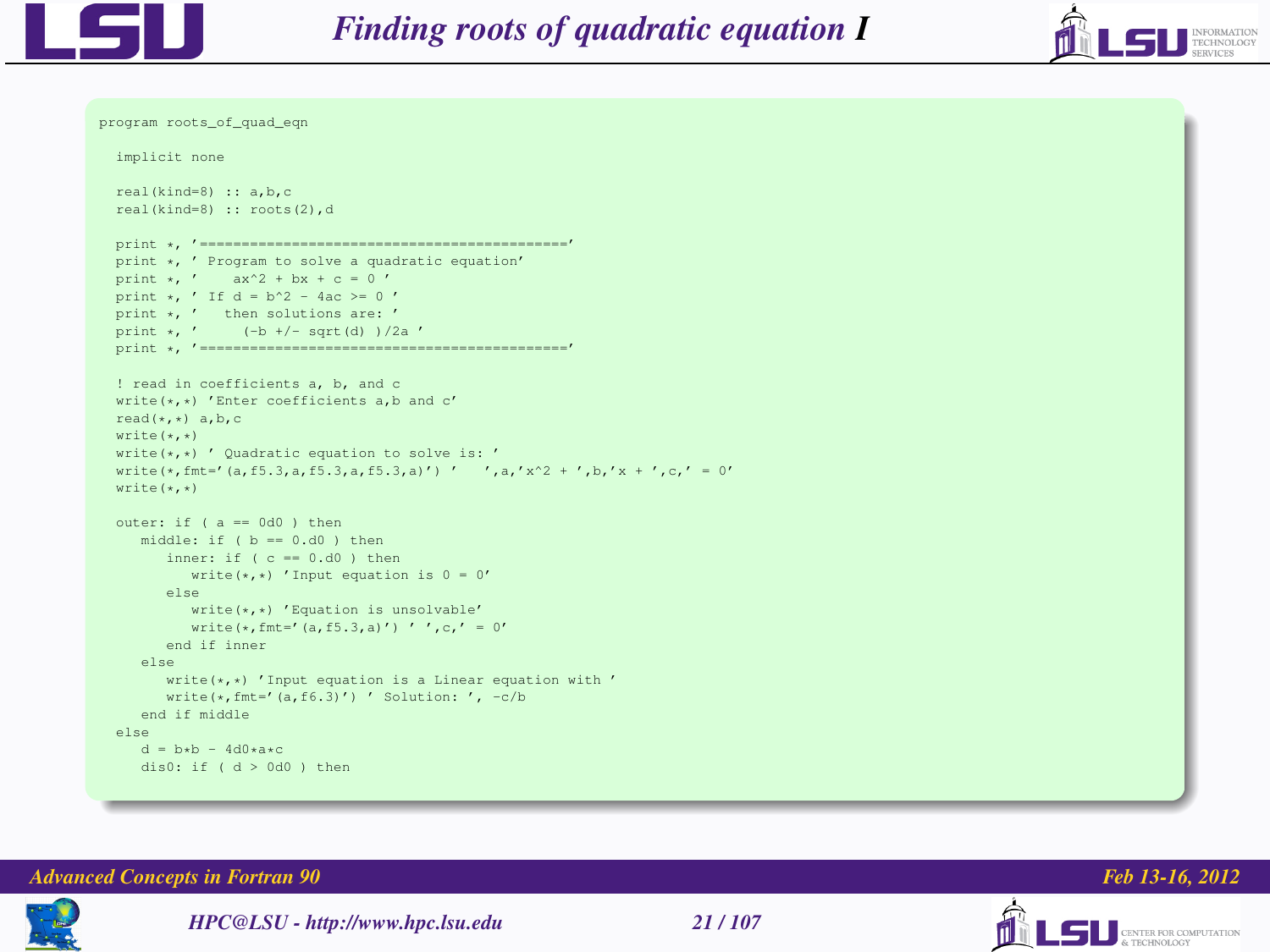



```
d = sqrt(d)roots(1) = -( b + d)/(2d0+a) ; roots(2) = -( b - d)/(2d0+a)
        write(*,fmt='(a,2f12.6)') 'Solution: ', roots(1),roots(2)
     else if (d - 0. d0) then
        \text{write}(+,\text{fmt-1},\text{f12},\text{f13}) 'Both solutions are equal: ', -\text{b}/(2\text{d0+a})else
        write(*,*) 'Solution is not real'
        d = sort(abs(d))roots(1) = d/(2d0*a)roots(2) = -d/(2d0*a)write(*,fmt='(a,ss,f6.3,sp,f6.3,a2,a,ss,f6.3,sp,f6.3,a2)') &
             ' (',-b/(2d0*a),sign(roots(1),roots(1)),'i)',' and (',-b/(2d0*a),sign(roots(2),roots(2)),'i)'
     end if dis0
  end if outer
end program roots of quad eqn
```

```
[apacheco@qb4 examples] ./root.x
 ============================================
 Program to solve a quadratic equation
     ax^2 + bx + c = 0If d - b^2 - 4ac > 0then solutions are:
     (-b +/- sart(d) )/2a=========================
Enter coefficients a,b and c
1 2 1
 Quadratic equation to solve is:
  1.000x^2 + 2.000x + 1.000 = 0Both solutions are equal: -1.000000
```

```
[apacheco@qb4 examples] ./root.x
============================================
 Program to solve a quadratic equation
    ax^2 + bx + c = 0If d - b^2 - 4ac > 0then solutions are:
     (-b +/- sart(d) )/2a
```
Enter coefficients a,b and c 0 1 2

```
Quadratic equation to solve is:
0.000x^2 + 1.000x + 2.000 = 0
```
Input equation is a Linear equation with Solution: -2.000

[apacheco@qb4 examples] ./root.x

```
============================================
Program to solve a quadratic equation
   ax^2 + bx + c = 0If d - b^2 - 4ac > 0then solutions are:
     (-b +/- sart(d) )/2a============================================
```
Enter coefficients a,b and c 2 1 1

```
Quadratic equation to solve is:
 2.000x^2 + 1.000x + 1.000 = 0
```

```
Solution is not real
(-0.250+0.661i) and (-0.250-0.661i)
```




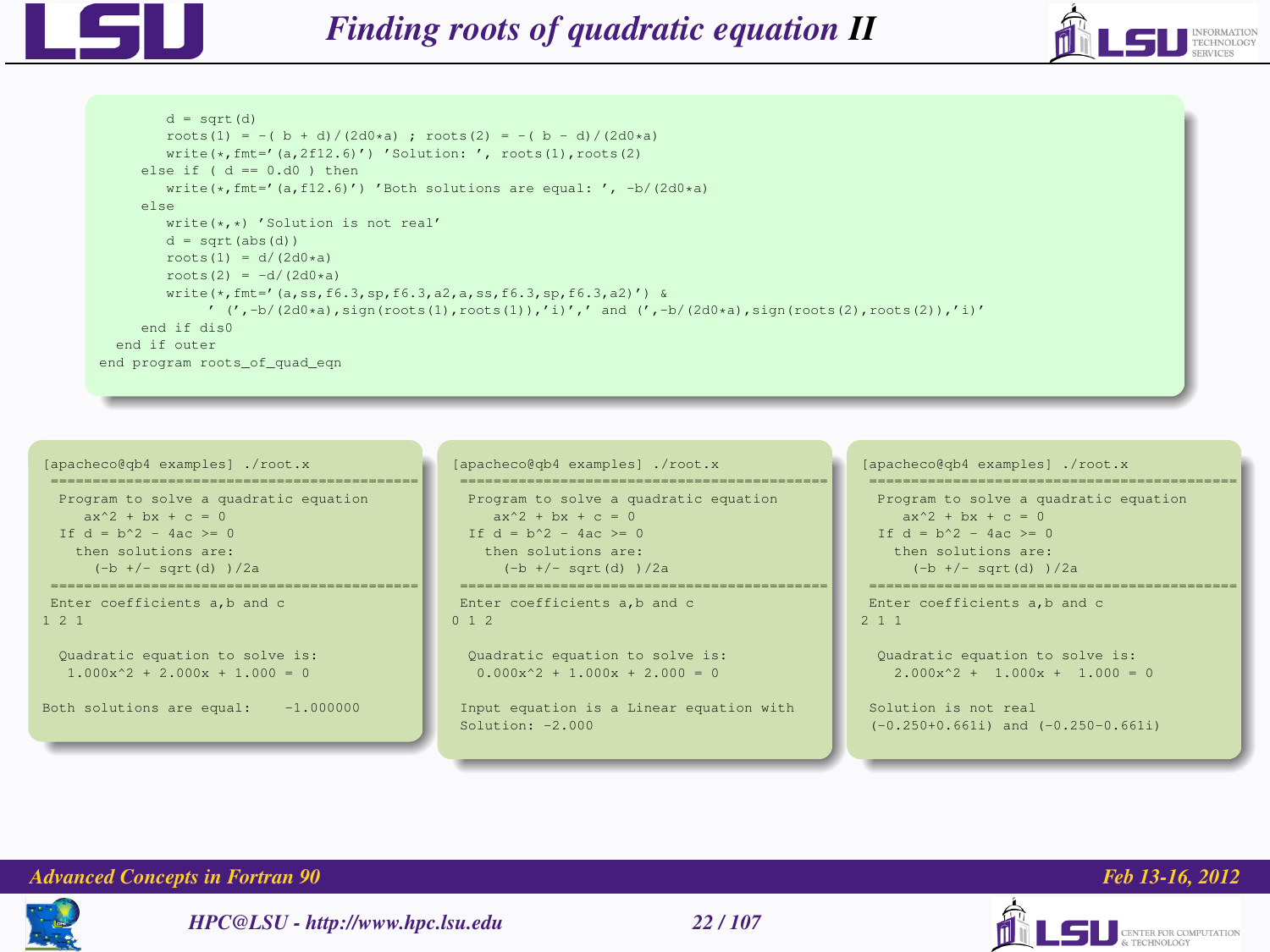

<span id="page-22-0"></span>

- The case construct permits selection of one of a number of different block of instructions.
- The value of the expression in the select case should be an integer or a character string.

```
[construct name:] select case (expression)
  case (case selector)
    block of statements
  case (case selector)
    block of statements
     .
     .
     .
  [ case default
    block of statements ]
end select [construct name]
```
- The case selector in each **case** statement is a list of items, where each item is either a single constant or a range of the same type as the expression in the select case statement.
- A range is two constants separated by a colon and stands for all the values between and including the two values.
- The case default statement and its block are optional.

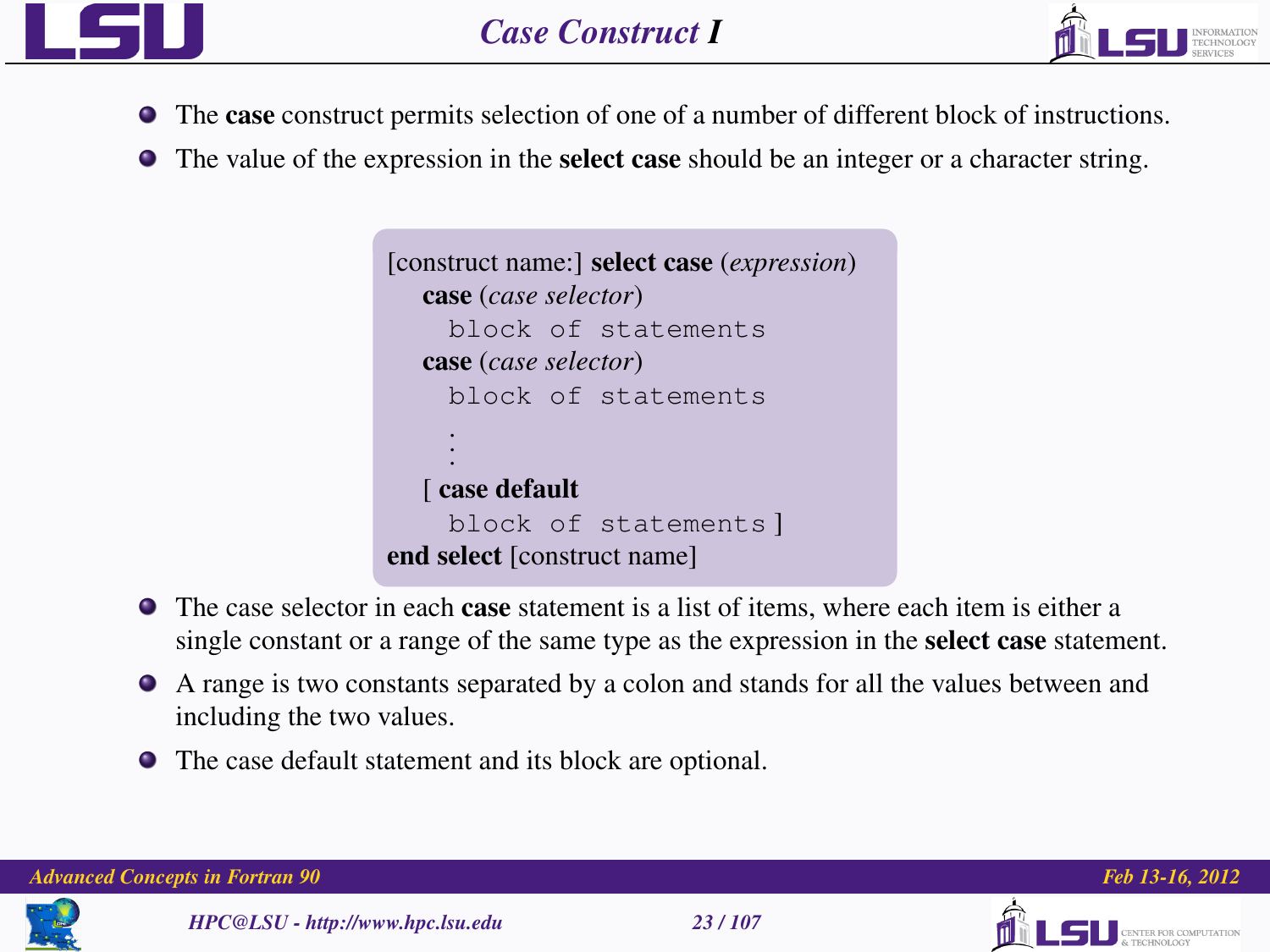



- The select case statement is executed as follows:
	- **1** Compare the value of expression with the case selector in each case. If a match is found, execute the following block of statements.
	- *2* If no match is found and a case default exists, then execute those block of statements.

### **Notes**

- The values in case selector must be unique.
- Use case default when possible, since it ensures that there is something to do in case of error or if no match is found.
- case default can be anywhere in the select case construct. The preferred location is the last location in the case list.









**TER FOR COMPUTATION**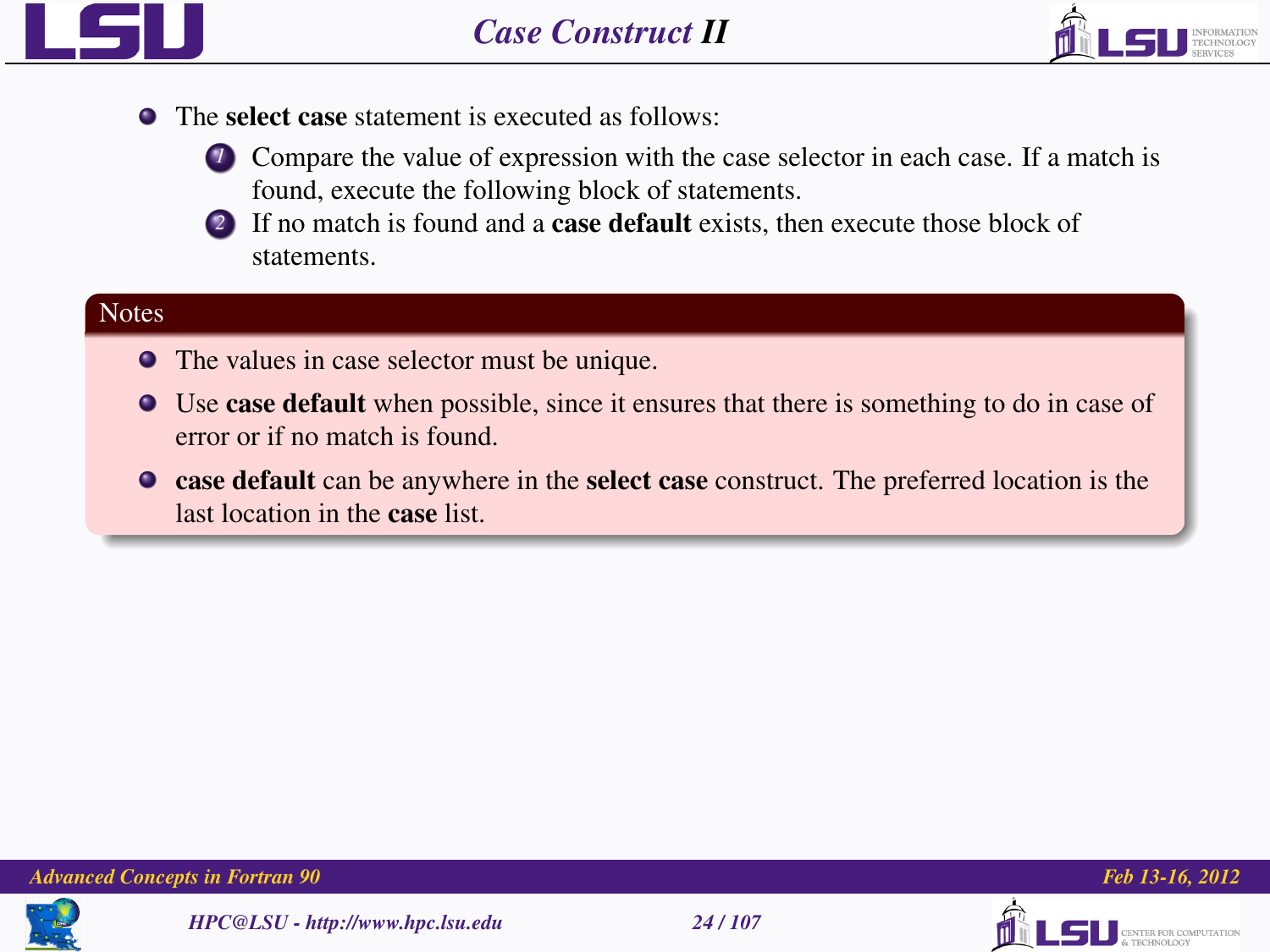



#### case selector: character

```
select case (traffic light)
 case ("red")
   print *, "Stop"
 case ("yellow")
   print *, "Caution"
 case ("green")
   print *, "Go"
 case default
   print *, "Illegal value:",&
     traffic_light
end select
```
### case selector: integer

```
select case (month)
 case (1,3,5,7:8,10,12)
   number of days = 31case (4,6,9,11)
   number_of_days = 30
 case (2)
   if (leap_year) then
     number_of_days = 29
   else
    number of days = 28end if
end select
```
### MD Code: Choose between Lennard-Jones or Morse Potential

```
select case(pot)
case("lj", "LJ")
  call ljpot(r,f,V)
case("mp", "MP")
  call morse(r,f,V)
case default
   call ljpot(r,f,V)
end select
```




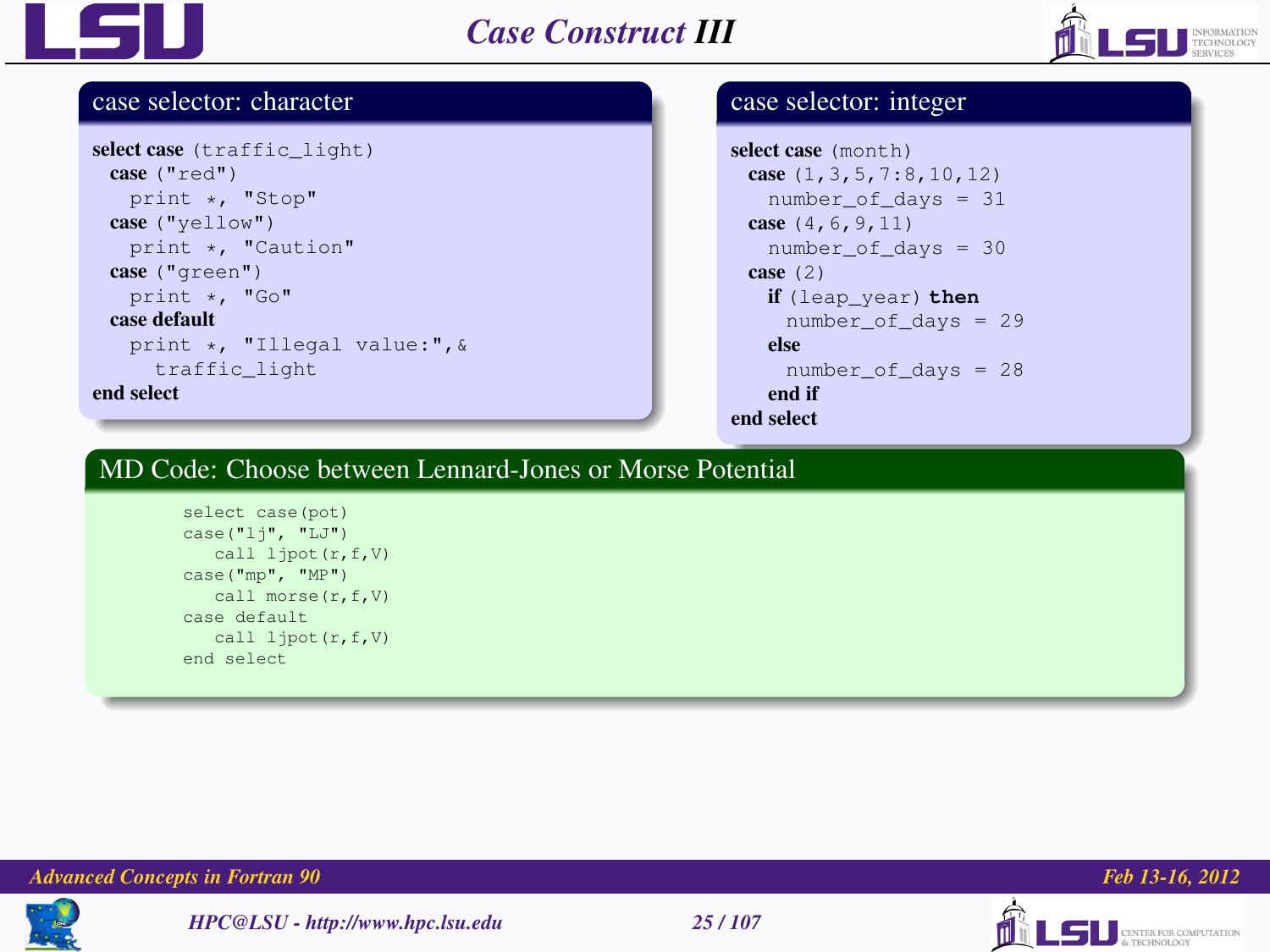



- The looping construct in fortran is the do construct.
- The block of statements called the **loop body** or **do construct body** is executed repeatedly as indicated by loop control.
- A do construct may have a construct name on its first statement

| Do Loop                             |  |
|-------------------------------------|--|
| [construct name:] do [loop control] |  |
| block of statements                 |  |
| end do [construct name]             |  |

There are two types of loop control:



- ♦ *variable = start, end[, stride]*
- *stride* may be positive or negative integer, default is 1 which can be omitted.
- *2* General: a loop control is missing





<span id="page-25-0"></span>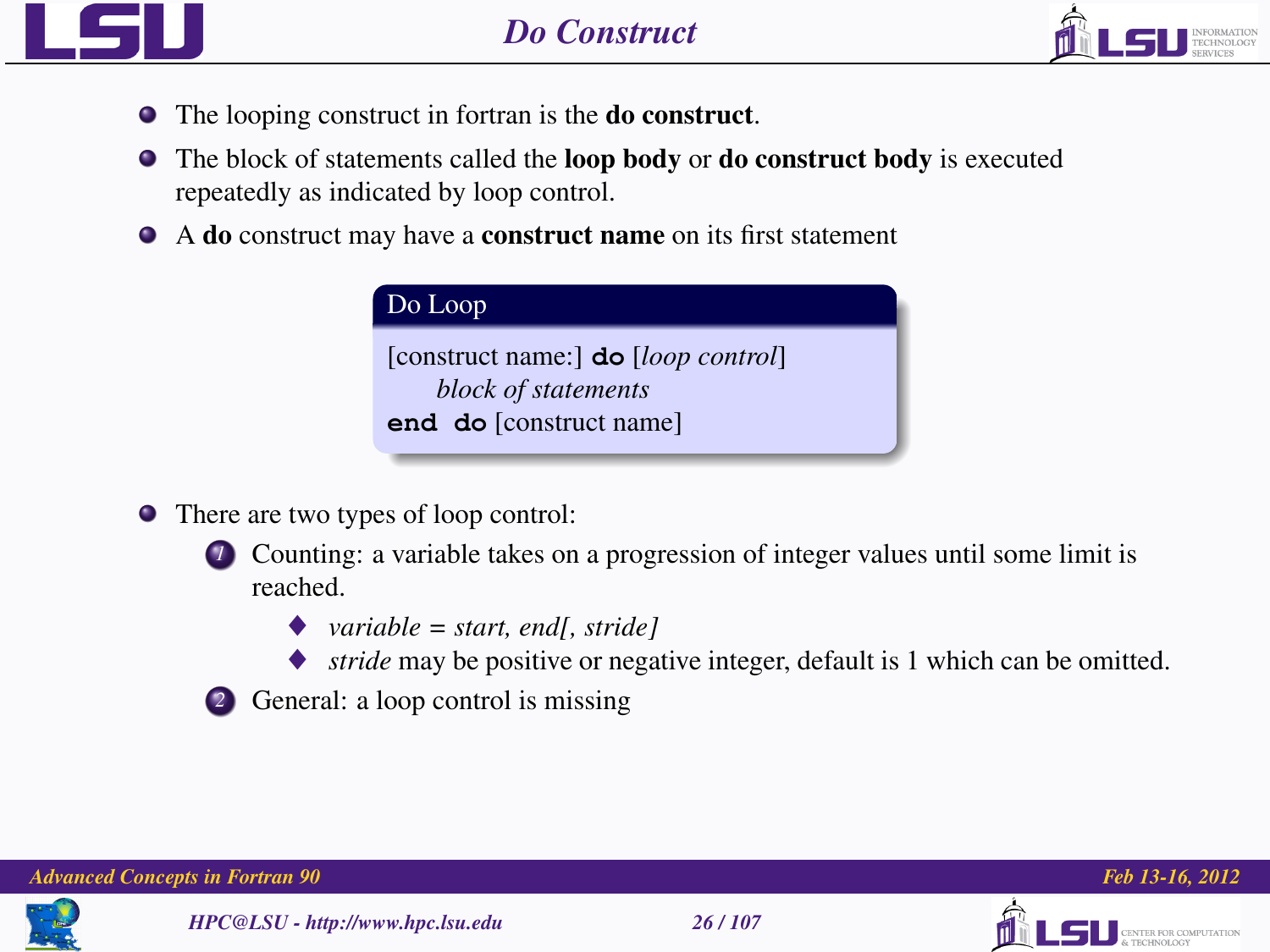



- Before a do loop starts, the expression *start, end* and *stride* are evaluated. These values are not re-evaluated during the execution of the do loop.
- *stride* cannot be zero.
- If *stride* is positive, this do counts up.



*1* The *variable* is set to *start*



- *2* If *variable* is less than or equal to *end*, the block of statements is executed.
- *3* Then, *stride* is added to *variable* and the new *variable* is compared to *end*
	- *4* If the value of *variable* is greater than *end*, the do loop completes, else repeat steps 2 and 3
- If *stride* is negative, this do counts down.



- *1* The *variable* is set to *start*
- *2* If *variable* is greater than or equal to *end*, the block of statements is executed.
- *3* Then, *stride* is added to *variable* and the new *variable* is compared to *end*
- *4* If the value of *variable* is less than *end*, the do loop completes, else repeat steps 2 and 3





TO 500 COMPUTATION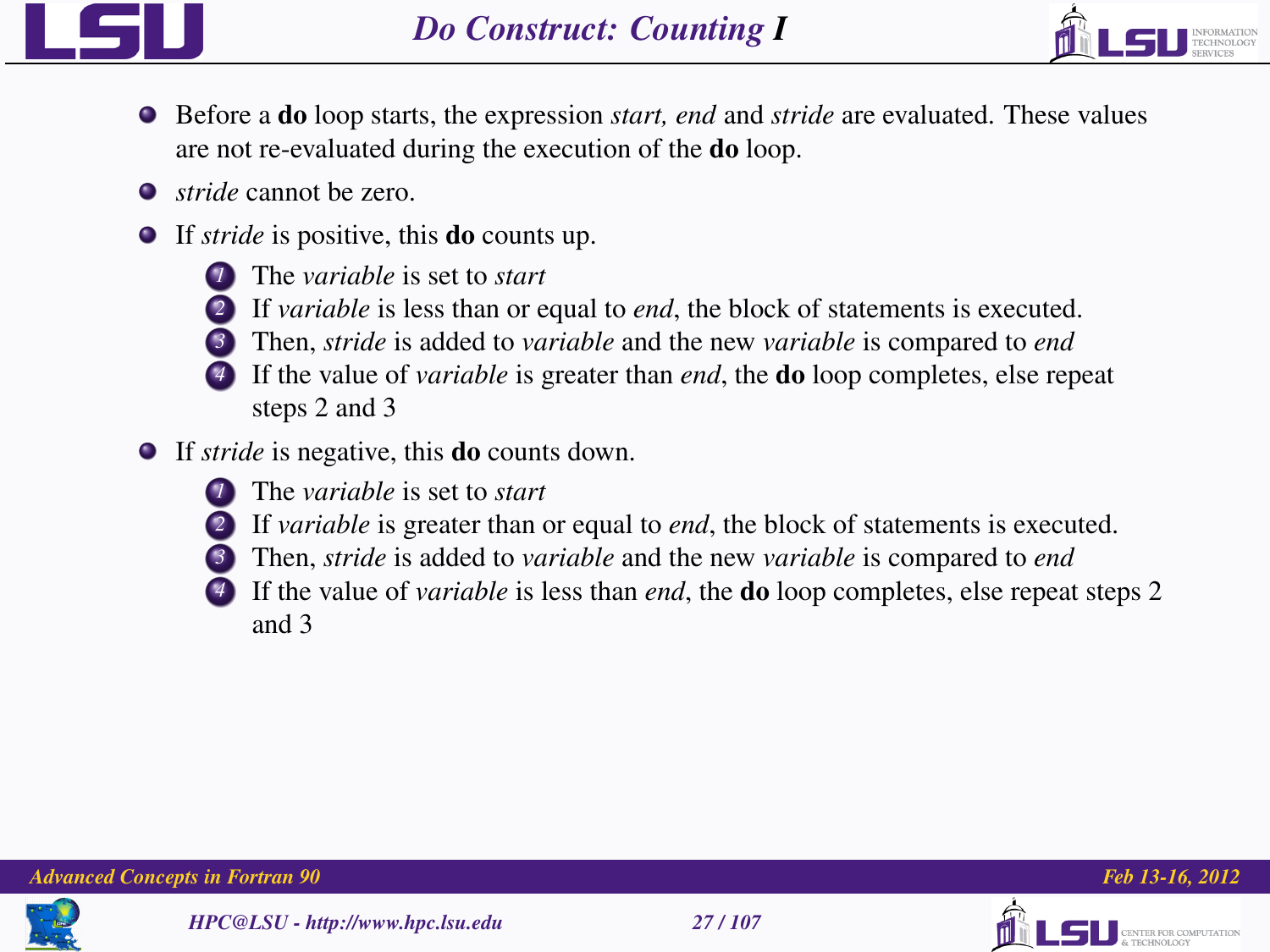



```
program factorial2
```

```
implicit none
integer, parameter :: &
    dp = selected int kind(15)
integer(dp) :: i,n,start,factorial
print *, 'Enter an integer < 15 '
read *, n
if ( (n/2)*2 == n ) then
   start = 2 ! n is even
else
  start = 1 ! n is odd
endif
factorial = 1_ddo i = start,n,2
   factorial = factorial * i
```

```
end do
write(*,'(i4,a,i15)') n,'!!=',factorial
```

```
end program factorial2
```

```
[apacheco@qb4 examples] ./fact2
Enter an integer < 15
10
 10!!= 3840
```
#### program factorial1

```
implicit none
integer, parameter :: dp = selected_int_kind(15)
integer(dp) :: i,n,factorial
```

```
print *, 'Enter an integer < 15 '
read *, n
```

```
factorial = n
do i = n-1, 1, -1factorial = factorial * iend do
write(*,'(i4,a,i15)') n,'!=',factorial
```

```
end program factorial1
```

```
[apacheco@qb4 examples] ./fact1
Enter an integer < 15
10
 10!= 3628800
```


*HPC@LSU - http://www.hpc.lsu.edu 28 / 107*





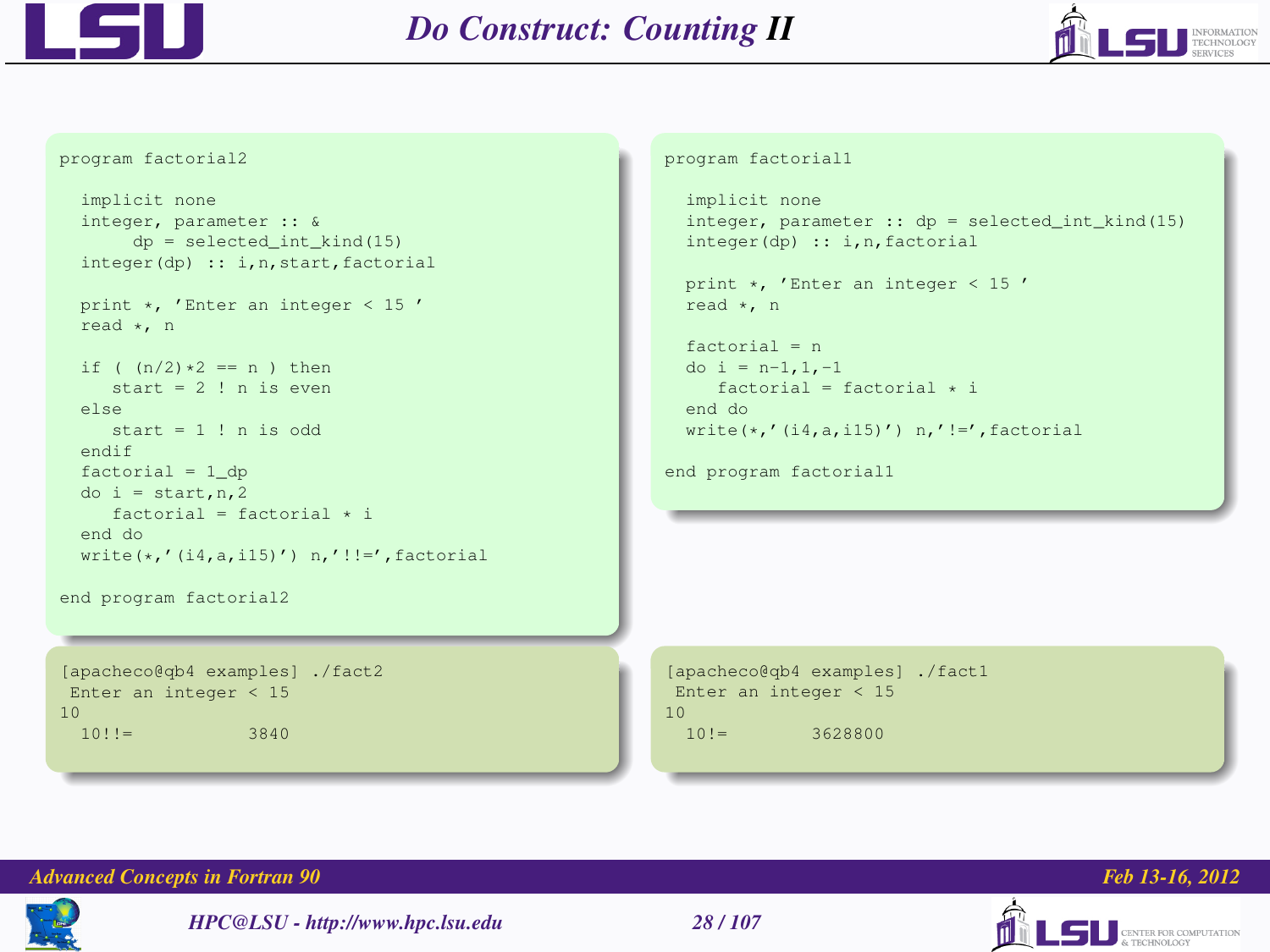



- The exit statement causes termination of execution of a loop.
- If the keyword exit is followed by the name of a do construct, that named loop (and all active loops nested within it) is exited.
- The cycle statement causes termination of the execution of *one iteration* of a loop.
- The **do** body is terminated, the **do** variable (if present) is updated, and control is transferred back to the beginning of the block of statements that comprise the do body.
- If the keyword cycle is followed by the name of a construct, all active loops nested within that named loop are exited and control is transferred back to the beginning of the block of statements that comprise the named do construct.

```
program nested_doloop
  implicit none
  integer,parameter :: dp = selected real kind(15)
  integer :: i,j
  real(dp) :: x,y,z,pi
  pi = 4d0*atan(1, d0)outer: do i =1,180
     inner: do j = 1,180
     x = real(i) * pi / 180d0v = \text{real}(1) * \text{pi}/180d0if ( j = -90 ) cycle inner
     z = \sin(x) / \cos(y)print '(216,3f12.6)', i, j, x, v, z
     end do inner
  end do outer
end program nested_doloop
```

| [apacheco@qb4 |              | examples] ./nested |          |             |
|---------------|--------------|--------------------|----------|-------------|
| $\circ$       | $\mathbf 0$  | 0.000000           | 0.000000 | 0.000000    |
| $\Omega$      | 45           | 0.000000           | 0.785398 | 0.000000    |
| $\circ$       | 135          | 0.000000           | 2.356194 | $-0.000000$ |
| $\circ$       | 180          | 0.000000           | 3.141593 | $-0.000000$ |
|               |              |                    |          |             |
| 45            | $\Omega$     | 0.785398           | 0.000000 | 0.707107    |
| 45            | 45           | 0.785398           | 0.785398 | 1,000000    |
| 45            | 135          | 0.785398           | 2.356194 | $-1.000000$ |
| 45            | 180          | 0.785398           | 3.141593 | $-0.707107$ |
| 90            | $\mathbf{0}$ | 1.570796           | 0.000000 | 1,000000    |
| 90            | 45           | 1.570796           | 0.785398 | 1.414214    |
| 90            | 135          | 1.570796           | 2.356194 | $-1.414214$ |
| 90            | 180          | 1.570796           | 3.141593 | $-1.000000$ |
| 135           | $\Omega$     | 2.356194           | 0.000000 | 0.707107    |
| 135           | 45           | 2.356194           | 0.785398 | 1,000000    |
| 135           | 135          | 2.356194           | 2.356194 | $-1.000000$ |
| 135           | 180          | 2.356194           | 3.141593 | $-0.707107$ |
| 180           | $\Omega$     | 3.141593           | 0.000000 | 0.000000    |
| 180           | 45           | 3.141593           | 0.785398 | 0.000000    |
| 180           | 135          | 3.141593           | 2.356194 | $-0.000000$ |
| 180           | 180          | 3.141593           | 3.141593 | $-0.000000$ |
|               |              |                    |          |             |



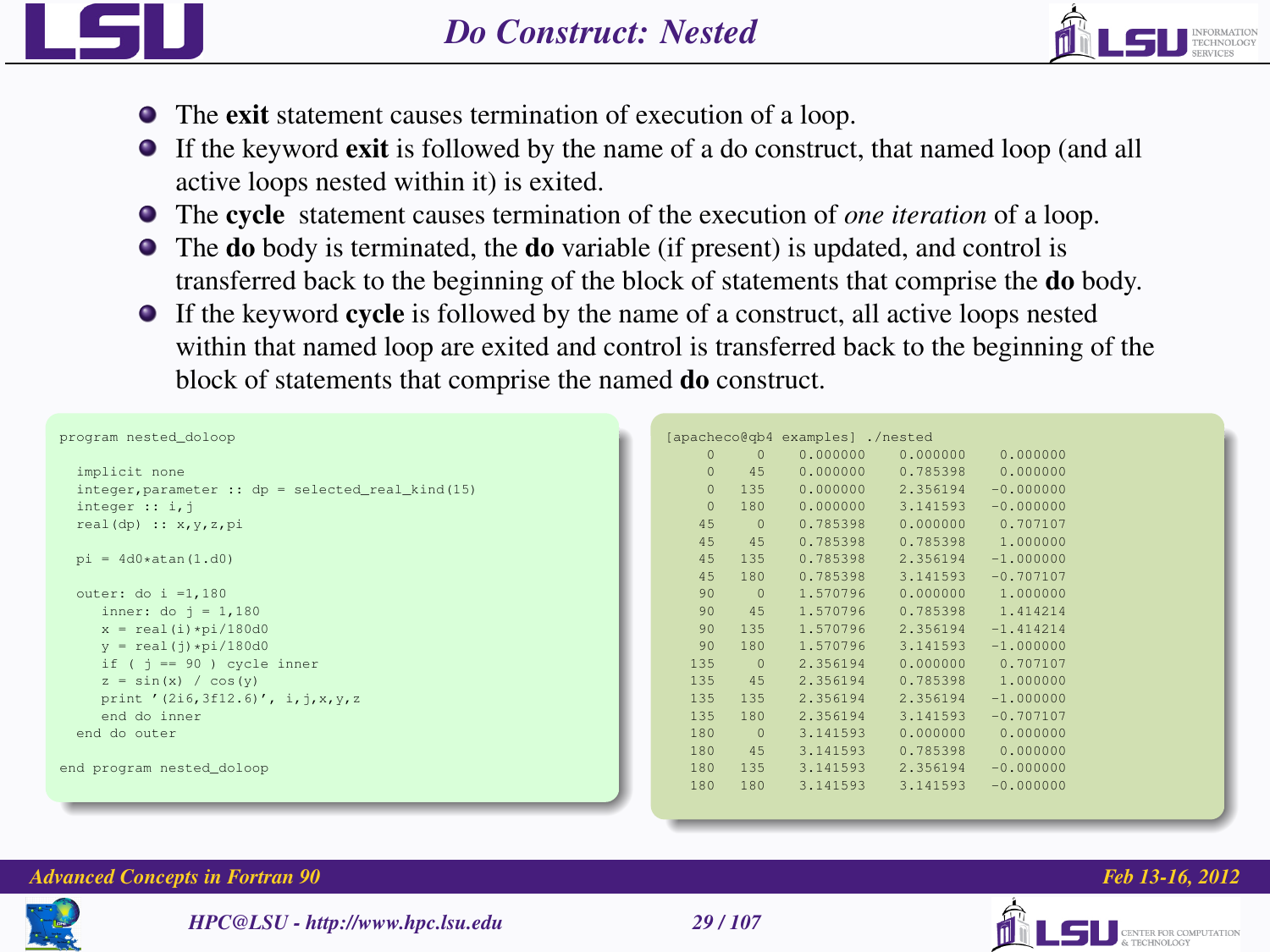



ER FOR COMPUTATION

• The General form of a **do** construct is

[construct name:] **do** *block of statements* **end do** [construct name]

- The *block of statements* will be executed repeatedly.
- To exit the do loop, use the exit or cycle statement.
- The exit statement causes termination of execution of a loop.
- The cycle statement causes termination of the execution of *one iteration* of a loop.

finite: **do**  $i = i + 1$ inner: **if** ( i < 10 ) **then** print \*, i **cycle** finite **end if** inner  $if ( i > 100 ) exist finite$ **end do** finite

*Advanced Concepts in Fortran 90 Feb 13-16, 2012*

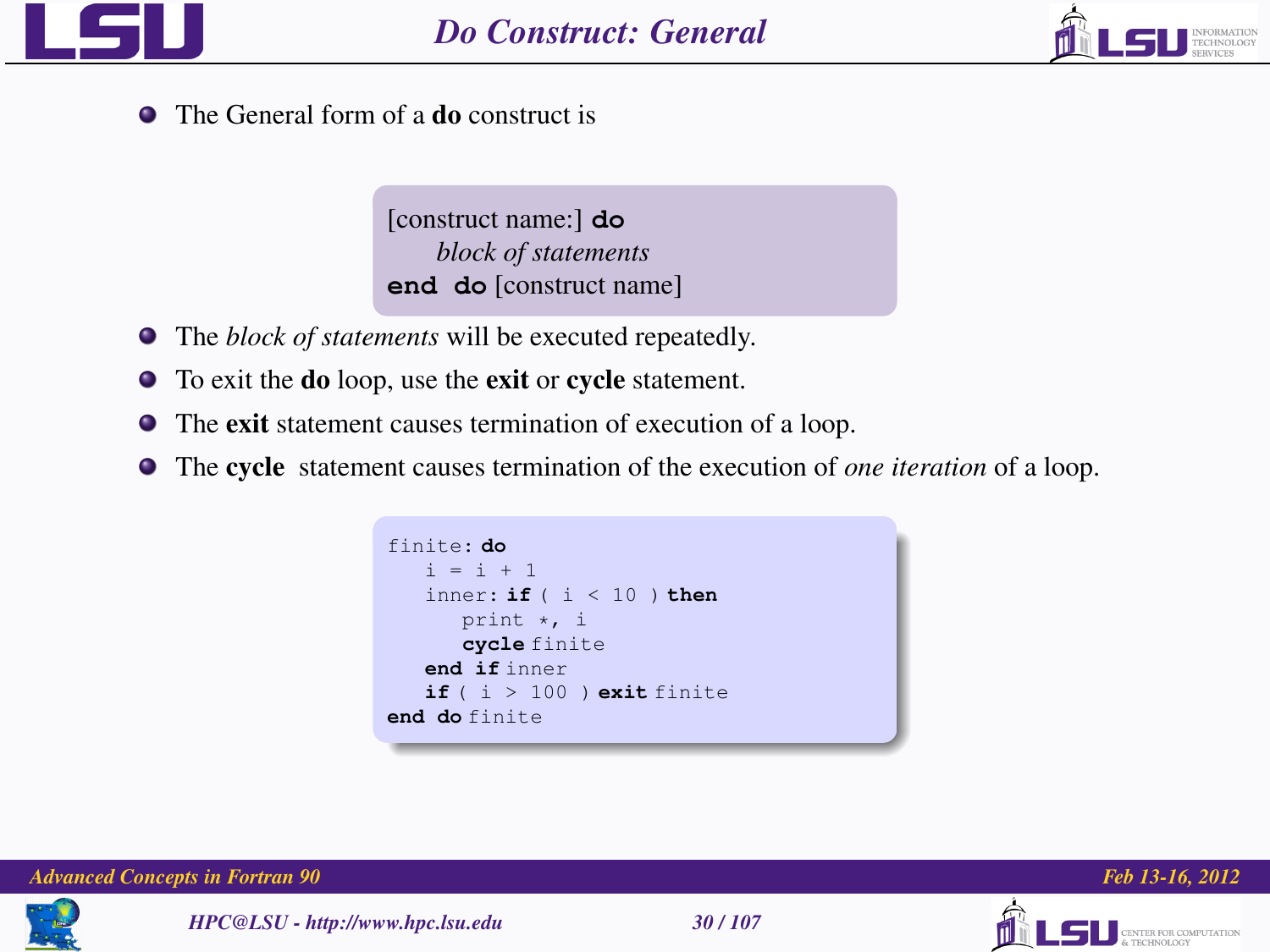



If a condition is to be tested at the top of a loop, a **do ... while** loop can be used

```
do while ( logical expression )
   block of statements
end do
```
• The loop only executes if the logical expression evaluates to .true.

```
finite: do while (i \le 100)i = i + 1inner: if ( i < 10 ) then
     print *, i
  end if inner
end do finite
```

```
finite: do
   i = i + 1inner: if ( i < 10 ) then
     print *, i
     cycle finite
  end if inner
  if ( i > 100 ) exit finite
end do finite
```


*HPC@LSU - http://www.hpc.lsu.edu 31 / 107*





**SU** CENTER FOR COMPUTATION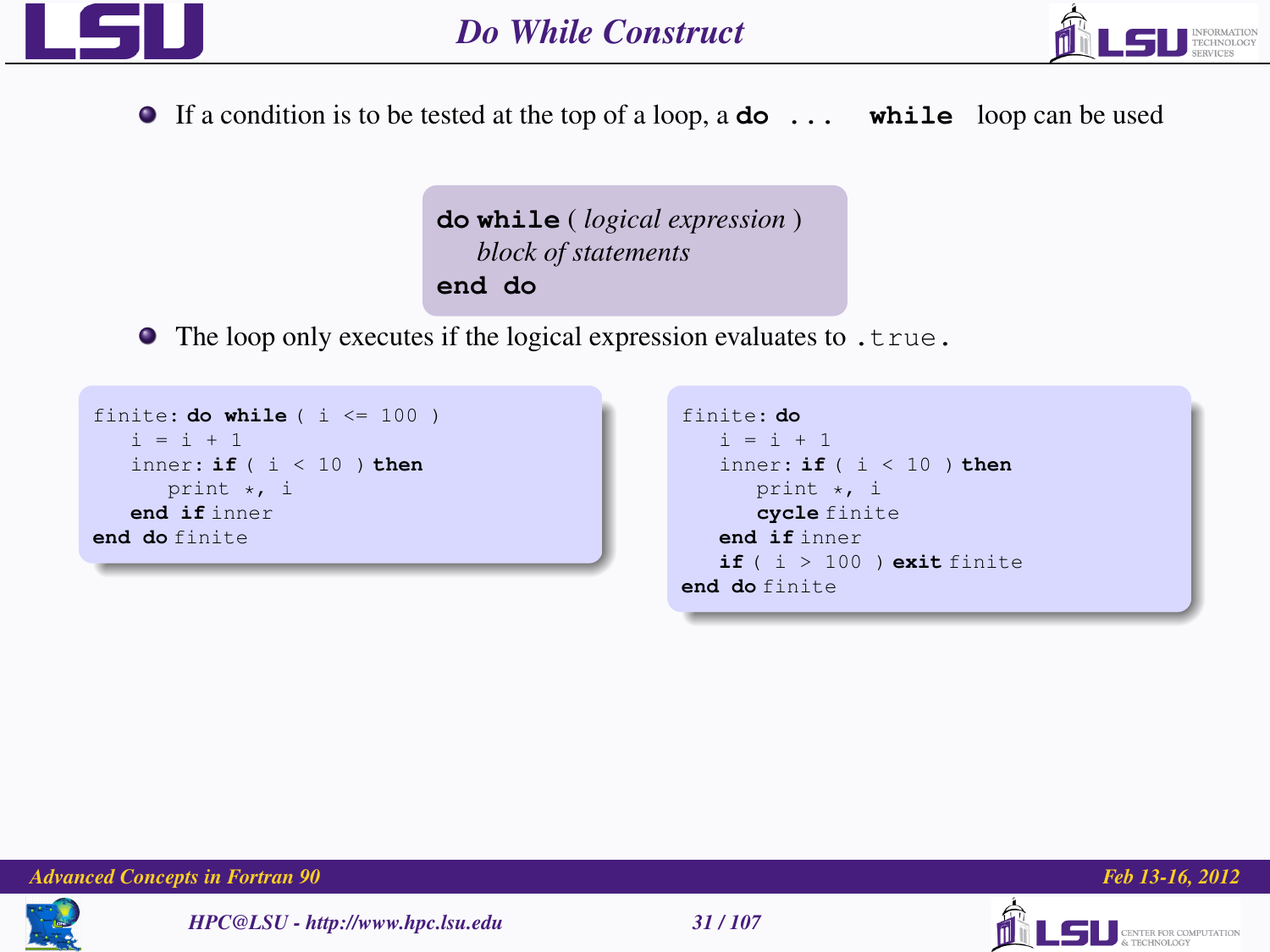



*1* [Review](#page-2-0)

## *2* [Intrinsic Functions](#page-10-0)

## *3* [Control Constructs](#page-14-0)

- [Conditionals](#page-16-0)
- [Switches](#page-22-0)
- [Loops](#page-25-0)



## *4* [Arrays](#page-31-0)



- *[Derived Types and Pointers](#page-86-0)*
- 
- *7* [Object Based Programming](#page-97-0)

#### *Advanced Concepts in Fortran 90 Feb 13-16, 2012*



*HPC@LSU - http://www.hpc.lsu.edu 32 / 107*



<span id="page-31-0"></span>

LS DESPERTED ROBERT COMPUTATION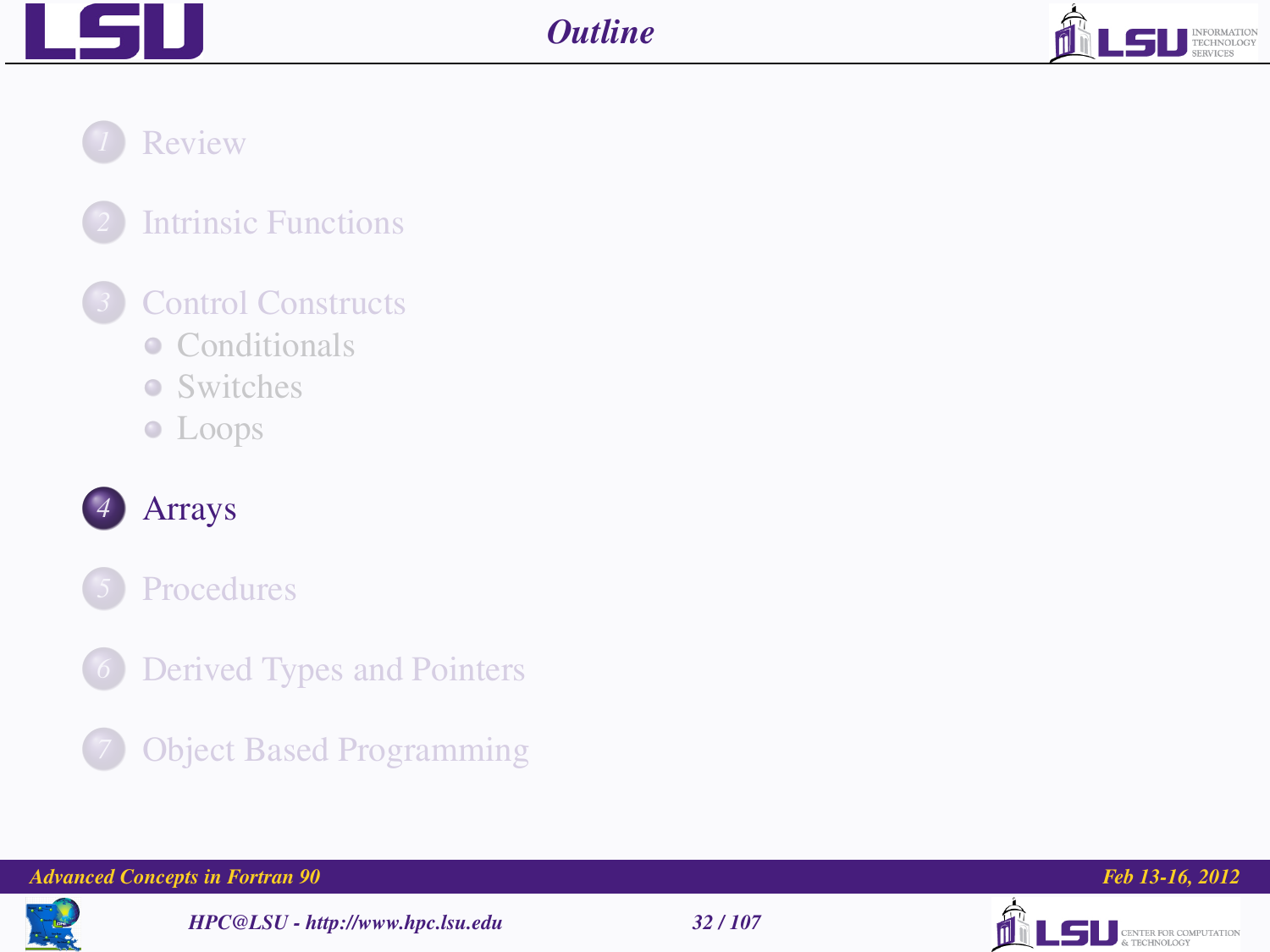



- Arrays (or matrices) hold a collection of different values at the same time.
- Individual elements are accessed by subscripting the array.  $\bullet$
- $\bullet$ A 10 element array is visualized as

|  |  |  | ٠ |  |  |  |
|--|--|--|---|--|--|--|
|--|--|--|---|--|--|--|

while a 4x3 array as

| Dimension 2 |        |        |  |  |  |
|-------------|--------|--------|--|--|--|
| (1, 1)      | (1, 2) | (1, 3) |  |  |  |
| (2, 1)      | (2, 2) | (2,3)  |  |  |  |
| (3, 1)      | (3,2)  | (3, 3) |  |  |  |
| (4,1)       | (4,2)  | (4,3)  |  |  |  |
|             |        |        |  |  |  |

Each array has a type and each element of holds a value of that type.

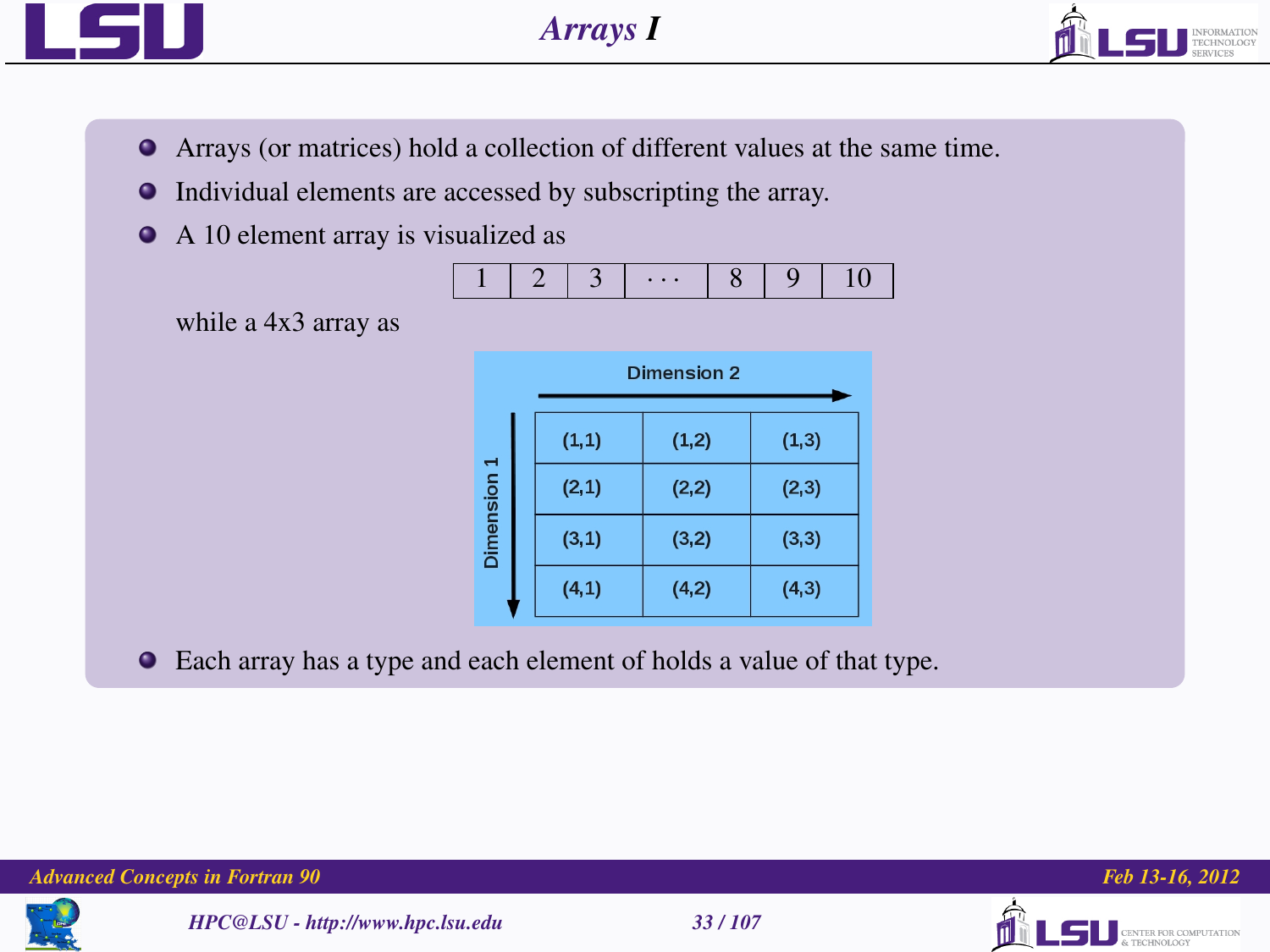



### Array Declarations

The **dimension** attribute declares arrays.

```
Usage: dimension(lower_bound:upper_bound)
```
Lower bounds of one **(1:)** can be omitted

- **•** Examples:
	- ♦ **integer, dimension(1:106) ::** atomic\_number
	- ♦ **real, dimension(3,0:5,-10:10) ::** values
	- ♦ **character(len=3),dimension(12) ::** months

Alternative form for array declaration

```
♦ integer :: days_per_week(7), months_per_year(12)
```
- ♦ **real ::** grid(0:100,-100:0,-50:50)
- ♦ **complex ::** psi(100,100)
- Another alternative form which can be very confusing for readers
	- integer, dimension(7) :: days per week, months per year(12)





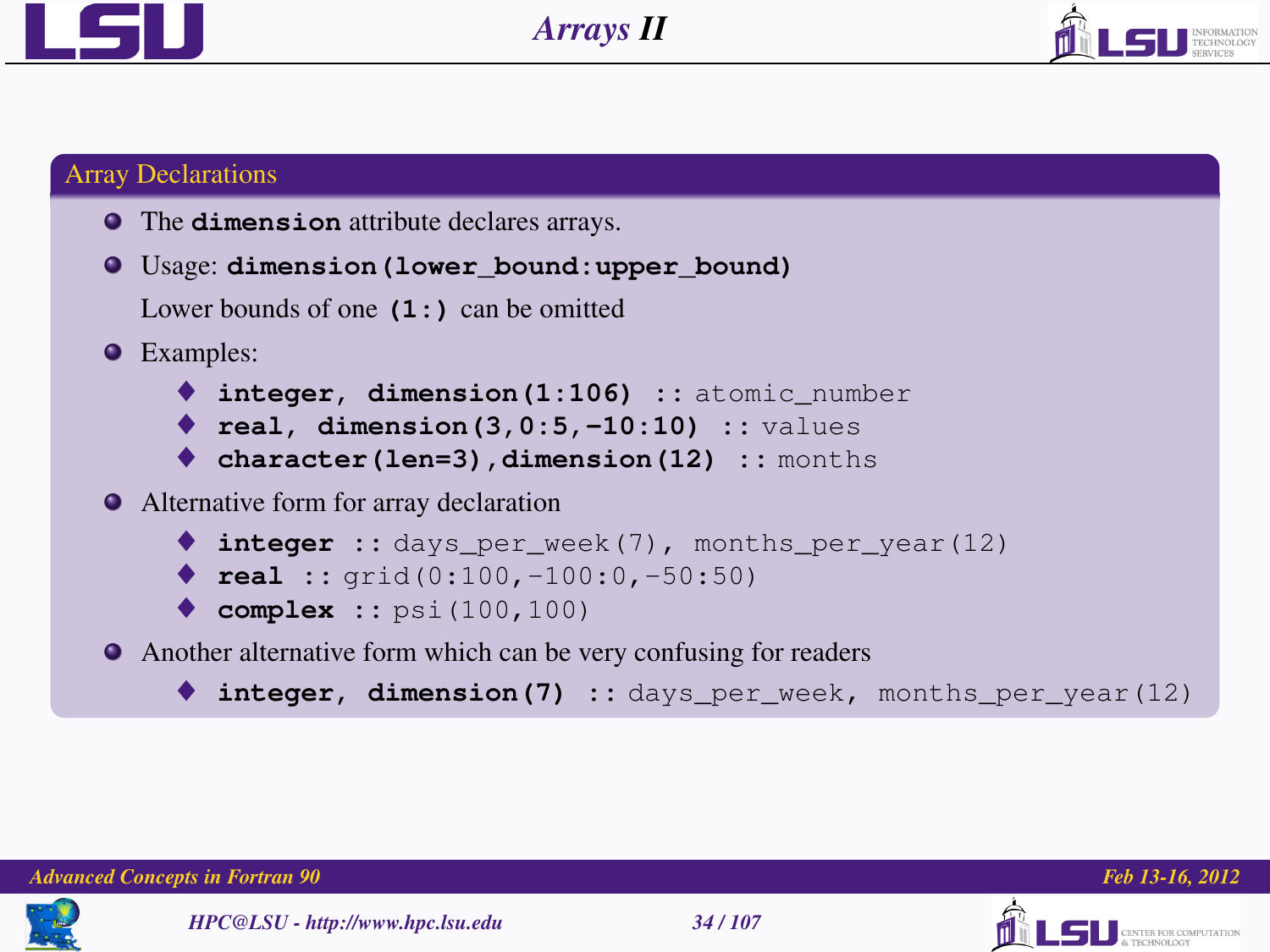



### Array Visualization

```
\bullet Define arrays a, b, c and d as follows
  real,dimension(15) :: a
  real,dimension(-4:0,0:2) :: b
  real,dimension(5,3) :: c
  real,dimension(4:8,2:4) :: d
```








LSU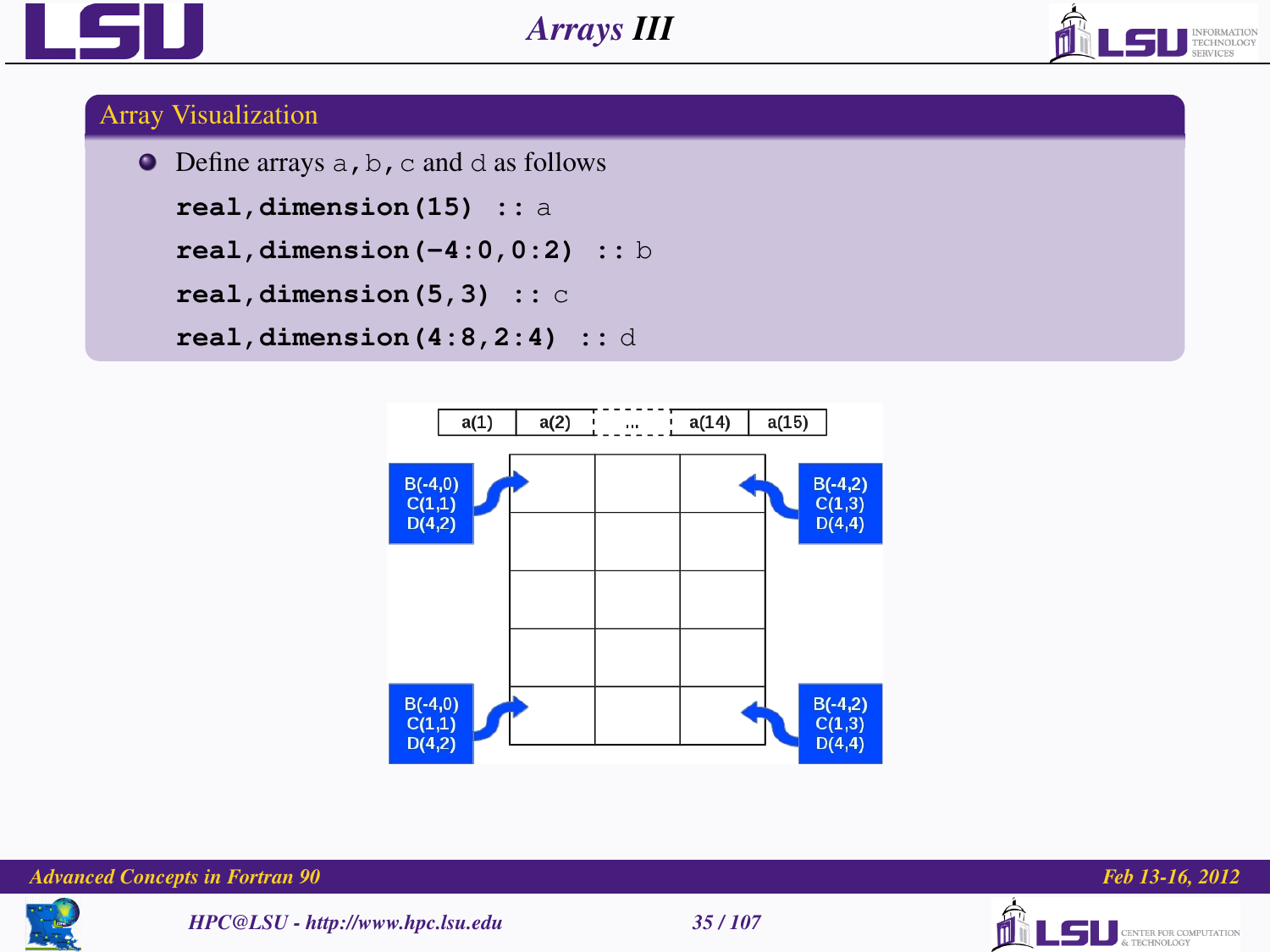



### Array Conformance

- Array or sub-arrays must conform with all other objects in an expression
	-
- *1* a scalar conforms to an array of any shape with the same value for every element
	- $c = 1.0$  is the same as  $c(:,:) = 1.0$









**SERIES FOR COMPUTATION**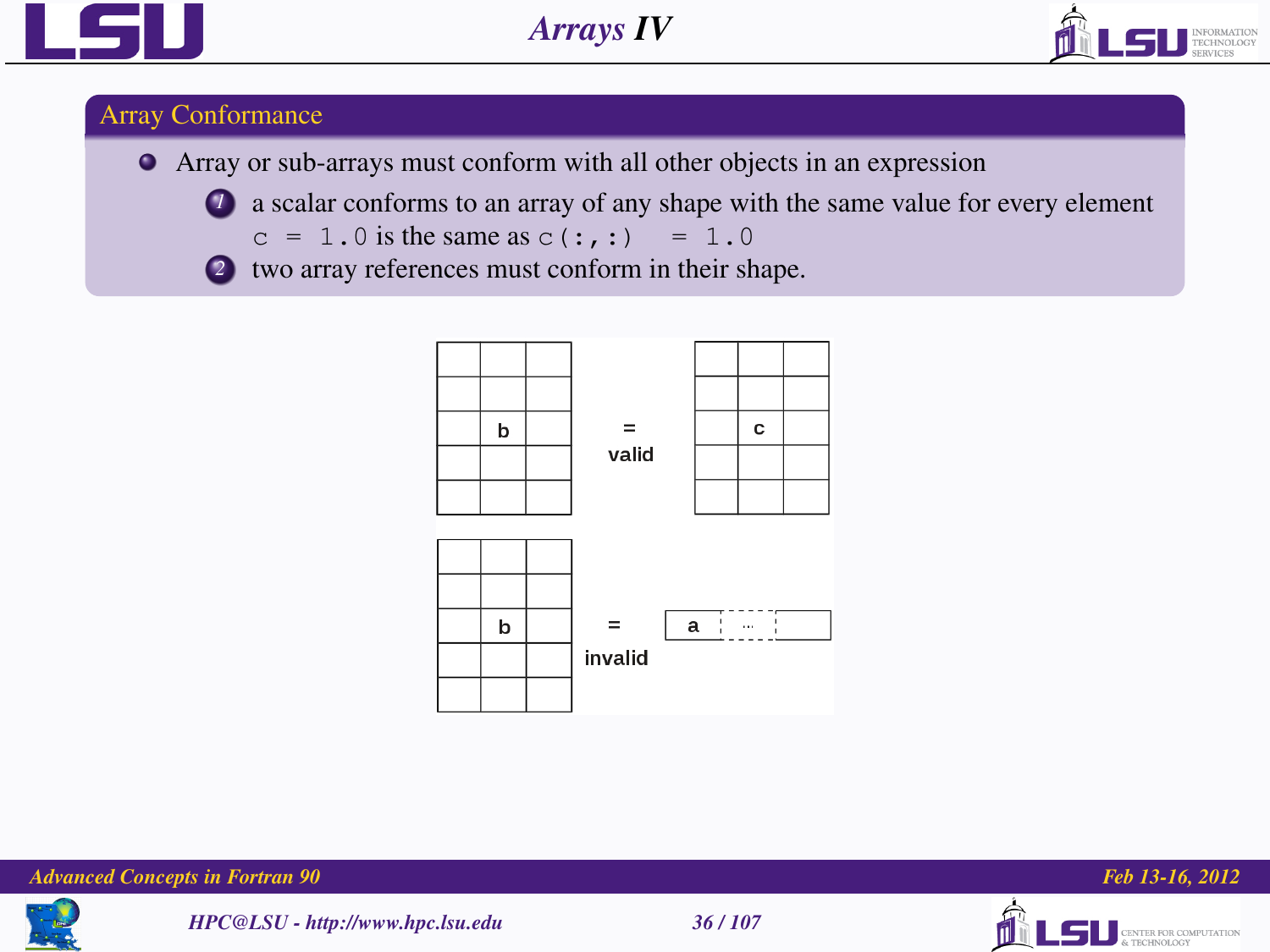



## Array Element Ordering

Fortran is a column major form i.e. elements are added to the columns seqeuntially. This ordering can be changed using the **reshape** intrinsic.



#### *Advanced Concepts in Fortran 90 Feb 13-16, 2012*



*HPC@LSU - http://www.hpc.lsu.edu 37 / 107*





LSU **GENTER FOR COMPUTATION**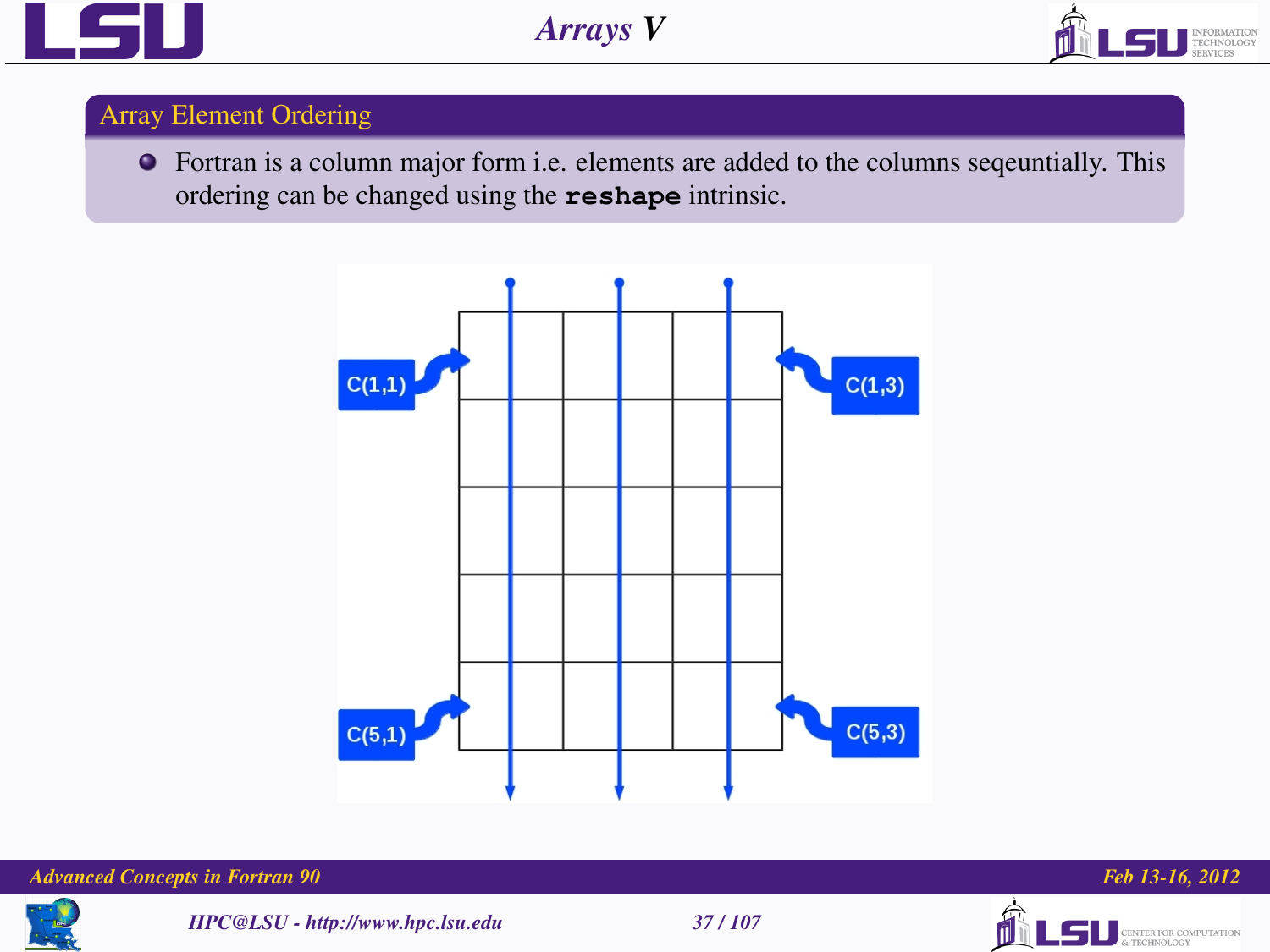



#### **real ::** a(0:20), b(3,0:5,-10:10)

- Rank: Number of dimensions.
	- a has rank 1 and b has rank 3
- Bounds: upper and lower limits of each dimension of the array.

a has bounds  $0:20$  and b has bounds  $1:3$ ,  $0:5$  and  $-10:10$ 

- Extent: Number of element in each dimension a has extent 21 and b has extents 3,6 and 21
	- Size: Total number of elements.

 $\overline{a}$  has size 21 and b has 30

- Shape: The shape of an array is its rank and extent a has shape 21 and b has shape  $(3,6,21)$
- Arrays are conformable if they share a shape.
- The bounds do not have to be the same

 $c(4:6) = d(1:3)$ 





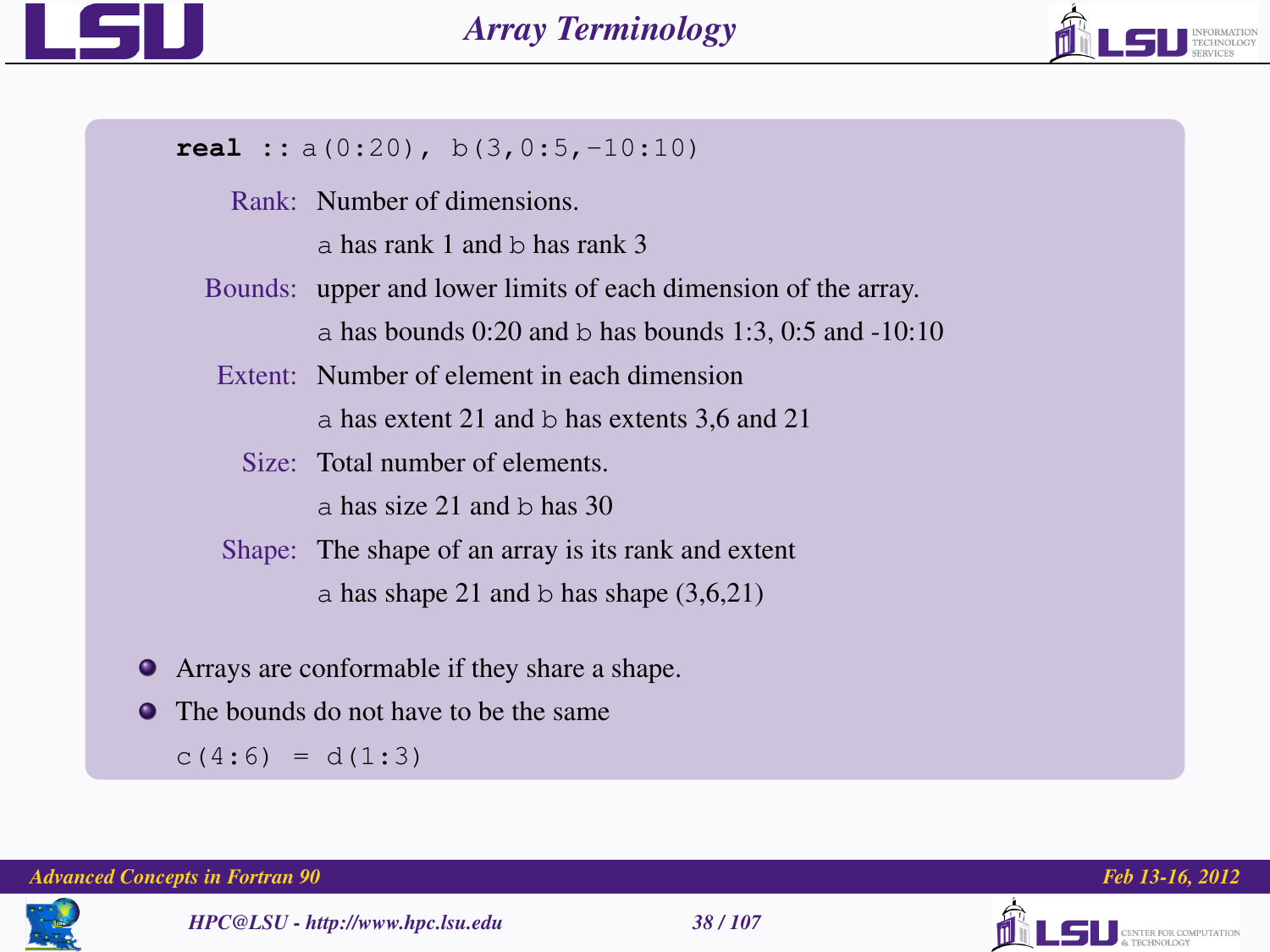



Used to give arrays or sections of arrays specific values

```
implicit none
integer :: i
integer, dimension(10) :: imatrix
character(len=5),dimension(3) :: colors
real, dimension(4) :: height
height = ( / 5.10, 5.4, 6.3, 4.5)colors = \frac{1}{2} (/'red', 'green', 'blue' /)
ints = ( / 30, (i = 1, 8), 40 / )
```
constructors and array sections must conform.

ints =  $( / 30, (i = 1, 10), 40/ )$  is invalid

- strings should be padded so that character variables have correct length.
- use **reshape** intrinsic for arrays for higher ranks
- $\bullet$  (i = 1, 8) is an implied **do**.
- You can also specify a stride in the implied **do**.

ints =  $( / 30, (i = 1, 16, 2), 40 / )$ 

There should be no space between / and ( or )



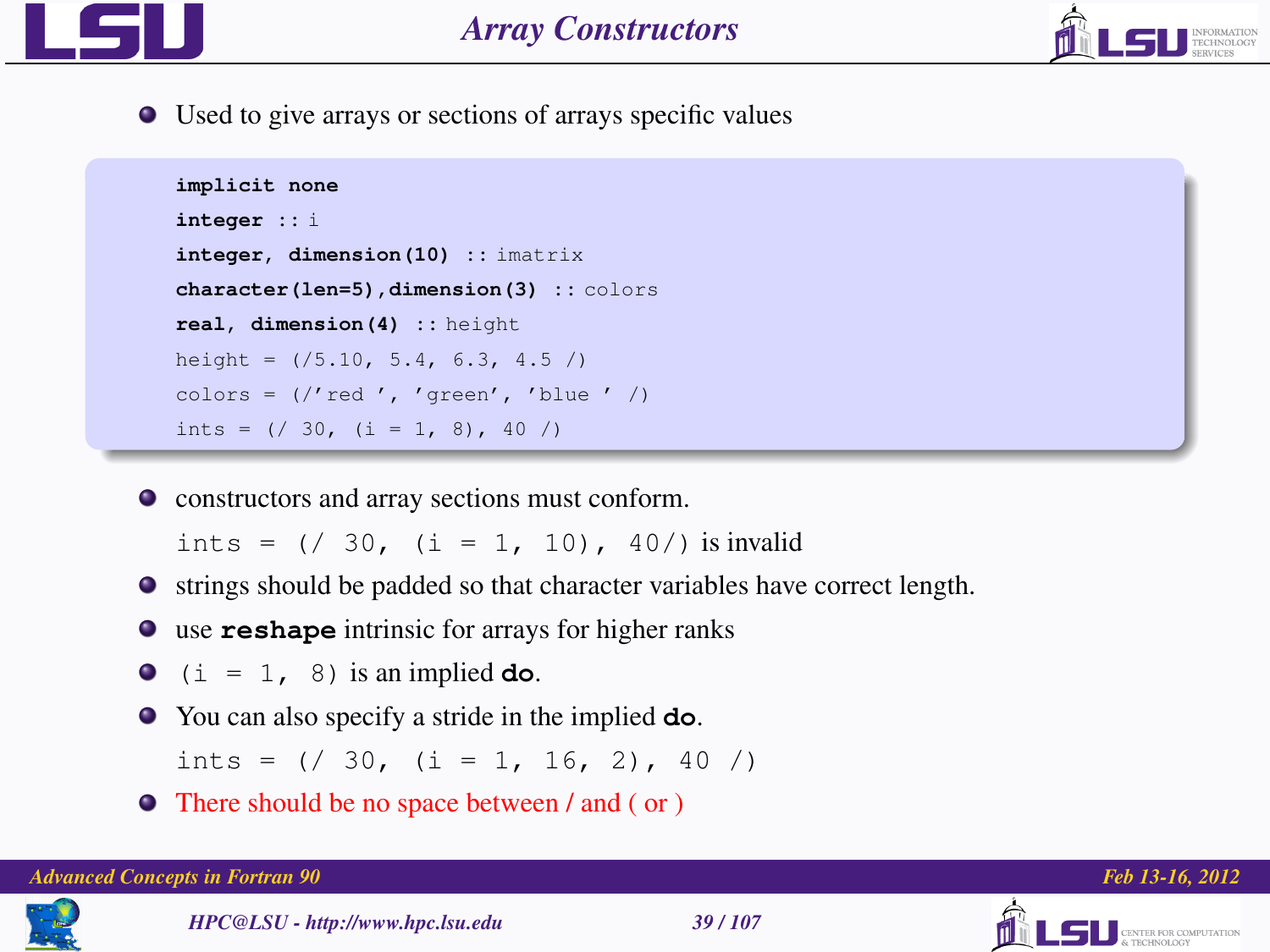



#### Reshape

- **reshape(source, shape, pad, order)** constructs an array with a specified shape **shape** starting from the elements in a given array **source**.
- If **pad** is not included then the size of **source** has to be at least **product (shape)**.
- If **pad** is included it has to have the same type as **source**.
- If **order** is included, it has to be an **integer** array with the same shape as **shape** and the values must be a permutation of  $(1,2,3,...,N)$ , where N is the number of elements in **shape** , it has to be less than, or equal to 7.



In Fortran, for a multidimensional array, the first dimension has the fastest index while the last dimension has the slowest index i.e. memory locations are continuous for the last dimension. The **order** statement allows the programmer to change this order. The last example above sets the memory location order which is consistent to that in C/C++.







**CENTER FOR COMPUTATION**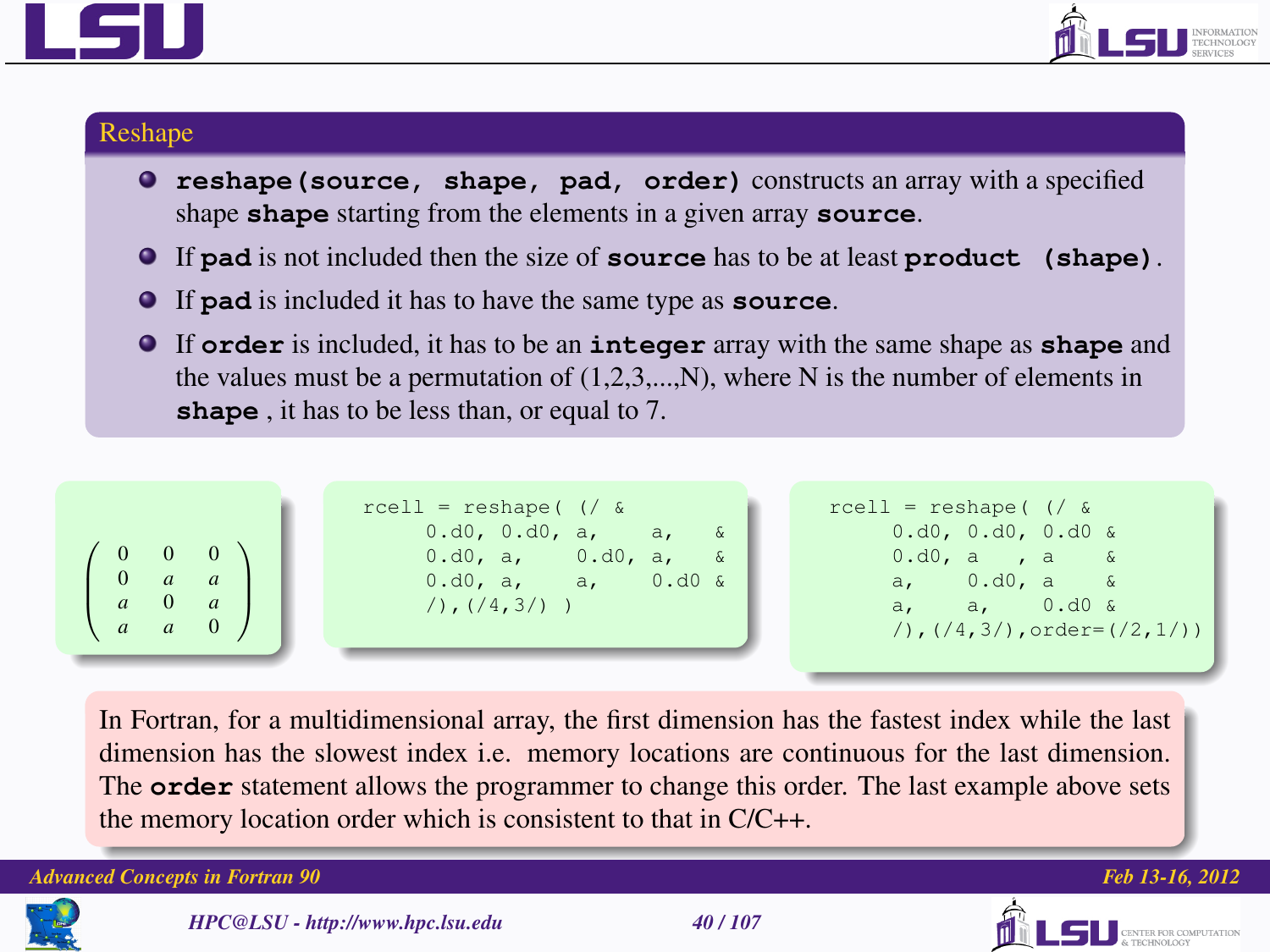

Arrays can be initialized as follows during variable declaration

```
integer, dimension(4) :: imatrix = (7, 2, 4, 6, 8)character(len=*), dimension(3) :: colors = \frac{1}{2} (\frac{1}{2} (\frac{1}{2} (\frac{1}{2} (\frac{1}{2})) (\frac{1}{2})
All strings must be the same length
real, dimension(4) :: height = (/5.10, 5.4, 6.3, 4.5/)
integer, dimension(10) :: ints = (/ 30, (i = 1, 8), 40/)
real, dimension(4,3), parameter :: rcell = reshape( (/0.d0, 0.d0, 0.d0, 0.d0,&
   a, a, a,0.d0, a, a, a, 0.d0 /),(/4,3/),order=(/2,1/))
```
*Advanced Concepts in Fortran 90 Feb 13-16, 2012*







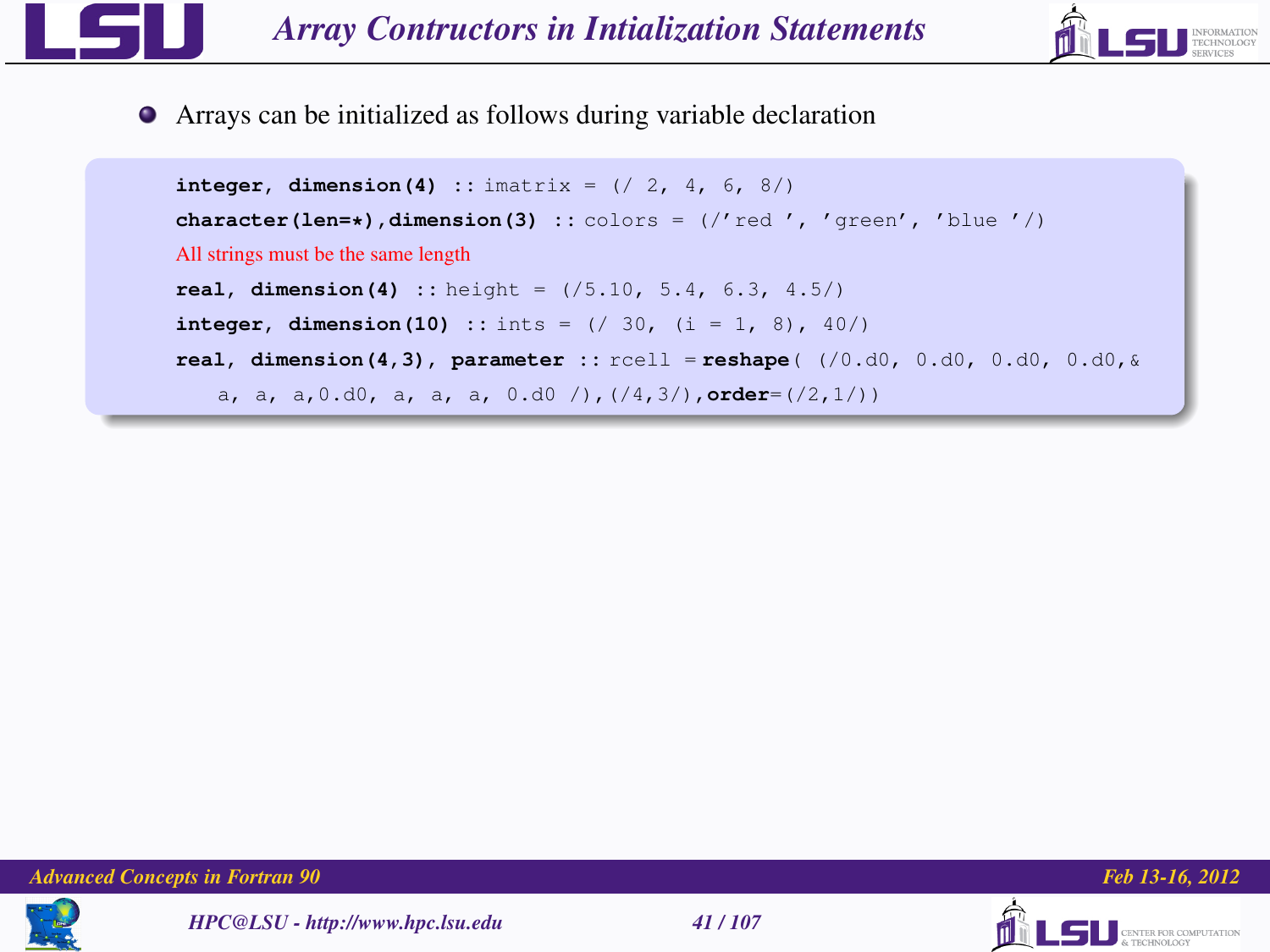



• whole arrays

 $\bullet$  a = 0.0 sets whole array a to zero  $\bullet$  b = c + d adds c to d and assigns result to b **e** elements

 $\bullet$  a(1) = 0.0

sets one element of a to zero

 $\blacklozenge$  b(1,3) = a(3) + c(5,1)

sets an element of b to the sum of two other array elements.

**•** array sections

$$
\bullet \quad a(0:3) = 5.0
$$

- sets  $a(0)$ ,  $a(1)$ ,  $a(2)$  and  $a(3)$  to five
- $\bullet$  b(-2:2, 4:6) = c(1:5, 6:8) + 2.0

adds two to the subsection of  $\circ$  and assigns the result to the subsection of  $\circ$ 





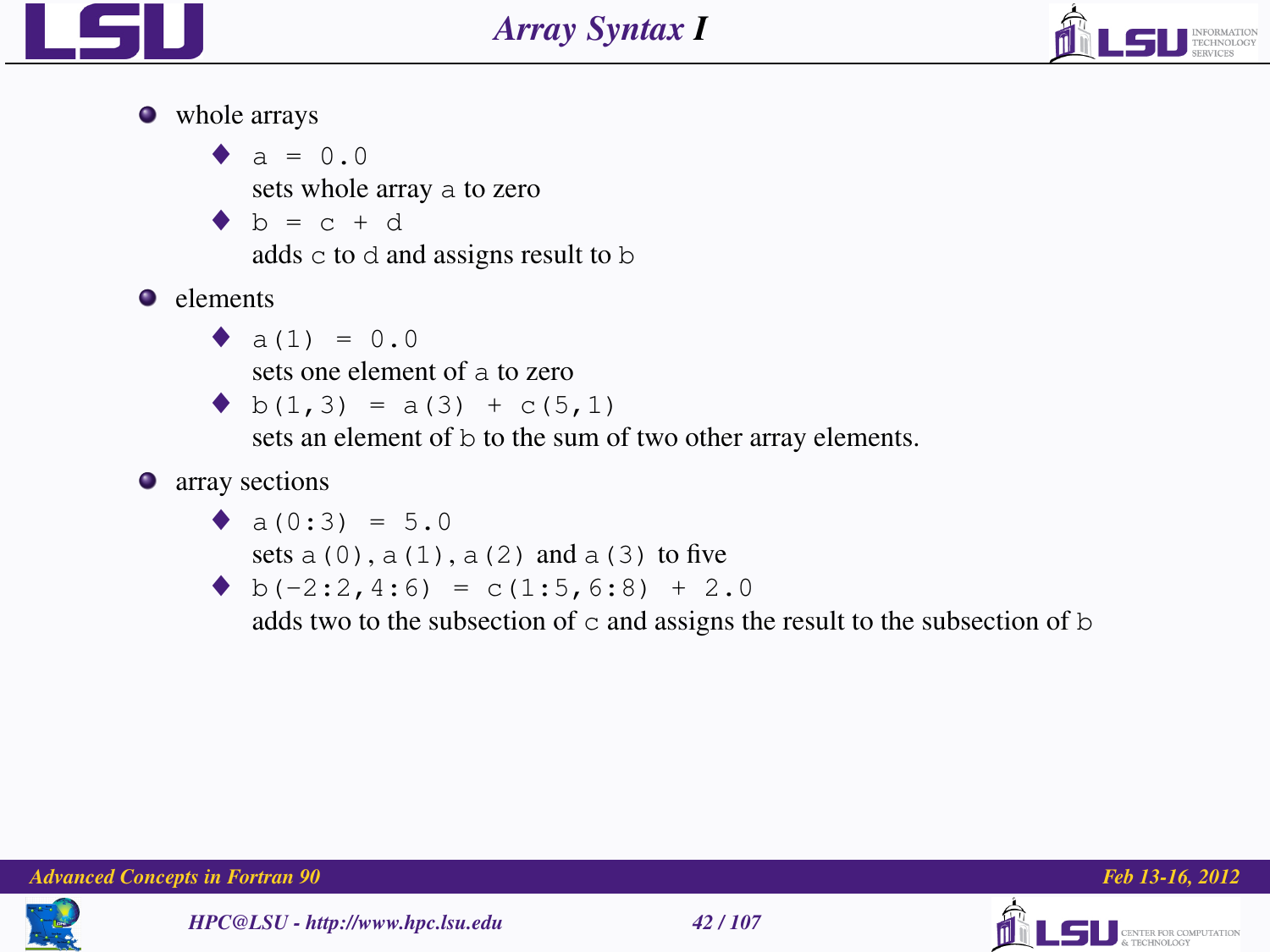



- Arrays can be treated as a single variable:
	- ♦ can use intrinsic operators between conformable arrays (or sections)

```
b = c * d + b * *2this is equivalent to
 b(-4,0) = c(1,1) + d(4,2) + b(-4,0) *2b(-3,0) = c(2,1) + d(5,2) + b(-3,0) *2· · ·
 b(-4,0) = c(1,1) + d(4,2) + b(-4,0) *2b(-4,1) = c(1,2) \cdot d(4,3) + b(-4,1) \cdot d(2)· · ·
 b(-3,2) = c(4,3) + d(7,4) + b(-3,2) * db(-4,2) = c(5,3) + d(8,4) + b(-4,2) *2
```
 $\bullet$  elemental intrinsic functions can be used  $b = sin(c) + cos(d)$ 

All operations/functions are applied element by element



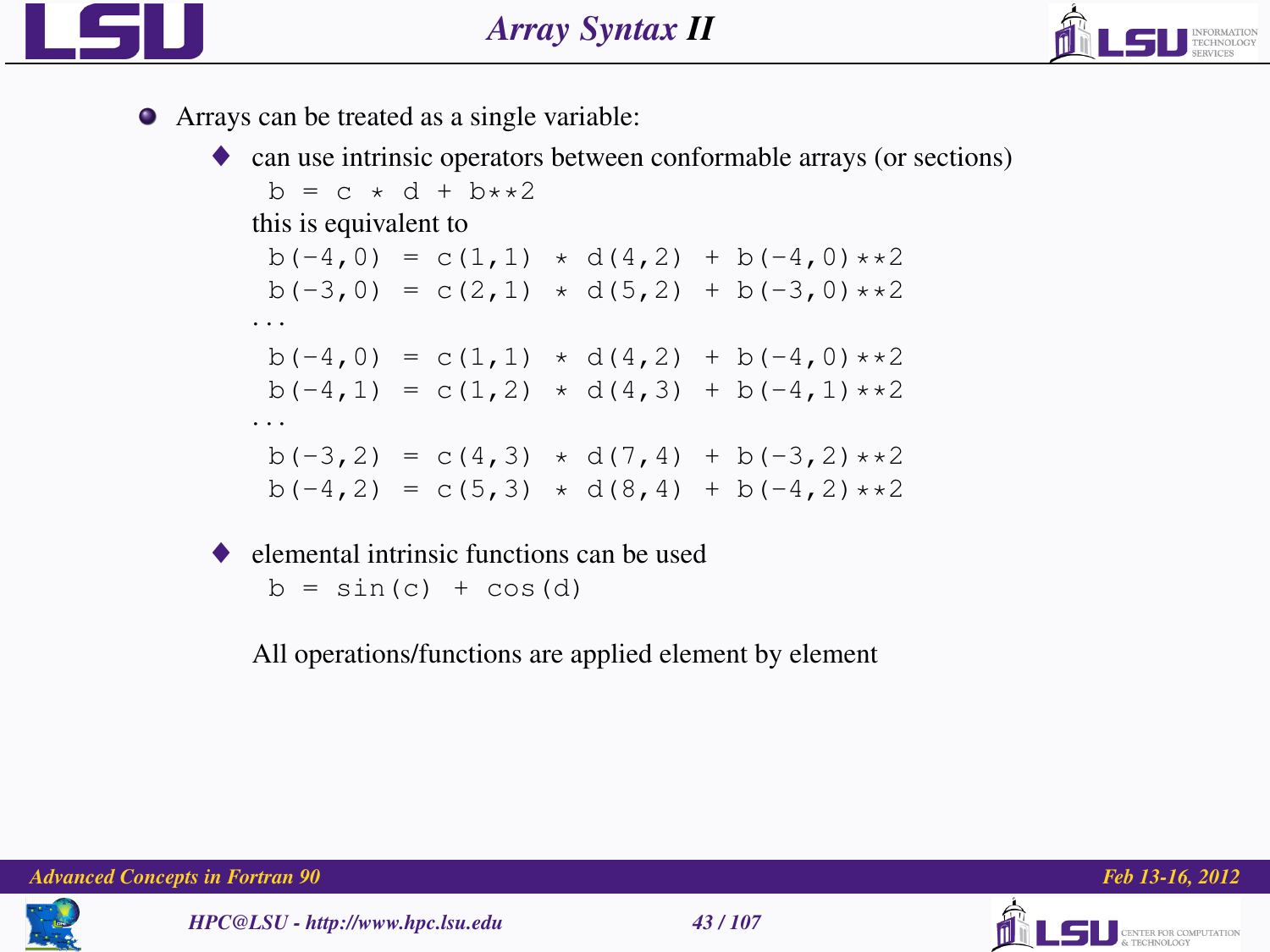



**real, dimension(6:6) ::** a

•  $a(1:3,1:3) = a(1:6:2,2:6:2)$  and  $a(1:3,1:3) = 1.0$  are valid •  $a(2:5,5) = a(2:5,1:6:2)$  and  $a(2:5, 1:6:2) = a(1:6:2, 2:6:2)$  are not  $\bullet$  a (2:5,5) is a 1D section while a(2:5,1:6:2) is a 2D section



- The general form for specifying sub-arrays or sections is *[<bound1>]:[<bound2>][:<stride>]*
- The section starts at *<bound1>* and ends at or before *<bound2>*.
- *<stride>* is the increment by which the locations are selected, by default *stride=1*
- *<bound1>*, *<bound2>*, *<stride>* must all be scalar integer expressions.

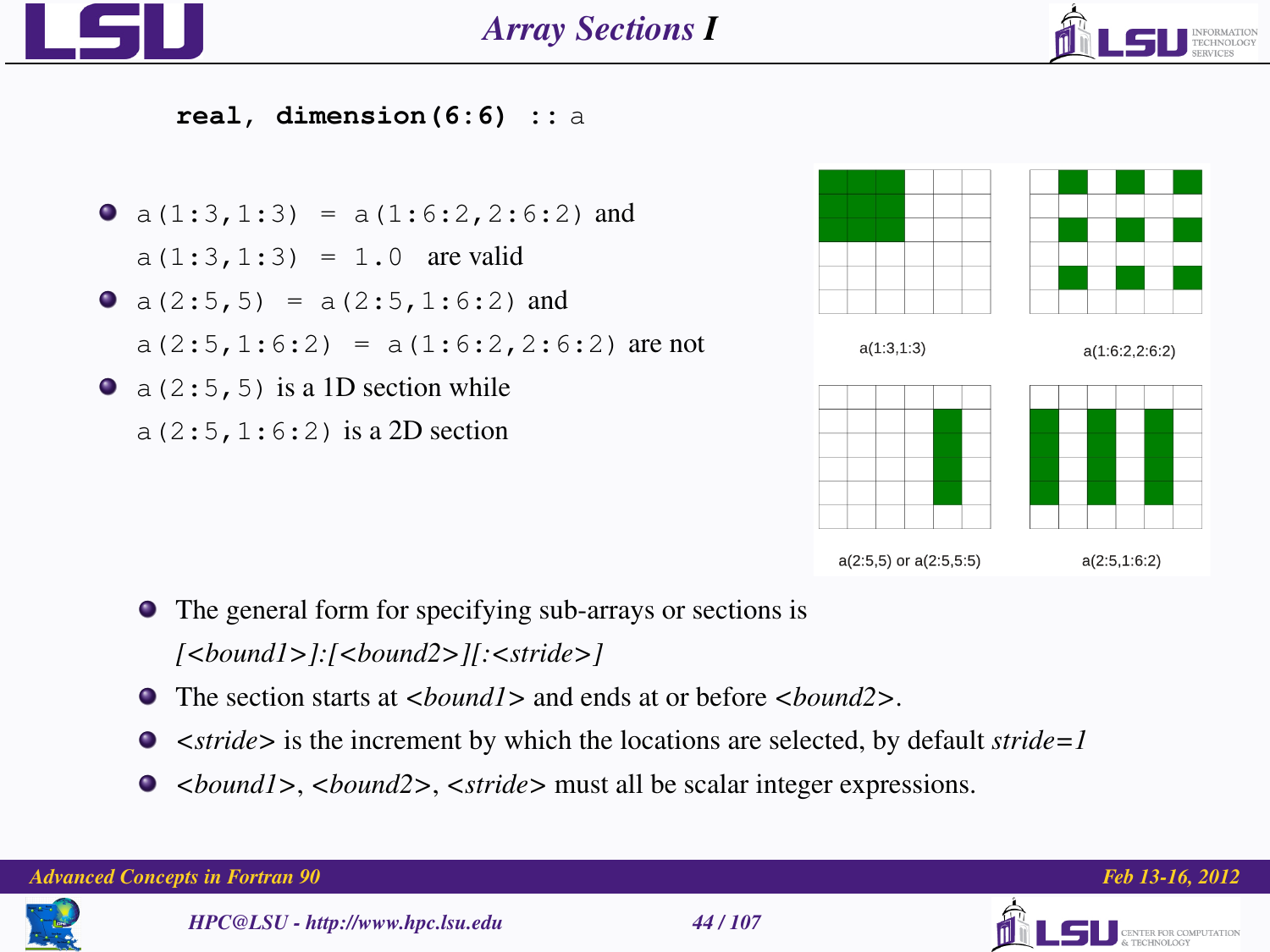



**real, dimension(1:20) ::** a

```
integer :: m,n,k
```

| a(:)                | the whole array                                           |
|---------------------|-----------------------------------------------------------|
| a(3:9)              | elements 3 to 9 in increments of 1                        |
| a(3:9:1)            | as above                                                  |
| a(m:n)              | elements m through n                                      |
| a(m:n:k)            | elements m through n in increments of k                   |
| $a(15:3:-2)$        | elements 15 through 3 in increments of -2                 |
| a(15:3)             | zero size array                                           |
| a(m: )              | elements m through 20, default upper bound                |
| a(in)               | elements 1, default lower bound through n                 |
| a(::2)              | all elements from lower to upper bound in increments of 2 |
| a(m:m)              | 1 element section                                         |
| a (m)               | array element not a section                               |
| are valid sections. |                                                           |
|                     |                                                           |







**LSU** SERVICE COMPUTATION

ńl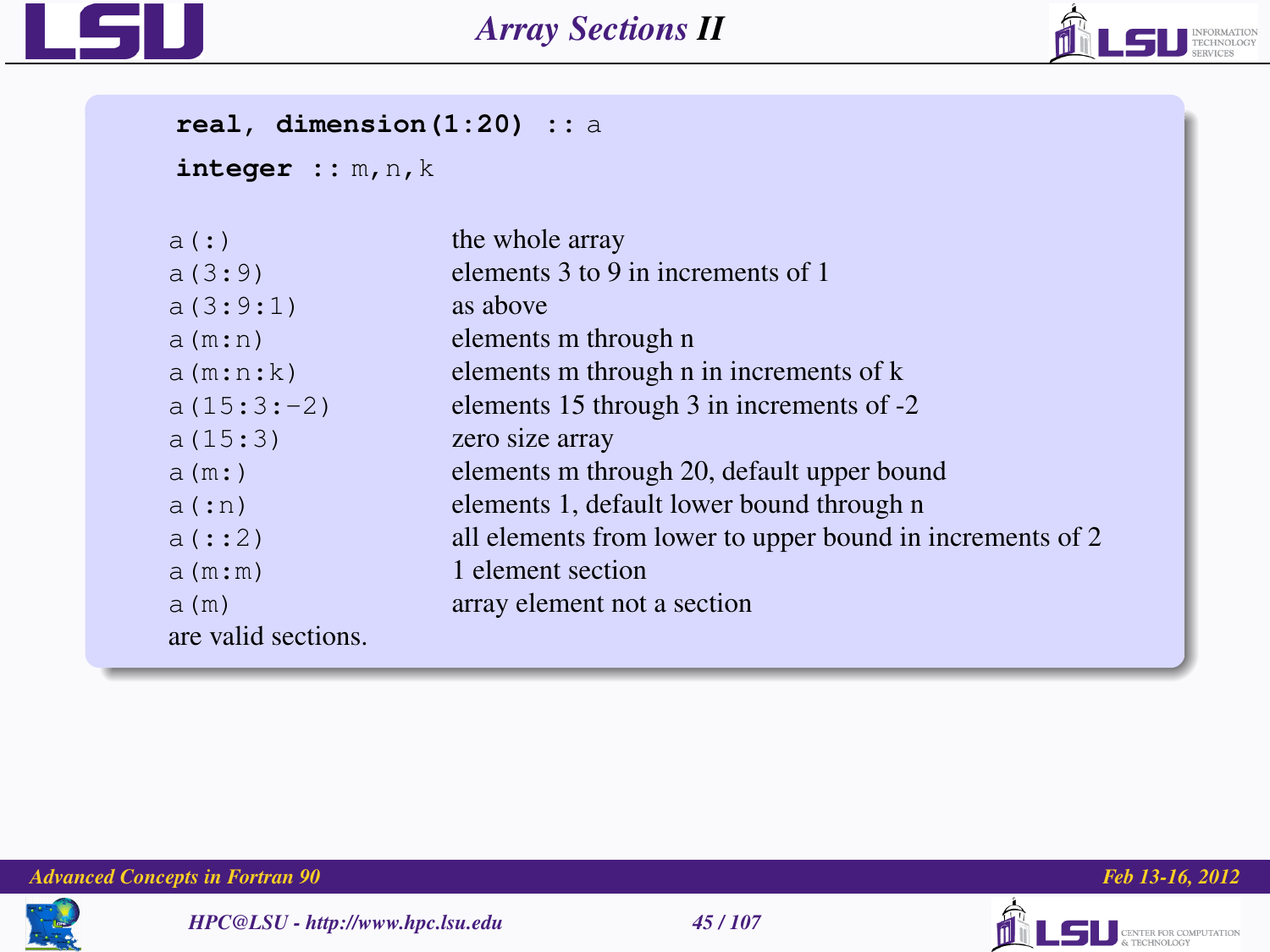



#### **real,dimension(4,4) ::** a

- Arrays are printed in the order that they appear in memory
- $\blacklozenge$  print  $\star$ , a

would produce on output

```
a(1,1), a(2,1), a(3,1), a(4,1), a(1,2), a(2,2), \cdots, a(3,4), a(4,4)
```

```
\bullet read \star. a
```
would read from input and assign array elements in the same order as above

The order of array I/O can be changed using intrinsic functions such as **reshape, transpose** or **cshift**.





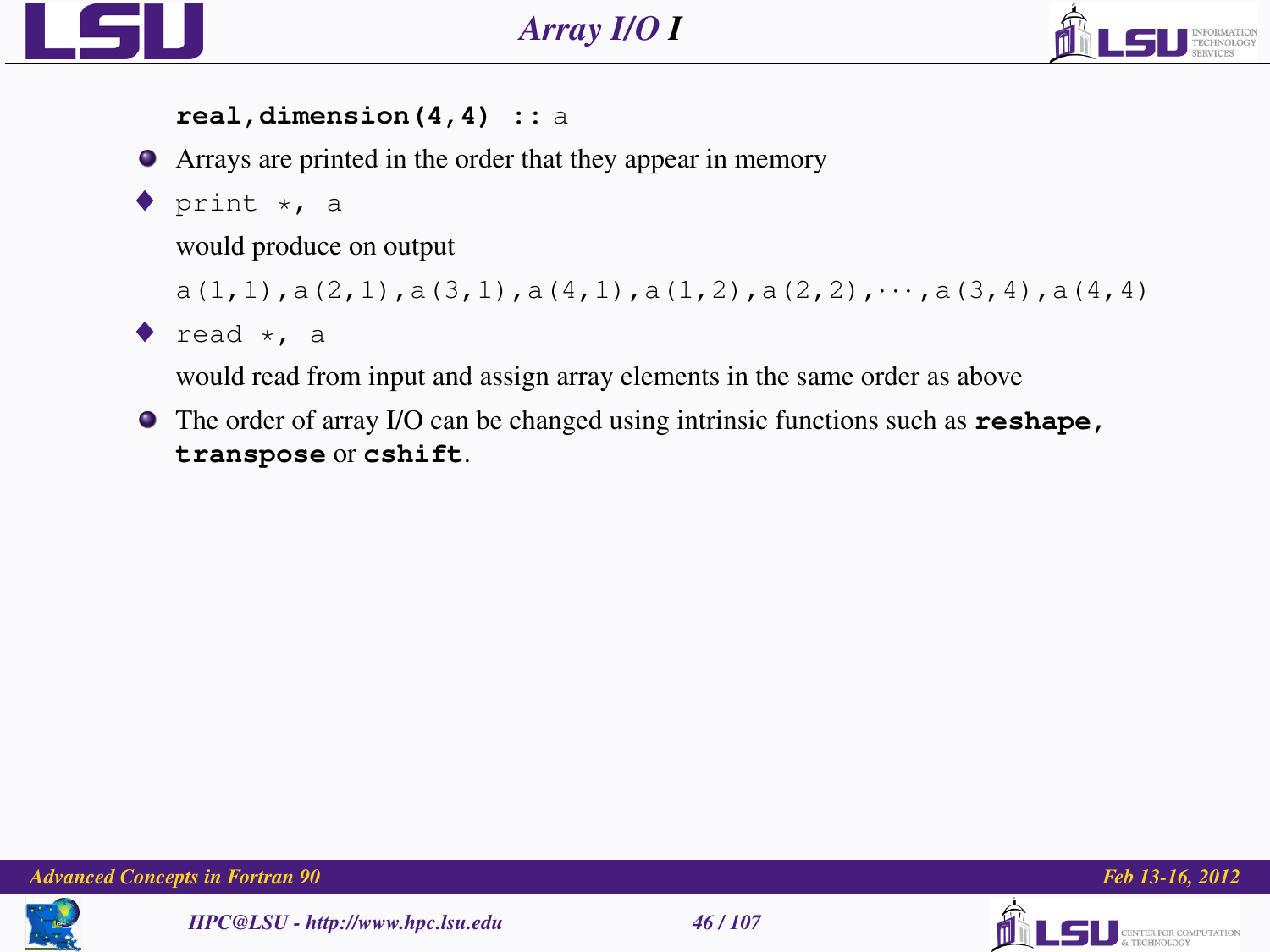



#### Example

Consider a 3x3 matrix

• The following print statements

```
print \star, 'array element = ', a(3,3)
```
print  $\star$ , 'array section = ', a(:, 2)

```
print \star, 'sub-array = ', a(:3,:2)
```

```
print \star, 'whole array = ', a
```

```
print \star, 'array transpose = ', transpose(a)
```
would produce the following output

```
array element = 9
```

```
array section = 456
```

```
sub-array = 1, 2, 3, 4, 5, 6
```

```
whole array = 1 2 3 4 5 6 7 8 9
```
array transpose =  $147258369$ 

#### *Advanced Concepts in Fortran 90 Feb 13-16, 2012*



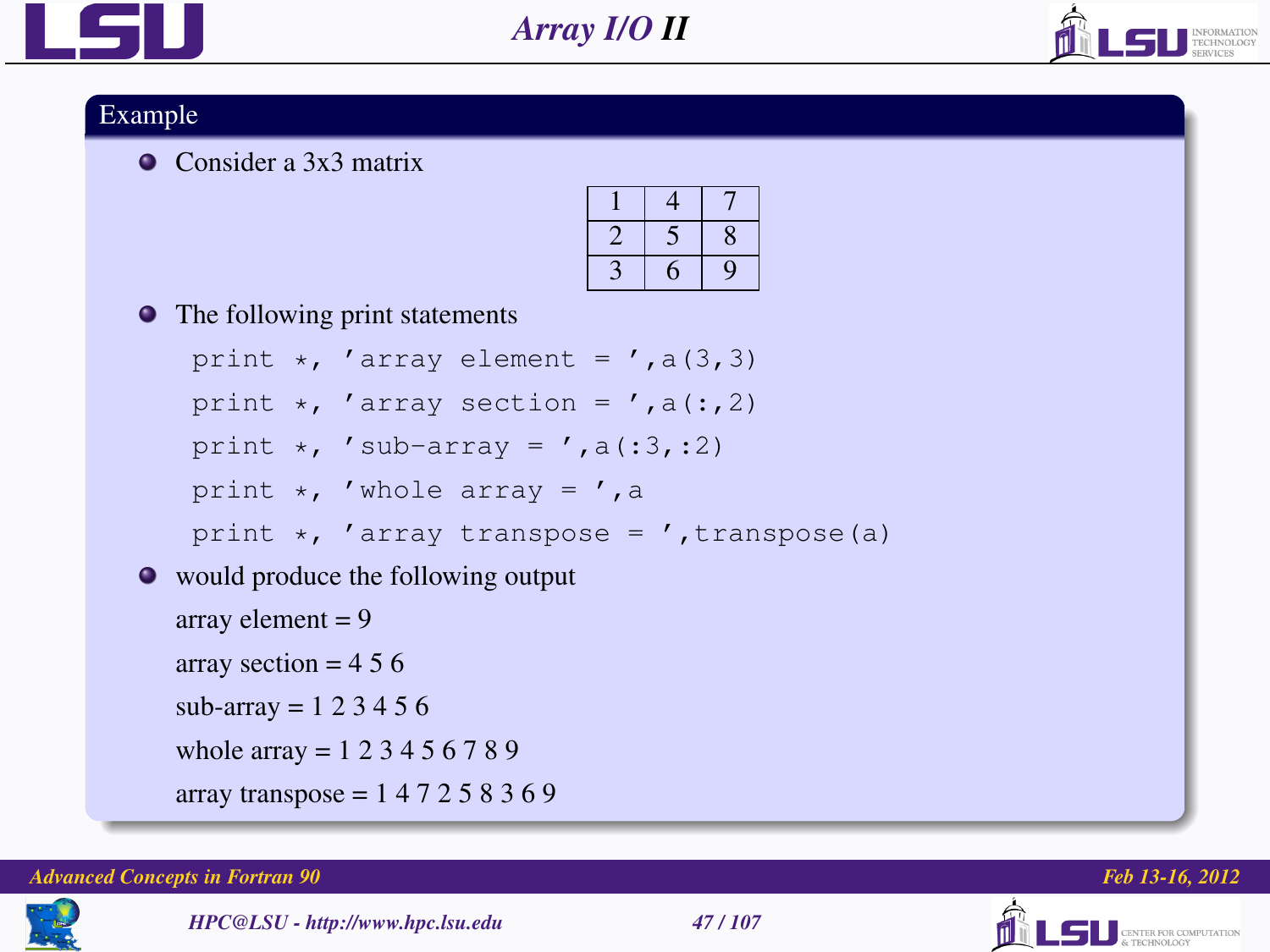



- size( $x$ [,n]) The size of x (along the  $n<sup>th</sup>$  dimension, optional)
	- shape $(x)$  The shape of x
- $lbound(x[,n])$  The lower bound of x
- ubound $(x[,n])$  The upper bound of x
	- $minval(x)$  The minimum of all values of x
	- $maxval(x)$  The maximum of all values of x
	- $minloc(x)$  The indices of the minimum value of x
	- $maxloc(x)$  The indices of the maximum value of x





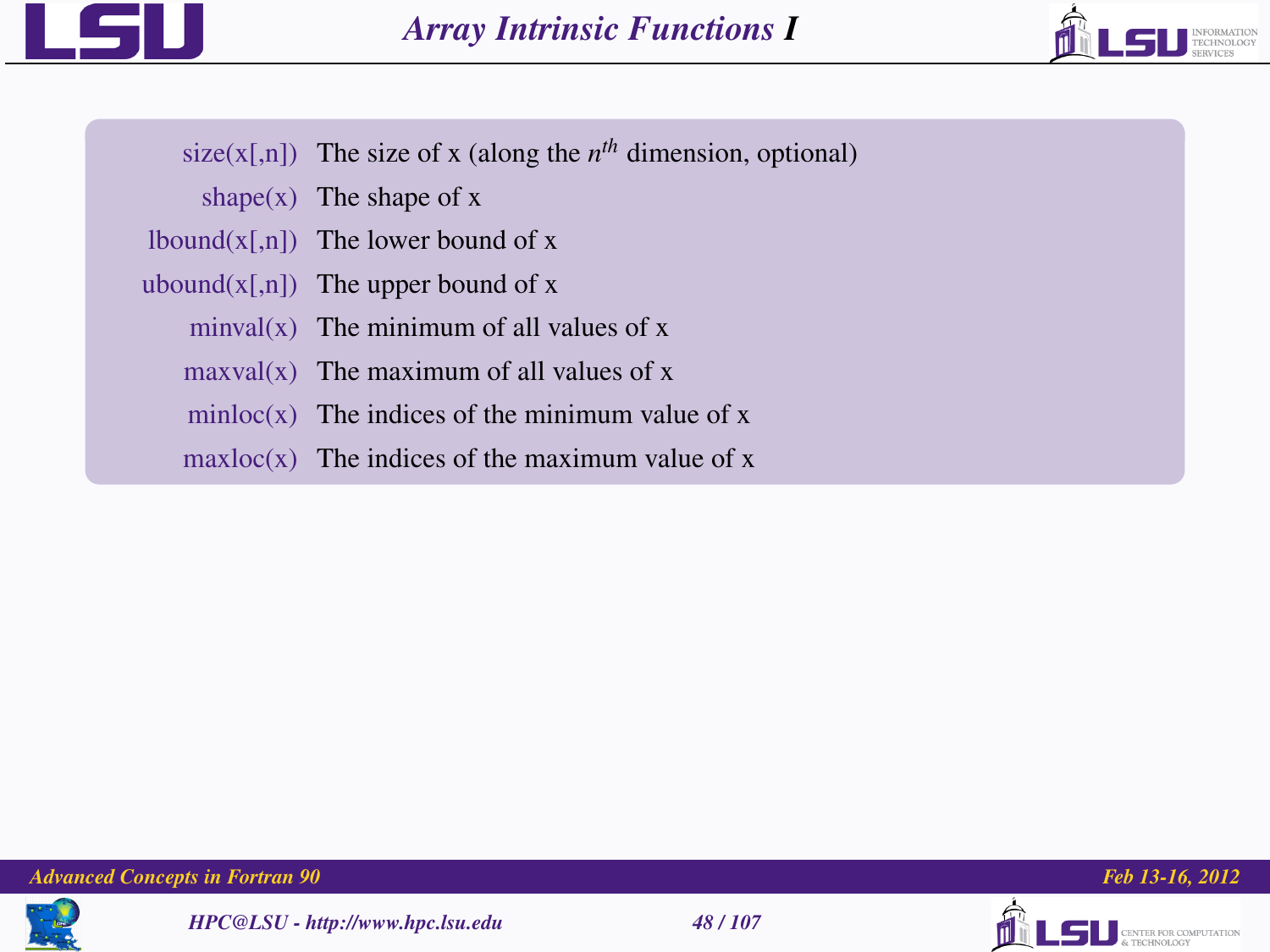



sum( $x$ [,n]) The sum of all elements of x (along the  $n<sup>th</sup>$  dimension, optional)  $sum(x) = \sum_{i,j,k,\dots} x_{i,j,k,\dots}$ product( $x$ [,n]) The product of all elements of x (along the  $n<sup>th</sup>$  dimension, optional)  $\text{prod}(x) = \prod_{i,j,k,\dots} x_{i,j,k,\dots}$ transpose(x) Transpose of array x:  $x_{i,j} \Rightarrow x_{j,i}$ dot\_product(x,y) Dot Product of arrays x and y:  $\sum_i x_i * y_i$ matmul(x,y) Matrix Multiplication of arrays x and y which can be 1 or 2 dimensional arrays:  $z_{i,j} = \sum_k x_{i,k} * y_{k,j}$ conjg(x) Returns the conjugate of x:  $a + ib \Rightarrow a - ib$ 







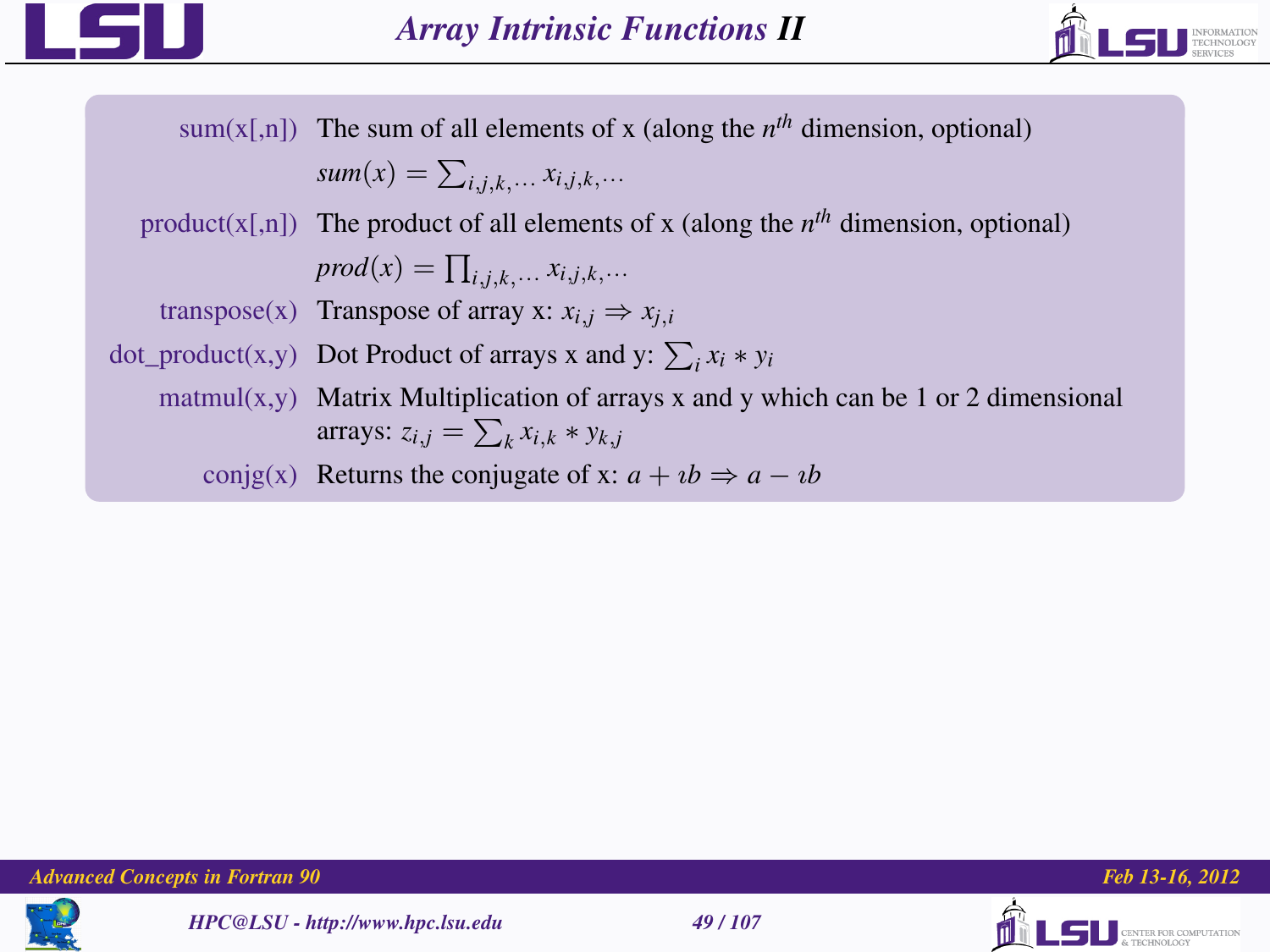



#### Why?

- At compile time we may not know the size an array needs to be
- We may want to change the problem size without recompiling
- $\bullet$  The molecular dynamics code was written for 108 atoms. If you want to run a simulation for 256 and 1024 atoms, do you need to recompile and create two executables?

*Advanced Concepts in Fortran 90 Feb 13-16, 2012*







**TER FOR COMPUTATION**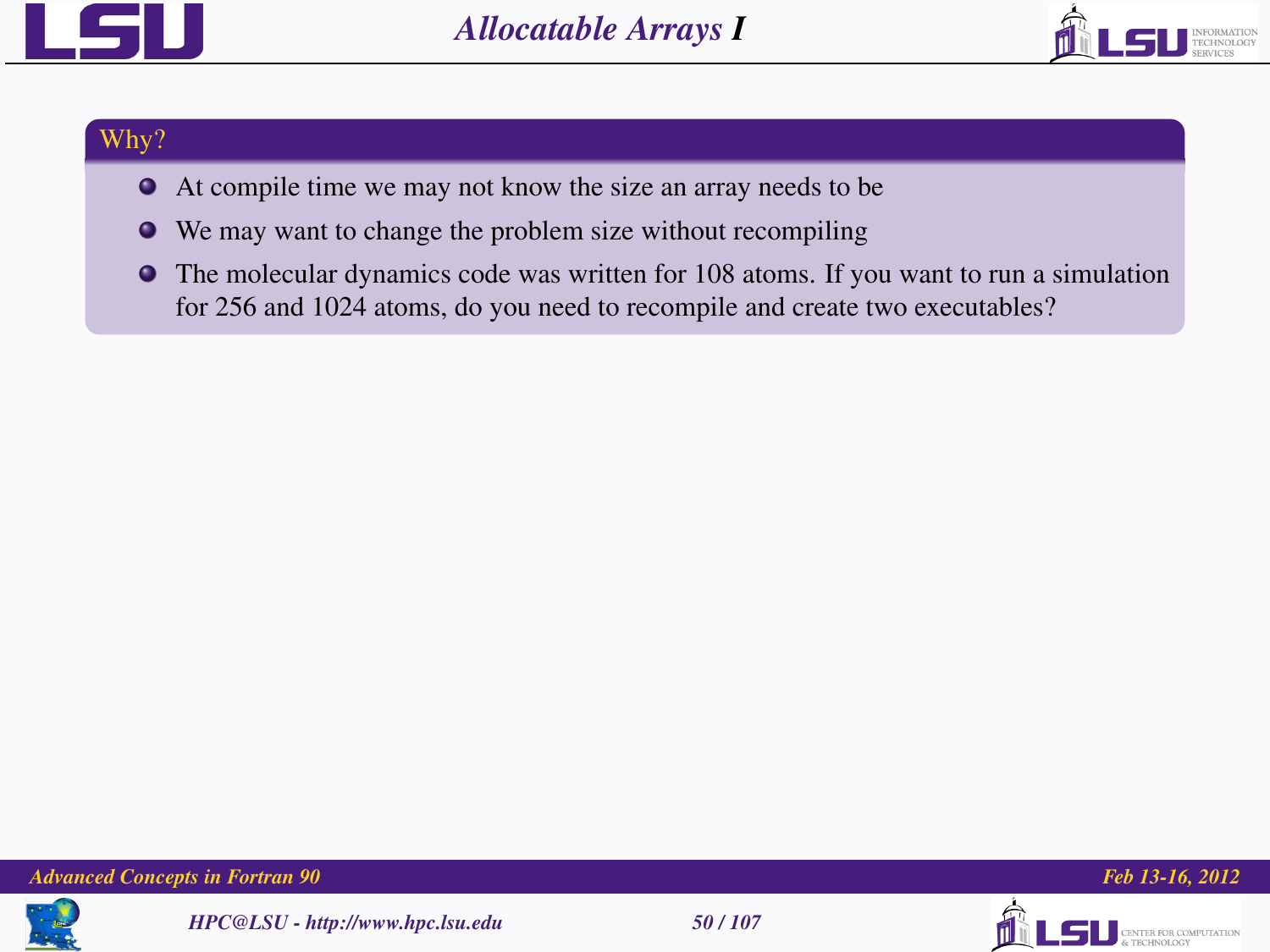



Allocatable arrays allow us to set the size at run time.

```
real, allocatable :: force(:,:)
```

```
real, dimension(:),allocatable :: vel
```
We set the size of the array using the allocate statement.

```
allocate(force(natoms,3))
```
We may want to change the lower bound for an array

```
allocate(grid(-100,100))
```
We may want to use an array once somewhere in the program, say during initialization. Using allocatable arrays also us to dynamically create the array when needed and when not in use, free up memory using the **deallocate** statement

```
deallocate(force, grid)
```


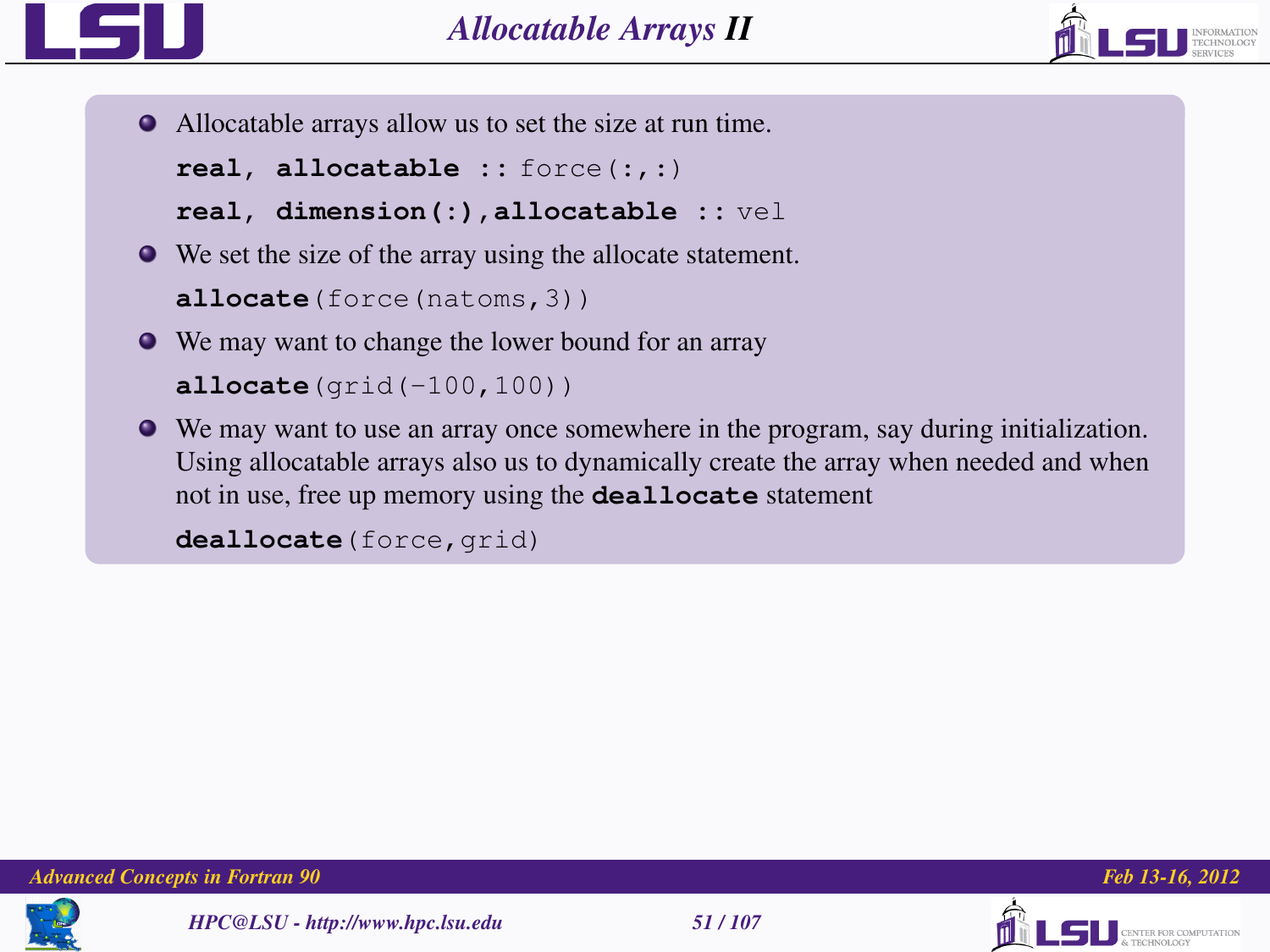



- Sometimes, we want to check whether an array is allocated or not at a particular part of the code
- Fortran provides an intrinsic function, **allocated** which returns a scalar logical value reporting the status of an array
	- **if ( allocated**(grid)**)deallocate**(grid)
	- **if ( .not. allocated**(force)**) allocate**(force(natoms,3))









LS II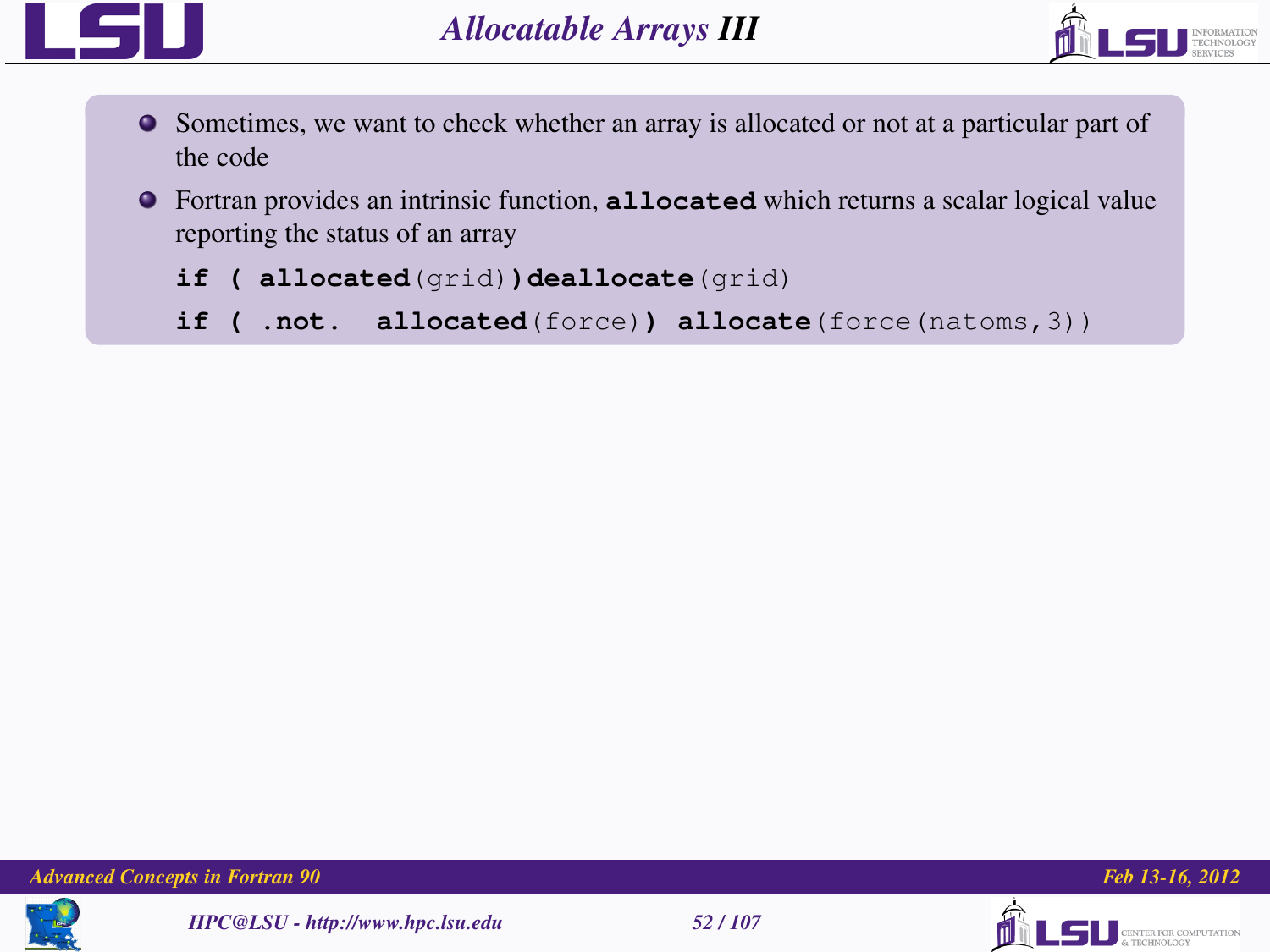



Masked array assignment is achieved using the **where** statement

**where**  $(c < 2)$  a = b/c

the left hand side of the assignment must be array valued.

the mask, (logical expression) and the right hand side of the assignment must all conform

- Fortran 95/2003 introduced the **where ... elsewhere ... end where** functionality
- **where** statement cannot be nested

| MD code: subroutine integrate                                                                        |  |
|------------------------------------------------------------------------------------------------------|--|
| where $(r > box1)$<br>$r = r - box$<br>end where<br>where $(r < 0d0)$<br>$r = r + box1$<br>end where |  |
|                                                                                                      |  |

| original code: subroutine integrate                                                  |  |  |
|--------------------------------------------------------------------------------------|--|--|
| do $i=1, 3$<br>if $(r(i)$ .gt. boxl $(i)$ ) then<br>$r(i) = r(i) - box1(i)$<br>endif |  |  |
| if $(r(i)$ . It. $0.d0)$ then<br>$r(i) = r(i) + boxl(i)$<br>endif<br>enddo<br>enddo  |  |  |
|                                                                                      |  |  |







**TER FOR COMPUTATION**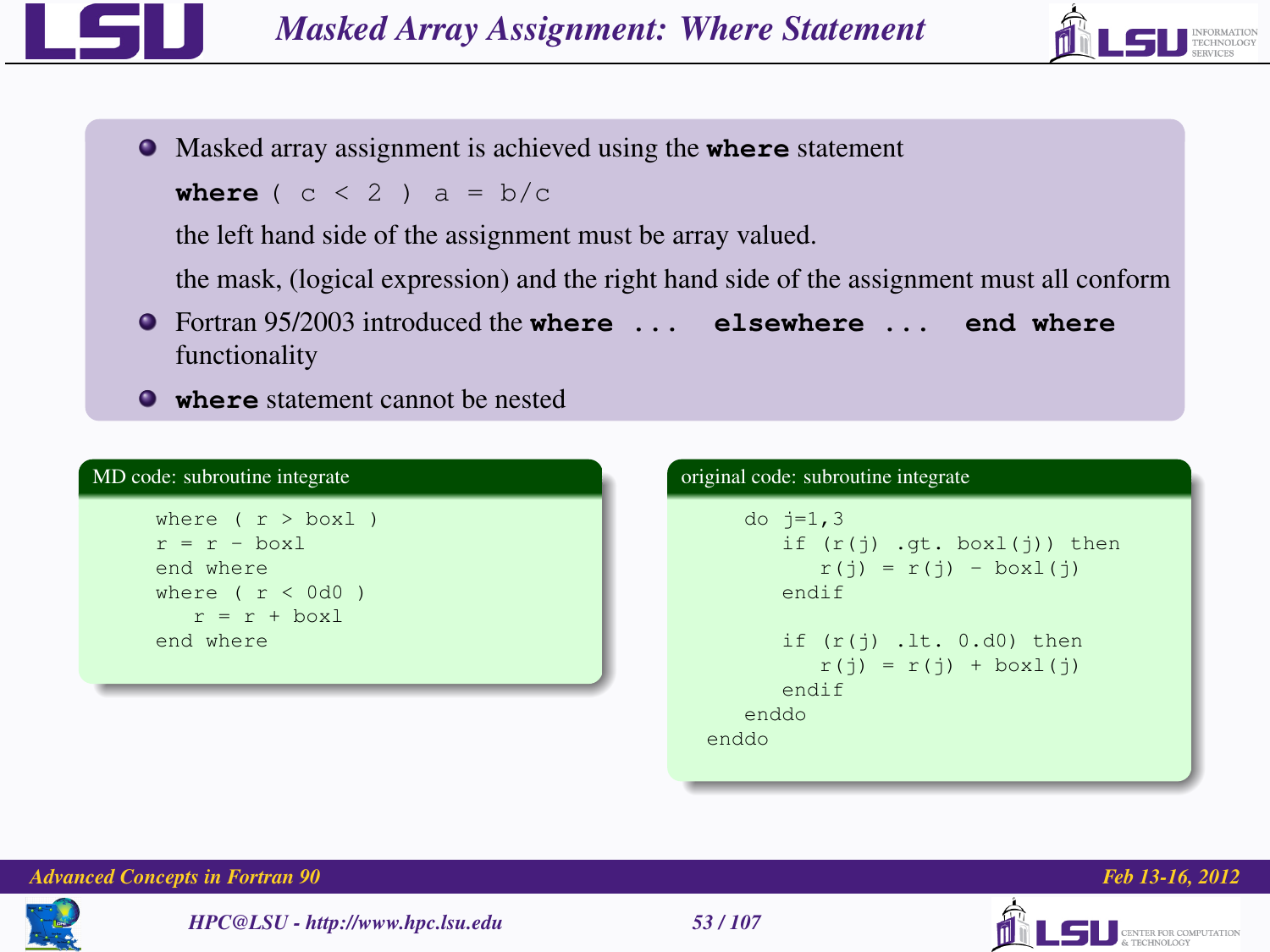



A 1D array can be used to subscript an array in a dimension **real, dimension(15) ::** a **integer, dimension(5) ::** v = (/ 1,4,8,10,15/) **integer, dimension(3)** ::  $w = (1, 2, 3)$  $\bullet$  a(v) is a(1), a(4), a(8), a(10) and a(15)  $\bullet$  a (v) = 1.2 is valid ♦ only 1D vector subscripts are allowed  $a(1) = \text{prod}(c(v,w))$ 





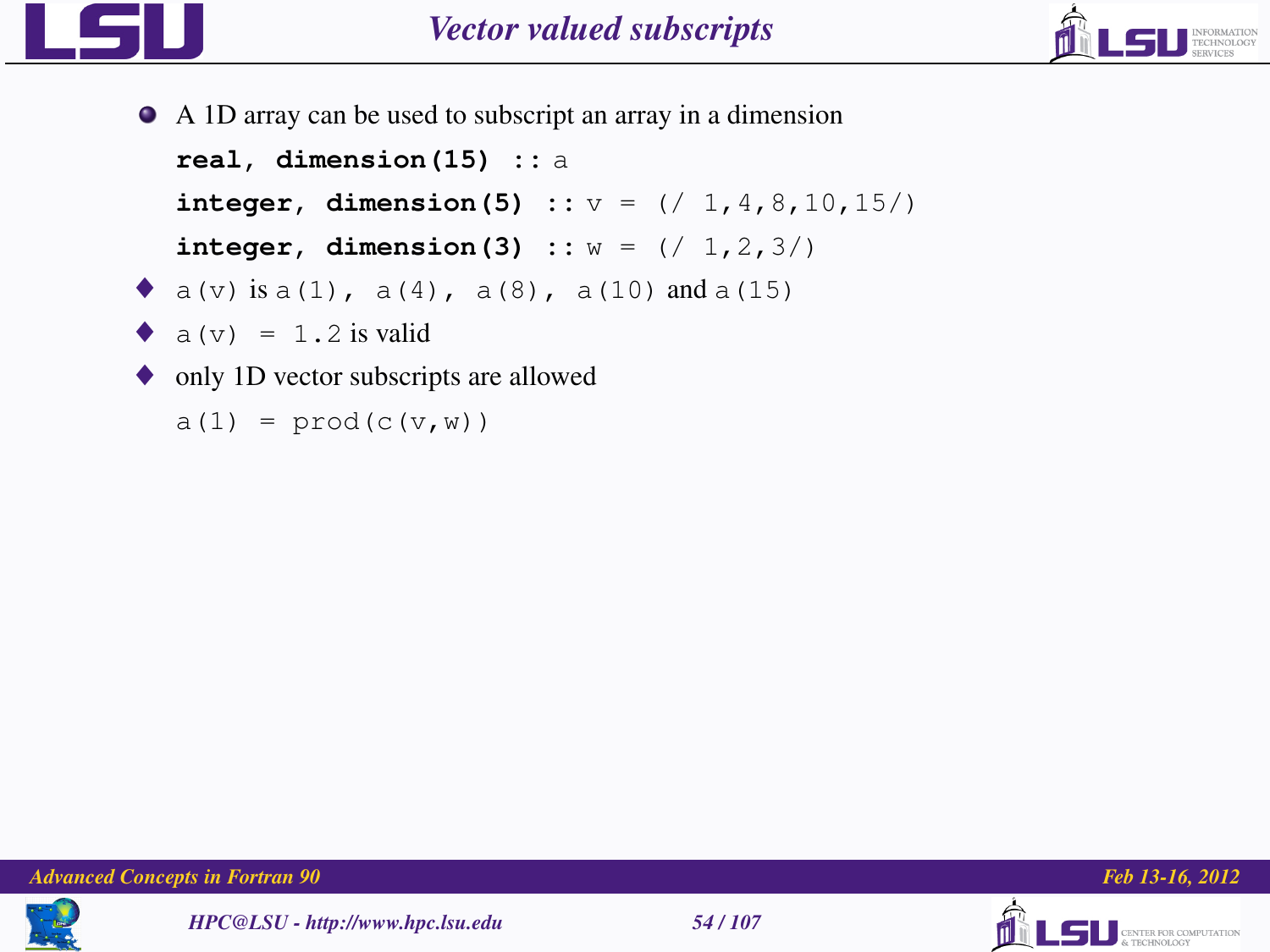



# Break

*Advanced Concepts in Fortran 90 Feb 13-16, 2012*



*HPC@LSU - http://www.hpc.lsu.edu 55 / 107*





ń

**ILSU** SINTER FOR COMPUTATION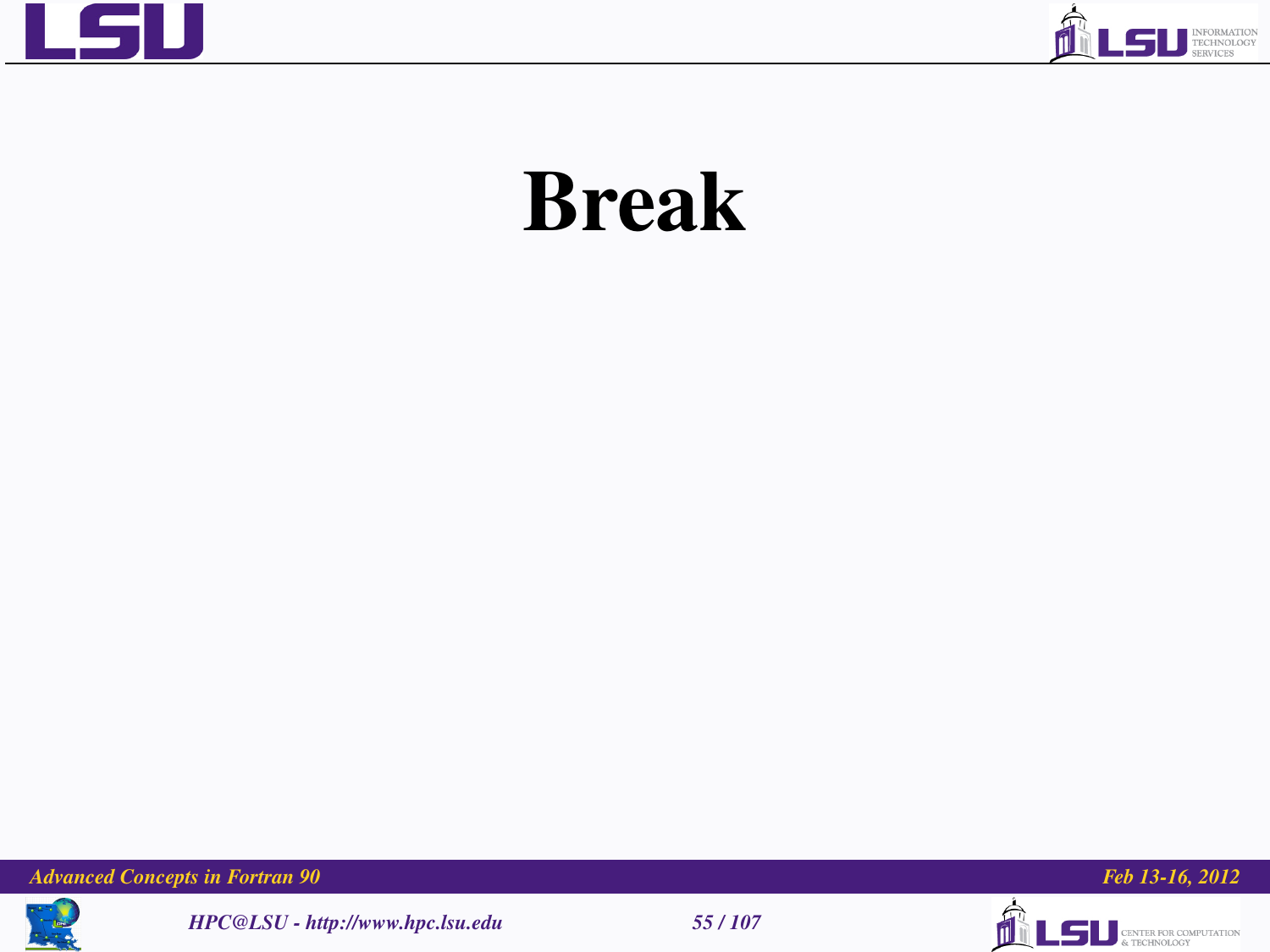



*1* [Review](#page-2-0)

# *2* [Intrinsic Functions](#page-10-0)

# *3* [Control Constructs](#page-14-0)

- [Conditionals](#page-16-0)
- [Switches](#page-22-0)
- [Loops](#page-25-0)



## *4* [Arrays](#page-31-0)



## *5* [Procedures](#page-55-0)

- *C* [Derived Types and Pointers](#page-86-0)
- *7* [Object Based Programming](#page-97-0)

#### *Advanced Concepts in Fortran 90 Feb 13-16, 2012*



*HPC@LSU - http://www.hpc.lsu.edu 56 / 107*



<span id="page-55-0"></span>

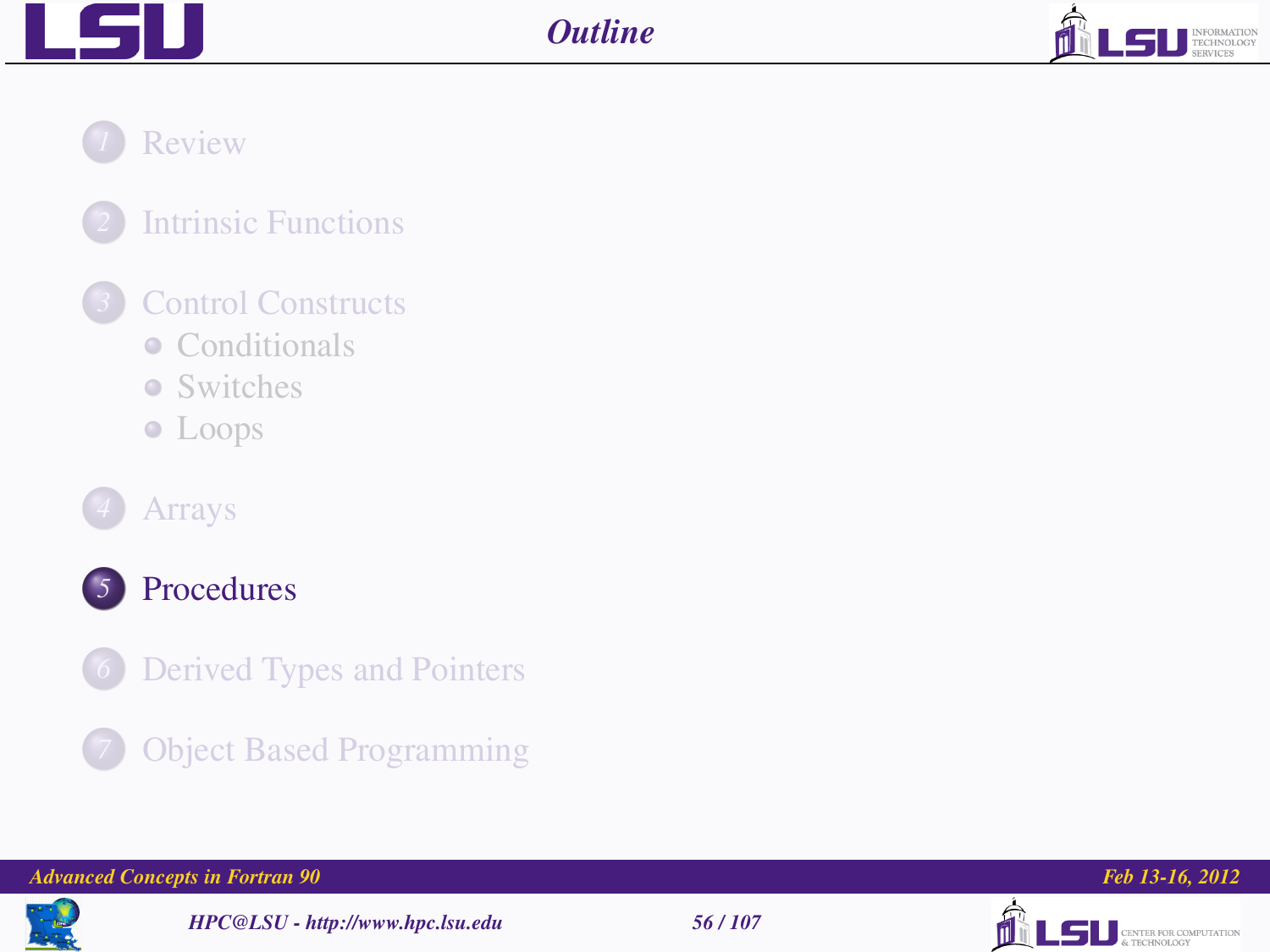



- Most programs are hundreds or more lines of code.
- Use similar code in several places.
- A single large program is extremely difficult to debug and maintain.
- Solution is to break up code blocks into procedures
	- Subroutines: Some out-of-line code that is called exactly where it is coded Functions: Purpose is to return a result and is called only when the result is needed
		- Modules: A module is a program unit that is not executed directly, but contains data specifications and procedures that may be utilized by other program units via the use statement.







THE ROB COMPETENTION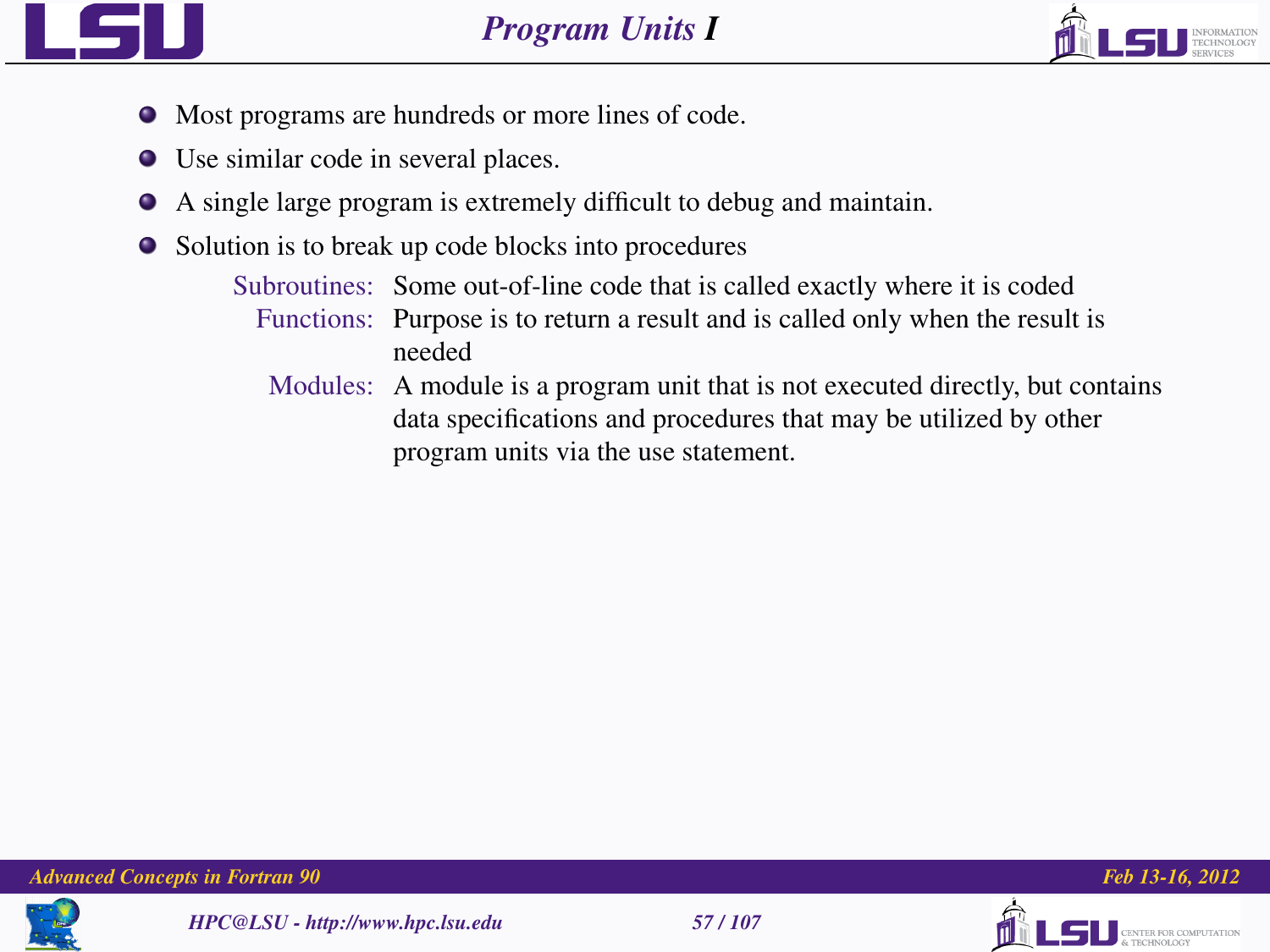



```
program main
  use module1
  implicit none
  variable declarations
  call routine1(arg1,arg2,arg3)
  ...
  abc = func(arg1, arg2)...
  contains
    subroutine routine1(arg1,arg2)
      ...
    end subroutine routine1
    function func(arg1,arg2)
      ...
    end function func
  end program main
```

```
program name
```
specify which modules to use

variable declarations

block of statements

```
call subroutine routine1 with arguments
block of statements
abc is some function of arg1 and arg2
block of statements
```
contains internal procedures described below

contents of subroutine routine1

...

...

contents of function func

last end statement







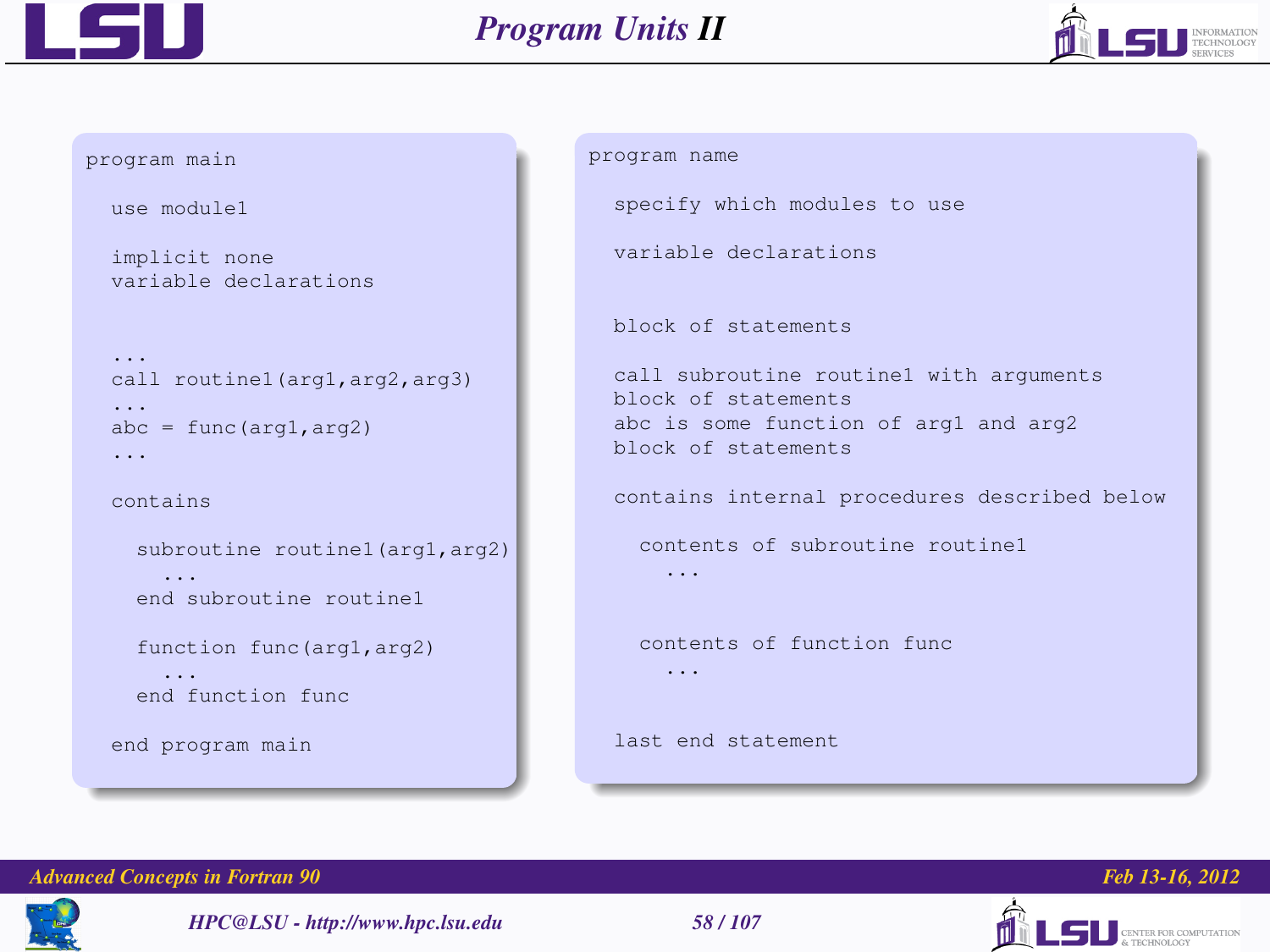



#### MD Main Program

program md

use param

```
implicit none
integer :: k, iseed(1)
real(dp) :: pener,v2t,etot,avtemp
real(dp),dimension(:,:),allocatable :: coord,coord0,vel,force
interface
  subroutine setup(coord,vel,coord0)
     use param,only:dp
     implicit none
     real(dp),dimension(:,:),intent(out) :: coord,coord0,vel
  end subroutine setup
  subroutine verlet (coord, force, pener)
    use param,only:dp
     implicit none
     real(dp),dimension(:,:),intent(in) :: coord
     real(dp),dimension(:,:),intent(out) :: force
     real(dp),intent(out) :: pener
  end subroutine verlet
   subroutine integrate(coord, force, coord0, vel)
     use param,only:dp
     implicit none
     real(dp),dimension(:,:),intent(inout)::coord,coord0,vel
     real(dp),dimension(:,:),intent(in)::force
  end subroutine integrate
  subroutine rescale(vel)
    use param,only:dp
     implicit none
     real(dp),dimension(:,:),intent(inout) :: vel
  end subroutine rescale
end interface
```
#### $inp=40$

outp=50

iseed(1) = 12345 call random\_seed call random\_seed(size=k) call random\_seed(put=iseed(1:k)) call init iprint  $=$  nstep  $/10$ allocate(coord(npart,3),coord0(npart,3),vel(npart,3),force(npart,3)) call setup(coord,vel,coord0) do istep = 1,nstep call verlet(coord, force, pener) call integrate(coord, force, coord0, vel)  $v2t = 0. d0$ Can you use intrinsic functions to simplify this calculation do i=1,npart  $v2t = v2t + dot$  product(vel(i,:),vel(i,:)) enddo  $etot = pener + 0.5d0*v2t$  $\text{avtemp} = \text{v2t}$  /  $\text{real}(3 * \text{npart}, \text{dp})$ ! output energies/velocities, deal with this later write(44,1000)real(istep,dp)\*tstep,pener,v2t,etot,avtemp if (isten .gt. inrint) then if (mod(istep,500) .eq. 0) then call rescale(vel) endif endif 1000 format(5(1x,1pe15.8,1x)) enddo end program md





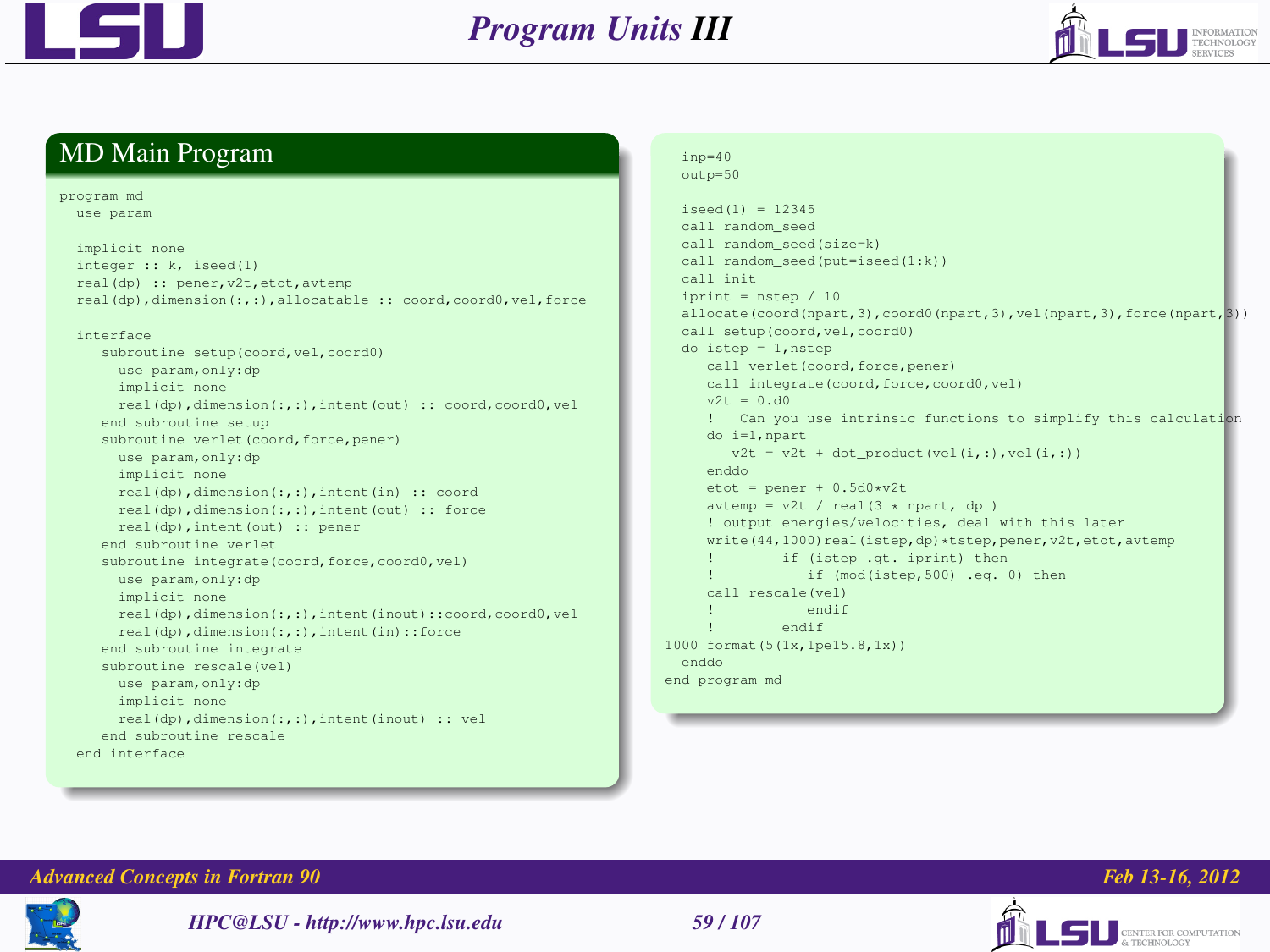



#### CALL Statement

The **call** statement evaluates its arguments and transfers control to the subroutine Upon return, the next statement is executed.

## SUBROUTINE Statement

The **subroutine** statement declares the procedure and its arguments. These are also known as dummy arguments.

The subroutine's interface is defined by

- **O** The subrout ine statement itself
- The declarations of its dummy arguments
- Anything else that the subroutine uses
- In the previous example, the **subroutine verlet** is an external procedure and can be called by any program unit with the program.





TER FOR COMPUTATION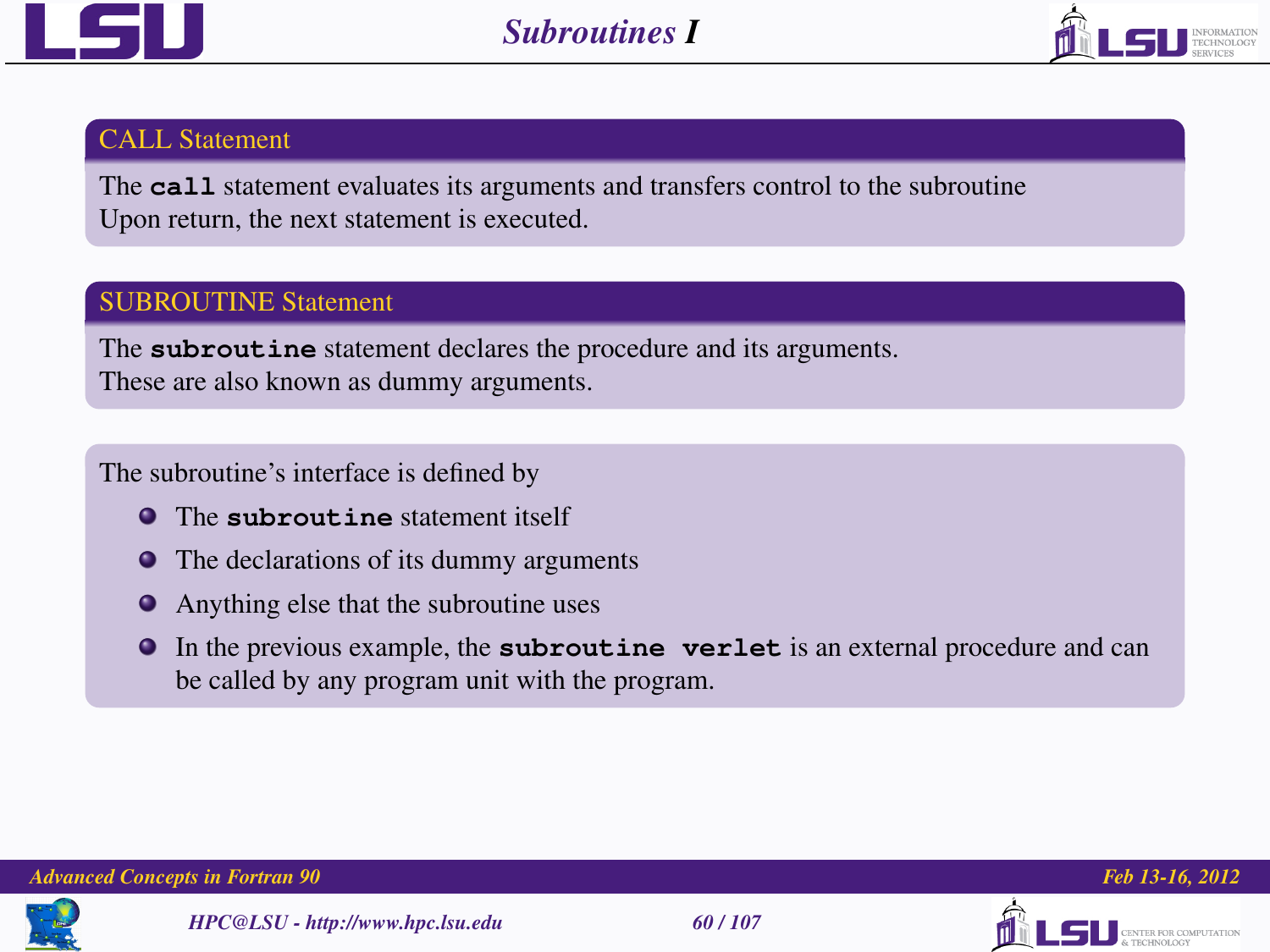



#### Statement Order

- *<sup>1</sup>* A **subroutine** statement starts a subroutine
	- *<sup>2</sup>* Any **use** statements come next
- **implicit** none comes next, followed by
- **t** rest of the declarations,
- *5* executable statements
- *<sup>6</sup>* End with a **end subroutine** statement

## Dummy Arguments

- Their names exist only in the procedure and are declared as local variables.
- The dummy arguments are associated with the actual arguments passed to the subroutines.
- The dummy and actual argument lists must match, i.e. the number of arguments must be the same and each argument must match in type and rank.





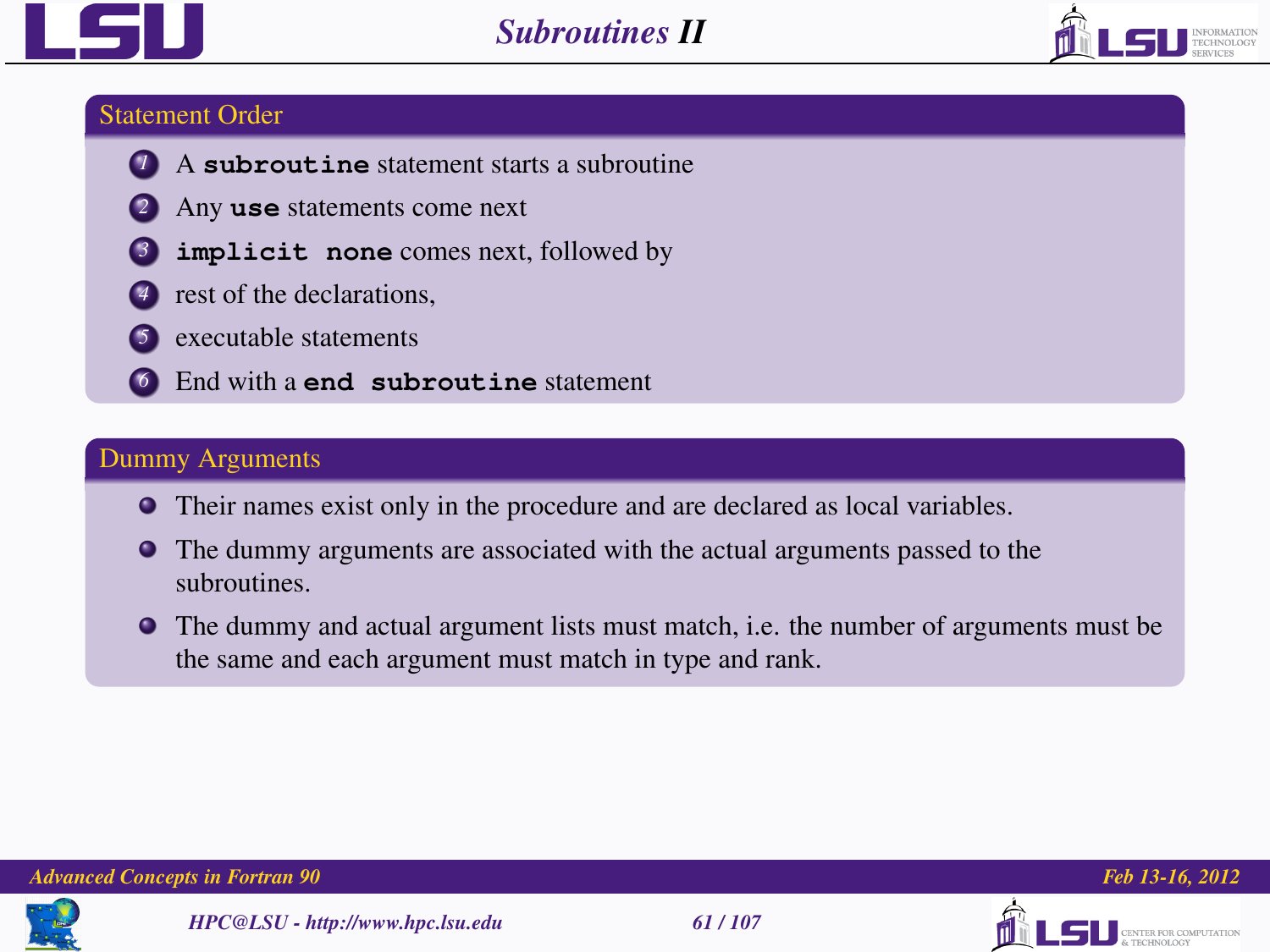



#### Example

```
subroutine verlet(coord_t,force_t,pener)
```

```
use param,only : dp,npart,boxl
use lennjones
```

```
implicit none
integer :: i,j
real(dp) :: f(3),r(3)
real(dp),dimension(:,:),intent(in) :: coord_t
real(dp),dimension(:,:),intent(out) :: force_t
real(dp),intent(out) :: pener
pener - 0. d0force_t = 0d0do i=1,npart-1
   do j=i+1,npart
      r(:) = coord t(i,:) = coord t(i,:)! periodic boundary conditions
      r(:) = r(:) = \text{nint}(r(:)/\text{boxl}(:)) * \text{boxl}(:)! calculate lennard-jones forces and energies
      r2 = 1.0d0 / (r(1) + r(1) + r(2) + r(2) + r(3) + r(3))r6 - r2 + r2 + r2f(r) = \frac{dw}{r^2}, r6) +r(:)
      force_t(i,:) - force_t(i,:) + fforce_t(j,:) = force_t(j,:) = fpener = pener + epot(r2, r6)enddo
enddo
```

```
end subroutine verlet
```
## How It's Called

#### program md

```
use param
  implicit none
  integer :: k,iseed(1)
  real(dp) :: pener,v2t,etot,avtemp
  real(dp),dimension(:,:),allocatable :: coord,coord0,vel,force
  interface
     subroutine verlet (coord, force, pener)
       use param,only:dp
       implicit none
       real(dp),dimension(:,:),intent(in) :: coord
       real(dp),dimension(:,:),intent(out) :: force
       real(dp),intent(out) :: pener
     end subroutine verlet
  end interface
  inp=40
  outp=50
  iseed(1) - 12345
  call random_seed
  call random_seed(size=k)
 call random_seed(put=iseed(1:k))
 call init
  iprint = nstep / 10
  allocate(coord(npart,3),coord0(npart,3),vel(npart,3),force(npart,3))
 call setup(coord,vel,coord0)
 do istep = 1,nstep
     call verlet(coord, force, pener)
     call integrate(coord, force, coord0, vel)
 enddo
end program md
```
#### *Advanced Concepts in Fortran 90 Feb 13-16, 2012*



*HPC@LSU - http://www.hpc.lsu.edu 62 / 107*

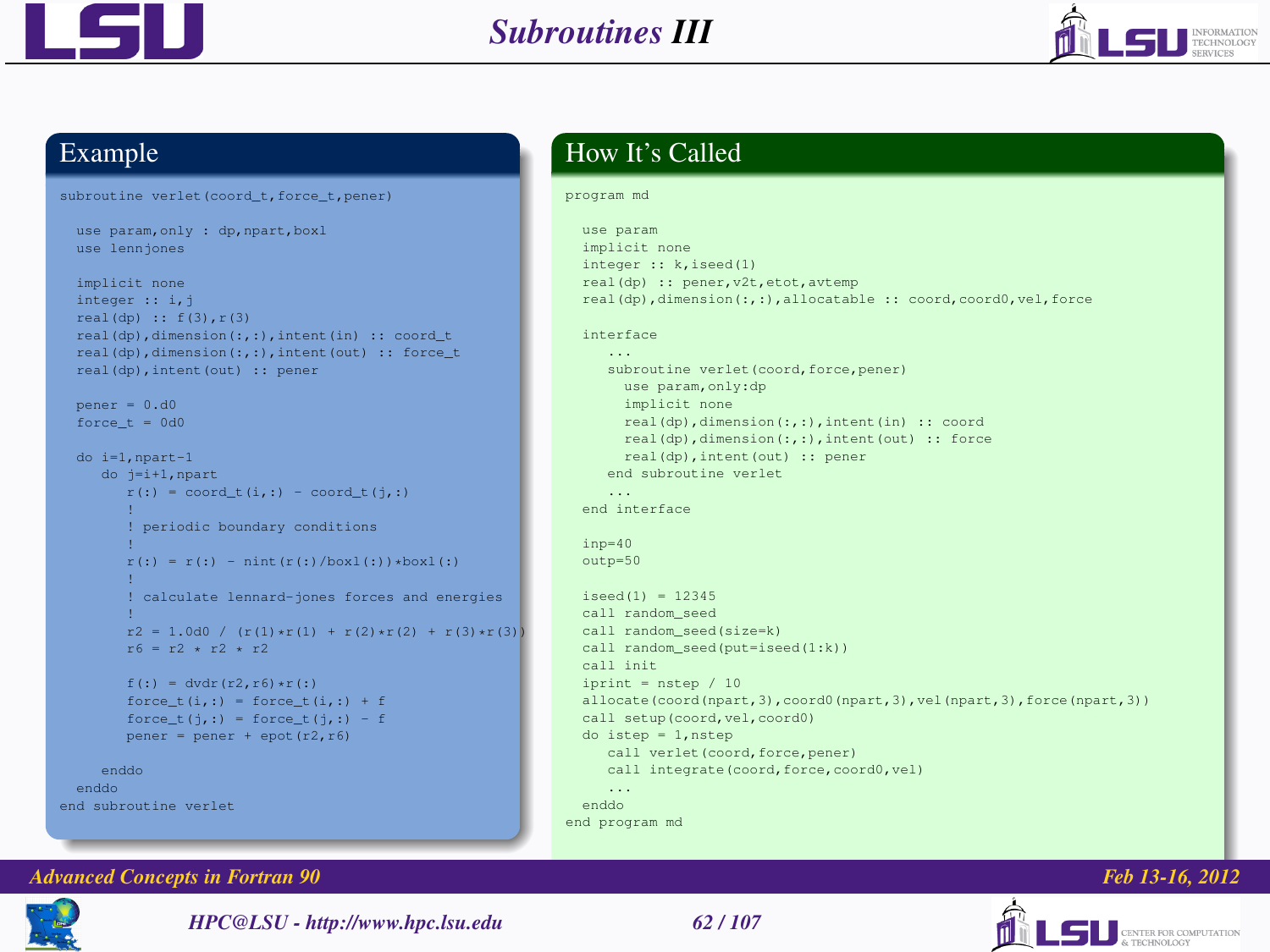



- Internal procedures appear just before the last **end** statement and are preceeded by the **contains** statement.
- Internal procedures can be either subroutines or functions which can be accessed only by the program, subroutine or module in which it is present
- Internal procedures have declaration of variables passed on from the parent program unit
- If an internal procedure declares a variable which has the same name as a variable from the parent program unit then this supersedes the variable from the outer scope for the length of the procedure.









THE ROB COMPETENTION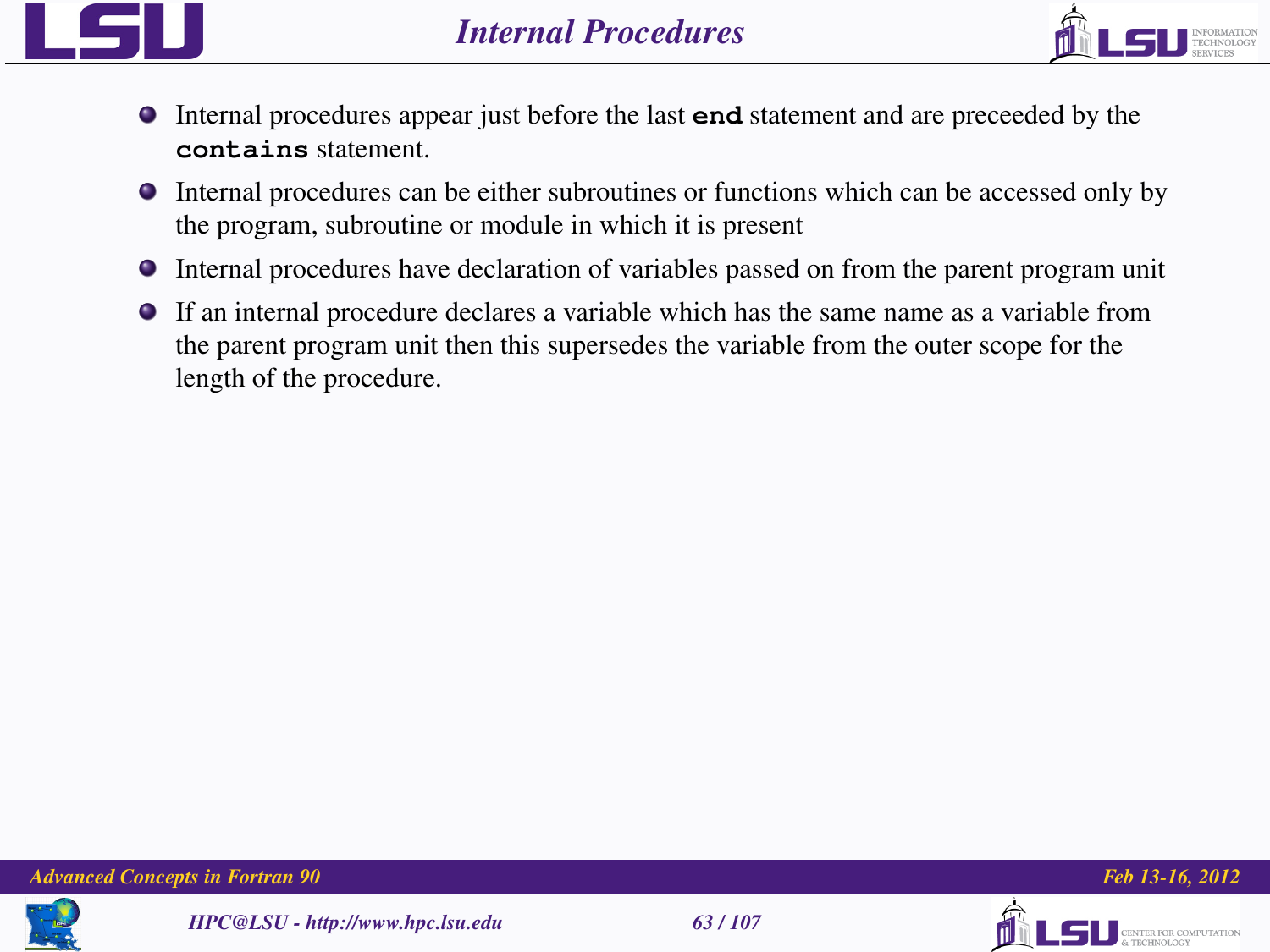



- **function**s operate on the same principle as **subroutine**s
- **The only difference is that function returns a value and does not require the call** statement

#### Example

#### module lennjones use precision implicit none real(dp) :: d2,d6

#### contains

```
function dvdr(d2,d6)
     implicit none
     real(dp) :: dvdr
     dvdr = 48*d2*d6*(d6 - 0.5d0)
   end function dvdr
   function epot(d2,d6)
     implicit none
     real(dp) :: epot
      epot = 4.d0+d6+(d6 = 1.d0)
   end function epot
end module lennjones
```
## How It's Called

```
subroutine verlet(coord, force, pener)
  use param, only : dp, npart, boxl
  use lennjones
```

```
implicit none
integer :: i,j
real(dp) :: f(3),r(3)
real(dp),dimension(:,:),intent(in) :: coord
real(dp),dimension(:,:),intent(out) :: force
real(dp),intent(out) :: pener
```

```
pener = 0. d0force = 0d0do i=1,npart-1
   do j=i+1,npart
       r(:) = coord(i,:) = coord(i,:)! periodic boundary conditions
       r(:) = r(:) = \text{nint}(r(:)/\text{boxl}(:)) * \text{boxl}(:)<br>! calculate lennard-jones forces and
               ! calculate lennard-jones forces and energies
       r2 = 1.0d0 / (r(1) \cdot r(1) + r(2) \cdot r(2) + r(3) \cdot r(3))r6 - r2 + r2 + r2f(·) = \frac{du}{dr}(r^2, r^2) + r(·)force(i,:) - force(i,:) + fforce(i,:) = force(i,:) - fp_{\text{ap}} = p_{\text{ap}} + p_{\text{ap}}(r^2, r^2)
```

```
enddo
 enddo
end subroutine verlet
```
#### *Advanced Concepts in Fortran 90 Feb 13-16, 2012*



*HPC@LSU - http://www.hpc.lsu.edu 64 / 107*

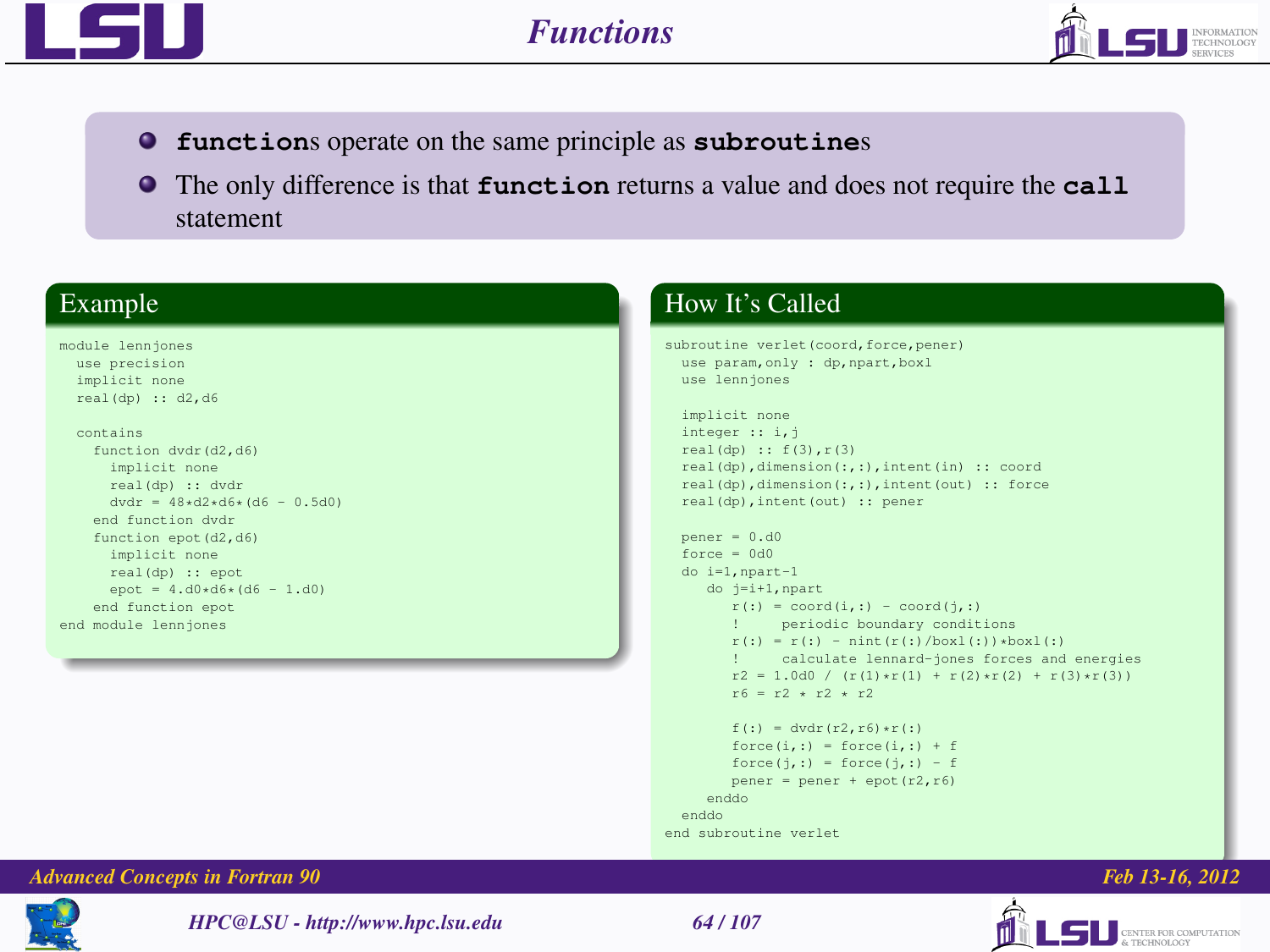



#### **function** can also return arrays

#### Example

```
module lennjones
 use precision
 implicit none
 real(dp) :: d2,d6
```
#### contains

```
function dvdr(r,d2,d6)
      implicit none
      real(dp),dimension(:),intent(in) :: r
      real(dp),dimension(size(r,1)) :: dvdr
      real(dp) :: dvr
     dvr = 48*d2*d6*(d6 - 0.5d0)dvdr = dvr + rend function dvdr
   function epot(d2,d6)
      implicit none
     real(dp) :: epot
     epot = 4.d0*d6*(d6 = 1.d0)
   end function epot
end module lennjones
```
## How It's Called

```
subroutine verlet(coord, force, pener)
  use param, only : dp, npart, boxl
  use lennjones
```

```
implicit none
integer :: i,j
real(dp) :: f(3), r(3)real(dp),dimension(:,:),intent(in) :: coord
real(dp),dimension(:,:),intent(out) :: force
real(dp),intent(out) :: pener
```

```
pener = 0. d0force = 0d0do i=1,npart-1
  do j=i+1,npart
      r(:) = coord(i,:) = coord(j,:)! periodic boundary conditions
      r(:) = r(:) = \nint(r(:)/boxl(:)) * boxl(:)! calculate lennard-jones forces and energies
      r2 = 1.0d0 / (r(1) \cdot r(1) + r(2) \cdot r(2) + r(3) \cdot r(3))r6 - r2 + r2 + r2force(i,:) = force(i,:) + dvdr(r,r2,r6)force(j, :) = force(j, :) = dvdr(r, r2, r6)pener = pener + epot(r2, r6)enddo
enddo
```

```
end subroutine verlet
```


*HPC@LSU - http://www.hpc.lsu.edu 65 / 107*





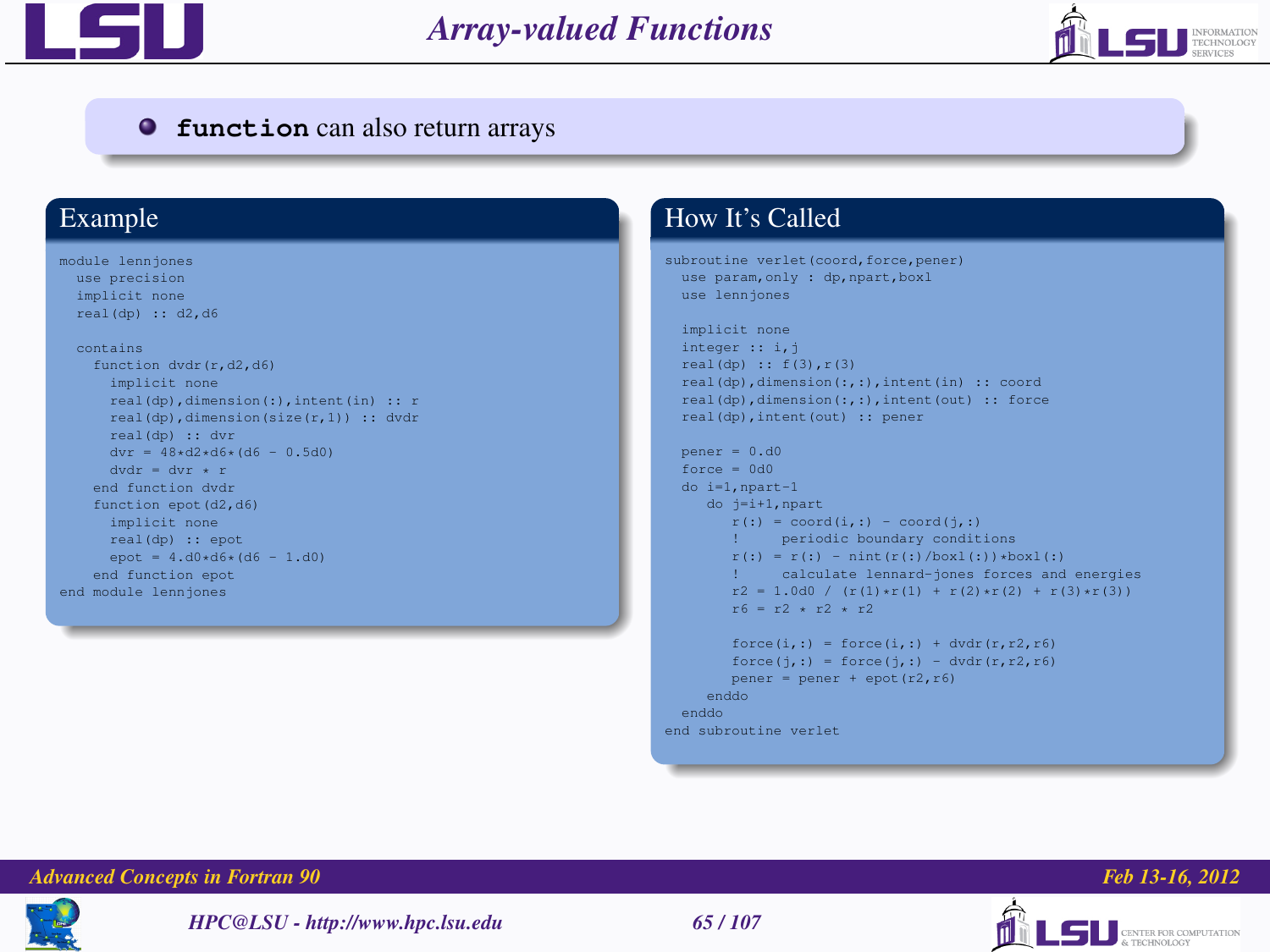

In Fortran 90, recursion is supported as a feature



- *<sup>1</sup>* **recursive** procedures call themselves
	- *<sup>2</sup>* **recursive** procedures must be declared explicitly
	- *<sup>3</sup>* **recursive function** declarations must contain a **result** keyword, and
	- *4* one type of declaration refers to both the function name and the result variable.

#### program fact

```
implicit none
integer :: i
print *, 'enter integer whose factorial you want to calculate'
read *, i
```

```
print '(i5,a,i20)', i, '! = ', factorial(i)
```
#### contains

```
recursive function factorial(i) result(i_fact)
 integer, intent(in) :: i
 integer :: i_fact
```

```
if (i > 0) then
```

```
i fact = i * factorial(i - 1)
 else
    i fact = 1end if
end function factorial
```

```
end program fact
```

```
[apacheco@qb4 examples] ./factorial
enter integer whose factorial you want to calculate
10
  10! = 3628800.
[apacheco@qb4 examples] ./fact1
Enter an integer < 15
10<br>101 -3628800
```


#### *Advanced Concepts in Fortran 90 Feb 13-16, 2012*





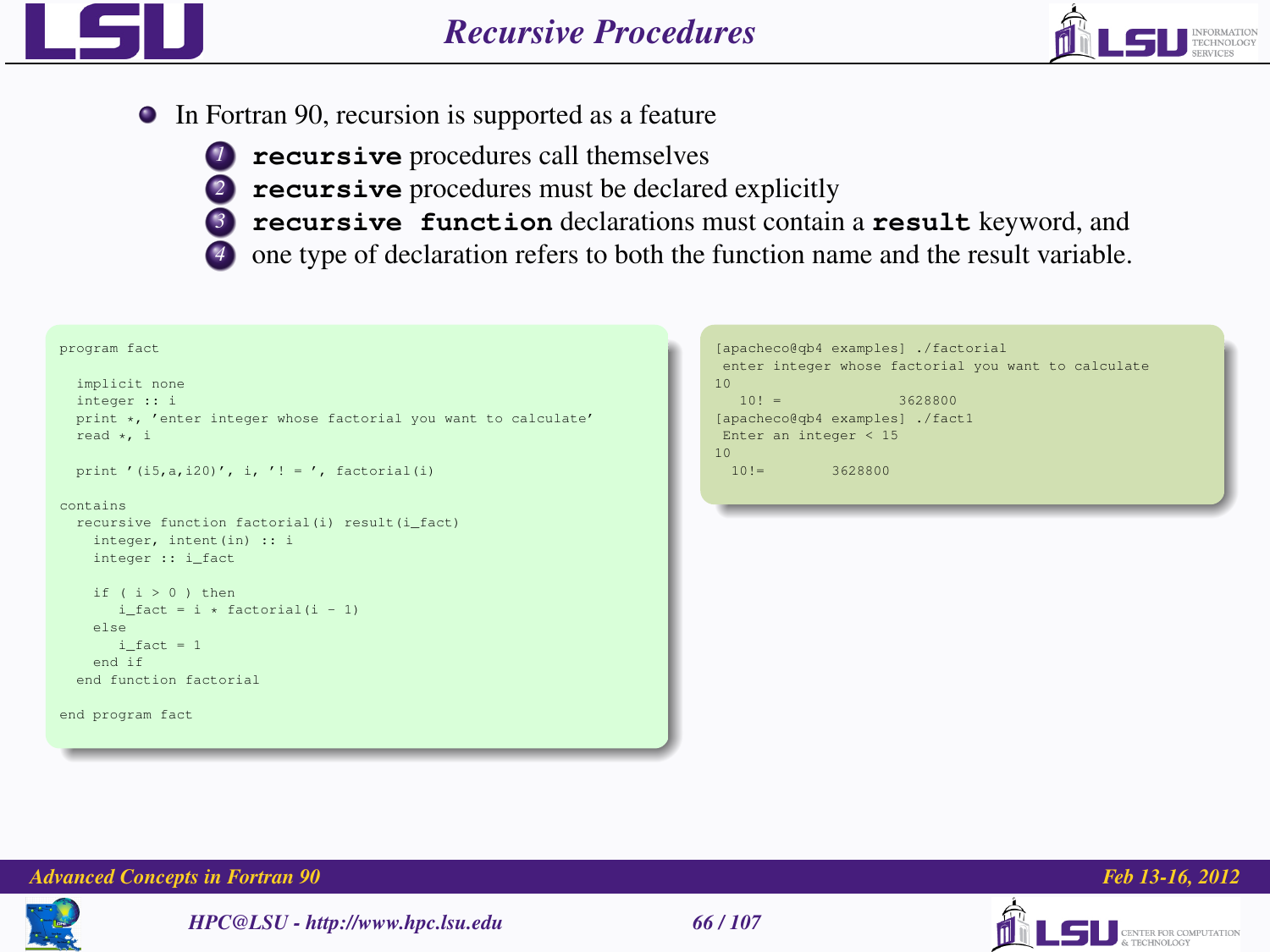



• Recall from MD code example the invocation

call subroutine verlet (coord, force, pener)

- and the subroutine declaration subroutine verlet(coord\_t,force\_t,pener)
- $\bullet$  coord is an actual argument and is associated with the dummy argument coord  $\pm$
- In subroutine verlet, the name coord\_t is an alias for coord
- If the value of a dummy argument changes, then so does the value of the actual argument
- Also, recall the dvdr function on the previous slide.
- The actual and dummy arguments must correspond in type, kind and rank.







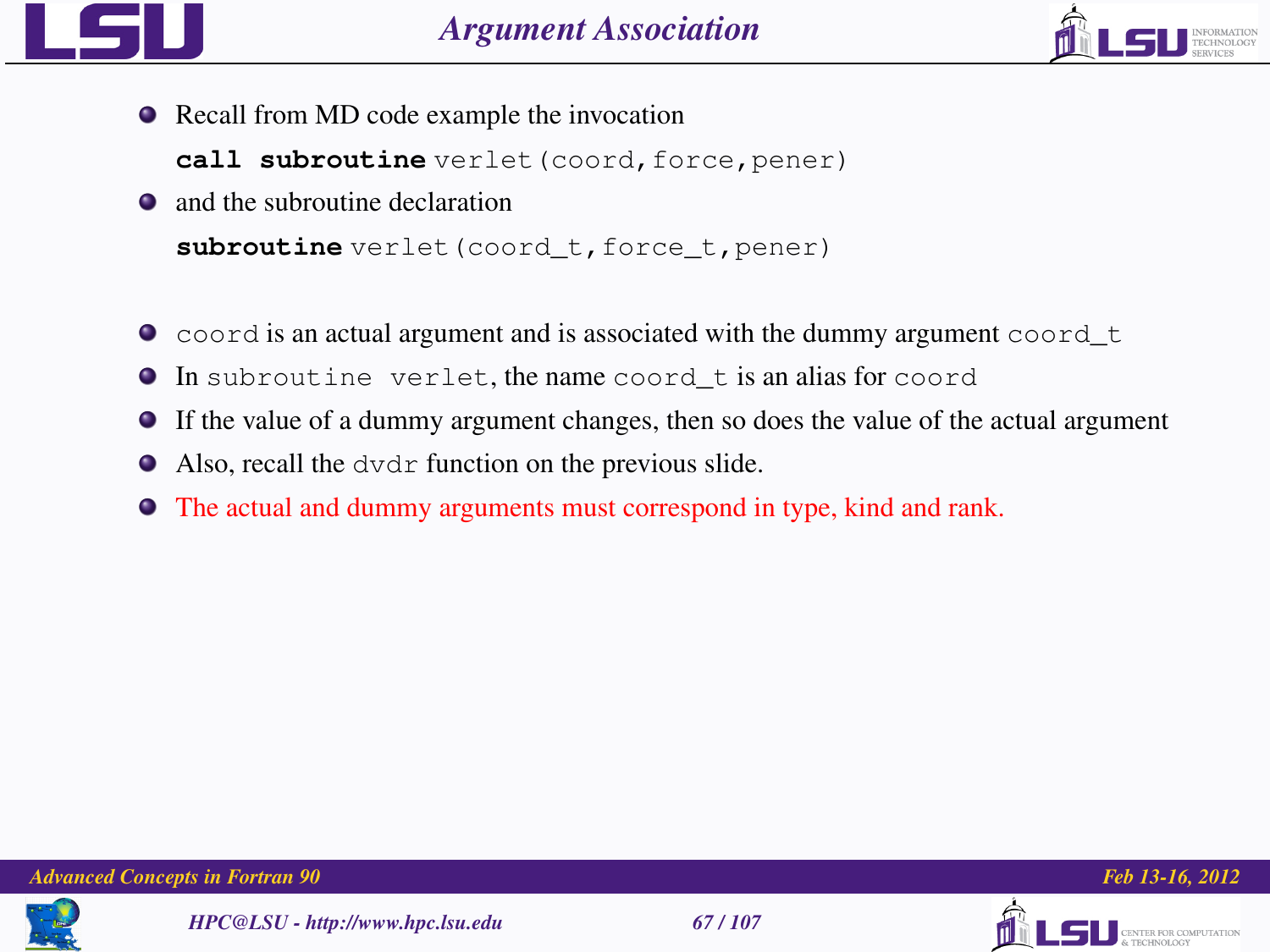



- **O** In subroutine verlet.
	- $i$ ,  $j$ ,  $r$  and  $f$  are local objects.
- **•** Local Objects
	- ♦ are created each time a procedure is invoked
	- are destroyed when the procedure completes
	- do not retain their values between calls
	- do not exist in the programs memory between calls.

## Example

subroutine verlet(coord, force, pener) use param,only : dp,npart,boxl use lennjones implicit none integer :: i,j real(dp) :: f(3),r(3) real(dp),dimension(:,:),intent(in) :: coord real(dp),dimension(:,:),intent(out) :: force real(dp),intent(out) :: pener ...

end subroutine verlet







LSU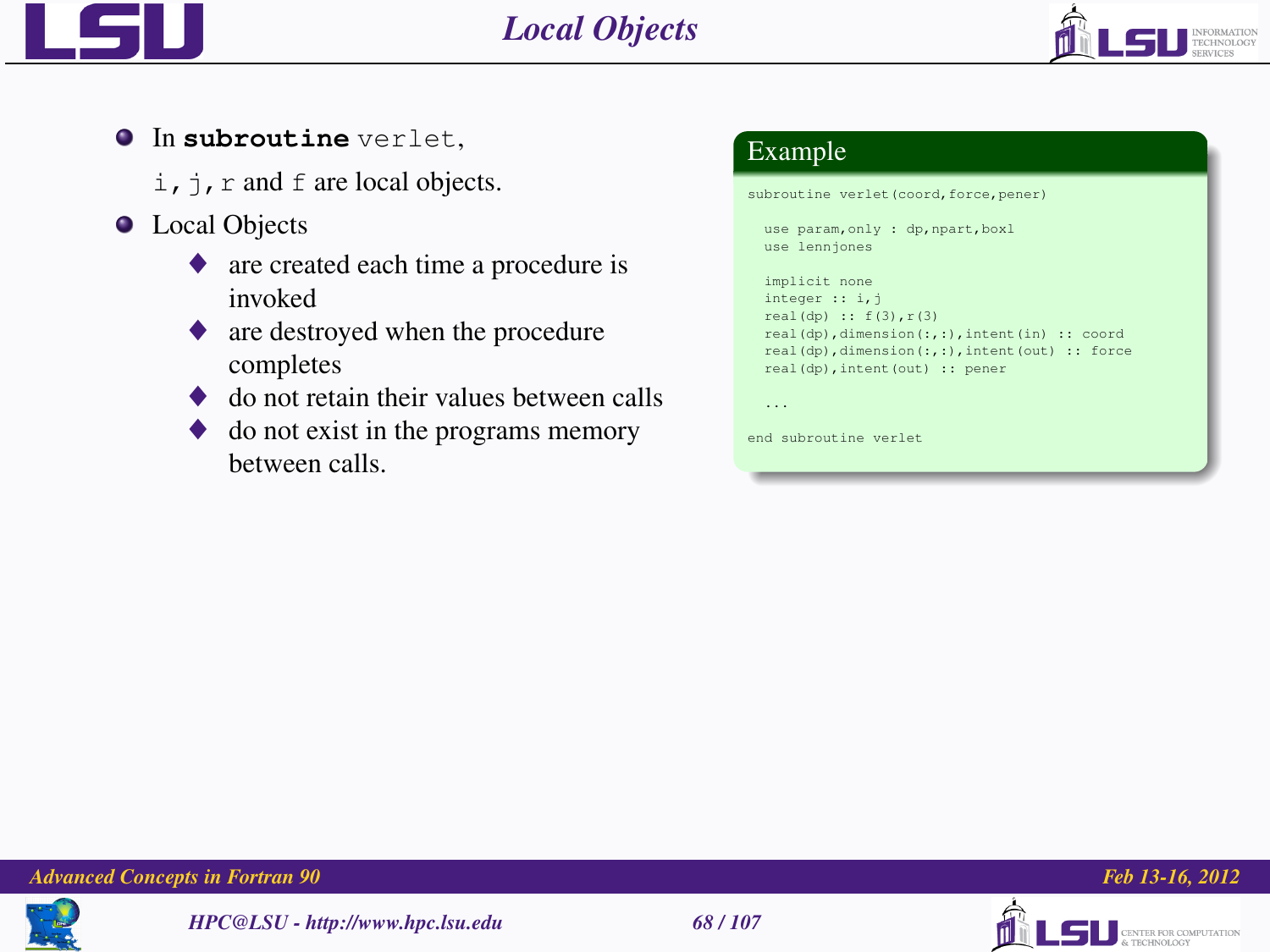

- Keyword Arguments
	- allow arguments to be specified in any order
	- makes it easy to add an extra argument no need to modify any calls
	- helps improve readability of the program
	- are used when a procedure has optional arguments
- once a keyword is used, all subsequent arguments must be keyword arguments
- if used with external procedures then the **interface** must be explicit within the procedure in which it is invoked.

| subroutine verlet (coord_t, force_t, pener_t)                                                                                                                             | program md<br>$\cdots$                                          |
|---------------------------------------------------------------------------------------------------------------------------------------------------------------------------|-----------------------------------------------------------------|
| $\sim$ $\sim$ $\sim$<br>real(dp), intent(in), dimension(:,:) :: coord_t<br>real(dp), intent (out), dimension( $:$ , $:$ ) $:$ force_t<br>real(dp), intent(out) :: pener_t | call verlet (coord, force, pener)<br>$\cdots$<br>end program md |
| $\sim$ $\sim$ $\sim$<br>end subroutine force                                                                                                                              |                                                                 |

- **program** md can invoke **subroutine** verlet using
	-

*1* using the positional argument invocation (see right block)

*2* using keyword arguments

**call** force(force\_t=force, pener\_t=pener, coord\_t=coord) **call** force(coord, force\_t=force, pener\_t=pener)



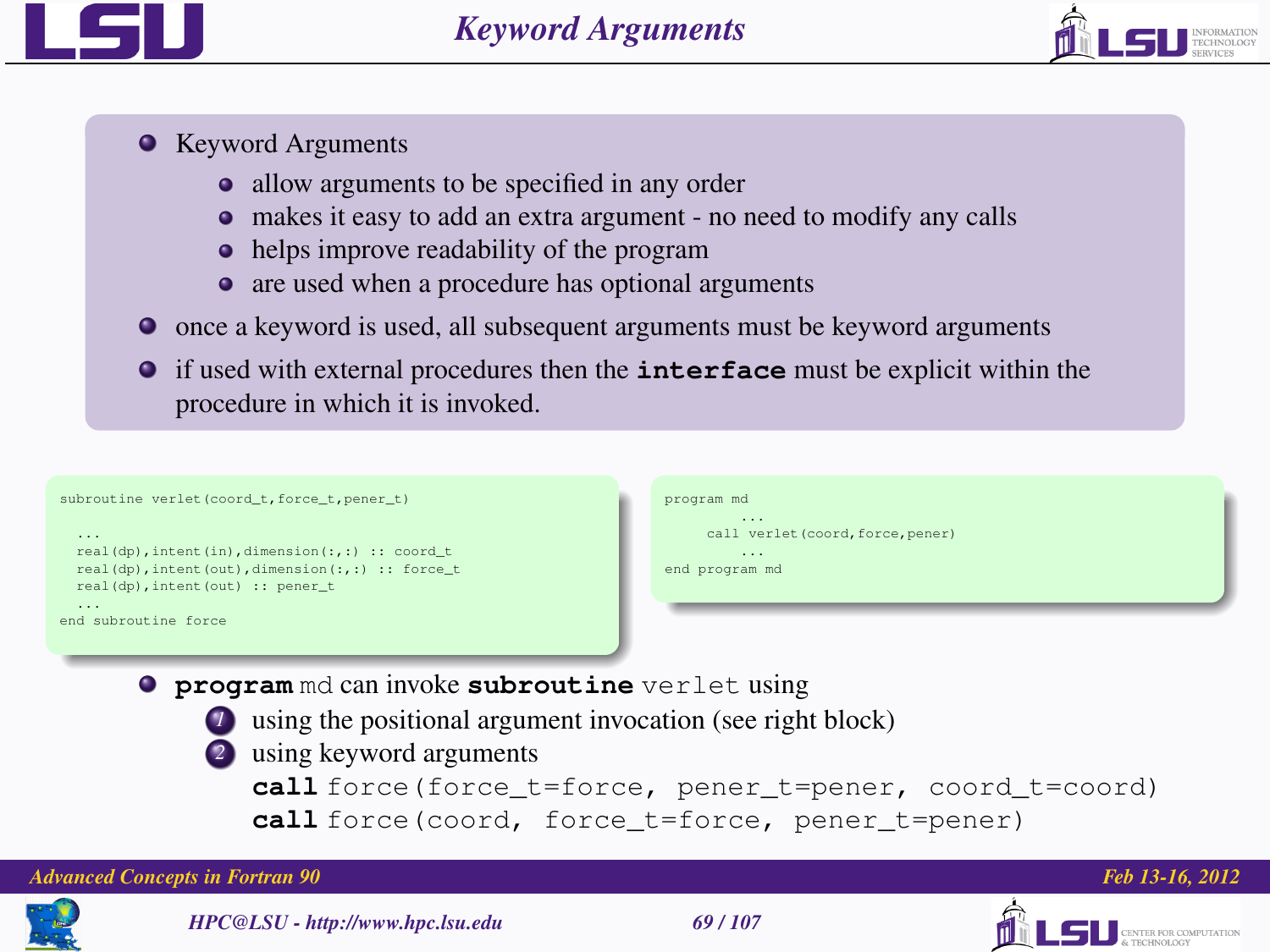

- **O** Optional Arguments
	- allow defaults to be used for missing arguments
	- make some procedures easier to use
- once an argument has been omitted all subsequent arguments must be keyword arguments
- $\bullet$  the **present** intrinsic can be used to check for missing arguments
- if used with external procedures then the **interface** must be explicit within the procedure in which it is invoked.







**TINTER FOR COMPUTATION**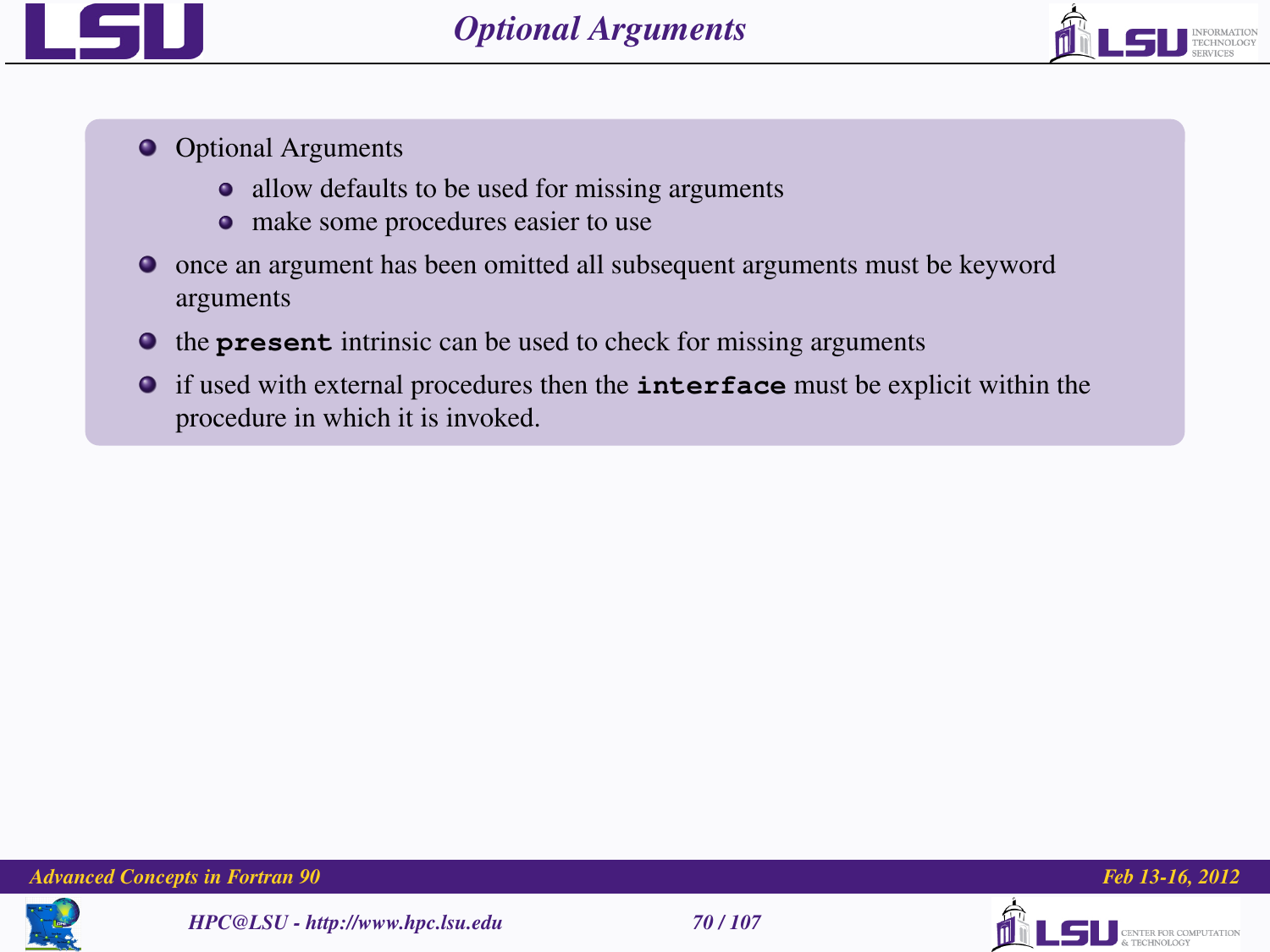

- There are two main types of dummy array argument:
	- *1 explicit-shape*: all bounds specified
		- **real, dimension(4,4), intent(in) ::** explicit\_shape The actual argument that becomes associated with an explicit shape dummy must conform in size and shape



- *2 assumed-shape*: no bounds specified, all inherited from the actual argument
	- **real, dimension(:,:), intent(out) ::** assumed\_shape
	- An explicit interface must be provided
- dummy arguments cannot be (unallocated) allocatable arrays.







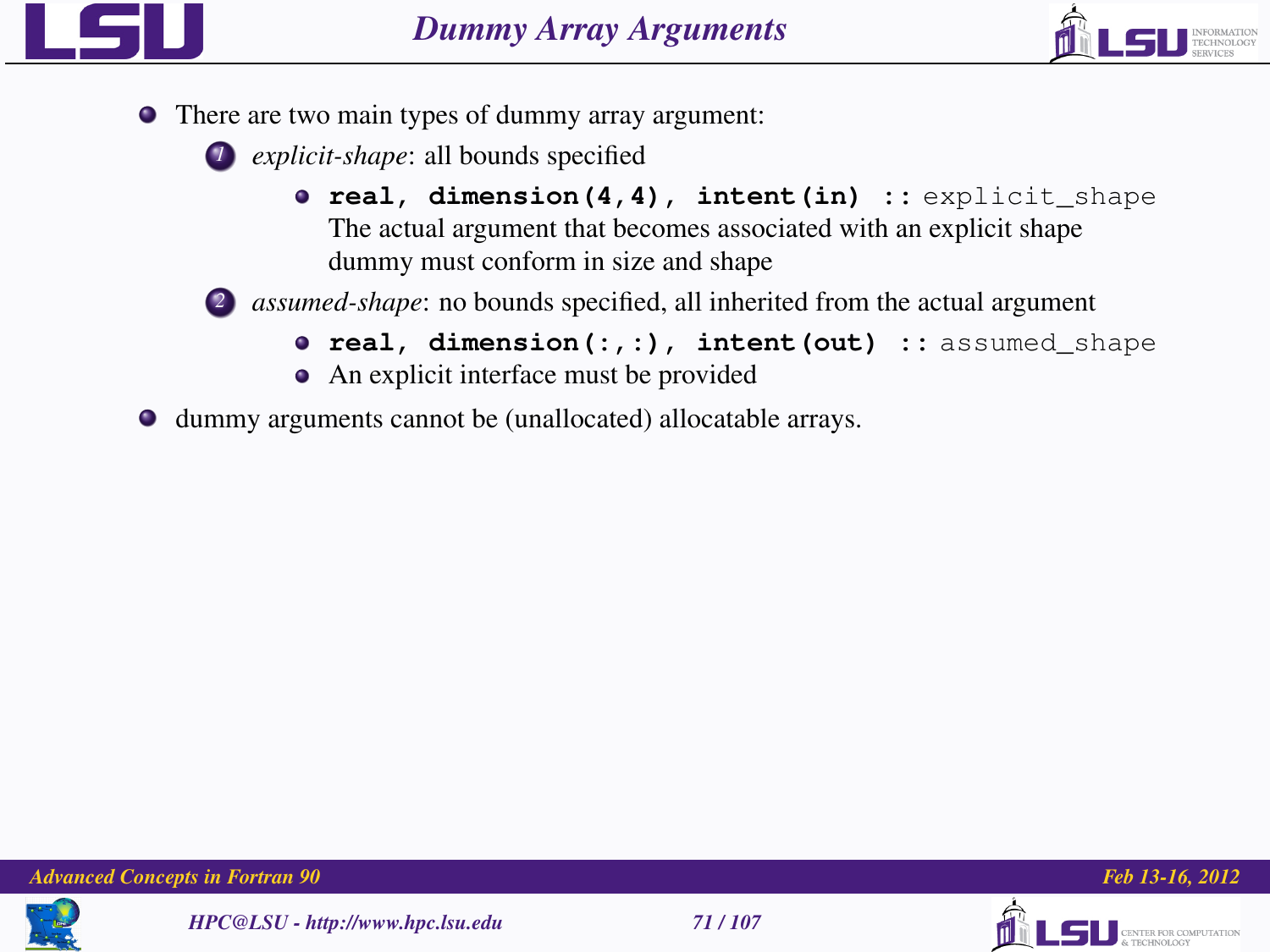



#### program md

```
implicit none
```

```
integer :: inp, outp, nstep, istep, iprint, i, j, nunit, npart
real(kind=8) :: boxl(3),tstep,temp,avtemp
real(kind=8) :: pener,v2t,etot
real(kind=8),dimension(:,:),allocatable :: coord,coord0,vel,force
```
...

```
allocate(coord(npart,3),coord0(npart,3),vel(npart,3),force(npart,3))
call setup(coord,vel,npart,nunit,boxl,coord0,tstep,temp)
...
```

```
end program md
```
subroutine setup(coord,vel,npart,nunit,boxl,coord0,tstep,temp)

```
implicit none
  real(kind=8) :: coord(npart,3)
  real(kind=8) :: vel(npart,3)
  real(kind=8) :: coord0(npart,3)
  ...
end subroutine setup
```
*Advanced Concepts in Fortran 90 Feb 13-16, 2012*







LS <u>DESERVOLGOY</u>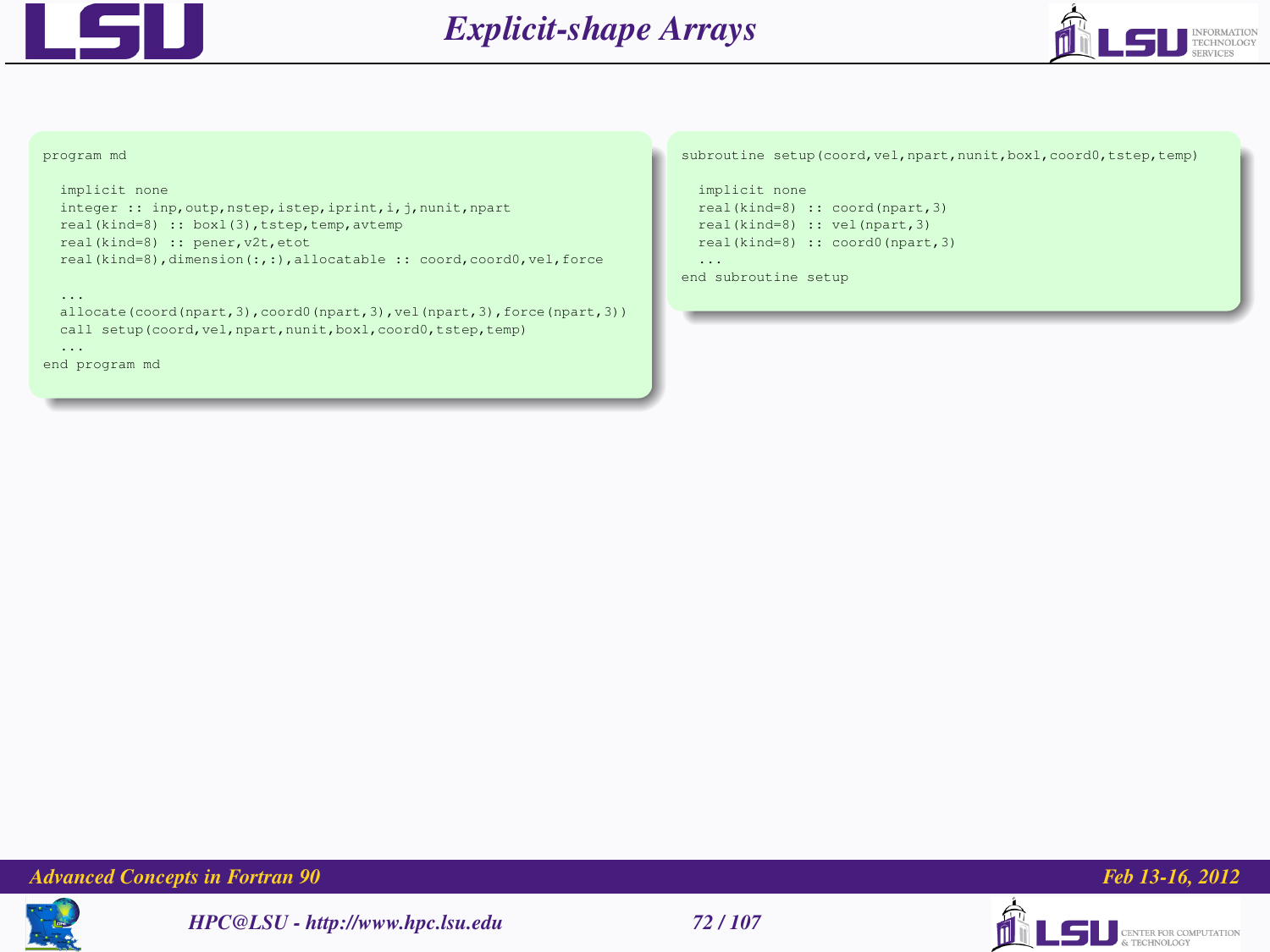



```
program md
  use param
  implicit none
  real(dp) :: pener,v2t,etot,avtemp
  real(dp),dimension(:,:),allocatable :: coord,coord0,vel,force
  interface
     subroutine setup(coord, vel, coord0)
       use param,only:dp
       implicit none
       real(dp),dimension(:,:),intent(out) :: coord,coord0,vel
     end subroutine setup
  end interface
 allocate(coord(npart,3),coord0(npart,3),vel(npart,3),force(npart,3))
 call setup(coord,vel,coord0)
end program md
```

```
subroutine setup(coord, vel, coord0)
```

```
use param, only : dp, npart, boxl, tstep, temp, nunit
```

```
implicit none
real(dp),dimension(:,:),intent(out) :: coord,coord0,vel
...
```

```
end subroutine setup
```
- The actual arguments cannot be vector subscribed array.
- ۰ The actual argument cannot be an assumed-size array
- 0 In the procedure, bounds begin at 1
- If using external procedure, an explicit interface must be described  $\bullet$

### *Advanced Concepts in Fortran 90 Feb 13-16, 2012*



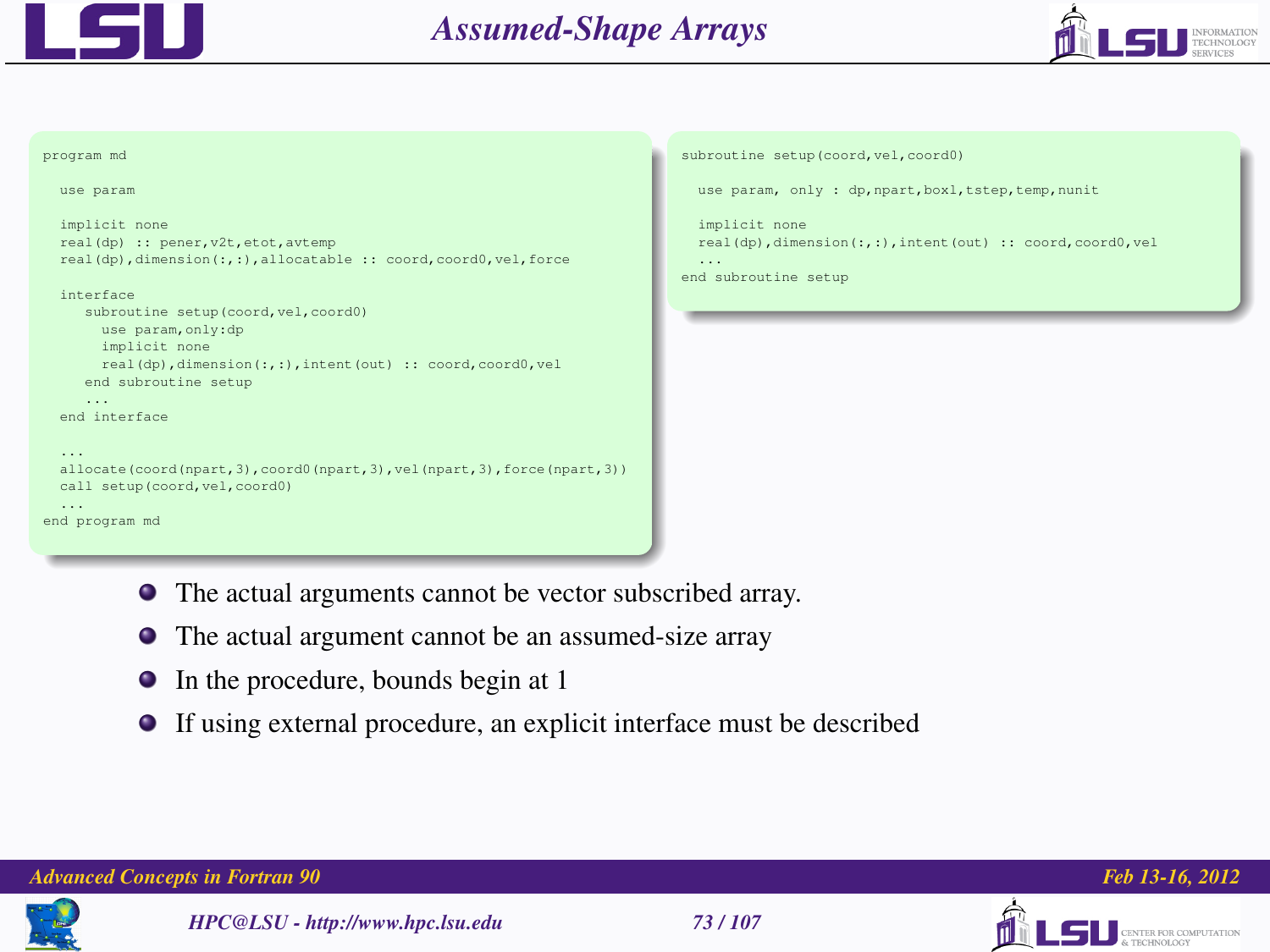

Automatic Arrays: Arrays which depend on dummy arguments



- *1* their size is determined by dummy arguments
- *<sup>2</sup>* they cannot have the **save** attribute or be initialized.
- The **size** intrinsic or dummy arguments can be used to declare automatic arrays.

```
program main
  implicit none
    integer :: i,j
    real, dimension(5,6) :: a
    ...
    call routine (a, i, j)
    ...
  contains
    subroutine routine (c, m, n)
       integer :: m,n
       real, dimension(:,:), intent(inout) :: c ! assumed shape array
       real :: b1(m,n) ! automatic array
       real, dimension(size(c,1),size(c,3)) :: b2 ! automatic array
    end subroutine routine
end program main
```
*Advanced Concepts in Fortran 90 Feb 13-16, 2012*



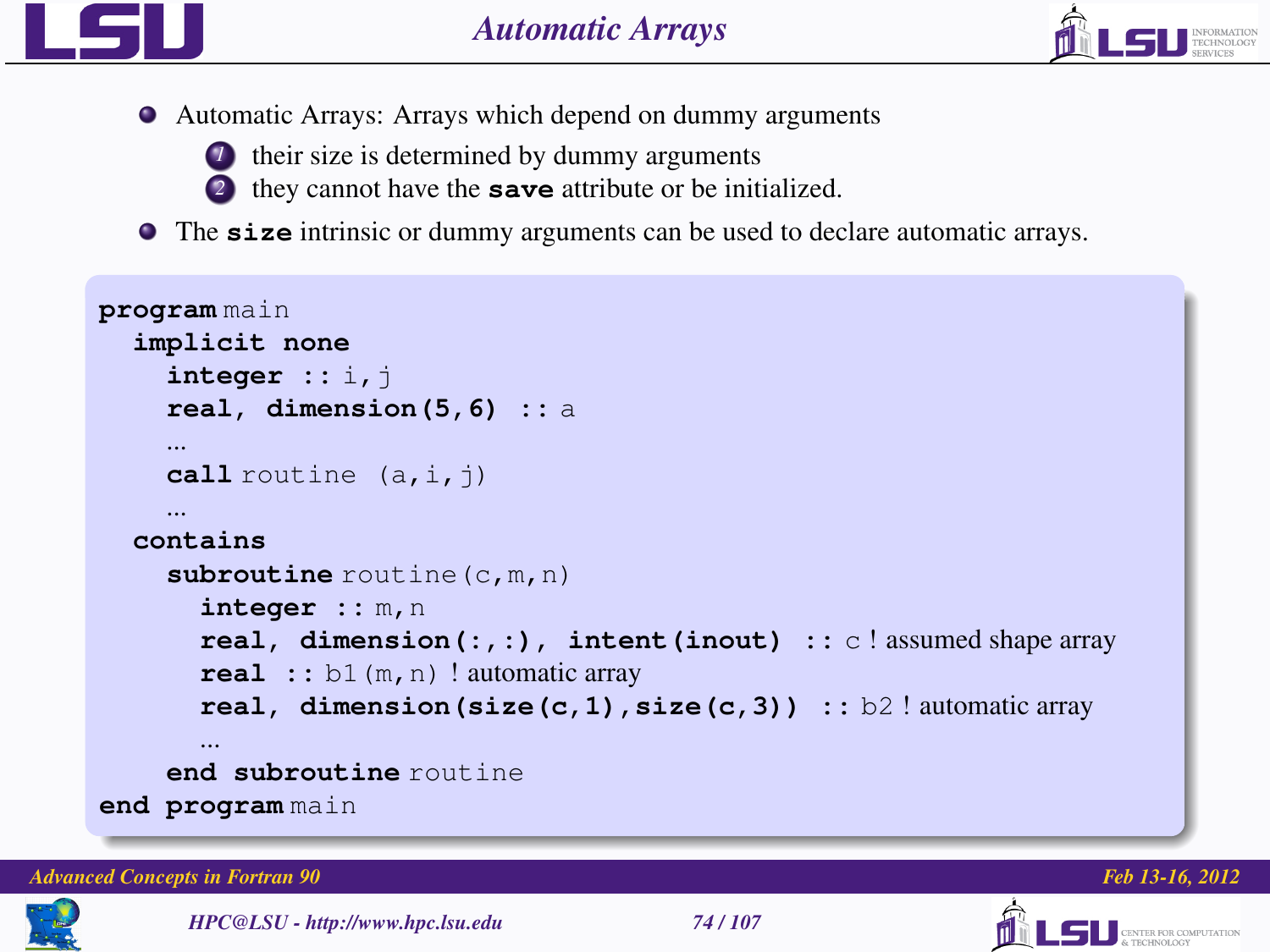



- Declaring a variable (or array) as **save** gives it a static storage memory.
- $\bullet$  i.e information about variables is retained in memory between procedure calls.

```
subroutine something(iarg1)
  implicit none
    integer, intent(in) :: iarg1
    real,dimension(:,:),allocatable,save :: a
    real, dimension(:,:),allocatable :: b
    ...
    if (.not.allocated(a))allocate(a(i,j))
    allocate(b(i.i))
    ...
    deallocate(b)
end subroutine something
```
- Array a is saved when something exits.
- Array b is not saved and needs to be allocated every time in something and deallocated, to free up memory, before something exits.

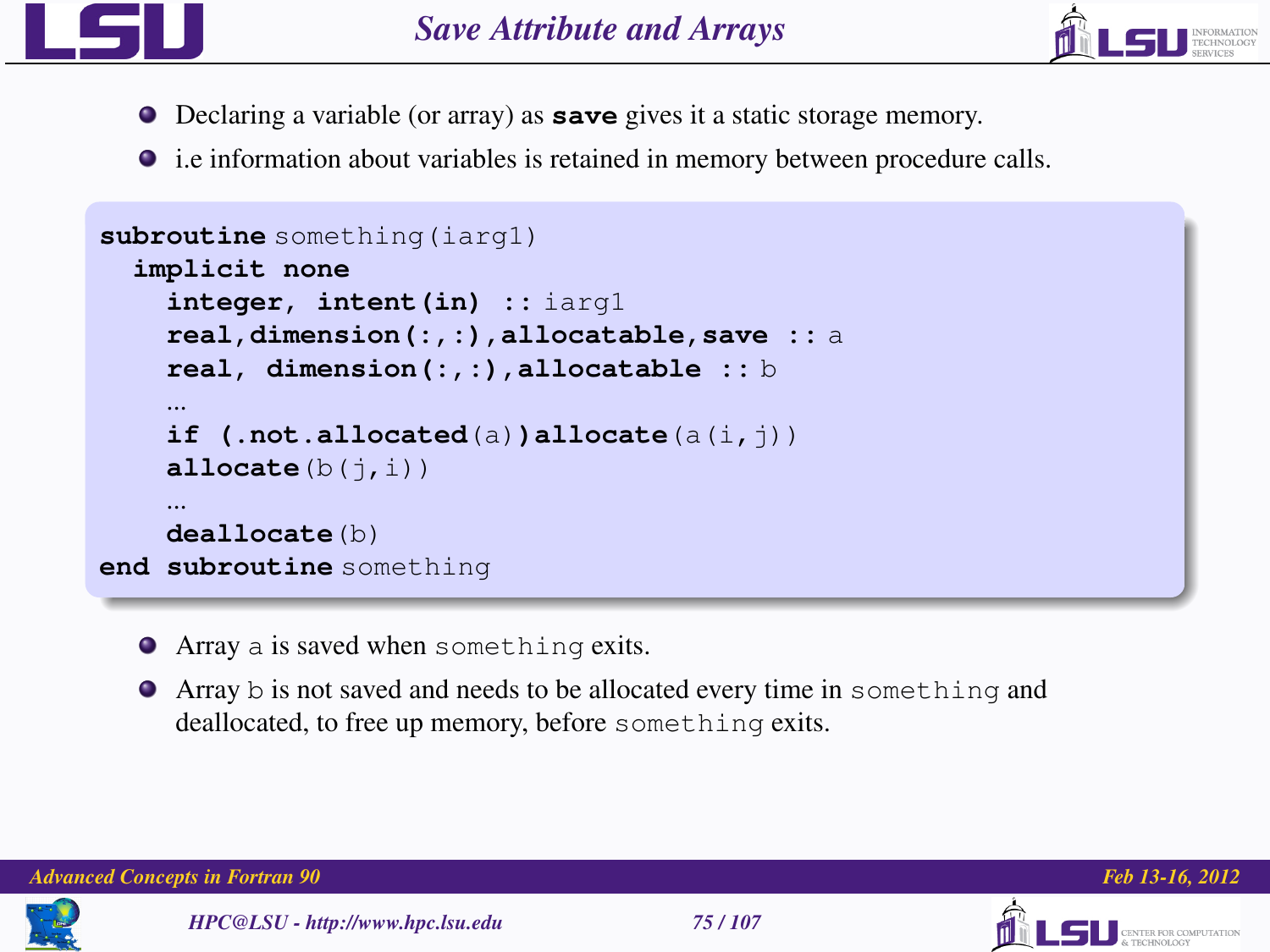

**intent** attribute was introduced in Fortran 90 and is recommended as it



- *1* allows compilers to check for coding errors
	- *2* facilitates efficient compilation and optimization

## **O** Declare if a parameter is

- ♦ Input: **intent(in)**
- ♦ Output: **intent(out)**
- Both: intent (inout)

```
subroutine integrate(coord,coord0,force,vel)
  use precision
  implicit none
  real(dp), intent(inout), dimension(:,:) :: coord, coord0
  real(dp),intent(in),dimension(:,:) :: force
  real(dp),intent(out),dimension(:,:) :: vel
  ...
end subroutine integrate
```
A variable declared as **intent(in)** in a procedure cannot be changed during the execution of the procedure (see point 1 above)

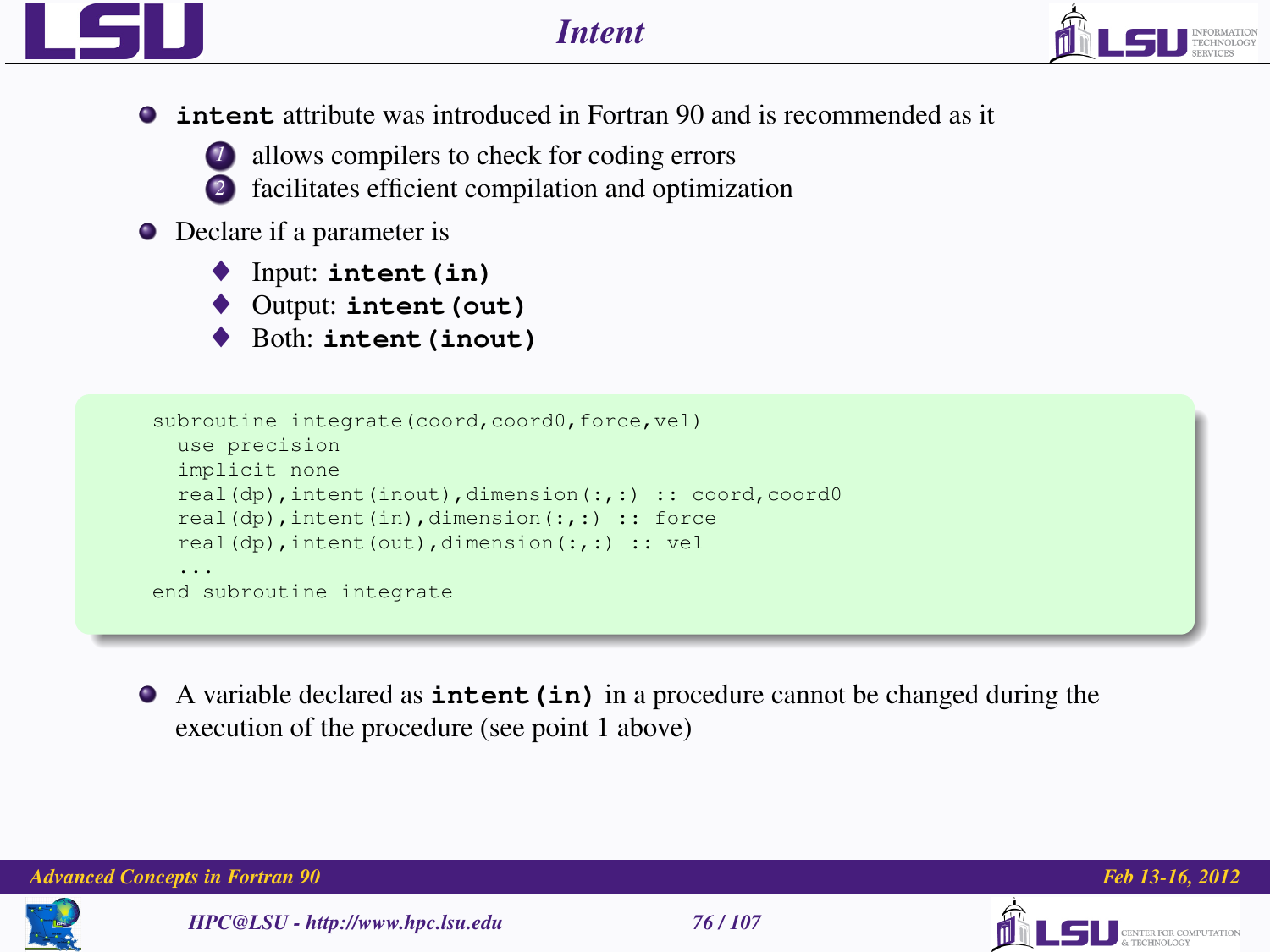

- 
- The **interface** statement is the first statement in an interface block.
- The **interface** block is a powerful structure that was introduced in FORTRAN 90.
- When used, it gives a calling procedure the full knowledge of the types and characteristics of the dummy arguments that are used inside of the procedure that it references.
- This can be a very good thing as it provides a way to execute some safety checks when compiling the program.
- Because the main program knows what argument types should be sent to the referenced procedure, it can check to see whether or not this is the case.
- If not, the compiler will return an error message when you attempt to compile the program.







TER FOR COMPUTATION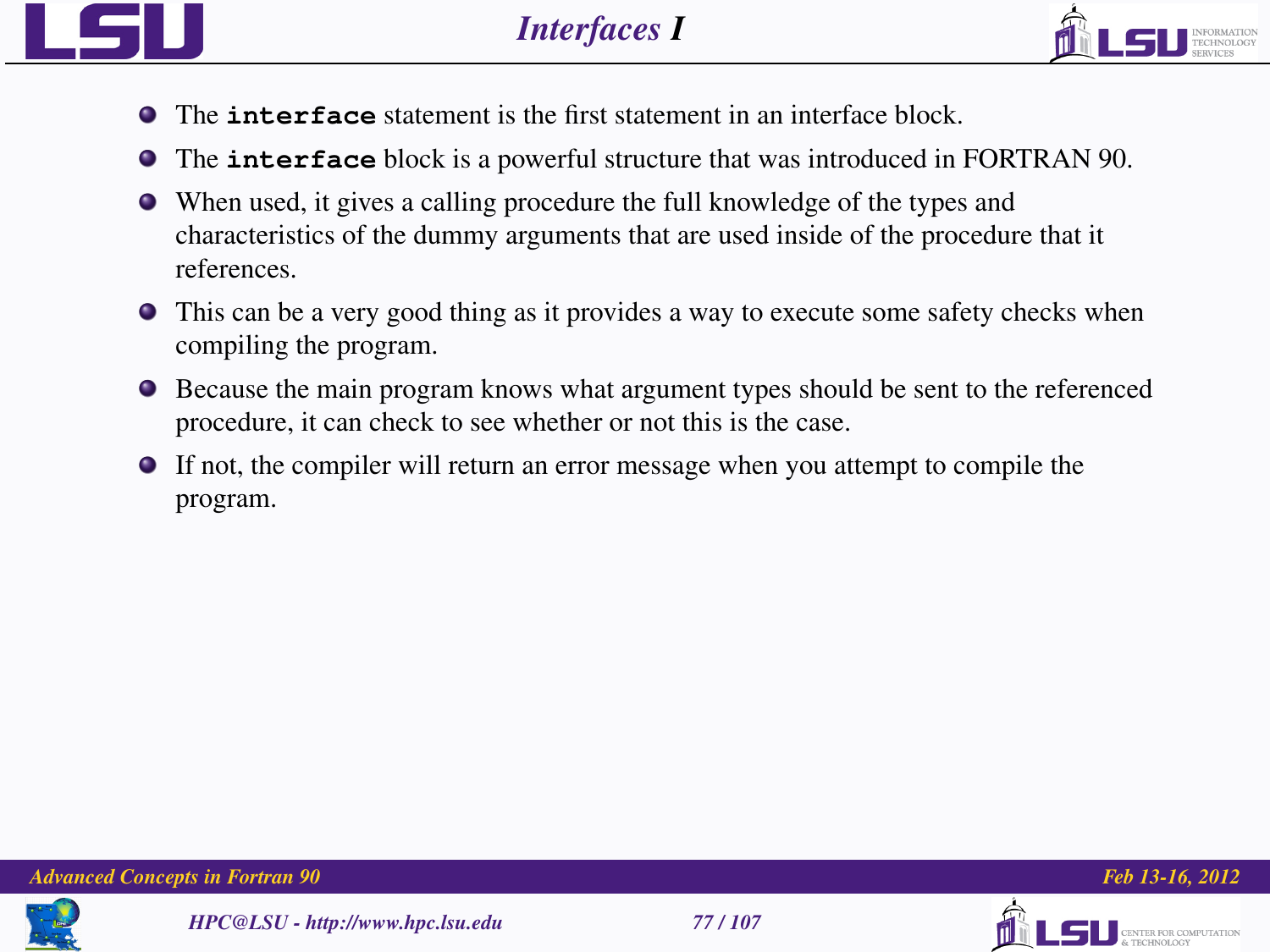



subroutine verlet(coord0,coord,vel,force,pener) use param, only : dp, npart, tstep, boxl implicit none integer :: i,j  $real(dp) :: r(3)$ real(dp),dimension(:,:),intent(inout)::coord,coord0 real(dp),dimension(:,:),intent(out)::vel,force real(dp),intent(out)::pener interface subroutine pot\_force(coord,force,pener) use precision implicit none real(dp),dimension(:,:),intent(in) :: coord real(dp),dimension(:,:),intent(out) :: force real(dp),intent(out) :: pener end subroutine pot\_force end interface ! get potential and force call pot force(coord, force, pener) ! update positions using the verlet algorithm do i=1,npart  $r(:) = 2 * coord(i,:) - coord(0(i,:) + force(i,:)*tstep*tstep$  $vel(i,:) = (r(:) = coord0(i,:)) / (2*tstep)$ ! periodic boundary conditions where  $(r > box1)$  $r = r - \text{box}$ end where where  $(r < 0d0)$  $r = r + box1$ end where ! update coordinates  $coord0(i,:) = coord(i,:)$  $coord(i,:) = r(:)$ enddo ! output coordinates end subroutine verlet

```
subroutine pot_force(coord,force,pener)
  use param, only : dp, npart, boxl, pot
  use lennjones
  implicit none
  integer :: i, jreal(dp) :: f(3),r(3),V
  real(dp),dimension(:,:),intent(in) :: coord
  real(dp),dimension(:,:),intent(out) :: force
  real(dp),intent(out) :: pener
  nener = 0. d0force = 0d0do i=1,npart-1
     do j=i+1,npart
        r(:) = coord(i,:) = coord(\nmid, :)! periodic boundary conditions
        r(:) = r(:) = \text{nint}(r(:)/\text{boxl}(:))*\text{boxl}(:)calculate lennard-jones forces and energies
        select case(pot)
        case("lj", "LJ")
           call ljpot(r,f,V)
        case("mp", "MP")
           call morse(r,f,V)
        case default
           call ljpot(r,f,V)
        end select
        pener = pener + V
        force(i,:) - force(i,:) + f(i)force(i,:) = force(i,:) = f(:)enddo
  enddo
```
end subroutine pot\_force



*HPC@LSU - http://www.hpc.lsu.edu 78 / 107*



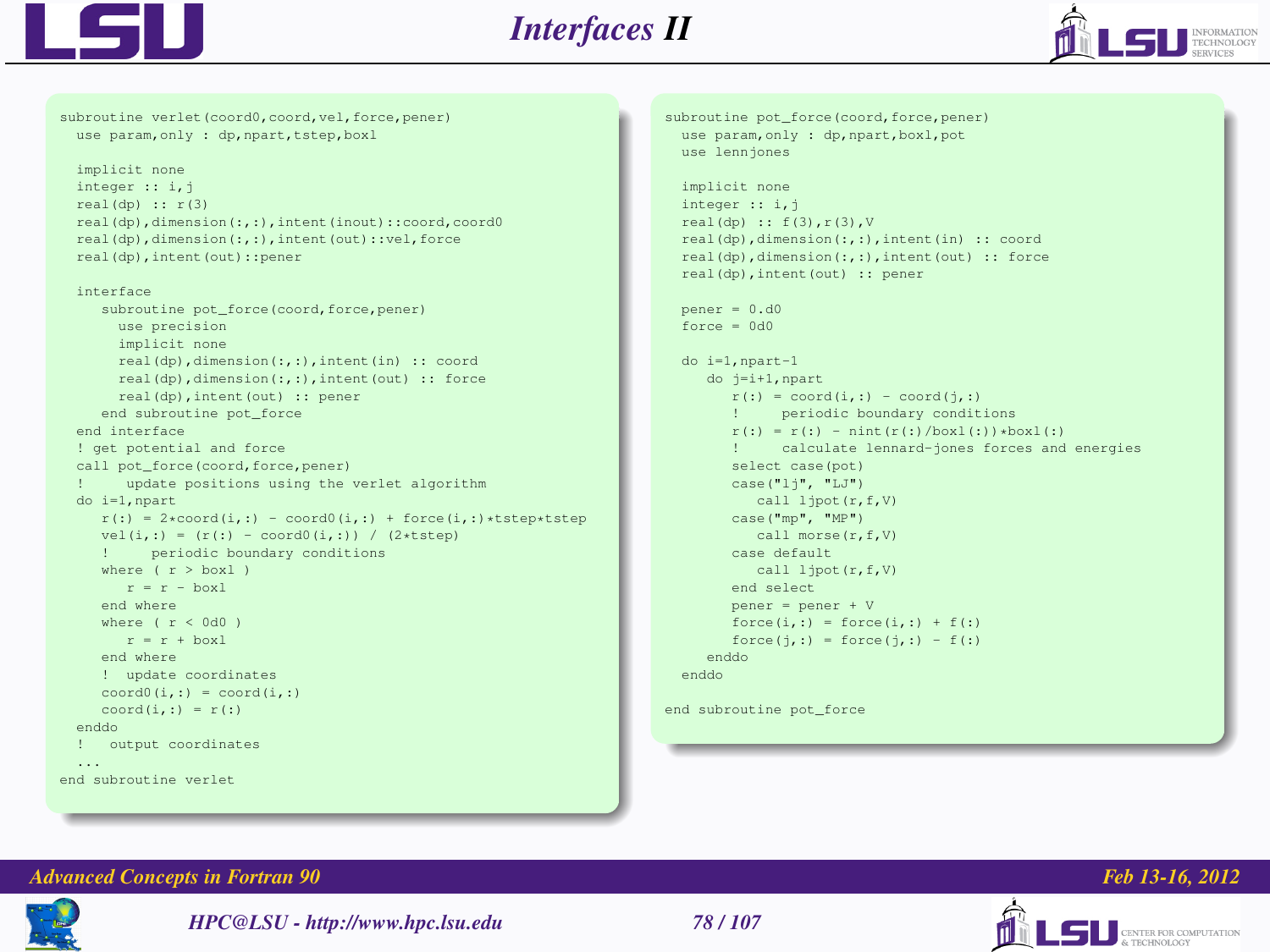



use param, only : dp, npart, tstep, boxl implicit none integer :: i,j  $real(dp) :: r(3)$ real(dp),dimension(:,:),intent(inout)::coord,coord0 real(dp),dimension(:,:),intent(out)::vel,force real(dp),intent(out)::pener ! get potential and force call pot\_force(coord,force,pener) update positions using the verlet algorithm do i=1,npart  $r(:) = 2*coord(i,:) = coord(1,:) + force(i,:)*tstep*tstep$  $vel(i,:) = (r(:) = coord0(i,:)) / (2*tstep)$ ! periodic boundary conditions where  $(r > h(x) - 1)$  $r - r -$  boxl end where where  $(r < 0d0)$  $r - r +$  boxl end where ! update coordinates  $coord(1,:) = coord(i,:)$  $coord(i, \cdot) = r(\cdot)$ enddo ! output coordinates contains

subroutine verlet(coord0,coord,vel,force,pener)

```
subroutine pot_force(coord, force, pener)
    use lennjones
    real(dp) :: f(3),r(3),V
    pener = 0.d0
    force = 0d0do i=1,npart-1
        do j=i+1,npart
          r(:) = coord(i,:) = coord(j,:)<br>
" = periodic boundary condition! periodic boundary conditions
           r(:) = r(:) = \text{nint}(r(:)/\text{boxl}(:))*\text{boxl}(:)calculate lennard-jones forces and energies
          select case(pot)
          case("lj", "LJ")
              call ljpot(r, f, V)case("mp", "MP")
              call morse(r,f,V)
          case default
              call lipot(r,f,V)
          end select
          pener = pener + V
          force(i,:) - force(i,:) + f(i)force(i,:) - force(i,:) - f(i)enddo
    enddo
  end subroutine pot_force
end subroutine verlet
```
Here since **subroutine** pot\_force is an internal procedure, no **interface** is required since it is already implicit and all variable declarations are carried over from **subroutine** verlet







**CENTER FOR COMPUTATION**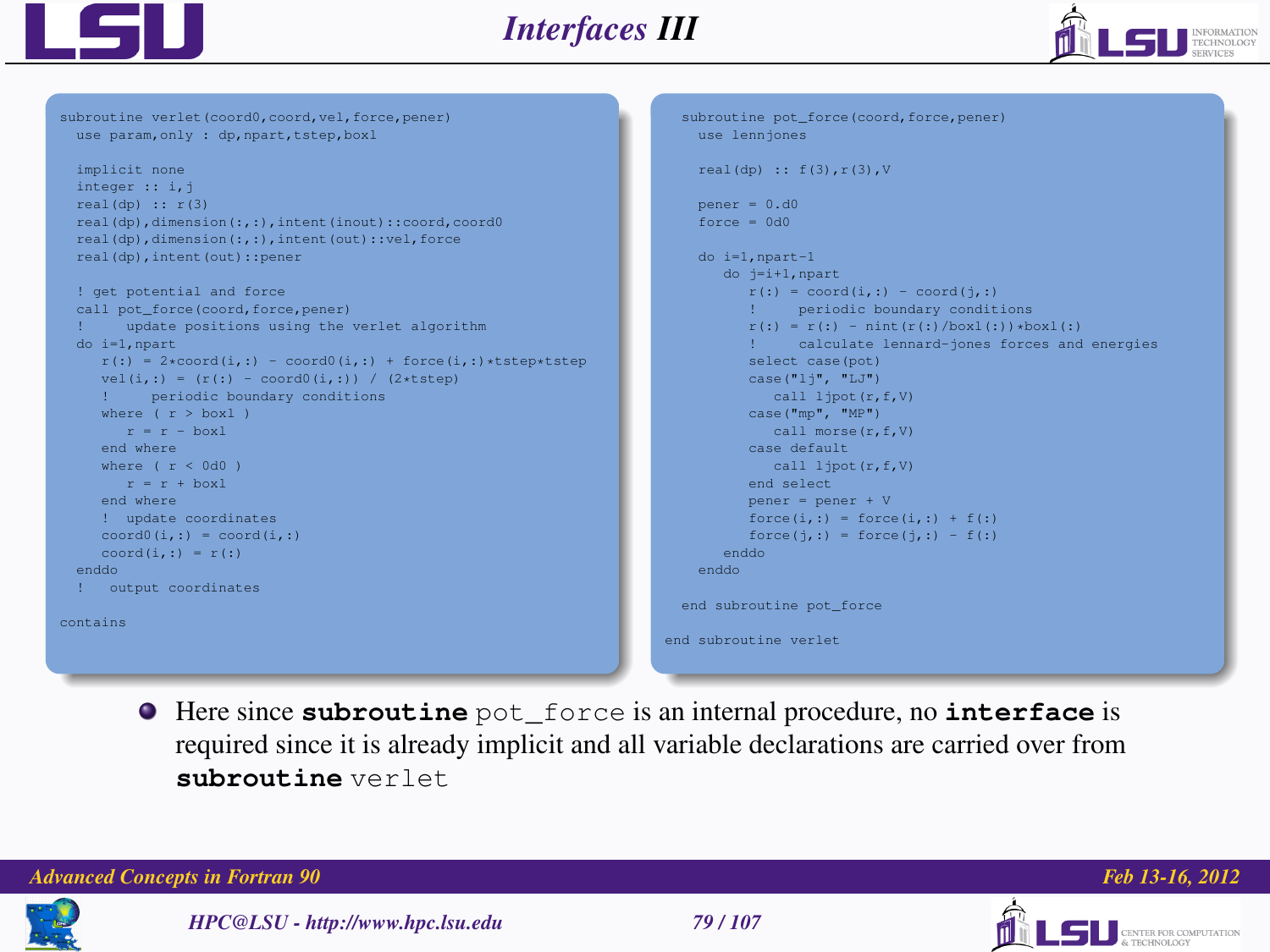

- 
- Modules were introduced in Fortran 90 and have a wide range of applications.
- Modules allow the user to write object based code.
- A **module** is a program unit whose functionality can be exploited by other programs which attaches to it via the **use** statement.
- A **module** can contain the following
	- *1* global object declaration: replaces Fortran 77 COMMON and INCLUDE statements
	- 2 interface declaration: all external procedures using assumed shape arrrays, intent and keyword/optional arguments must have an explicit interface
	- *3* procedure declaration: include procedures such as subroutines or functions in modules. Since modules already contain explicit interface, an interface statement is not required







TER ROB COMPETENTION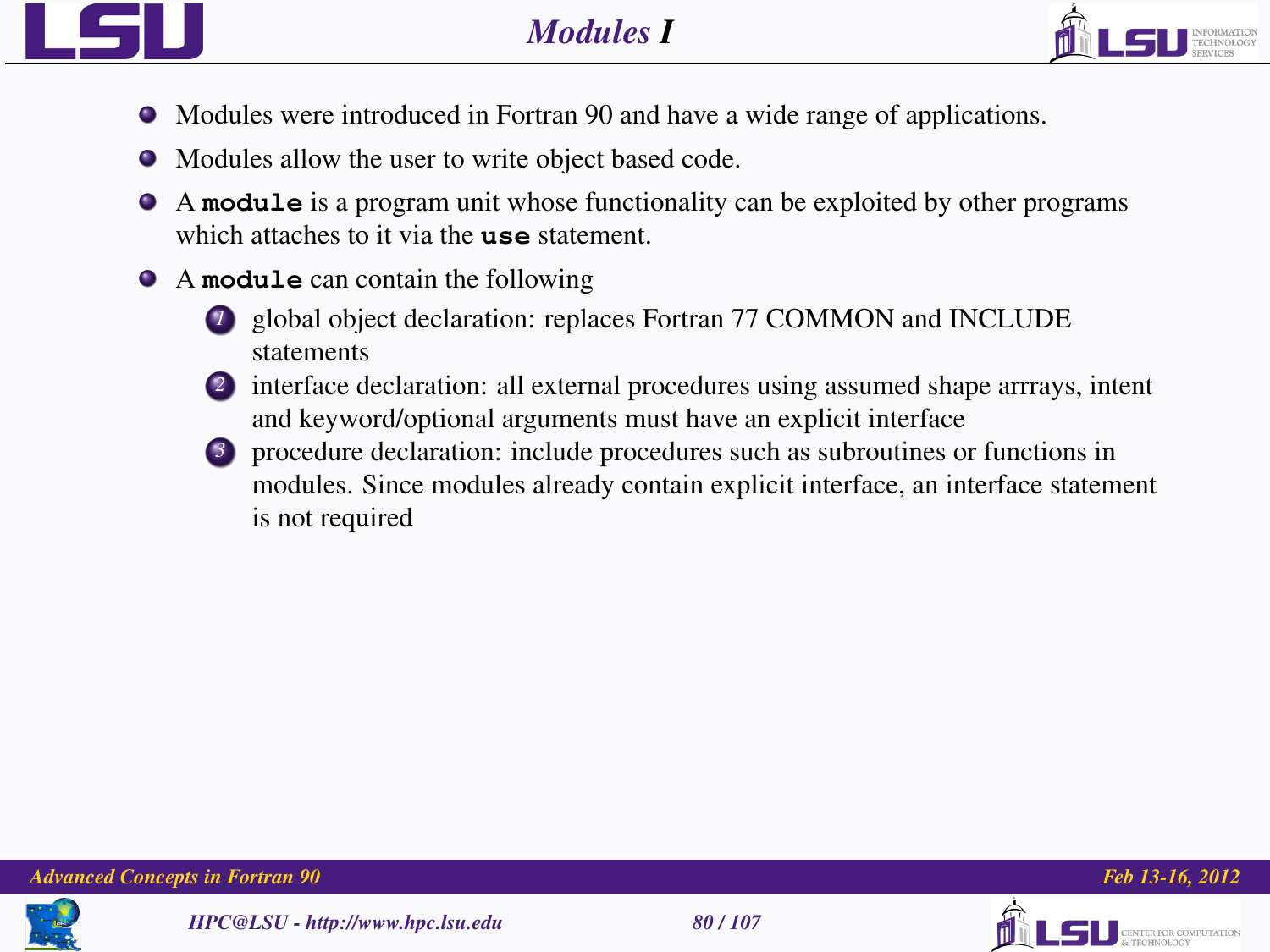

module precision

## *Modules II*



```
implicit none
  inter{error}, parameter \cdot: dp = selected_real_kind(15)
end module precision
module param
  use precision
  implicit none
  integer :: inp, outp, nstep, istep, i, j, nunit, npart
  real(dp) :: boxl(3),tstep,temp
  character(len=2) :: pot
end module param
module lennjones
  use precision
  implicit none
  real(dp) :: r2,r6,d2,d6
  contains
    subroutine ljpot(r,f,p)
      implicit none
      real(dp),dimension(:),intent(in) :: r
      real(dp),dimension(:),intent(out) :: f
      real(dp),intent(out) :: p
      r2 = 1.0d0 / dot\_product(r,r)r6 = r2 + r2 + r2f(:) = dvdr(r2, r6) *r(:)p = \text{enot}(r^2, r^2)end subroutine ljpot
```
subroutine morse(r,f,p) implicit none real(dp),dimension(:),intent(in) :: r real(dp),dimension(:),intent(out) :: f real(dp),intent(out) :: p  $f(\cdot)$  = morseforce(dot\_product(r,r))\*r(:)  $p =$  morsepot(dot\_product(r,r)) end subroutine morse function dvdr(r2,r6) implicit none real(dp) :: dvdr real(dp),intent(in) :: r2,r6  $dvdr = 48 \times r2 \times r6 \times (r6 - 0.5d0)$ end function dvdr function epot(r2,r6) implicit none real(dp) :: epot real(dp),intent(in) :: r2,r6  $\text{enot} = 4 \cdot \text{d}0 \cdot \text{r}6 \cdot (r6 - 1 \cdot \text{d}0)$ end function epot function morsepot(d2) implicit none real(dp),intent(in) :: d2 real(dp) :: morsepot real(dp) :: de,re,a de = 0.176d0 ; a = 1.40d0 ; re = 1d0 morsepot =  $de \cdot (1d0 - exp(-a \cdot (sqrt(1d2)-re))) \cdot \cdot 2$ end function morsepot function morseforce(d2) implicit none real(dp),intent(in) :: d2 real(dp) :: morseforce real(dp) :: de,re,a,r  $de = 0.176d0 : a = 1.40d0 : re = 1d0 : r = start(d2)$ morseforce =  $2d0 \times de \times a \times (1d0 - exp(-a \times (r-re))) \times a$  $exp(-a*(r-re))$ end function morseforce end module lennjones

### *Advanced Concepts in Fortran 90 Feb 13-16, 2012*



*HPC@LSU - http://www.hpc.lsu.edu 81 / 107*

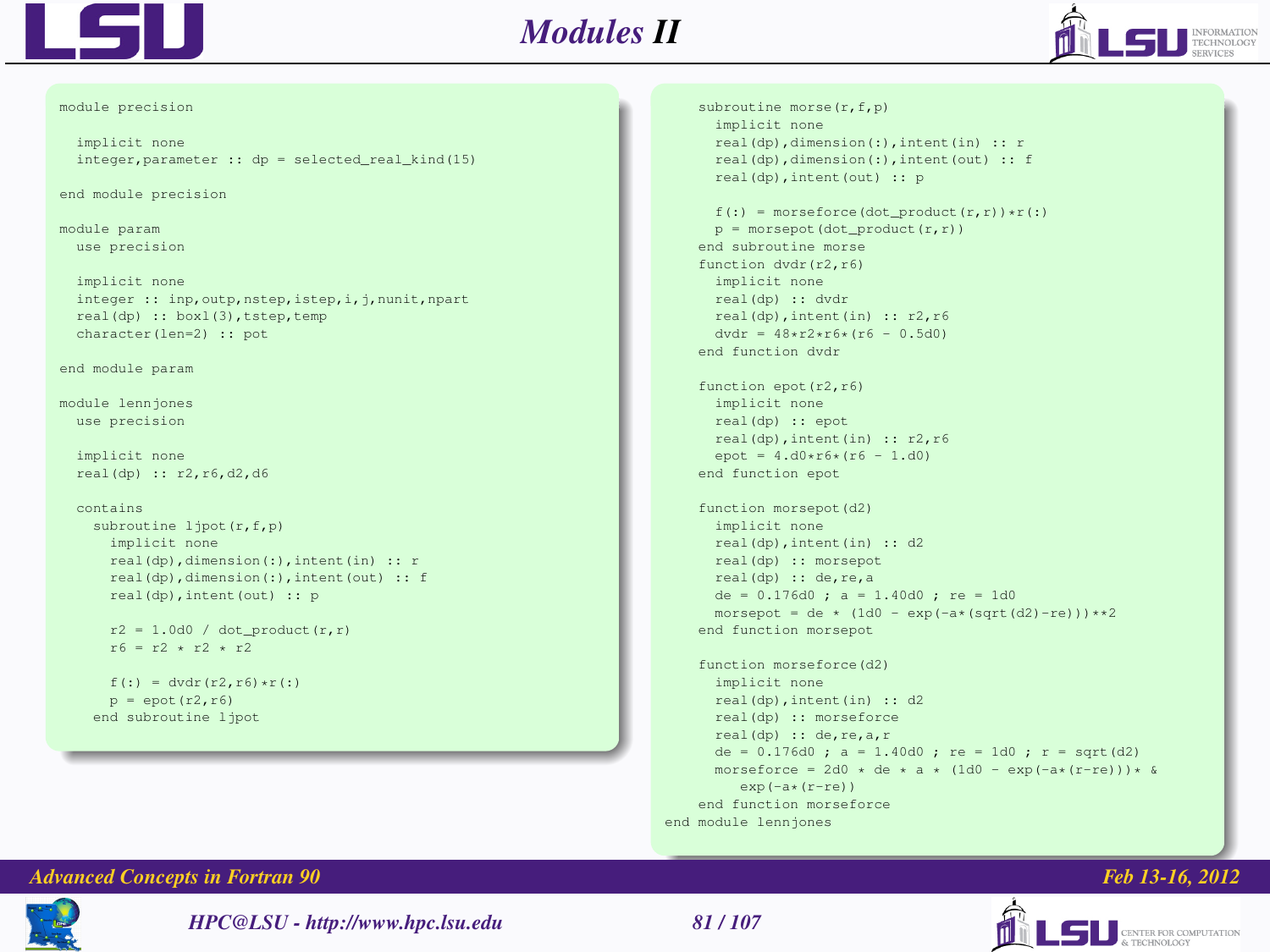



- within a **module**, functions and subroutines are called module procedures.
- **module** procedures can contain internal procedures
- **module** objects that retain their values should be given a **save** attribute
- $\bullet$ **module**s can be used by procedures and other modules, see **module precision**.
- **module**s can be compiled separately. They should be compiled before the program unit that uses them.

Observe that in my examples with all code in single file, the **module**s appear before the main program and subroutines.





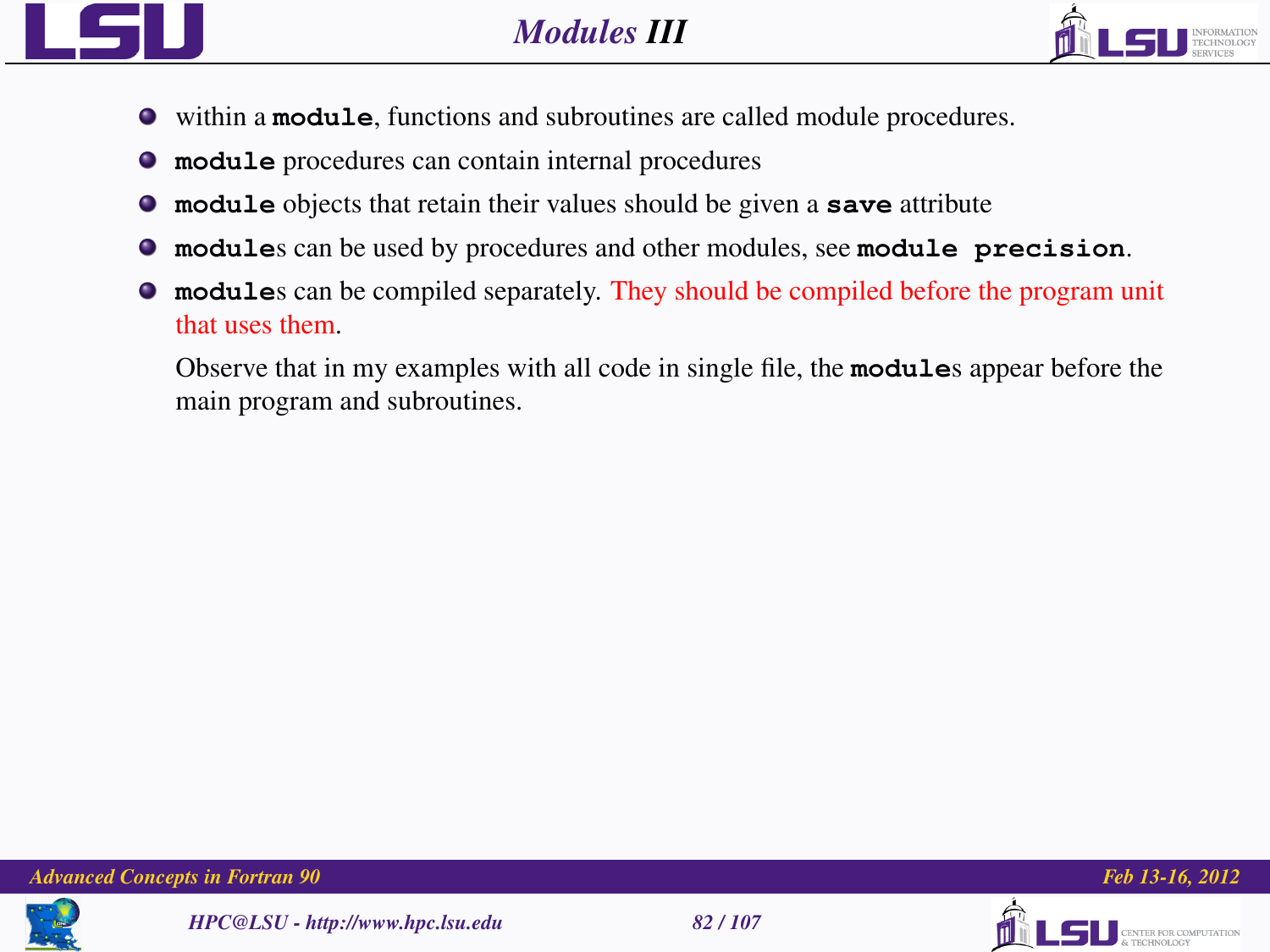



## Visibility of module procedures

- By default, all module procedures are public i.e. they can accessed by program units that use the module using the **use** statement
- To restrict the visibility of the module procedure only to the module, use the **private** statement
- In the **module lennjones**, all functions which calculate forces can be declared as private as follows



**Program Units in the MD code can directly call 1 jpot, morse, epot** and **moresepot** but cannot access **dvdr** and **morseforce**







**FOR COMPUTATION**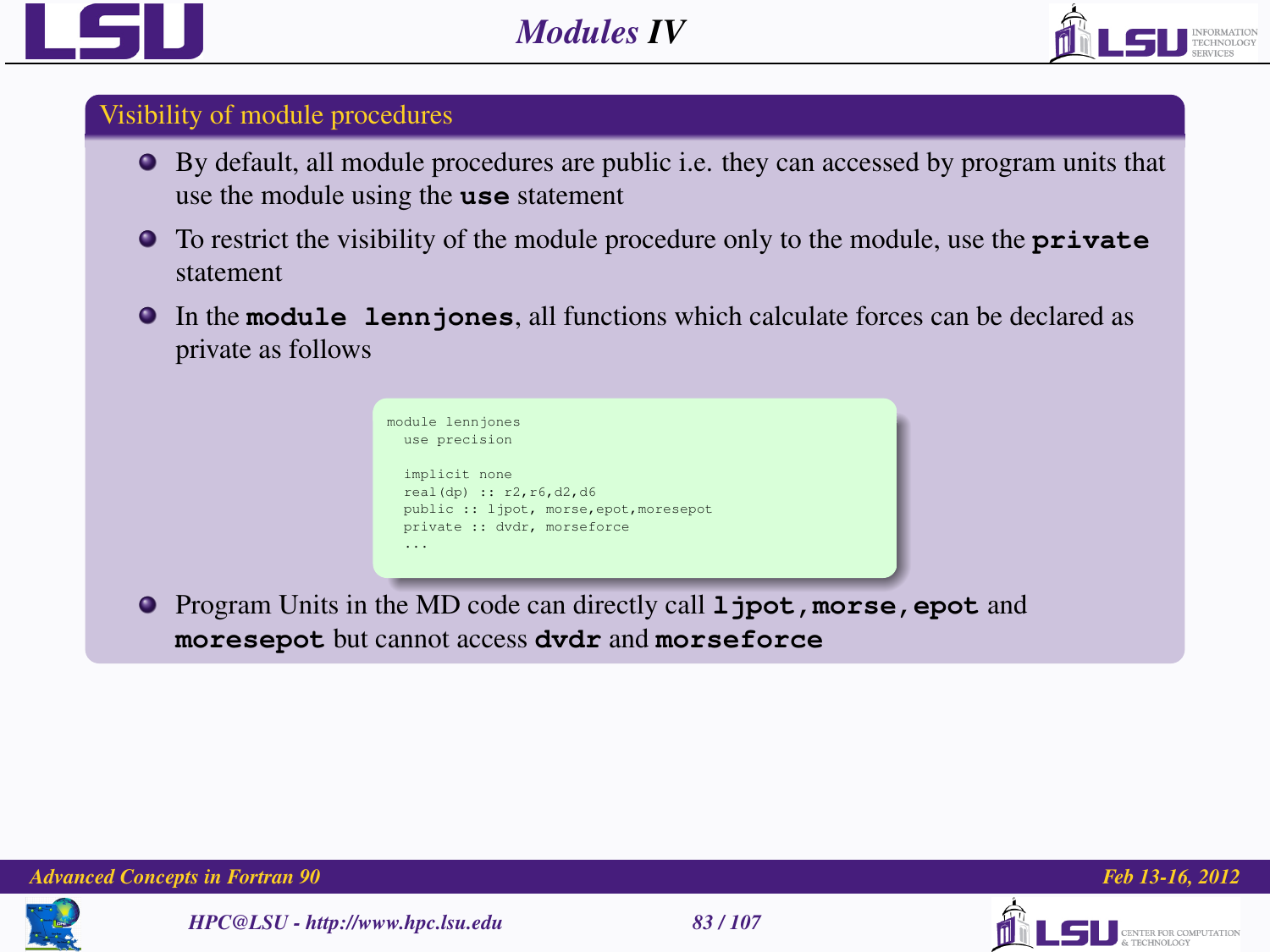



### **use** statement

The **use** statement names a module whole public definitions are to be made accessible.

To use all variables from **module param** in **program md**:



**module** entities can be renamed

To rename **pot** and **tstep** to more user readable variables:

use param, pot => potential, tstep => timestep

- It's good programming practice to use only those variables from **module**s that are neccessary to avoid name conflicts and overwrite variables.
- For this, use the **use <module name>, only** statement

| subroutine verlet (coord, force, pener)          |  |  |                                          |
|--------------------------------------------------|--|--|------------------------------------------|
|                                                  |  |  | use param, only : dp, npart, boxl, tstep |
| $\cdot$ $\cdot$ $\cdot$<br>end subroutine verlet |  |  |                                          |





*HPC@LSU - http://www.hpc.lsu.edu 84 / 107*



ER FOR COMPUTATION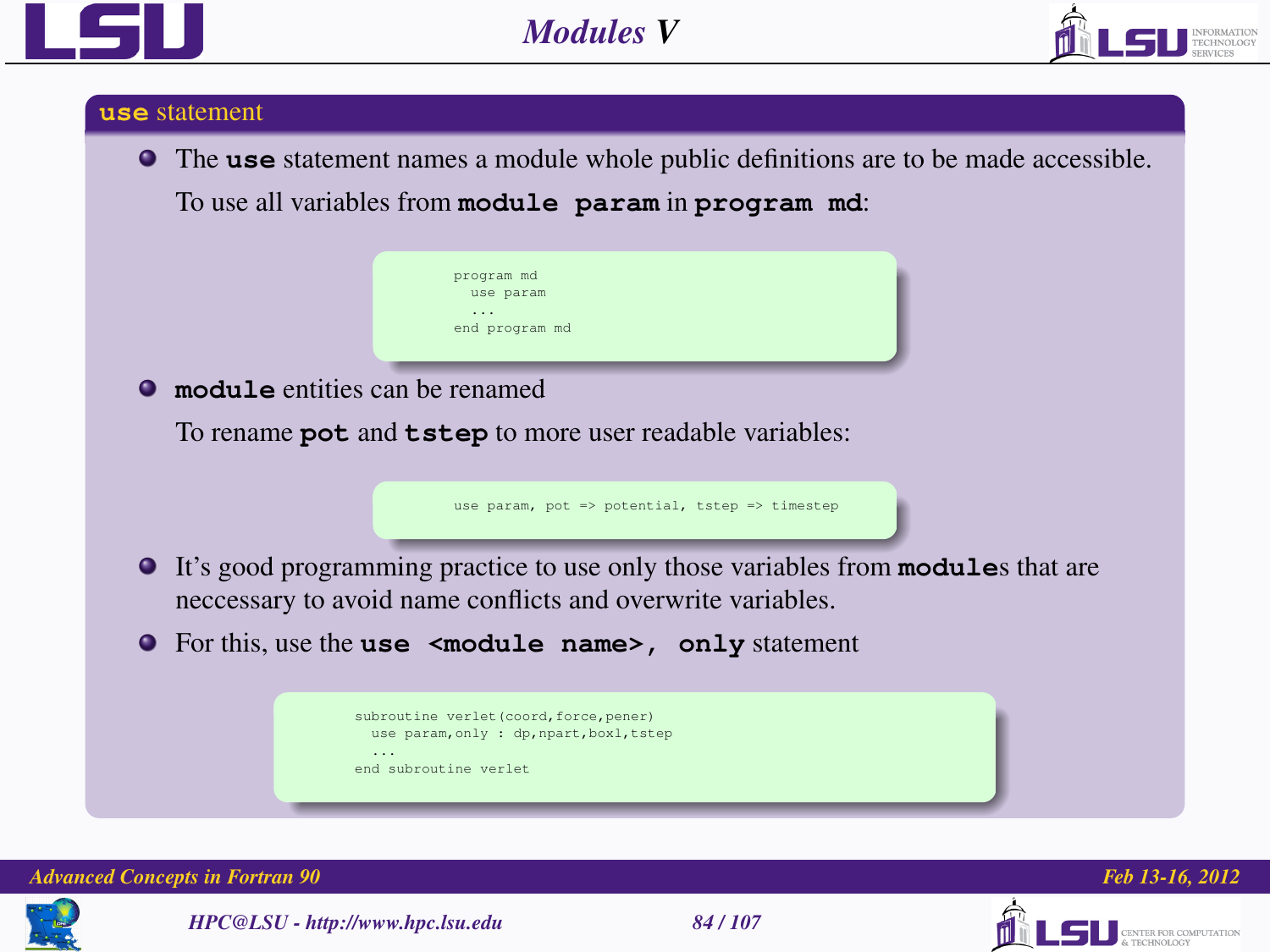



- Consider the MD code containing a main program md. f90, modules precision.f90, param.f90 and lennjones.f90 and subroutines init.f90, setup.f90, verlet.f90, rescale.f90, gaussran.f90 and pot\_force.f90.
- In general, the code can be compiled as

ifort -o md md.f90 precision.f90 param.f90 lennjones.f90 init.f90 setup.f90 verlet.f90 rescale.f90 gaussran.f90 pot force.f90

- Most compilers are more restrictive in the order in which the modules appear.
- In general, the order in which the sub programs should be compiled is the following
	- *1* Modules that do not use any other modules.
	- *2* Modules that use one or more of the modules already compiled.
	- *3* Repeat the above step until all modules are compiled and all dependencies are resolved.



- In the MD code, the module precision does not depend on any other modules and should be compiled first
- The modules param and lennjones only depend on precision and can be compiled in any order







TER FOR COMPUTATION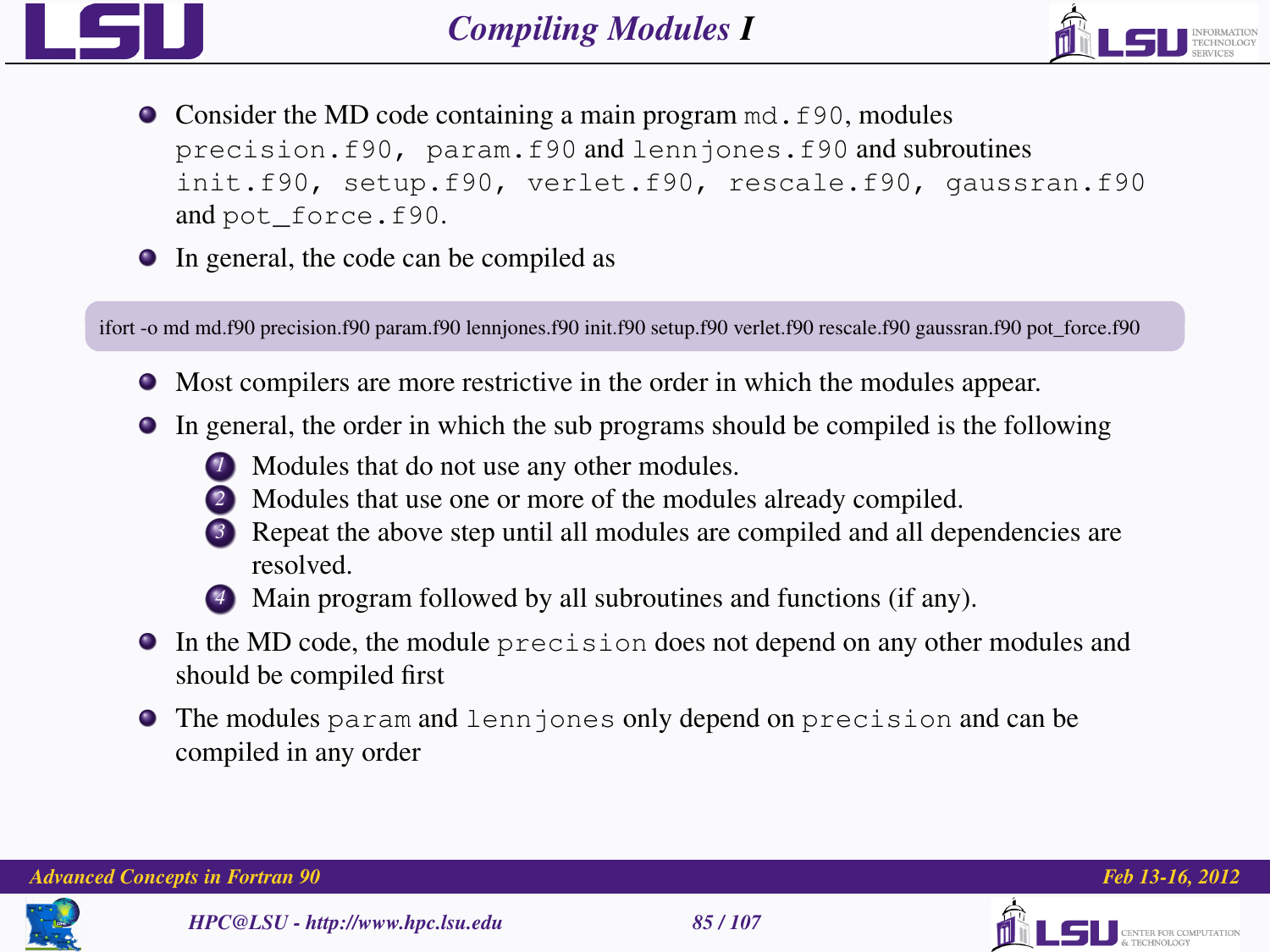



The main program and subroutines can then be compiled

ifort -o md precision.f90 param.f90 lennjones.f90 md.f90 init.f90 setup.f90 verlet.f90 rescale.f90 gaussran.f90 pot\_force.f90

modules are designed to be compiled independently of the main program and create a .mod files which need to be linked to the main executable.

ifort -c precision.f90 param.f90 lennjones.f90 creates precision.mod param.mod lennjones.mod

The main program can now be compiled as

ifort -o md md.f90 init.f90 setup.f90 verlet.f90 rescale.f90 gaussran.f90 pot force.f90 -I{path to directory containing the .mod files}

The next tutorial on Makefiles will cover this aspect in more detail.





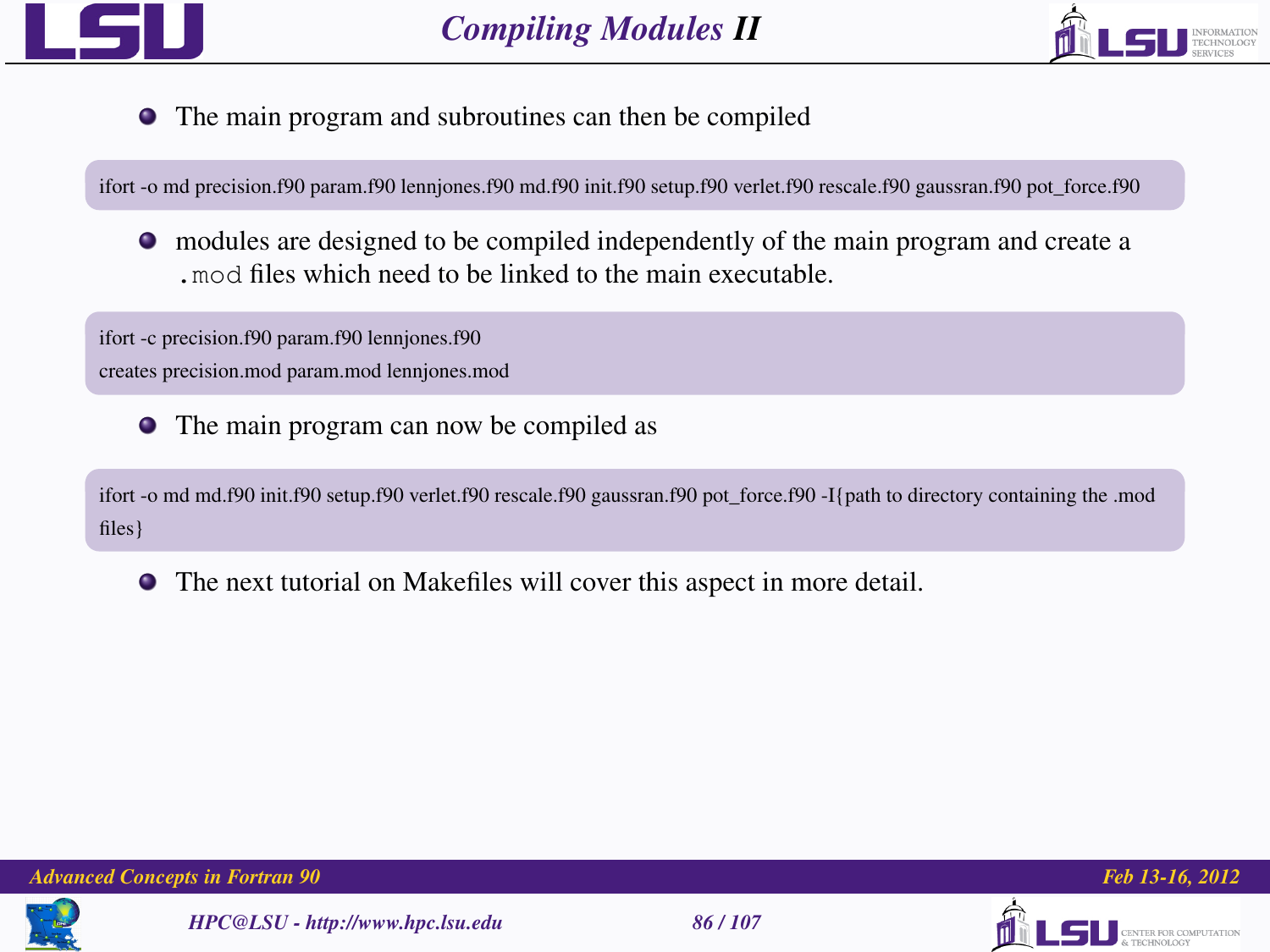



*1* [Review](#page-2-0)

*2* [Intrinsic Functions](#page-10-0)

## *3* [Control Constructs](#page-14-0)

- [Conditionals](#page-16-0)
- [Switches](#page-22-0)
- [Loops](#page-25-0)







## *6* [Derived Types and Pointers](#page-86-0)



*Advanced Concepts in Fortran 90 Feb 13-16, 2012*



*HPC@LSU - http://www.hpc.lsu.edu 87 / 107*



<span id="page-86-0"></span>

**LSU** CENTER FOR COMPUTATION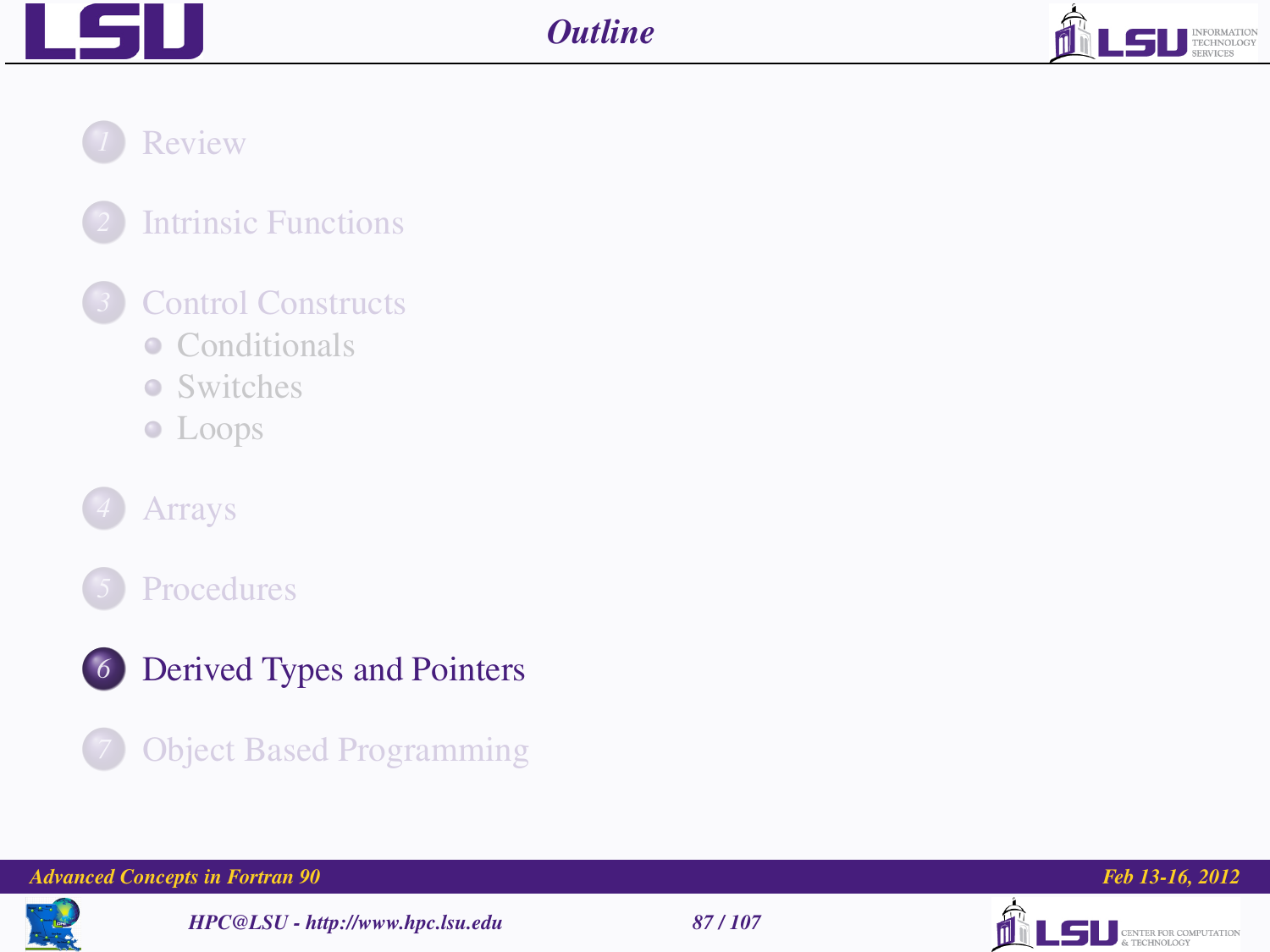

- Defined by user (also called structures)
- Can include different intrinsic types and other derived types
- $\bullet$  Components are accessed using the percent operator (%)
- $\bullet$  Only assignment operator (=) is defined for derived types
- Can (re)define operators see function overloading
- Derived type definitions should be placed in a **module**.
- Previously defined type can be used as components of other derived types.

```
type line_type
  real :: x1, y1, x2, y2
end type line_type
type (line_type) :: a, b
type vector_type
  type(line_type) :: line ! position of center of sphere
  integer :: direction ! 0=no direction, 1=(x1,y1) > (x2,y2) or 2end type vector_type
type (vector_type) :: c, d
```


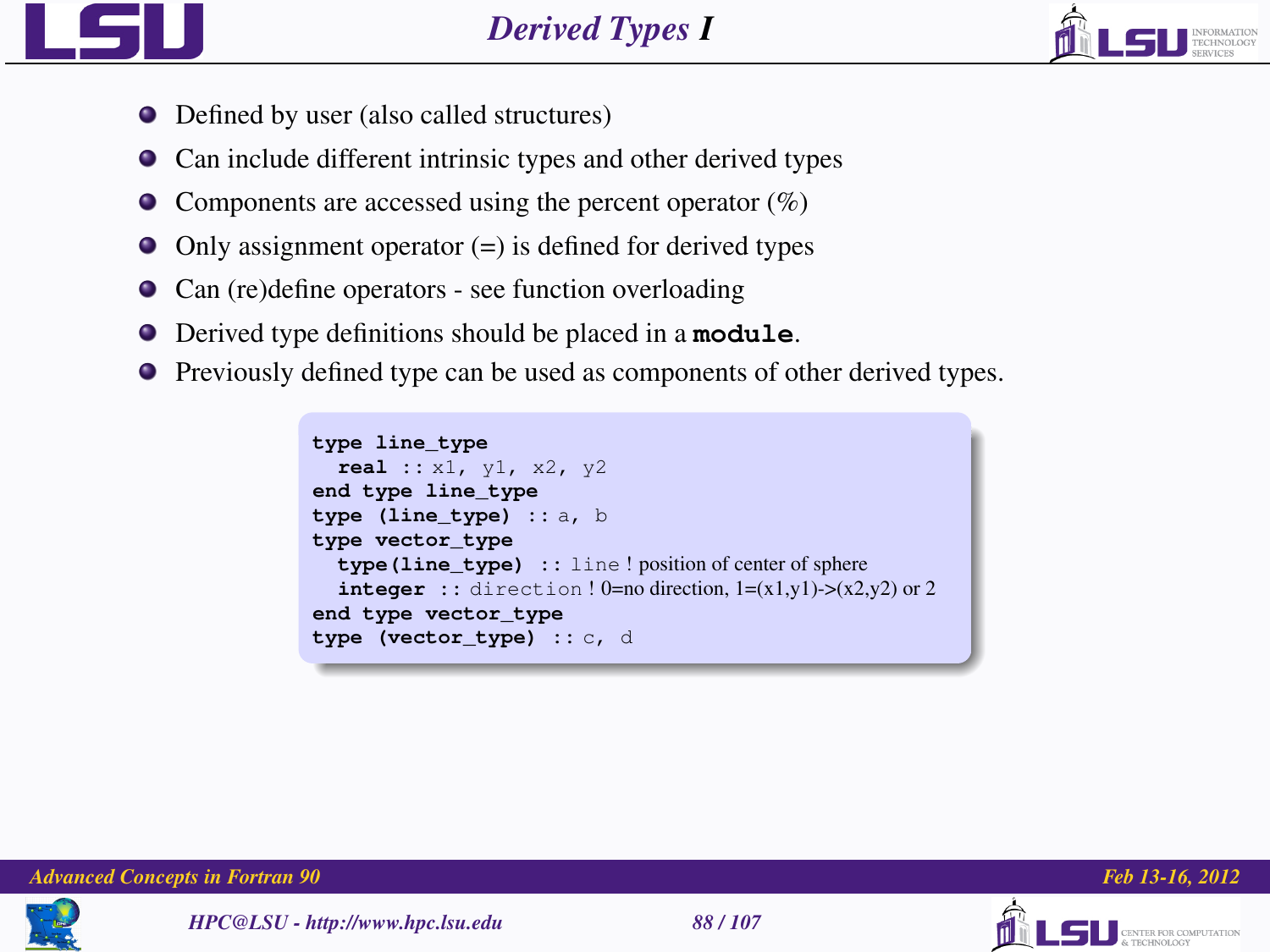



*1* component by component

individual component may be selected using the % operator

*2* as an object

the whole object may be selected and assigned to using a constructor

```
a*x1 = 0.0 ; a*x2 = 0.5 ; a*x1 = 0.0 ; a*x2 = 0.5
```

```
c<sup>2</sup>direction = 0:c<sup>2</sup>ilinex1 = 0.0:c<sup>2</sup>ilinex2 = 1.0:c<sup>2</sup>ilinex1 = -1.0:c<sup>2</sup>ilinex2 = 0.0
```

```
b = line type(0.0, 0.0, 0.5, 0.5)d$line = line_type(0.0, -1.0, 1.0, 0.0)d = vector_type( d%line, 1 ) or
d = vector type( line type(0.0, -1.0, 1.0, 0.0), 1)
```
Assigment between two objects of the same derived type is intrinsically defined In the previous example:  $a = b$  is allowed but  $a = c$  is not.







*HPC@LSU - http://www.hpc.lsu.edu 89 / 107*



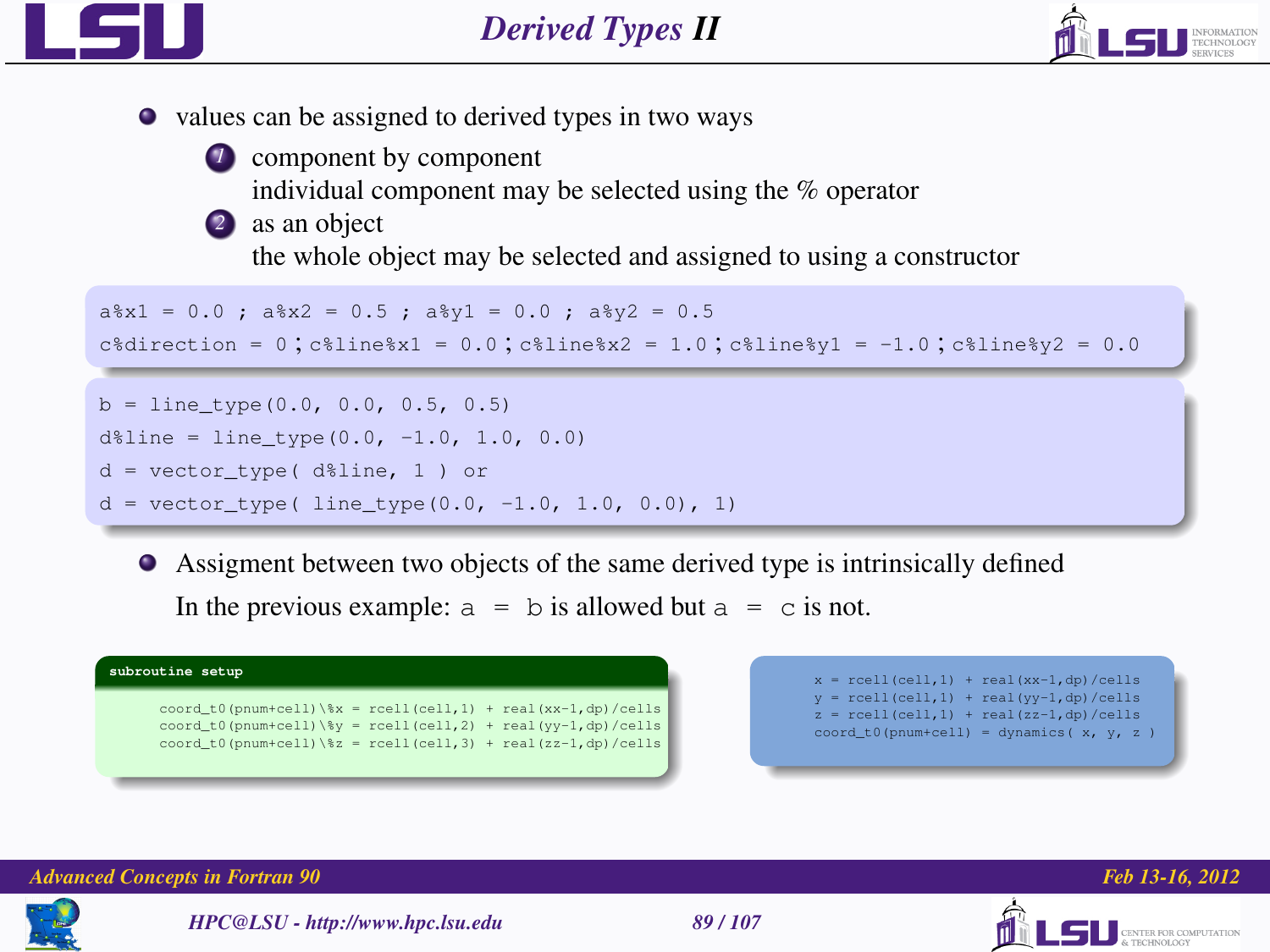



## I/O on Derived Types

 $\bullet$  Can do normal I/O on derived types

print  $\star$ , a will produce the result

1.0 0.5 1.5

print \*, c will produce the result

2.0 0.0 0.0 0.0









**LSU** CENTER FOR COMPUTATION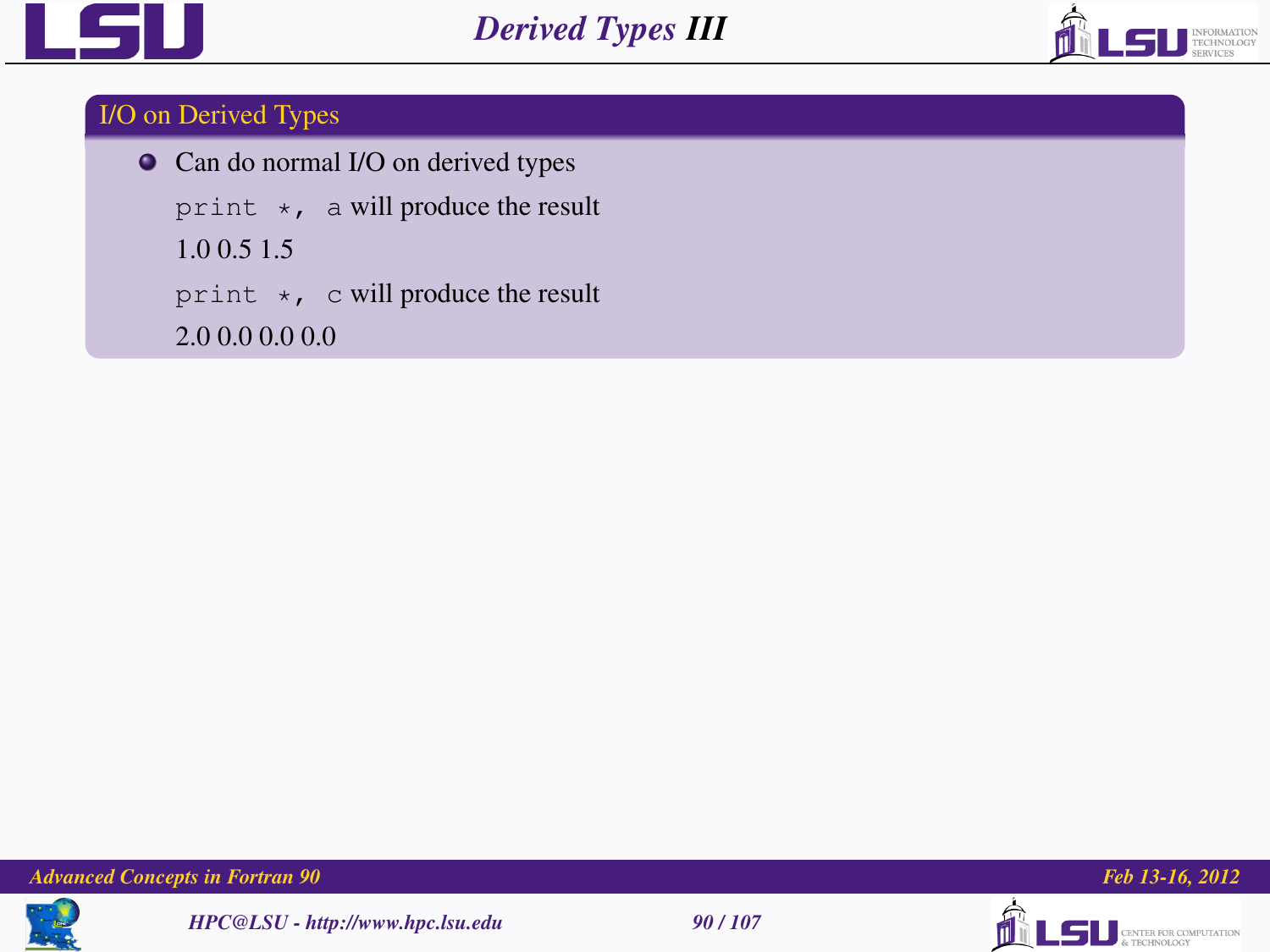



## Arrays and Derived Types

Can define derived type objects which contain non-allocatable arrays and arrays of derived type objects

## MD code

module dynamic\_data use precision

implicit none type dynamics real(dp) :: x,y,z end type dynamics

type(dynamics),dimension(:),allocatable :: coord,vel,force end module dynamic\_data

## From one of my old codes

### type atomic character(2)::symbol real(dp)::mass,charge,alpc,delc,alpd,alpq,betaone,delta integer::number,ls\_nprime(2,4),n\_shell(0:2),& prim\_counter(0:3,20),npp(0:3),nls(1:3) real(dp)::g\_exp(20,0:3,6,20),g\_coeff(20,0:3,6,20),& g\_norm(20,0:3,6,20),sr\_coef(0:2,4),& sr\_exp(0:2,4),ls\_coef(2,4),ls\_exp(2,4),centerdim end type atomic

## Derived Type Valued Functions

Functions can return results of an arbitrary defined type.



*HPC@LSU - http://www.hpc.lsu.edu 91 / 107*





**INTER FOR COMPUTATION**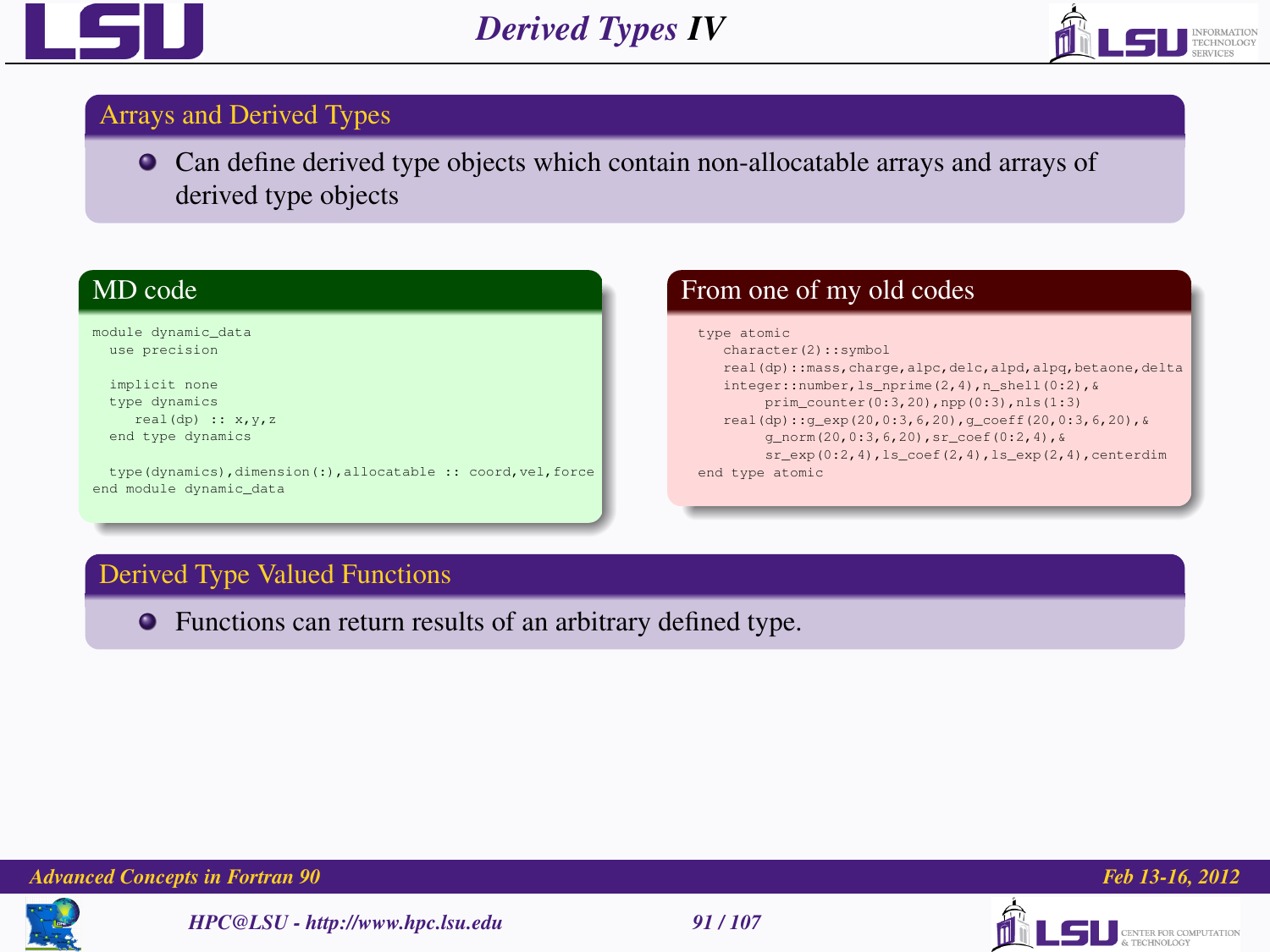



## Private Derived Types

A derived type can be wholly private or some of its components hidden

```
module data
 type :: position
   real, private :: x,y,z
 end type position
 type, private :: acceleration
   real :: x,y,z
 end type acceleration
  contains
end module data
```
**Program units that use** data have position exported but not it's components  $x, y, z$ and the derived type acceleration







ER FOR COMPUTATION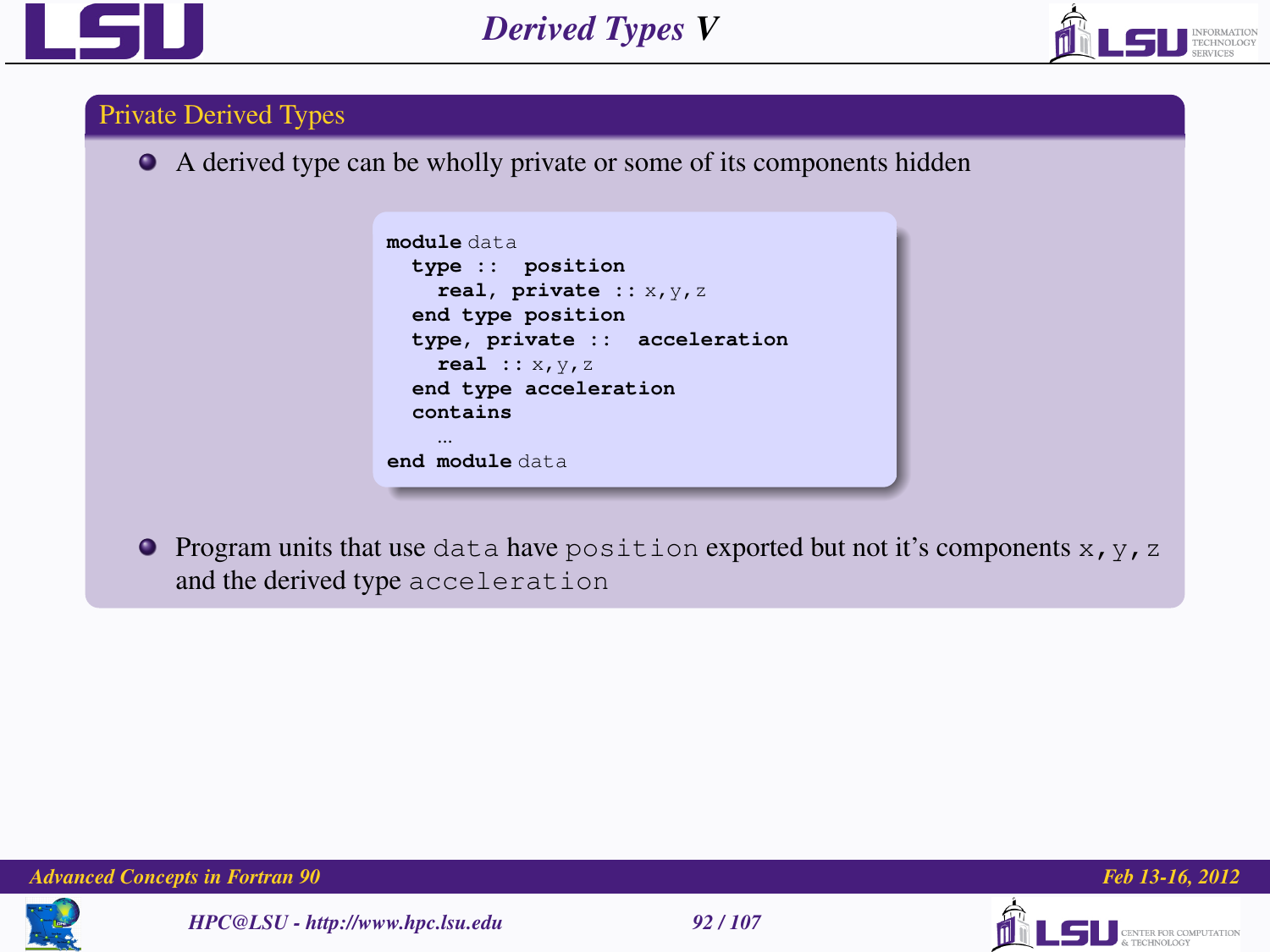



- In Fortran, a **pointer** variable or simply a **pointer** is best thought of as a "free-floating" name that may be associated with or "aliased to" some object.
- The object may already have one or more other names or it may be an unnamed object.
- The object represent data (a variable, for example) or be a procedure.
- A **pointer** is any variable that has been given the **pointer** attribute.
- A variable with the **pointer** attribute may be used like any ordinary variable.

Each pointer is in one of the following three states:

undefined condition of each **pointer** at the beginning of a **program**, unless it has been initialized

null not an alias of any data object

associated it is an alias of some target data object





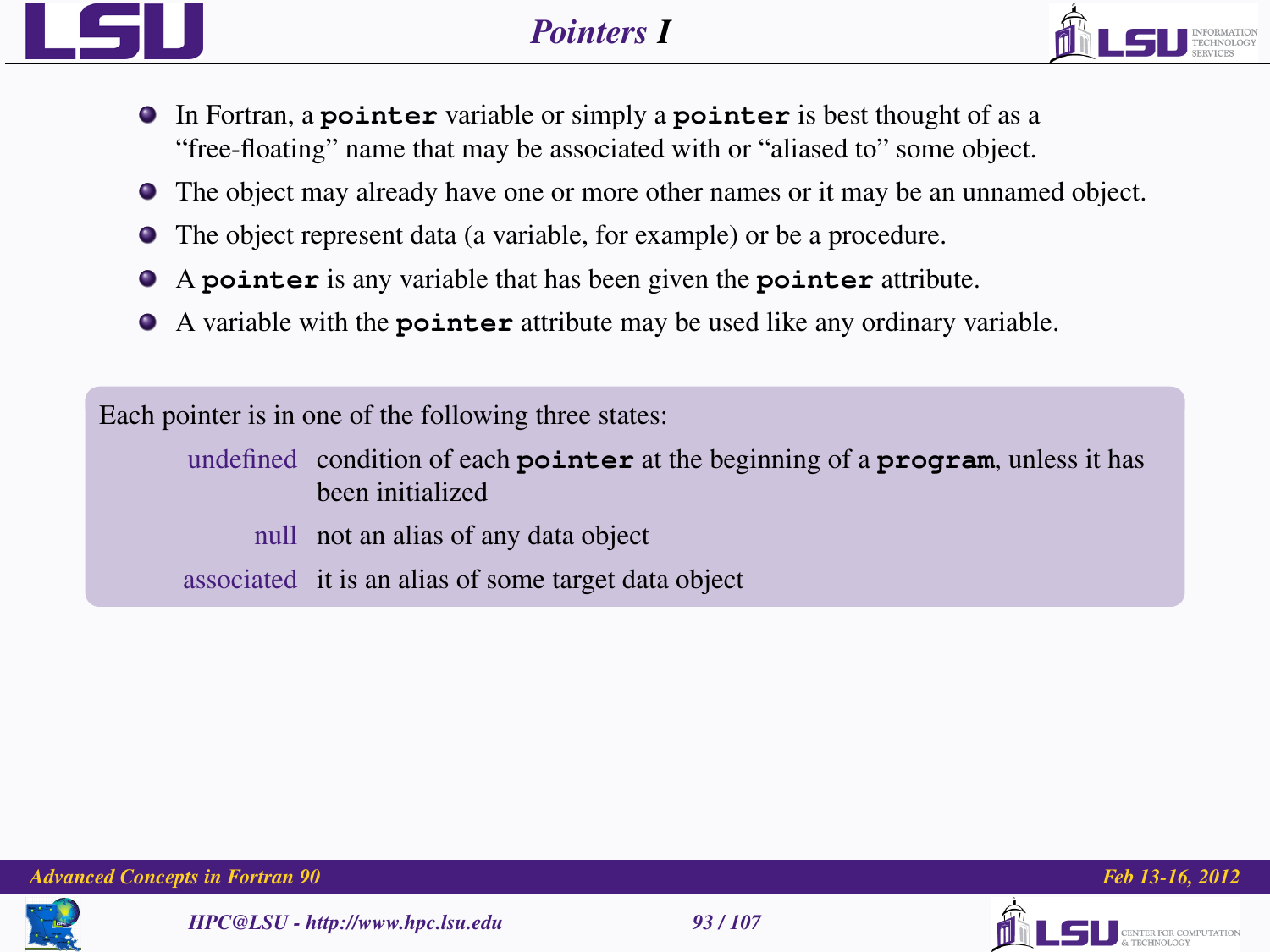

**pointer** objects must be declared with the **pointer** attribute

```
real, pointer :: p
```
- Any variable aliased or "pointed to" by a **pointer** must be given the **target** attribute **real, target ::** r
- To make p an alias to r, use the **pointer assignment statement**

```
p \Rightarrow r
```
The variable declared as a **pointer** may be a simple variable as above, an array or a structure

```
real, dimension(:), pointer :: v
```
**P** pointer v declared above can now be aliased to a 1D array of reals or a row or column of a multi-dimensional array

```
real, dimension(100,100), target :: a
```

```
v \Rightarrow a(5,:)
```
**pointer** variables can be used as any other variables For example, print  $\star$ , v and print  $\star$ , a(5,:) are equivalent  $v = 0.0$  is the same as  $a(5, :) = 0.0'$ 



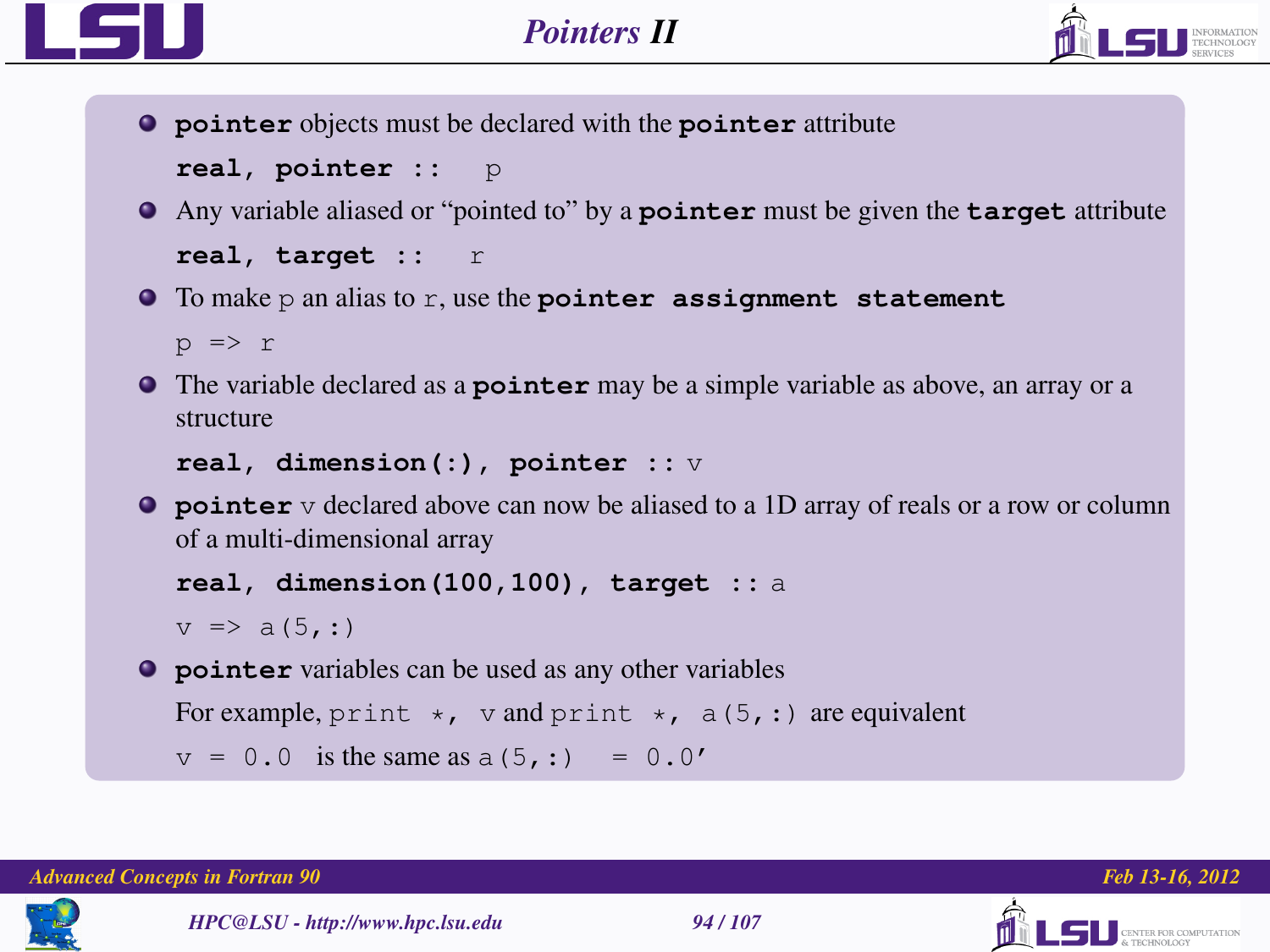

**pointer** variables can also be an alias to another **pointer** variable

```
• Consider the following example
   real, target :: r
   real, pointer :: p1, p2
   r = 4.7p1 \Rightarrow rp2 \Rightarrow rprint \star, r, p1, p2
   r = 7.4print \star, r, p1, p2
The output on the screen will be
   4.7 4.7 4.7
   7.4 7.4 7.4
\bullet Changing the value of r to 7.4 causes the
   value of both p1 and p2 to change to 7.4
```
- Consider the following example **real, target ::** r1, r2 **real, pointer ::** p1, p2  $r1 = 4.7$ ;  $r2 = 7.4$  $p1 \implies r1$ ;  $p2 \implies r2$ print \*, r1, r2, p1, p2  $p1 = p2$ print \*, r1, r2, p1, p2 • The output on the screen will be 4.7 7.4 4.7 7.4 4.7 4.7 4.7 4.7
- $\bullet$  The assignment statement  $p2 = p1$  has the same effect of  $r2 = r1$  since p1 is an alias to  $r1$  and  $p2$  is an alias to  $r2$

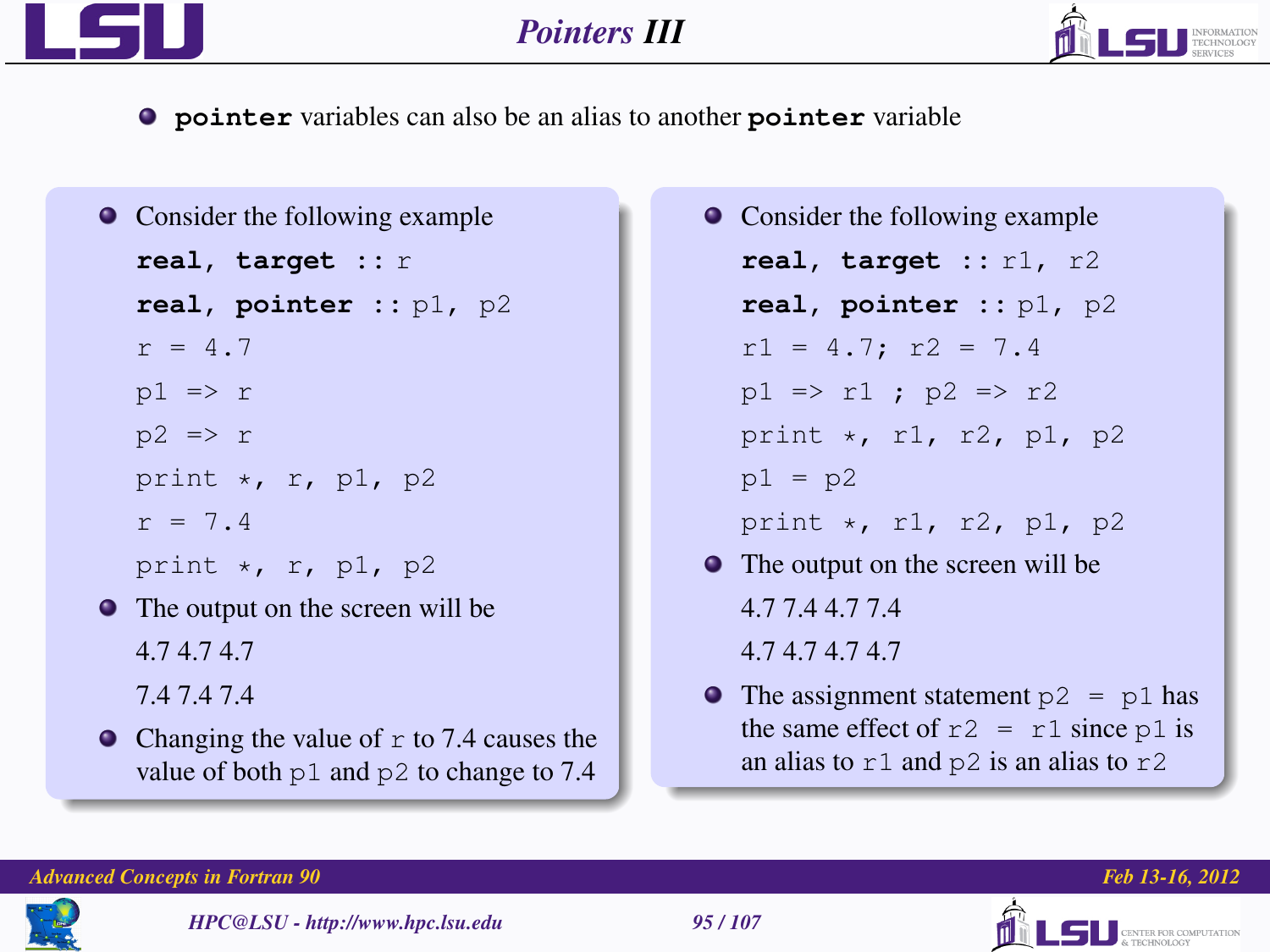



The **allocate** statement can be used to create space for a value and cause a pointer to refer to that space.

**allocate**  $(p1)$  creates a space for one real number and makes  $p1$  an alias to that space.

- $\bullet$  No real value is stored in that space so it is neccessary to assign a value to  $p1$
- $\bullet$  p1 = 4.7 assigns a value 4.7 to that allocated space
- $\bullet$  Before a value is assigned to  $p_1$ , it must either be associated with an unnamed target using the **allocate** statement or be aliased with a target using the pointer assignment statement.
- **deallocate** statement dissociates the pointer from any target and nullifies it **deallocate**(p1)







TER FOR COMPUTATION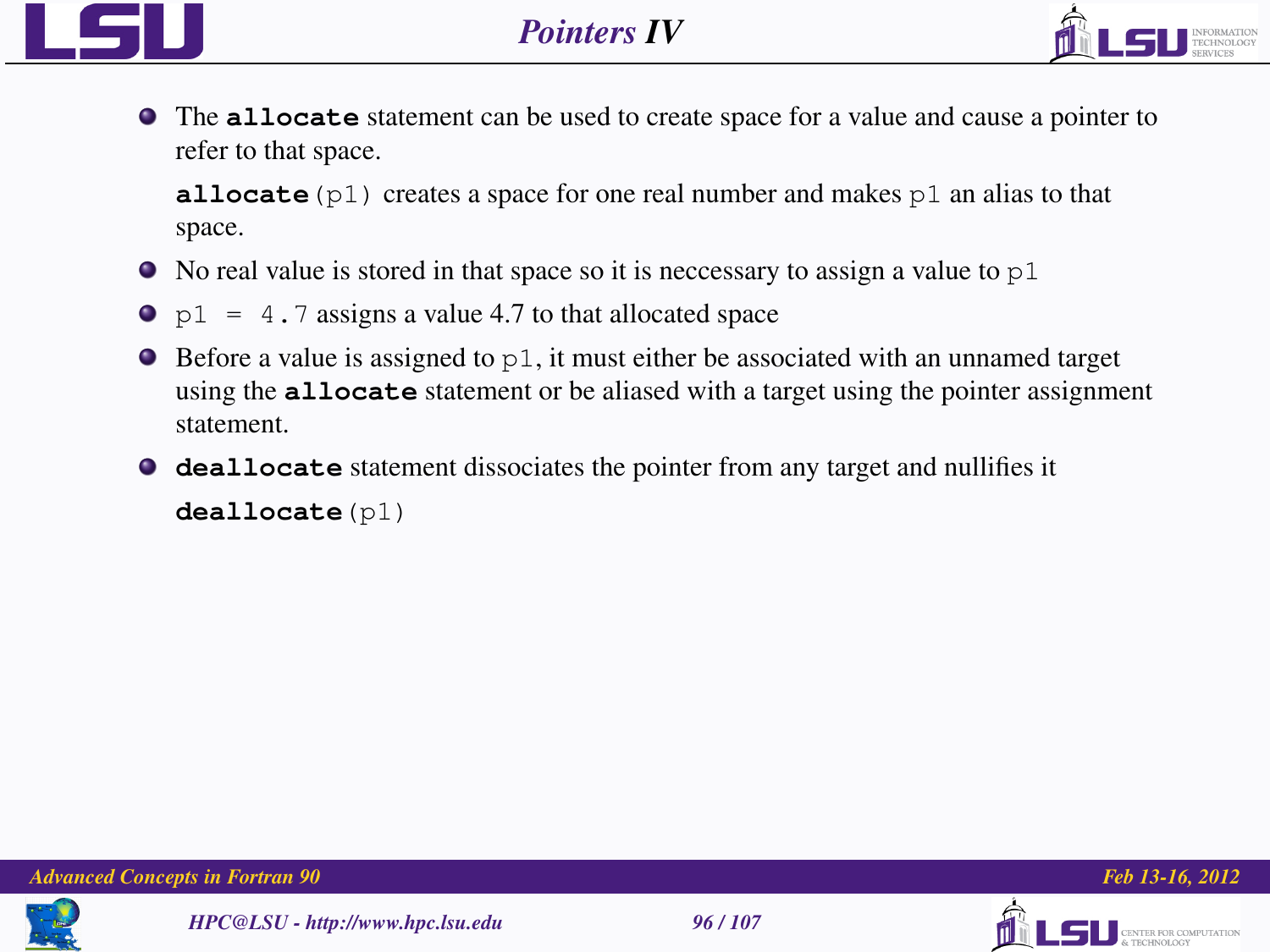



## null intrinsic

- **pointer** variables are undefined unless they are initialized
- **pointer** variable must not be reference to produce a value when it is undefined.
- It is sometime desirable to have a **pointer** variable in a state of not pointing to anything
- The **null** intrinsic function nullifies a pointer assignment so that it is in a state of not  $\bullet$ pointing to anything

p1 => **null()**

- If the target of p1 and p2 are the same, then nullifying p1 does not nullify p2
- If p1 is null and p2 is pointing to p1, then p2 is also nullified.

## associated intrinsic

The **associated** intrinsic function queries whether a pointer varibale is pointing to, or is an alias for another object. **associated**(p1,r1) and **associated**(p2,r2) are true, but

```
associated(p1,r2) and associated(p2,r1) are false
```


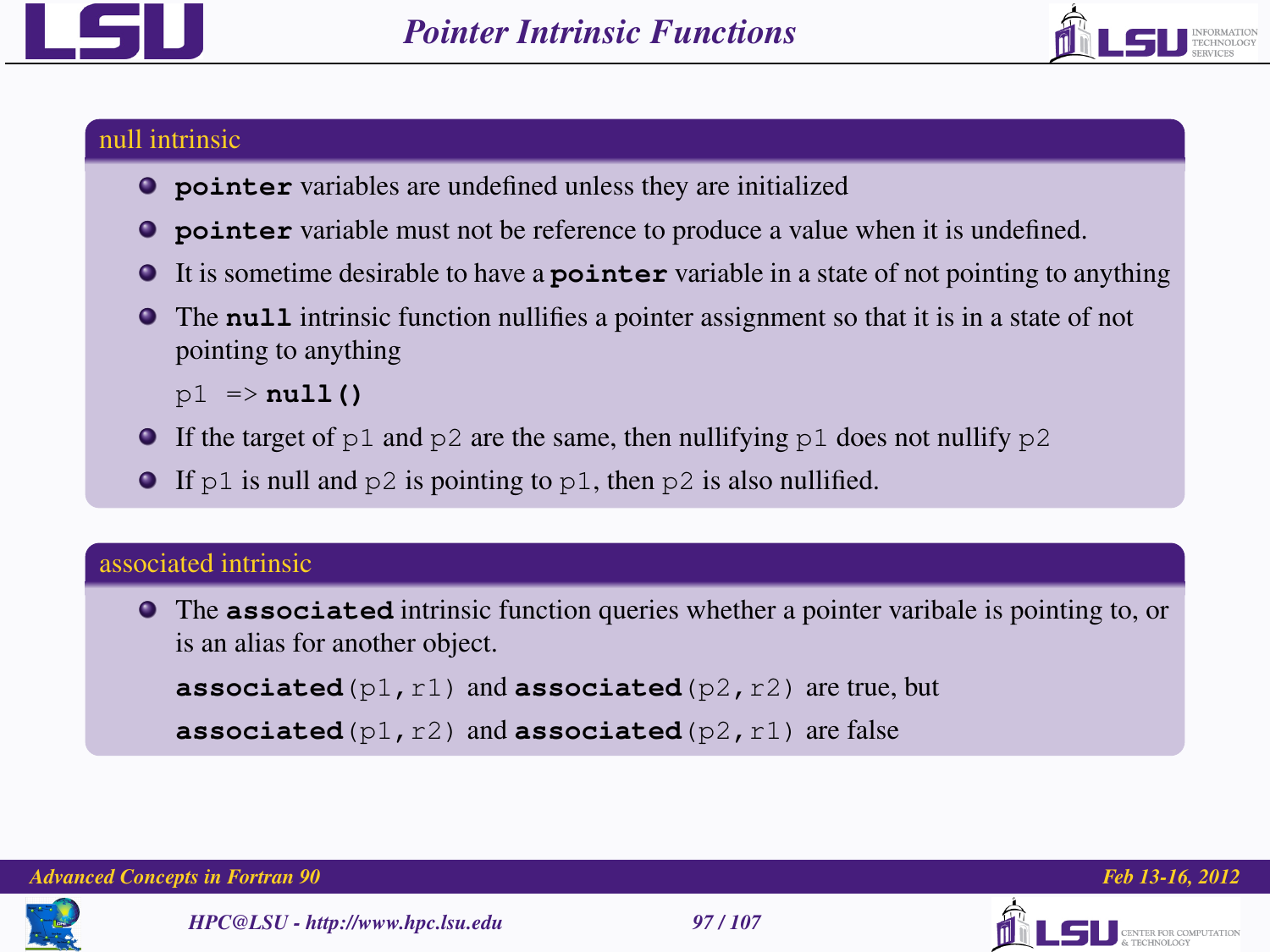



*1* [Review](#page-2-0)

*2* [Intrinsic Functions](#page-10-0)

## *3* [Control Constructs](#page-14-0)

- [Conditionals](#page-16-0)
- [Switches](#page-22-0)
- [Loops](#page-25-0)





*6* [Derived Types and Pointers](#page-86-0)



## *7* [Object Based Programming](#page-97-0)

## *Advanced Concepts in Fortran 90 Feb 13-16, 2012*



*HPC@LSU - http://www.hpc.lsu.edu 98 / 107*



<span id="page-97-0"></span>

**LSU** CENTER FOR COMPUTATION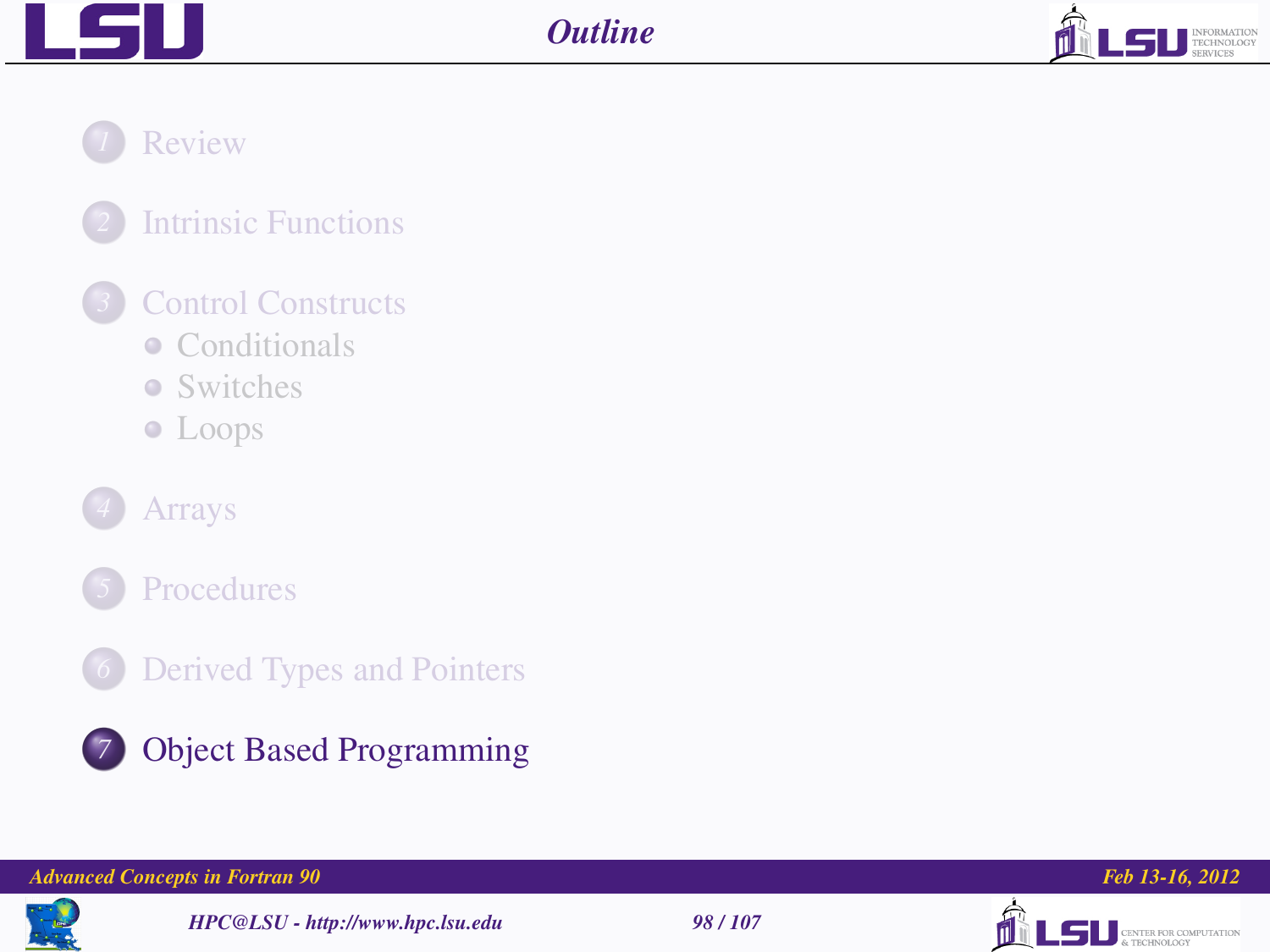



## Fortran 90 has some Object Oriented facilites such as

- data abstraction: user defined types (covered)
- data hiding private and public attributes (covered)
- *3* encapsulation modules and data hiding facilities (covered)
- *4* inheritance and extensibility super-types, operator overloading and generic procedures
- *5* polymorphism user can program his/her own polymorphism by generic overloading
- **6** resuability modules









LSII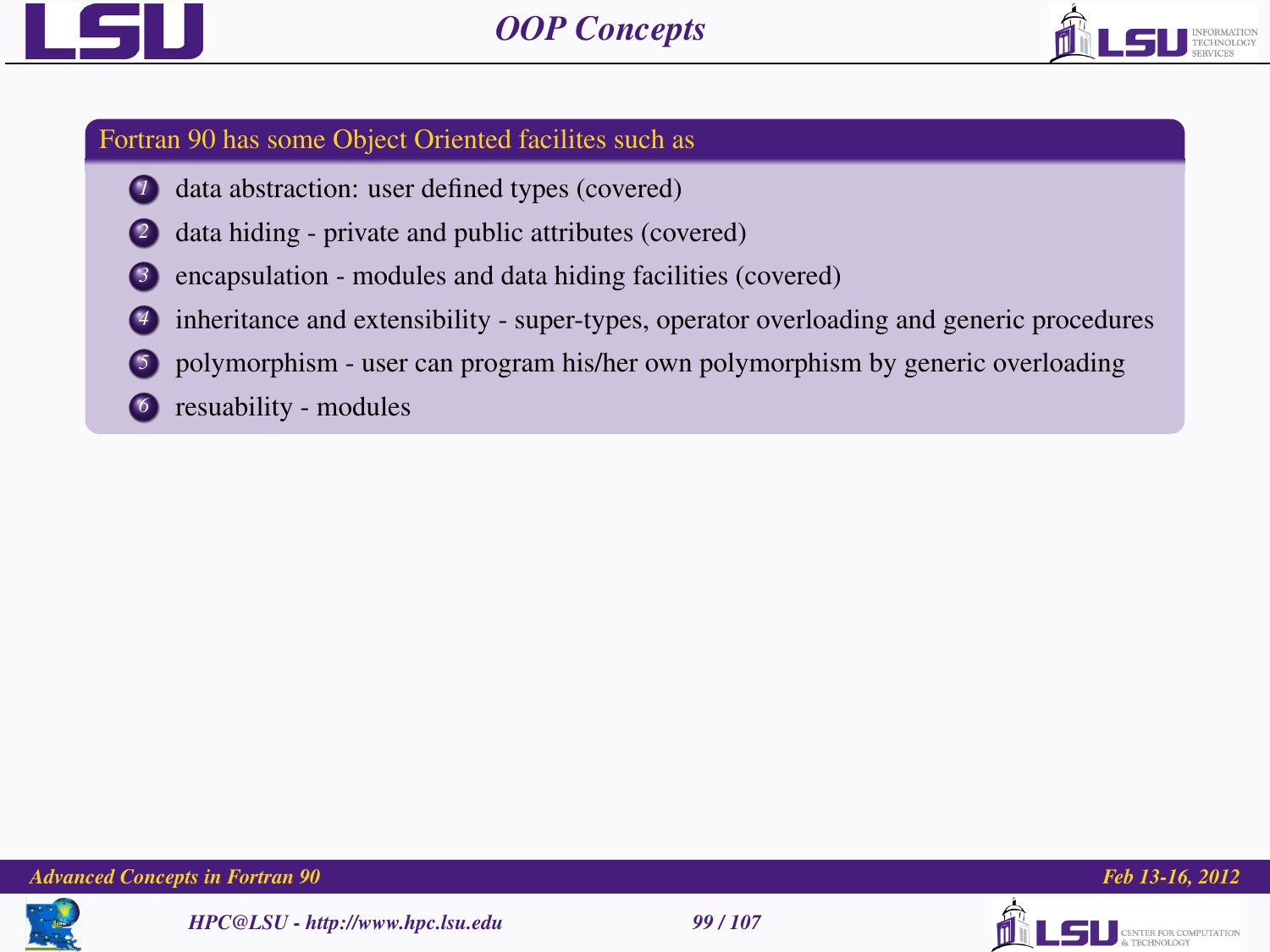



- In Fortran, most intrinsic functions are generic in that their type is determined by their argument(s)
- **•** For example, the **abs** (x) intrinsic function comprises of
	- *<sup>1</sup>* **cabs** : called when x is **complex**
	- *<sup>2</sup>* **abs** : called when x is **real**
	- *<sup>3</sup>* **iabs** : called when x is **integer**
- These sets of functions are called *overload sets*
- Fortran users may define their own *overload sets* in an **interface** block

```
interface clear
  module procedure clear_real, clear_type, clear_type1D
end interface
```
The generic name clear is associated with specific names clear\_real, clear\_type, clear\_type1D





*HPC@LSU - http://www.hpc.lsu.edu 100 / 107*





THE ROB COMPETENTION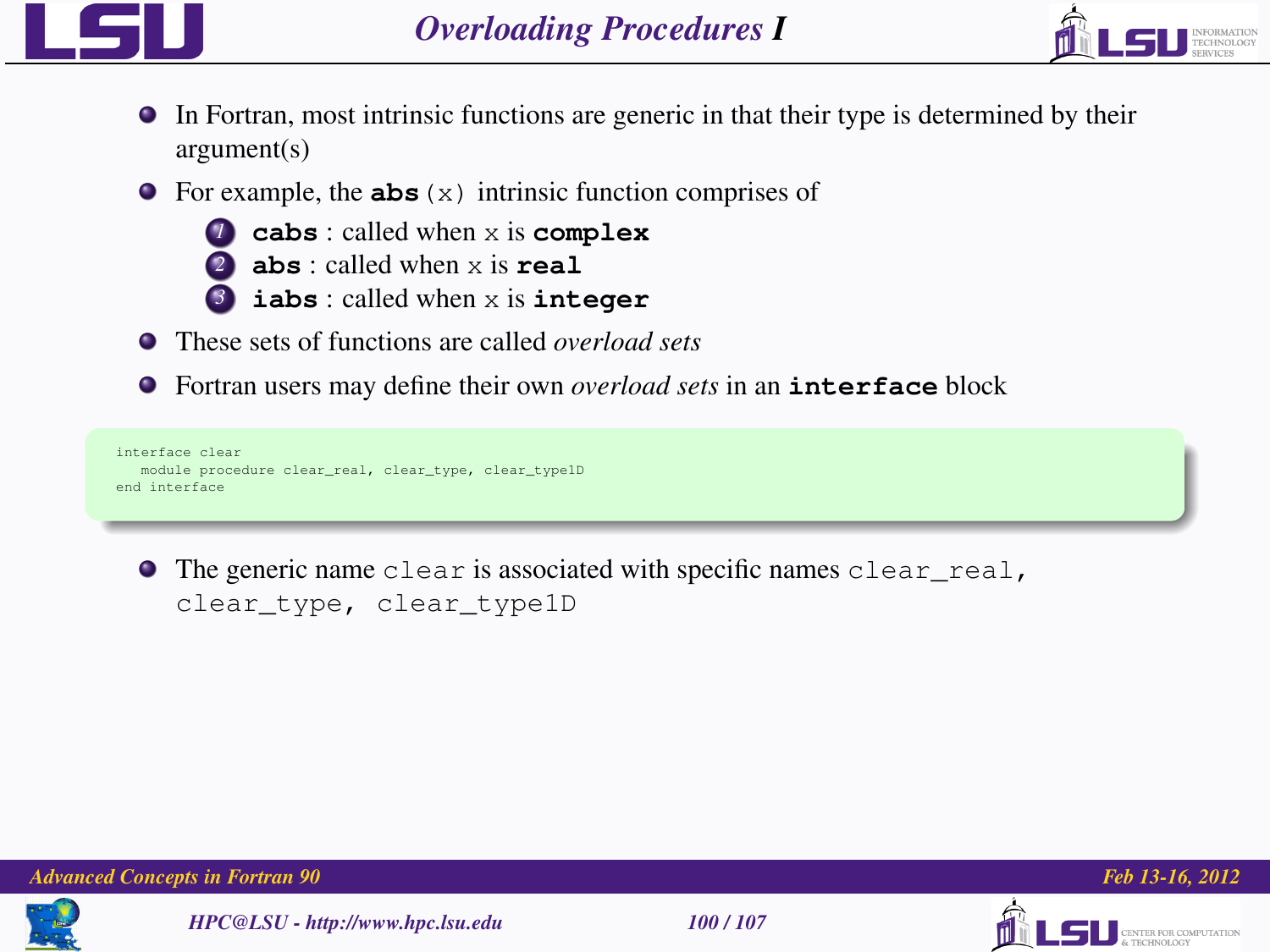



module dynamic\_data ... type dynamics  $real(dp) :: x,y,z$ end type dynamics interface dot\_product module procedure dprod end interface dot\_product interface clear module procedure clear\_real, clear\_type, clear\_type1D end interface contains function dprod(a,b) result(c) type(dynamics),intent(in) :: a,b real(dp) :: c  $c = a*x * b*x + a*y * b*y + a*z * b*z$ end function dprod subroutine clear\_real(a) real(dp),dimension(:,:),intent(out) :: a  $a = 0d0$ end subroutine clear\_real subroutine clear\_type(a) type(dynamics),dimension(:),intent(out) :: a a%x = 0d0 ; a%y = 0d0 ; a%z = 0d0 end subroutine clear\_type subroutine clear type1D(a) type(dynamics),intent(out) :: a a%x = 0d0 ; a%y = 0d0 ; a%z = 0d0 end subroutine clear\_type1D end module dynamic\_data

```
program md
 use dynamic_data
  ...
type(dynamics),dimension(:),allocatable :: coord,coord0,vel,force
 ...
 allocate(coord(npart),coord0(npart),vel(npart),force(npart))
  ...
     do i=1,npart
        v2t - v2t + dot\_product(vel(i), vel(i))enddo
 ...
end program md
subroutine setup(coord,vel,coord0)
 type(dynamics) :: vt
 ...
 call clear(coord)
 call clear(coord0)
 call clear(vel)
 call clear(vt)
 ...
end subroutine setup
```
- The **dot\_product** intrinsic function is overloaded to inlcude derived types
- The procedure clear is overloaded to set all components of derived types and all elements of 2D real arrays to zero.

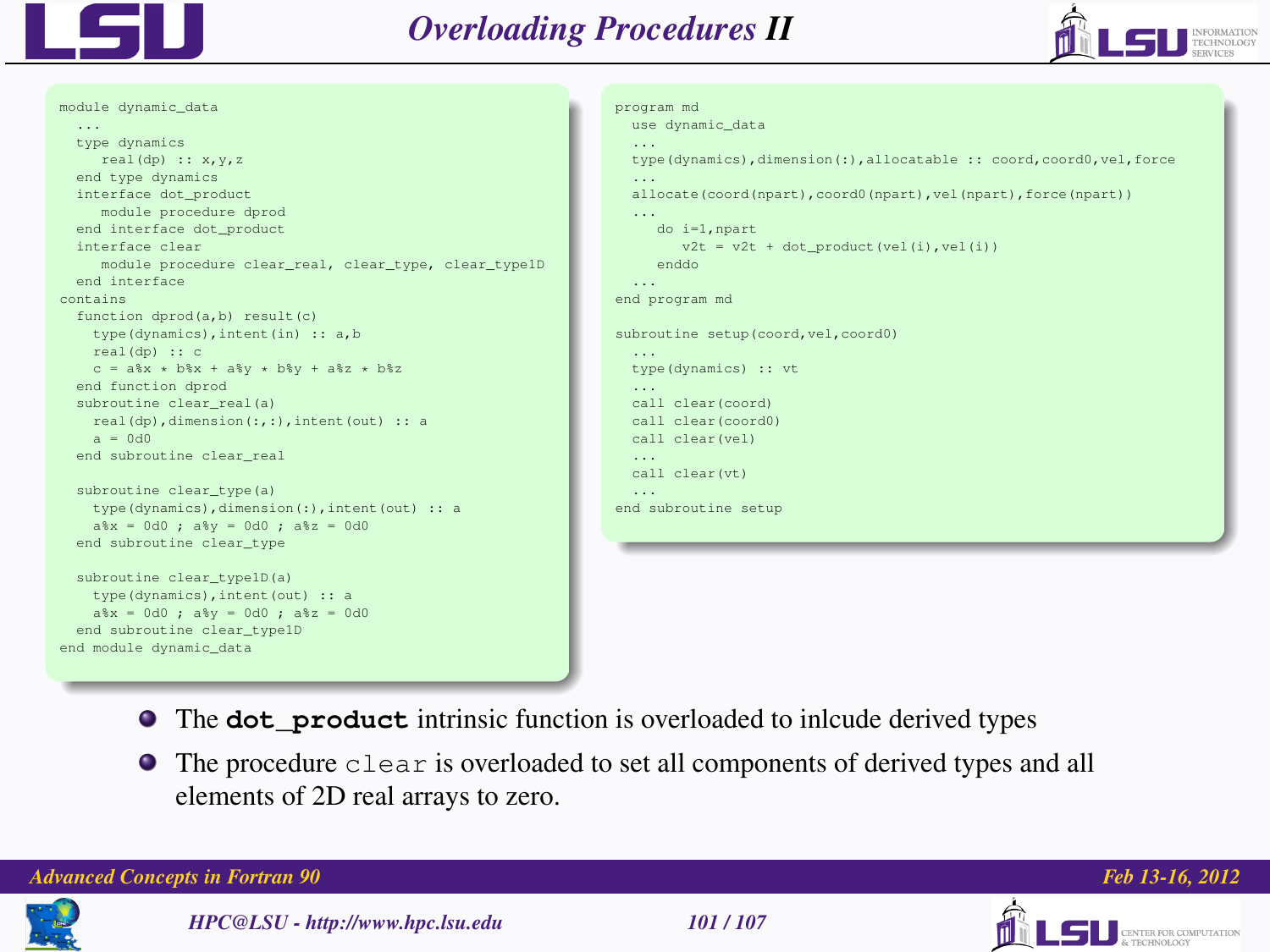



- $\bullet$  Intrinsic operators such as  $+$ ,  $-$ ,  $*$  and */* can be overloaded to apply to all types of data
- $\bullet$  Recall, for derived types only the assignment (=) operator is defined
- $\bullet$  In the MD code, coord\_t(i) = coord\_t0(i) is well defined, but
- $\bullet$  vel t(i) = vel t(i) \* scalef is not
- Operator overloading as follows



- *<sup>1</sup>* specify the generic operator symbol in an **interface operator** statement
- *2* specify the overload set in a generic interface
- *<sup>3</sup>* declare the **module procedure**s (**function**s) which define how the operations are implemented.
- 
- *<sup>4</sup>* these functions must have one or two non-optional arguments with **intent(in)** which correspond to monadic or dyadic operators







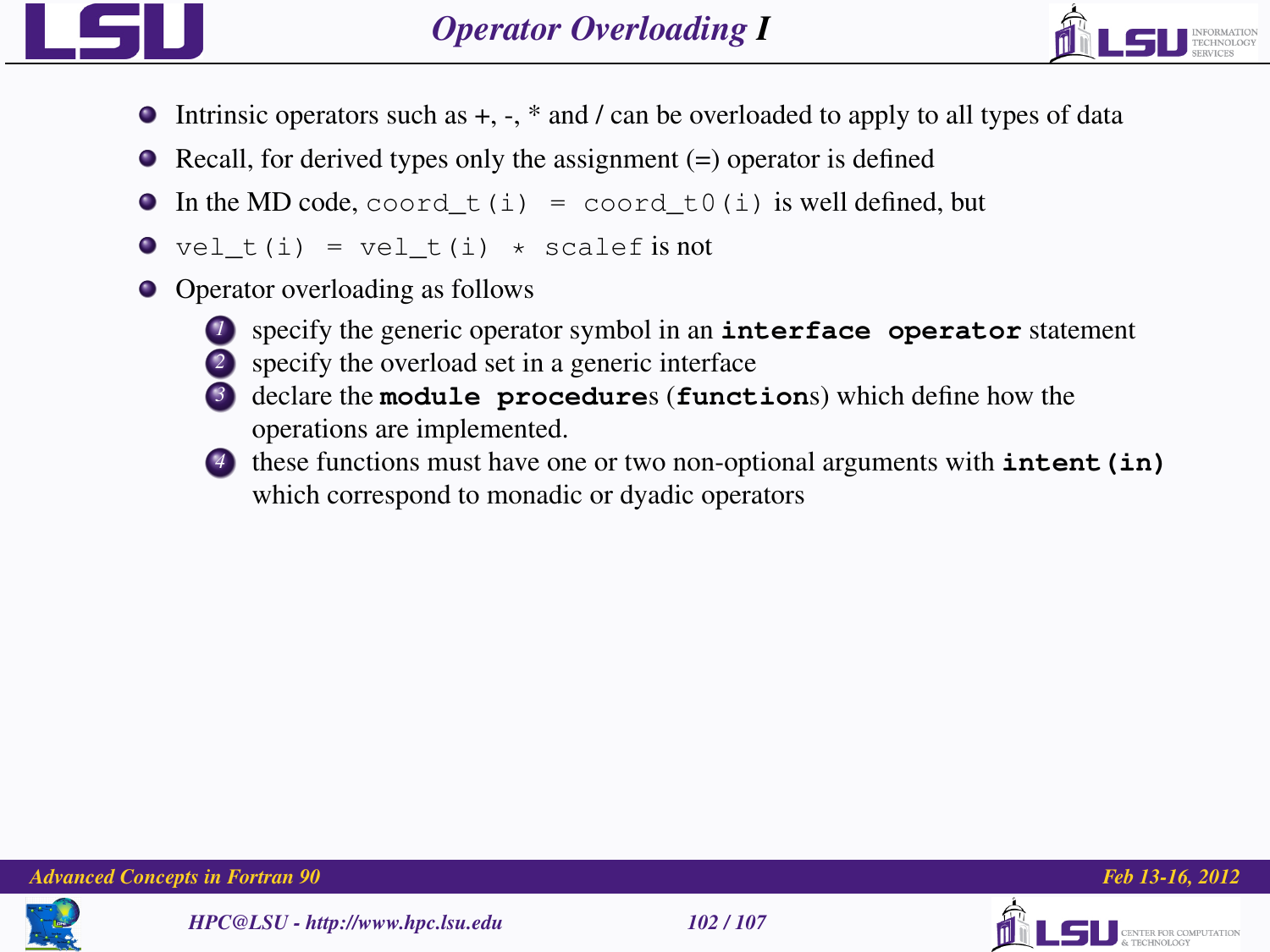

...



#### module dynamic\_data

```
type dynamics
     real(dp) :: x,y,z
  end type dynamics
  interface operator (*)
     module procedure scale_tr, scale_rt
  end interface operator (*)
  interface operator (+)
     module procedure add
  end interface operator (+)
contains
  type(dynamics) function scale_tr(a,b) result(c)
   type(dynamics),intent(in)::a
    real(dp),intent(in) :: b
   type(dynamics) :: c
   c<sup>$x</sup> = a<sup>$x</sup> + b
   c%y - a%y \star b
   c\{z} - a\{z} + b
  end function scale_tr
  type(dynamics) function scale_rt(b,a) result(c)
    type(dynamics),intent(in)::a
    real(dp),intent(in) :: b
   type(dynamics) :: c
   c*x = b * a*xc\{ev} = b \cdot ab
    c\{z - b + a\}z
  end function scale_rt
  type(dynamics) function add(a,b) result(c)
   type(dynamics),intent(in) :: a,b
   type(dynamics) :: c
   c*x = a*x + b*xc \frac{8}{y} - a \frac{8}{y} + b \frac{8}{y}c\{z} = a\{z} + h\{z}
  end function add
end module dynamic_data
```
The following operator are not defined for derived types  $a, b, c$  and scalar  $r$ 

$$
\begin{array}{c}\n\bullet \text{ c = a \cdot r} \\
\bullet \text{ c = r \cdot a} \\
\bullet \text{ c = a + b}\n\end{array}
$$

If operator overloading is not defined, the above operations would have to be executed as follows whereever needed

```
cx = ax * r ; \cdotsc x = r * a x : \cdots
```

```
c%x = a%x + b%x ; \cdots
```


### *Advanced Concepts in Fortran 90 Feb 13-16, 2012*



*HPC@LSU - http://www.hpc.lsu.edu 103 / 107*



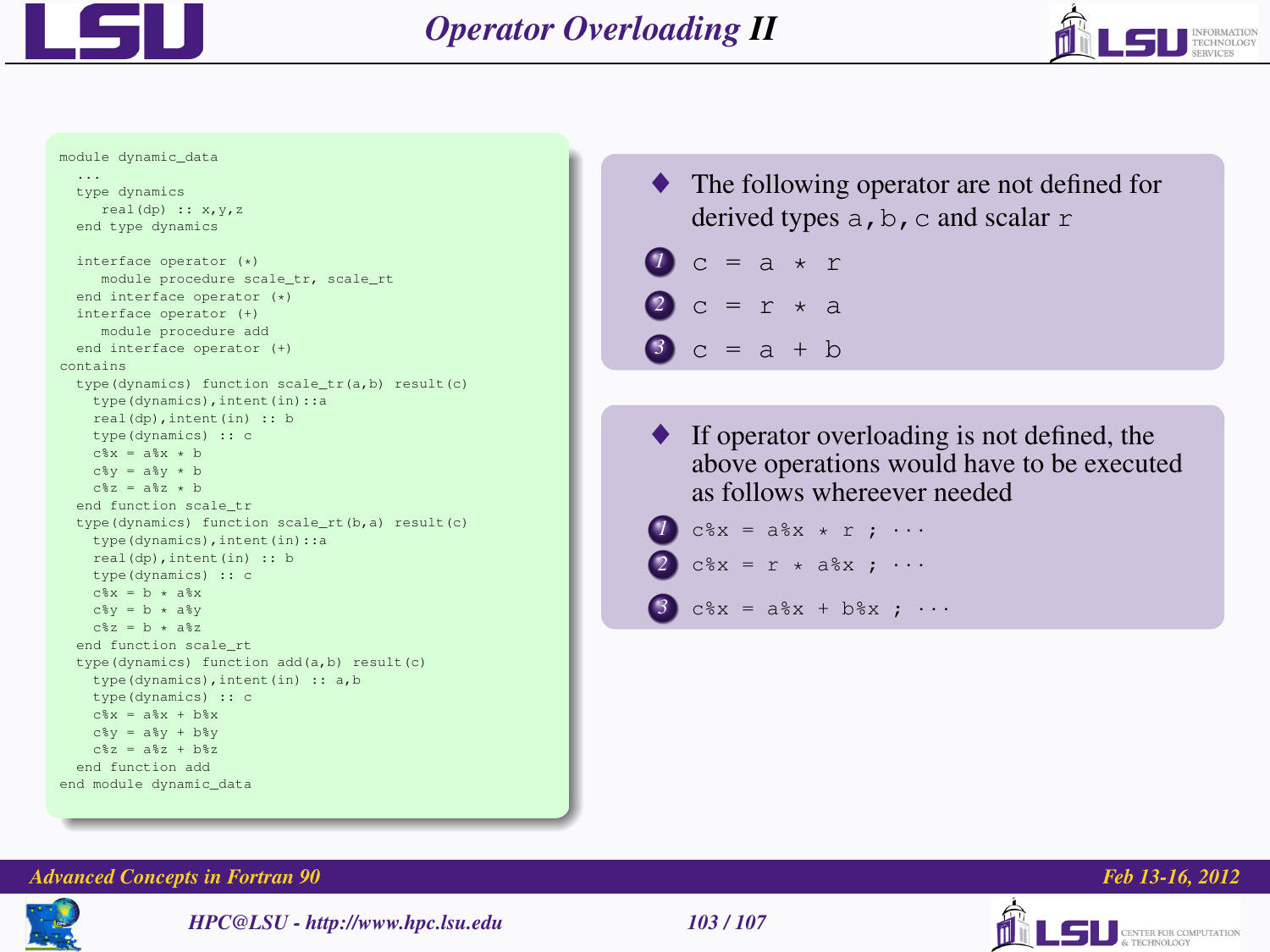



• Recall the derived type example which has as a component another derived type

```
type, public :: line_type
  real :: x1, y1, x2, y2
end type line_type
type, public :: vector_type
  type(line_type) :: line ! position of center of sphere
  integer :: direction ! 0=no direction, 1=(x1,y1) > (x2,y2) or 2end type vector_type
```
- An object, c, of type vector\_type is referenced as c%line%x1, c%line%y1, c%line%x2, c%line%y2 and c%direction which can be cumbersome.
- $\bullet$  In Fortran, it is possible to extend the base type  $\exists$  ine type to other types such as vector\_type and painted\_line\_type as follows

```
type, public, extends(line_type) :: vector_type
  integer :: direction
end type vector_type
type, public, extends(line_type) :: painted_line_type
  integer :: r, q, b ! rgb values
end type painted_line_type
```
*Advanced Concepts in Fortran 90 Feb 13-16, 2012*





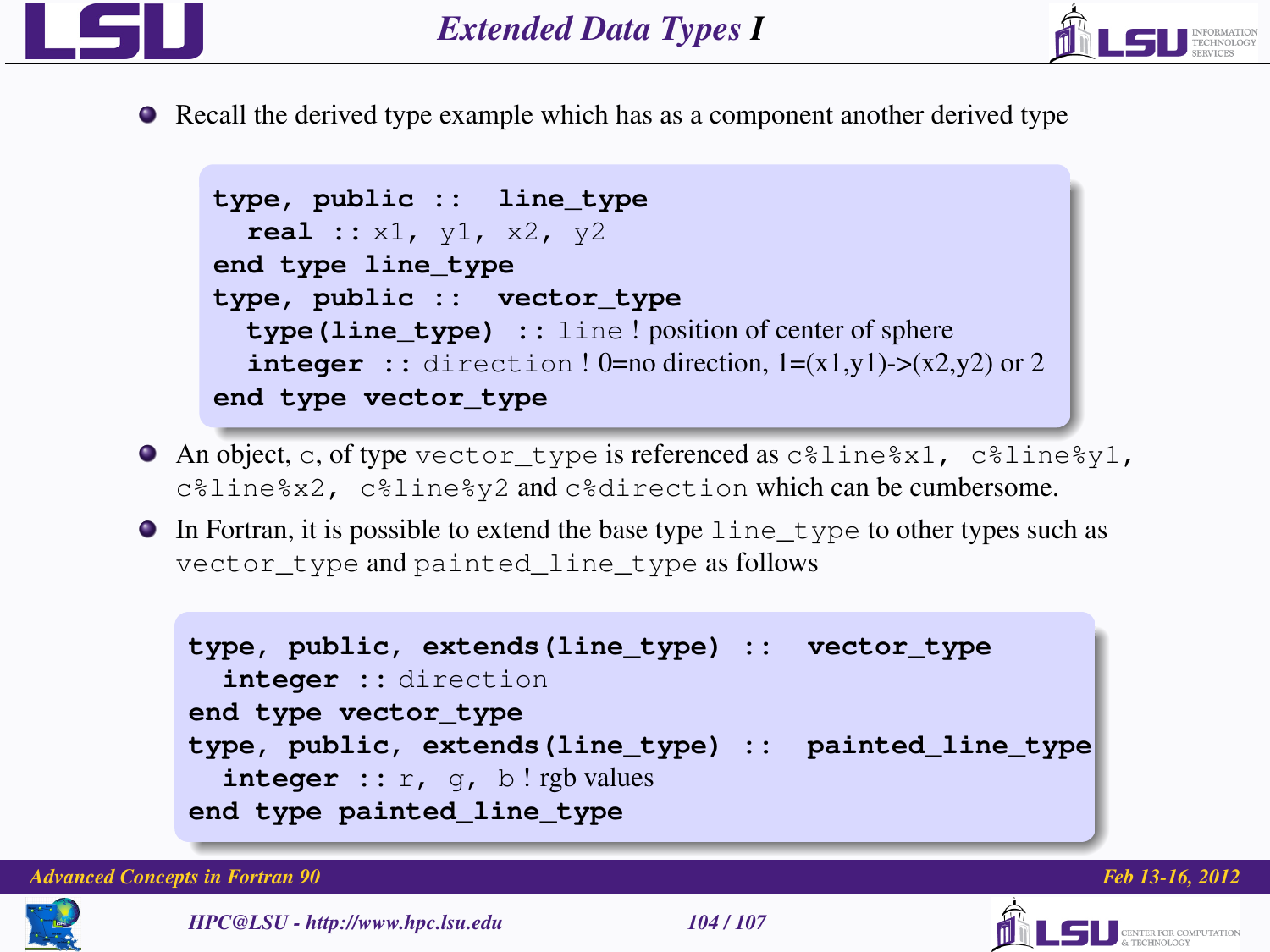



- An object,c of type vector\_type inherits the components of the type line\_type and has components  $x1$ ,  $y1$ ,  $x2$ ,  $y2$  and direction and is reference as  $c*x1$ , c%y1, c%x1, c%y2 and c%direction
- Similarly, an object, d of type painted\_line\_type is reference as d%x1, d%y2, d%x2, d%y2, d%r, d%g and d%b
- The three derived types constitute a **class**; the name of the class is the name of the base type **line\_type**







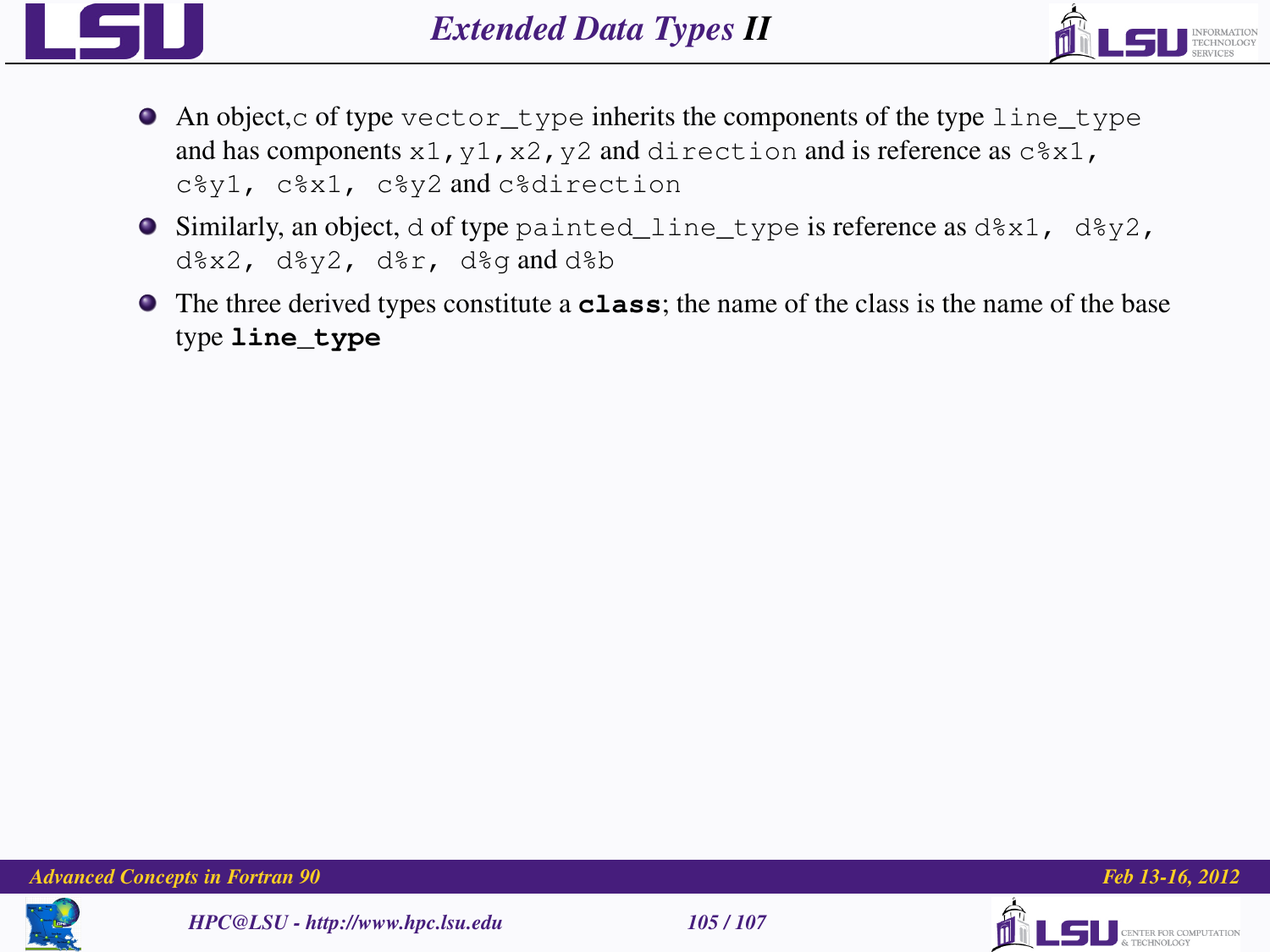

- Fortran 95/2003 Explained, Michael Metcalf
- $\bullet$  Modern Fortran Explaned, Michael Metcalf
- Guide to Fortran 2003 Programming, Walter S. Brainerd
- Introduction to Programming with Fortran: with coverag of Fortran 90, 95, 2003 and 77, I. D. Chivers
- Fortran 90 course at University of Liverpool, <http://www.liv.ac.uk/HPC/F90page.html>
- $\bullet$  Introduction to Modern Fortran, University of Cambridge, [http:](http://www.ucs.cam.ac.uk/docs/course-notes/unix-courses/Fortran) [//www.ucs.cam.ac.uk/docs/course-notes/unix-courses/Fortran](http://www.ucs.cam.ac.uk/docs/course-notes/unix-courses/Fortran)